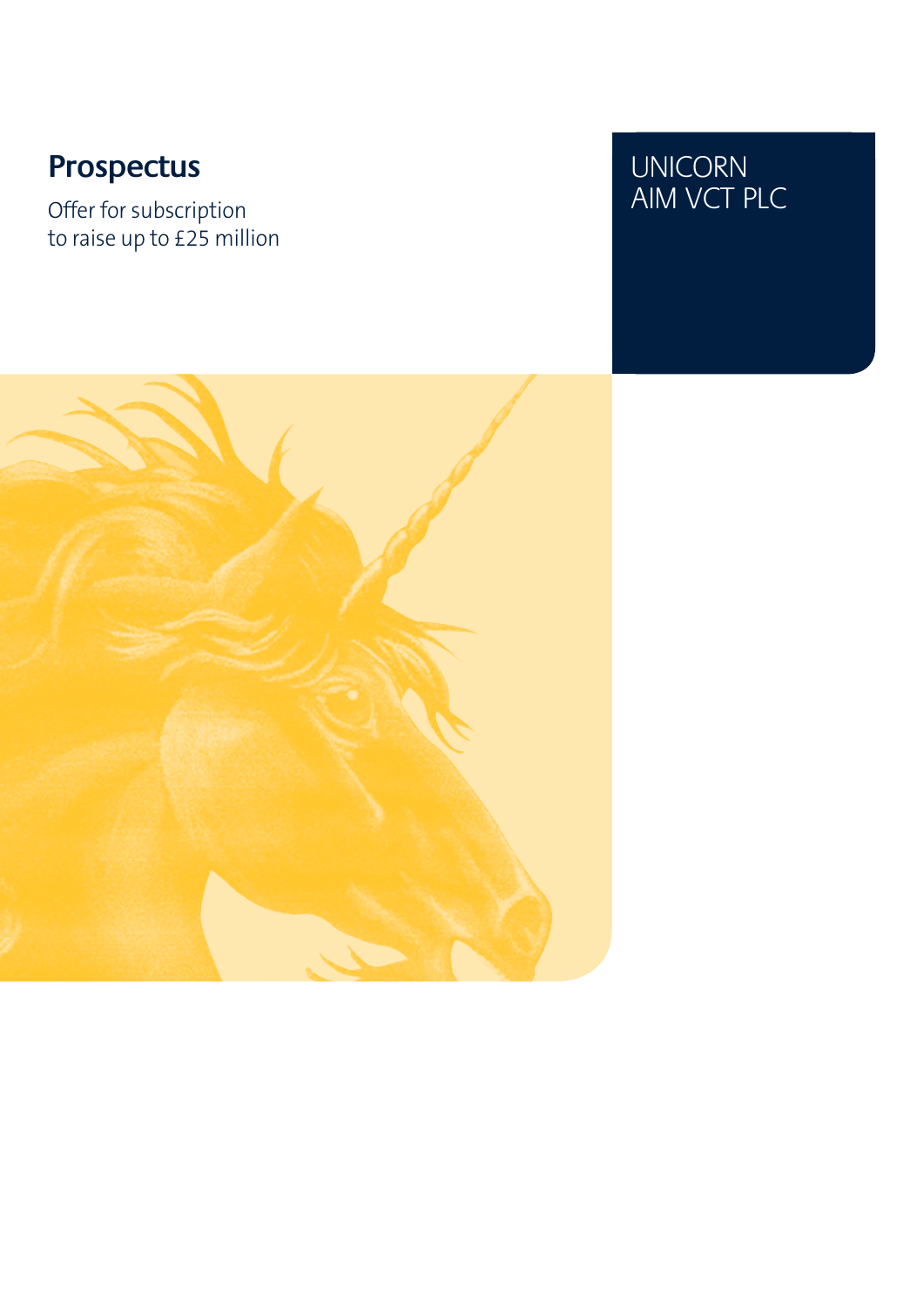Unicorn AIM VCT plc Suite 8, Bridge House Courtenay Street Newton Abbott TQ12 2QS

Telephone: 01392 487056 Email: info@unicornam.com Website: www.unicornaimvct.co.uk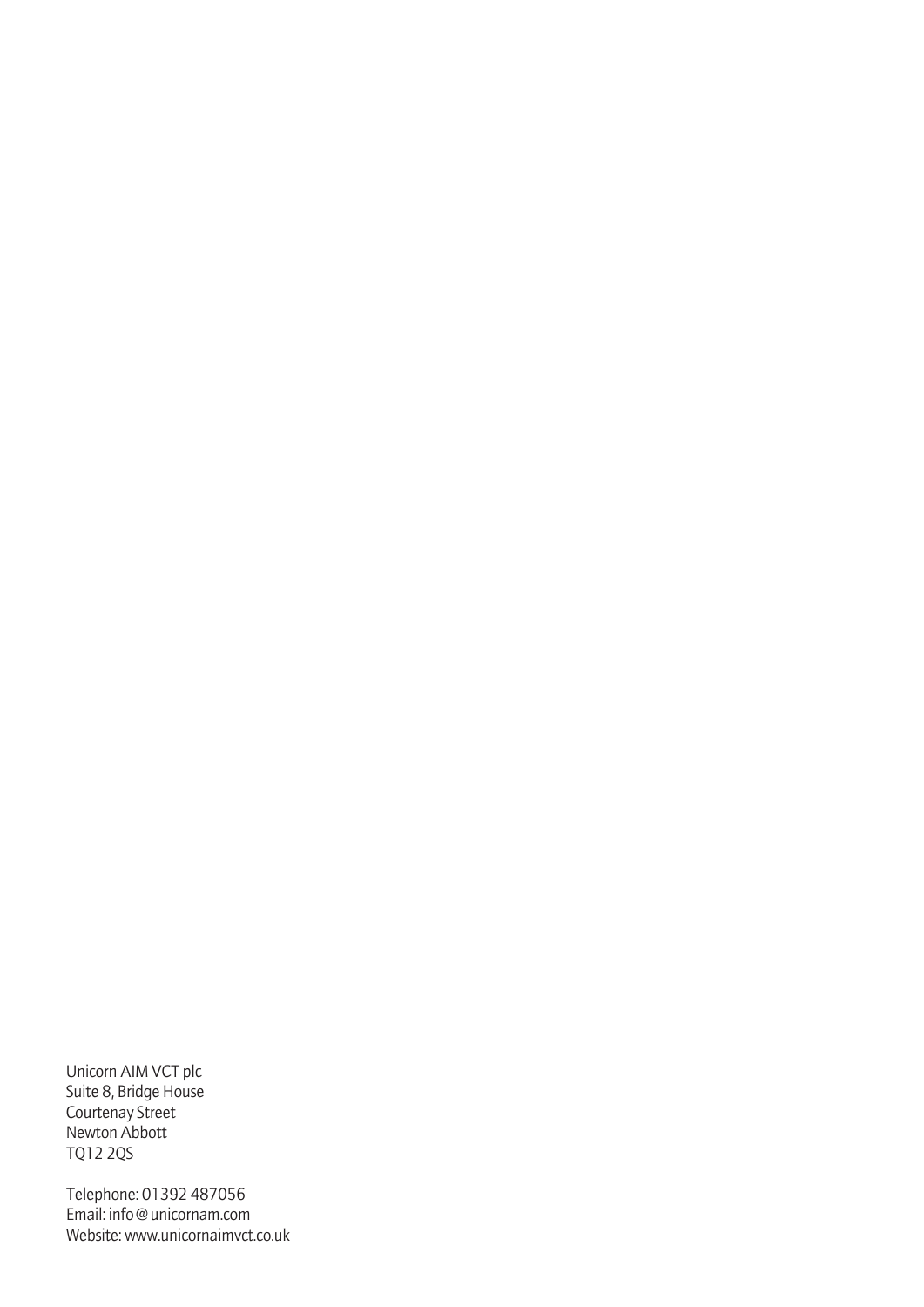#### THIS DOCUMENT IS IMPORTANT AND REQUIRES YOUR IMMEDIATE ATTENTION

If you are in any doubt about the action to be taken, you should immediately consult your bank manager, stockbroker, solicitor, accountant or other independent financial intermediary authorised pursuant to the Financial Services and Markets Act 2000, as amended (FSMA).

This document, constitutes a prospectus issued by Unicorn AIM VCT plc (Company) dated 24 January 2022 (Prospectus). The Prospectus has been prepared in accordance with and has been approved by the Financial Conduct Authority (FCA) as the competent authority under Regulation (EU 2017/1129)/Prospectus (Amendment etc.) (EU Exit) Regulations 2019. The FCA only approves the Prospectus as meeting the standards of completeness, comprehensibility and consistency imposed by Regulation (EU 2017/1129)/Prospectus (Amendment etc.) (EU Exit) Regulations 2019 and such approval shall not be considered as an endorsement of the quality of the securities or the issuer that are subject to the Prospectus.

This document has further been prepared in compliance with the Prospectus Regulation Rules made under FSMA (Prospectus Regulation Rules), English law and the rules of the FCA and the information disclosed may not be the same as that which would be disclosed if this document had been prepared in accordance with the laws of a jurisdiction outside England. The Prospectus has been drawn up as part of a simplified Prospectus in accordance with section 2.5.1 of the Prospectus Regulation Rules.

Summary information on the Company is also contained in its key information document (Key Information Document). Investors should make their own assessment as to the suitability of investing in the securities.

The Company and the directors of the Company (Directors), whose names appear on the inside back cover of this document, accept responsibility for the information contained in this document. To the best of the knowledge of the Company and the Directors, the information contained in this document is in accordance with the facts and the document makes no omission likely to affect its import.

Persons receiving this document should note that, in connection with the Offer, Panmure Gordon (UK) Limited (Panmure Gordon) is acting as sponsor for the Company and Unicorn Asset Management Limited (Unicorn AM) is acting as promoter to the Company (and, in each case, for no one else), are both authorised and regulated in the United Kingdom by the FCA and will not (subject to the responsibilities and liabilities imposed by FSMA or the regulatory regime established thereunder) be responsible to any other person for providing the protections afforded to customers of Panmure Gordon and Unicorn AM (respectively) for providing advice in connection with the Offer.

Shakespeare Martineau LLP, which is regulated in the United Kingdom by the Solicitors Regulation Authority, is acting as legal adviser to the Company and no one else and will not be responsible to any other person for providing advice in connection with any matters referred to herein.

Application has been made to the FCA for all of the ordinary shares of 1p each in the capital of the Company to be issued pursuant to the Offer (New Shares) to be admitted to the premium segment of the Official List and to the London Stock Exchange for such New Shares to be admitted to trading on its main market for listed securities. It is expected that such admission to the Official List will become effective and that dealings in the New Shares will commence within three business days following allotment. The Company's existing issued shares are traded on the London Stock Exchange's main market for listed securities.

# UNICORN AIM VCT PLC

(Registered in England and Wales with registered number 04266437)

### Offer for Subscription to raise up to £25 million through the issue of New Shares

The attention of prospective investors in the Company who are resident in, or citizens of, territories outside the United Kingdom is drawn to the information under the heading 'Overseas Shareholders' in paragraph 10 of Part VIII of this document. The New Shares will not be registered under the United States Securities Act 1933 or the United States Investment Company Act 1990, and no action has been, or will be, taken in any jurisdiction by, or on behalf of the Company, Unicorn AM or LGBR Capital London Limited (LGBR Capital), the distributor for the Offer, which would permit a public offer of the New Shares in any jurisdiction other than the United Kingdom, nor has any such action been taken with respect to the possession or distribution of this document other than in the United Kingdom.

Copies of this Prospectus (and any supplementary prospectus published by the Company) are available free of charge from the national storage mechanism (https://data.fca.org.uk/#/nsm/nationalstoragemechanism) and from Unicorn AM and LGBR Capital:

> Unicorn Asset Management Limited LGBR Capital London Limited First Floor Office, Preachers Court 10 Throgmorton Avenue First Floor Office, Preachers Court<br>
> The Charterhouse, Charterhouse Square<br>
> London The Charterhouse, Charterhouse Square **London Construction Construction** London London London London London London London London London London London London London London London London London London London London London Lo London FC1M 6AU telephone: 020 7253 0889 telephone: 020 7071 3920 email: info@unicornam.com

download: https://www.unicornam.com download: https://lighttowerpartners.co.uk/<br>email: info@unicornam.com products/unicorn-aim-vct email: unicornam@lgbrcapital.com

The procedure for, and the terms and conditions of, application under this Offer are set out in Part X of this document. The Offer opens on 24 January 2022 and will close for applications at 5.30 p.m. on 31 March 2022 (or, if earlier, as soon as the Offer is fully subscribed or otherwise at the Board's discretion).

Applications may only be made by completing and submitting the online Application Form (please refer to the instructions at https:// www.unicornaimvct.co.uk/offer or contact the receiving agent, The City Partnership (UK) Limited on 01484 240 910 or by email at ra@city.uk.com).

YOUR ATTENTION IS DRAWN TO THE RISK FACTORS ON PAGES 8 AND 9.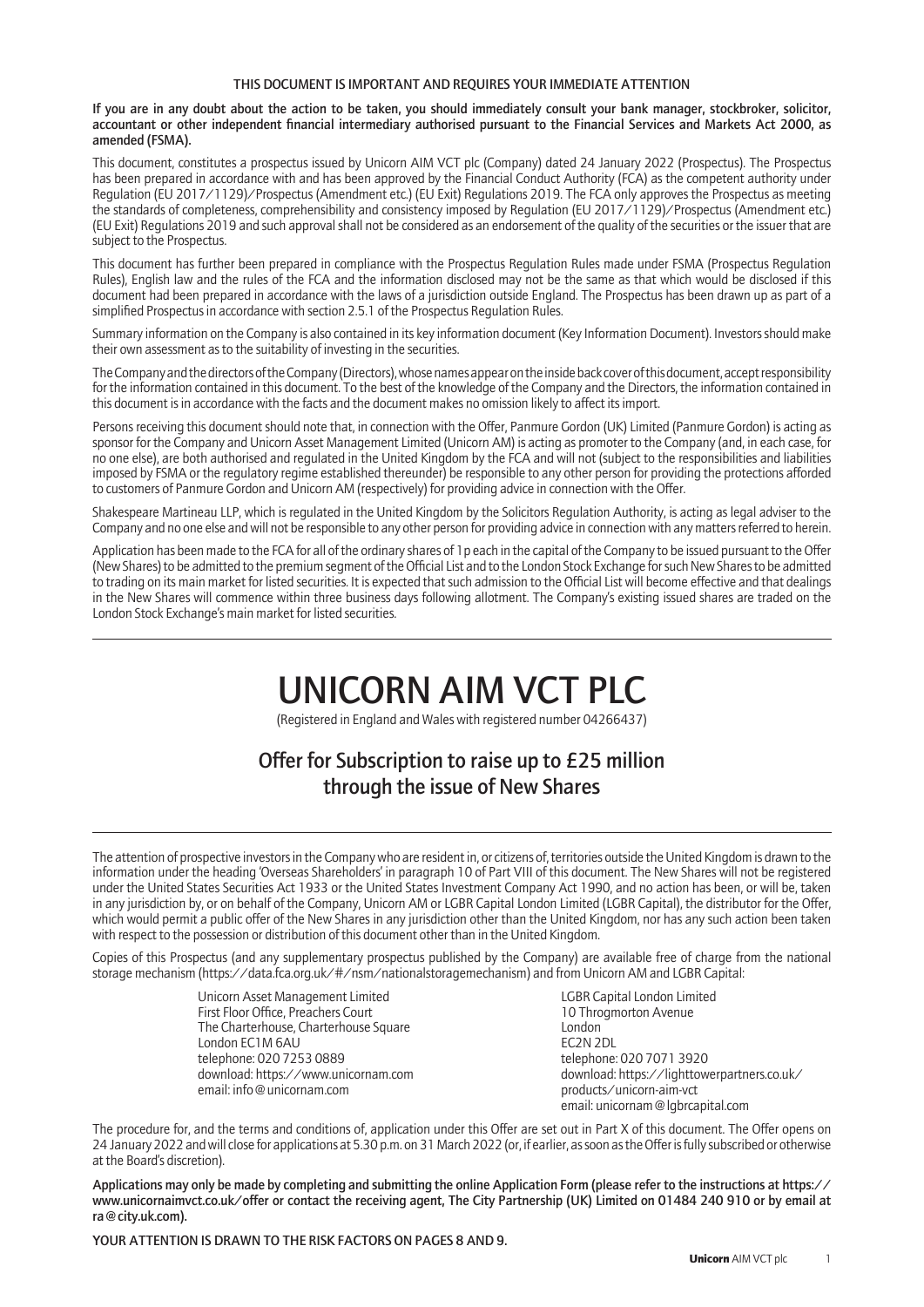### **Contents**

| SUMMARY                      |                                                       | 3  |
|------------------------------|-------------------------------------------------------|----|
| <b>RISK FACTORS</b>          |                                                       | 8  |
|                              | OFFER TIMETABLE, STATISTICS & COSTS                   | 10 |
|                              | LETTER FROM THE CHAIR                                 | 11 |
| PARTI                        | INVESTMENT OPPORTUNITY                                | 14 |
| PART II                      | THE OFFER                                             | 18 |
| PART III                     | THE BOARD AND THE INVESTMENT MANAGER                  | 21 |
| PART IV                      | INVESTMENT OBJECTIVE AND POLICY                       | 23 |
| PART V                       | MANAGEMENT AND ADMINISTRATION                         | 24 |
| PART VI                      | LARGEST INVESTMENTS                                   | 26 |
| PART VII                     | <b>TAXATION</b>                                       | 30 |
| PART VIII                    | ADDITIONAL INFORMATION                                | 35 |
| PART IX                      | <b>DEFINITIONS</b>                                    | 53 |
| PART X                       | APPLICATION FOR NEW SHARES AND APPLICATION PROCEDURES | 56 |
| <b>CORPORATE INFORMATION</b> | 65                                                    |    |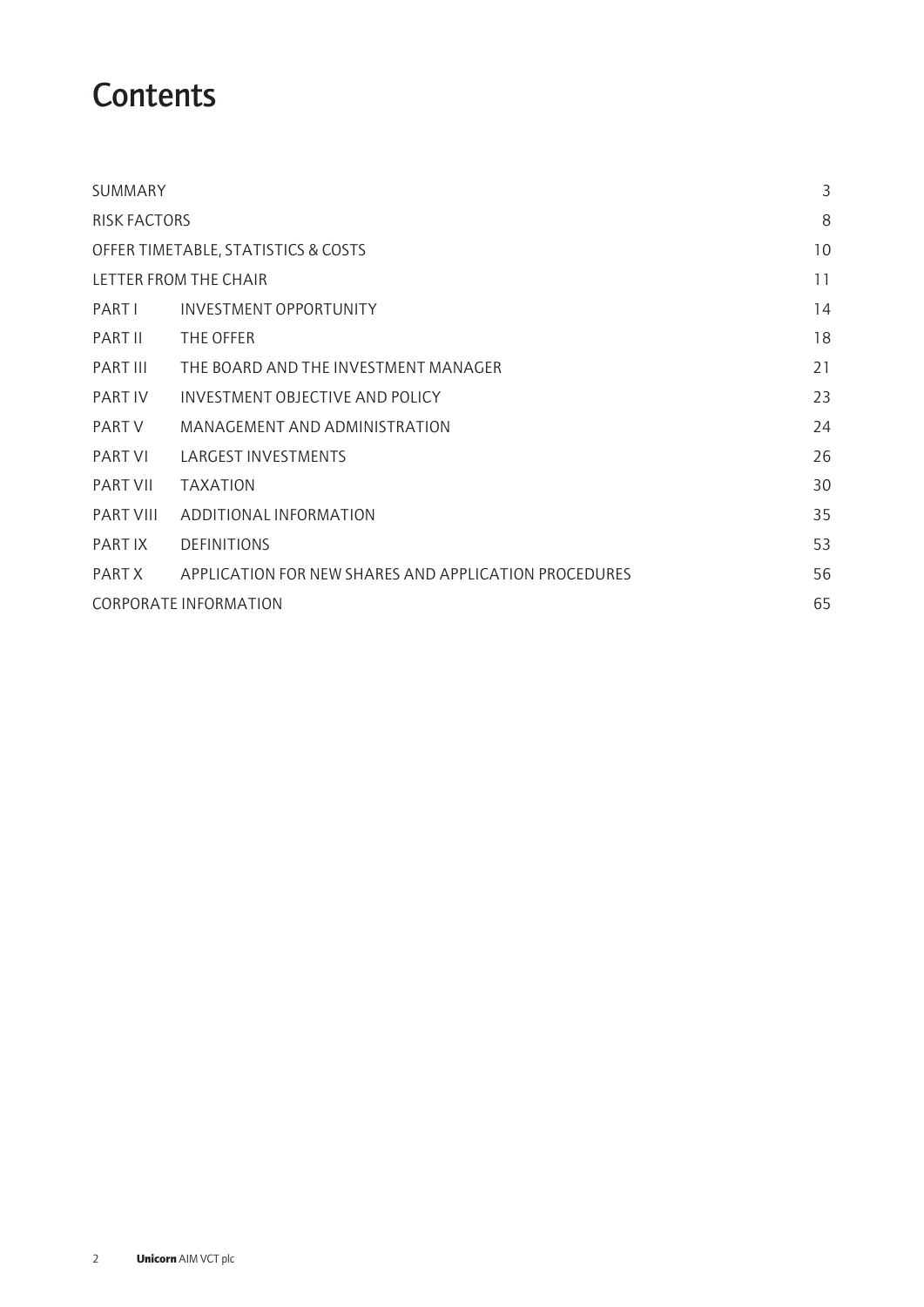### Summary

#### 1. Introduction, containing warnings

This summary should be read as an introduction to the prospectus issued by Unicorn AIM VCT plc (Company) on 24 January 2022 (Prospectus) and any decision to invest in the securities should be based on a consideration of the Prospectus as a whole by the investor. The investor could lose all or part of the invested capital. Where a claim relating to the information contained in the Prospectus is brought before a court, the plaintiff investor might, under national law, have to bear the costs of translating the Prospectus before the legal proceedings are initiated. Civil liability attaches only to those persons who have tabled the summary including any translation thereof, but only where the summary is misleading, inaccurate or inconsistent, when read together with the other parts of the Prospectus, or where it does not provide, when read together with the other parts of the Prospectus, key information in order to aid investors when considering whether to invest in such securities.

The securities (New Shares) being offered pursuant to the offer for subscription by the Company contained in the Prospectus (Offer) are ordinary shares of 1p each (ISIN: GB00B1RTFN43) (Shares).

The Company can be contacted by writing to the company secretary, ISCA Administration Services Limited at Suite 8, Bridge House, Courtenay Street, Newton Abbot TQ12 2QS or by calling, within business hours, 01392 487056.

The Legal Entity Identity number (LEI) for the Company is 21380057QDV7D34E9870.

The Prospectus was approved on 24 January 2022 by the Financial Conduct Authority of 12 Endeavour Square, London E20 1JN. Contact information relating to the Financial Conduct Authority can be found at https://www.fca.org.uk/contact.

#### 2. Key information on the issuer

#### 2.1 *Who is the issuer of securities?*

The Company is a public company with limited liability incorporated in England and Wales and domiciled in the United Kingdom.

The Company operates under the Companies Act 2006 and regulations made thereunder.

HMRC has granted approval of the Company as a venture capital trust (VCT) under section 259 of the Income Tax Act 2007 (as amended). The business of the Company has been, and it is intended will be, carried on so as to continue to comply with that section to maintain full VCT approval.

#### The LEI for the Company is 21380057QDV7D34E9870.

The Company does not have any major shareholders and to the best of the knowledge and belief of the directors of the Company (Directors), the Company is not directly controlled by any other party and at the date of the Prospectus, there are no arrangements in place that may, at a subsequent date, result in a change of control of the Company.

The board of Directors is comprised of Tim Woodcock (Chair), Charlotta Ginman, Jeremy Hamer and Jocelin Harris (Board).

Unicorn Asset Management Limited (Investment Manager) has been appointed as the Company's investment manager. ISCA Administration Services Limited has been appointed as the company secretary and as the Company's administrator.

BDO LLP acts as auditor to the Company. BDO LLP is registered to carry on audit work by the Institute of Chartered Accountants in England and Wales.

#### 2.2 *What isthe key financial information regarding the issuer?*

#### *2.2.1 Selected historical financial information*

2.2.1.1 Information relevant to closed end funds (as at 30 September 2021 (audited), unless otherwise stated)

| Share class | Net assets | No. of Shares  | <b>NAV Share</b> | <b>Historical Performance</b>                   |
|-------------|------------|----------------|------------------|-------------------------------------------------|
| Ordinary    | £370.8m    | 149.185.<br>18 | 248.6p           | 239.2p (NAV as at 31 December 2021 (unaudited)) |

The Board has declared a special interim dividend of 7.0p payable on 10 February 2022 to shareholders on the register as at 7 January 2022 and a final dividend, subject to shareholder approval, in respect of the financial year ended 30 September 2021 of 3.5p payable on 10 February 2022 to shareholders on the register as at 7 January 2022. If adjusted for these dividends, the unaudited NAV per Share as at 31 December 2021 would be 228.7p.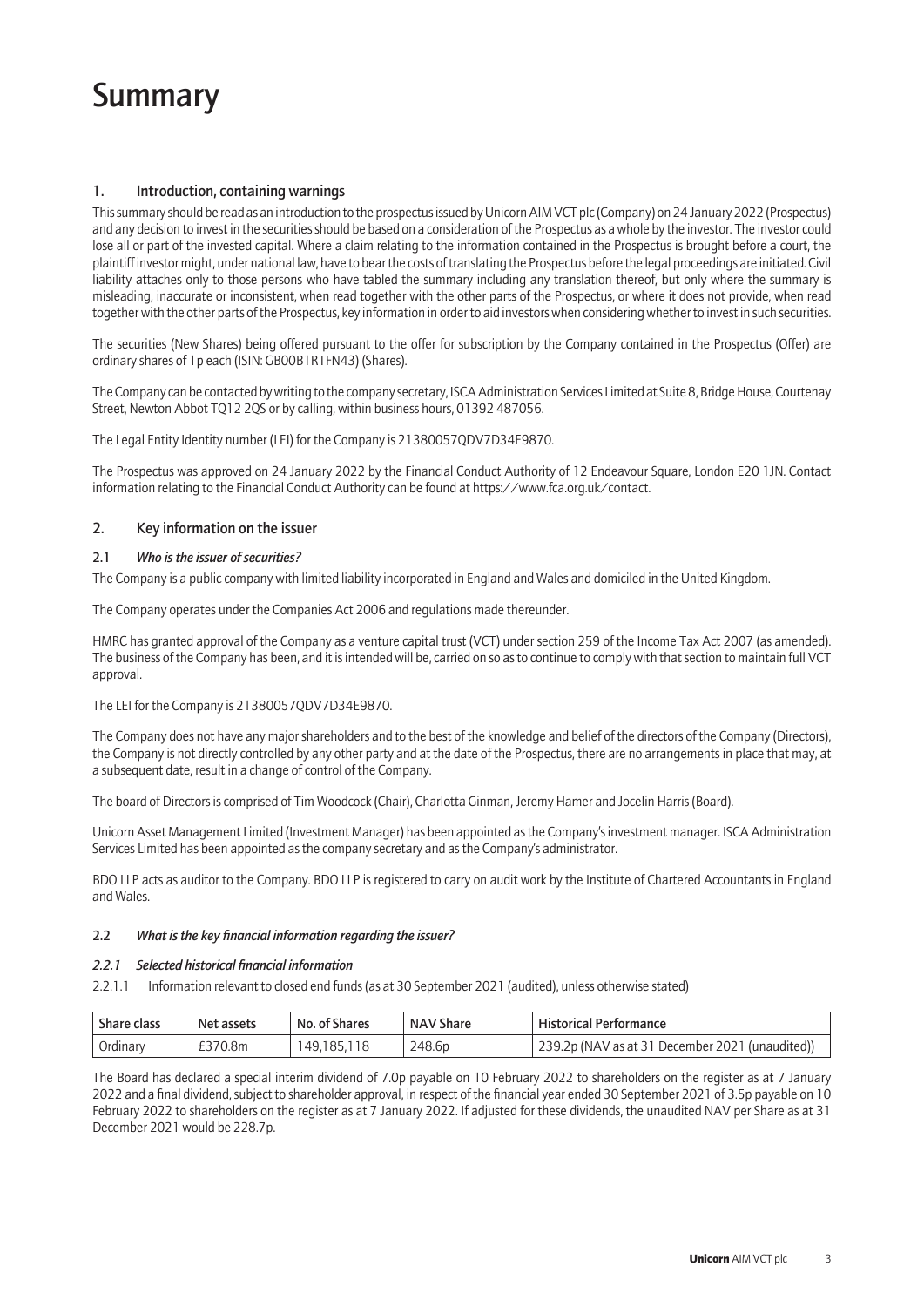#### *2.2.1.2 Income statement for closed end funds*

|                                                              | Financial year ended 30 September 2021<br>£'000 (unless otherwise stated) |
|--------------------------------------------------------------|---------------------------------------------------------------------------|
| Investment income                                            | 2,034                                                                     |
| Total income before operating expenses                       | 2,034                                                                     |
| Investment management fee (accrued/paid)                     | 6,059                                                                     |
| Other fees (accrued/paid) to service providers               | 367                                                                       |
| Profit/(loss) on ordinary activities before taxation         | 111,061                                                                   |
| Net profit/(loss) on ordinary activities before taxation     | 111,061                                                                   |
| Earnings per Share                                           | 75.0p                                                                     |
| Dividends paid per Share (in the period)                     | 6.5p                                                                      |
| Dividends paid/declared per Share (in respect of the period) | 6.5p                                                                      |

#### *2.2.1.3 Balance sheet for closed end funds*

|                  | As at 30 September 2021 |
|------------------|-------------------------|
| Total net assets | £370.8m                 |
| NAV per Share    | 248.6p                  |

#### *2.2.2 Pro forma financial information*

There is no pro forma financial information in the Prospectus.

#### *2.2.3 Qualificationsto audit reports*

There were no qualifications in the audit report for the Company in respect of the financial year ended 30 September 2021.

#### 2.3 *What are the key risksthat are specific to the issuer?*

- There can be no guarantee that the Company's investment objectives will be achieved or that suitable investment opportunities will be available. The performance of the Company (and the ability to achieve returns for shareholders) will be dependent on the investment opportunities sourced by the Investment Manager and the performance of those investments.
- Changes to VCT legislation since 2015 have introduced a number of restrictions and conditions designed to ensure that investments are made in smaller, younger businesses targeting growth and development and where capital is at risk. As a result of the changes, it is probable that a higher proportion of the Company's portfolio over time will be in investments in unquoted companies which, by definition, are higher risk and, as a consequence the Company is likely to experience more extreme investment outcomes, both on the upside and the downside. The changes to the rules may also limit the number of, and increase competition for, investment opportunities available going forward compared to previously and such companies are likely to have a higher risk profile (and increased volatility of future returns and more extreme investment outcomes) than companies in which investments were previously made.
- Investment in AIM-quoted, Aquis market-traded and unquoted companies by its nature involves a higher degree of risk than investment in companies listed on the Official List. In particular, the viability and financial performance of small companies often depends on a narrow product range, small markets, limited financial resources, a small number of staff and counterparties, and may be more susceptible to political, exchange rate, taxation and regulatory changes.
- The Board intends to manage its affairs in respect of each accounting period so as to maintain approval as a VCT. However, there can be no guarantee that the Company will be able to maintain VCT status.
- Some of the Company's investments may be difficult to realise. The fact that a share is traded on AIM or Aquis markets does not guarantee its liquidity. The value of the Company's portfolio (both quoted and unquoted) and opportunities for realisation will also depend on stock market conditions.
- Any change in governmental, economic, fiscal, monetary or political policy, in particular current government spending reviews and cuts, could materially affect, directly or indirectly, the operation of the Company and/or the performance of the Company (as affected by the performance of the companies in which the Company invests) and the value of and returns from Shares and/or the Company's ability to maintain VCT status.
- Economic and global political uncertainty, including the continuing impact of Brexit, the COVID-19 pandemic, the possibility of labour and materials shortages and the potential low levels of economic growth, continues to present significant challenges and is adversely affecting, and may continue to adversely affect, the performance of companies in which the Company has invested or may invest, which in turn may adversely affect the performance of the Company. This may also negatively impact the number or quality of investment opportunities available to the Company.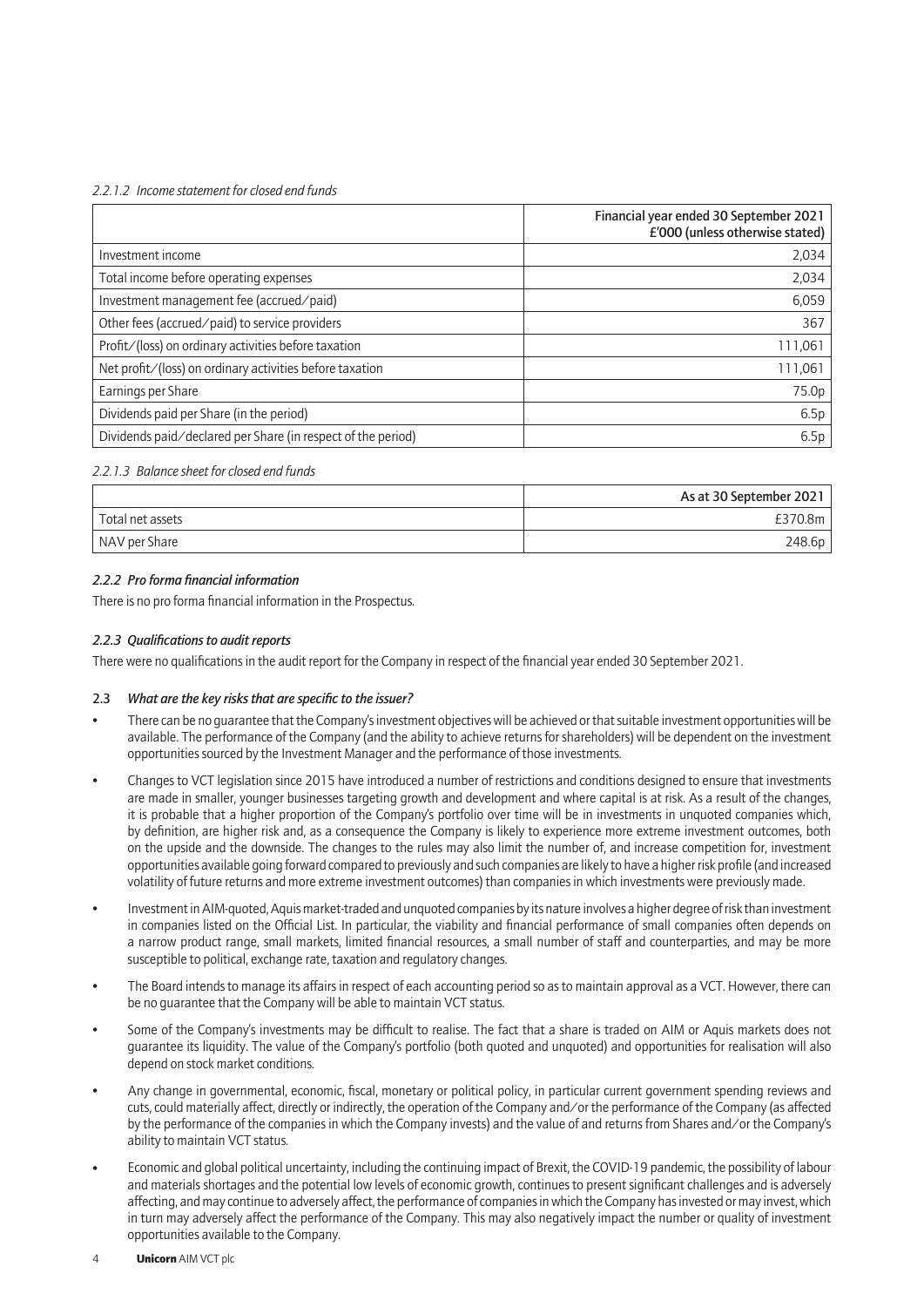• It is also possible that currently unknown and unanticipated events, either domestic or international, may occur and have a negative effect on economic activity and adversely affect the performance of companies in which the Company has invested or may invest, which in turn may adversely affect the performance of the Company.

#### 3 Key information on the securities

#### 3.1 *What are the main features of the securities?*

#### *3.1.1 Description and class ofsecurities*

The New Shares are ordinary shares of 1p each (ISIN: GB00B1RTFN43).

The Company's share capital comprises ordinary shares of 1p (GBP) each.

As at the date of this document there are 148,339,962 Shares in issue (all fully paid up). The maximum number of New Shares to be issued pursuant to the Offer is 20 million.

#### *3.1.2 Rights attaching to the securities*

The New Shares will rank equally in all respects (including on a winding up) with each other and the existing Share capital of the Company from the date of issue.

There are no restrictions on the transferability of the Shares.

#### *3.1.3 Dividend policy*

The Board remains committed to a policy of maintaining a steady flow of dividend distributions to shareholders from the income and capital gains generated by the portfolio.

The ability to pay dividends and the amount of such dividends is at the Board's discretion and is influenced by the performance of the Company's investments, available distributable reserves and cash, as well as the need to retain funds for further investment and ongoing expenses.

#### 3.2 *Where will the securities be traded?*

Applications have been made to the FCA for the New Shares to be listed on the premium segment of the Official List and will be made to the London Stock Exchange for such shares to be admitted to trading on its main market for listed securities.

#### 3.3 *What are the key risksthat are specific to the securities?*

- The value of Shares, and the income derived from them, may go down as well as up and an investor may not get back the amount they invested. The past performance of the Company or other funds managed or advised by the Investment Manager should not be regarded as a guide to the future performance of the Company. The value of Shares in the Company largely depends on the performance of the Company's underlying investments. The value of such investments and the dividend stream therefrom can rise and fall. Shareholders may get back less than the amount originally invested, even after taking into account the available tax reliefs. In addition, there is no guarantee that dividends will be paid or that any stated dividend objective will be met.
- Shareholders will have no rights to have their Shares redeemed or repurchased by the Company at any time. Shareholders wishing to dispose of their Shares will need to do so via the stock market. The ability of shareholders to sell their Shares at or close to net asset value will depend on the existence of buyers for the Shares and the market price of the Shares.
- Although the existing Shares have been (and it is anticipated that the New Shares to be issued pursuant to the Offer will be) admitted to the premium segment of the Official List and are (or will be) traded on the London Stock Exchange's main market for listed securities, the secondary market for VCT Shares is generally illiquid (which may be due to upfront tax relief not being available for VCT shares bought in the market) and shareholders may have difficulty in selling their Shares as a result.
- The sale of New Shares by a subscriber within five years of subscription will result in the upfront income tax relief claimed upon investment becoming repayable. On this basis, investing in New Shares should be considered a long-term investment. Further, the disposal of any existing Shares within six months before or after the acquisition of New Shares will result in the amount of the investment in New Shares to which VCT tax reliefs are available being reduced by an amount equal to the proceeds received on the disposal.
- A condition of the European Commission's State Aid approval of the UK's VCT scheme in 2015 was the introduction of a retirement date for the current schemes at midnight on 5 April 2025. This was passed into UK law through the Finance (No 2) Act 2015. If the relevant legislation is not renewed or replaced with similar or equivalent legislation before this date, investors issued with new VCT shares (whether through an offer or through a dividend reinvestment scheme) after 5 April 2025 would not be able to claim VCT tax reliefs in respect of such shares and this may have an adverse impact on the Company's ability in the future to raise funds, continue as a VCT or be able to meet its objectives in the future.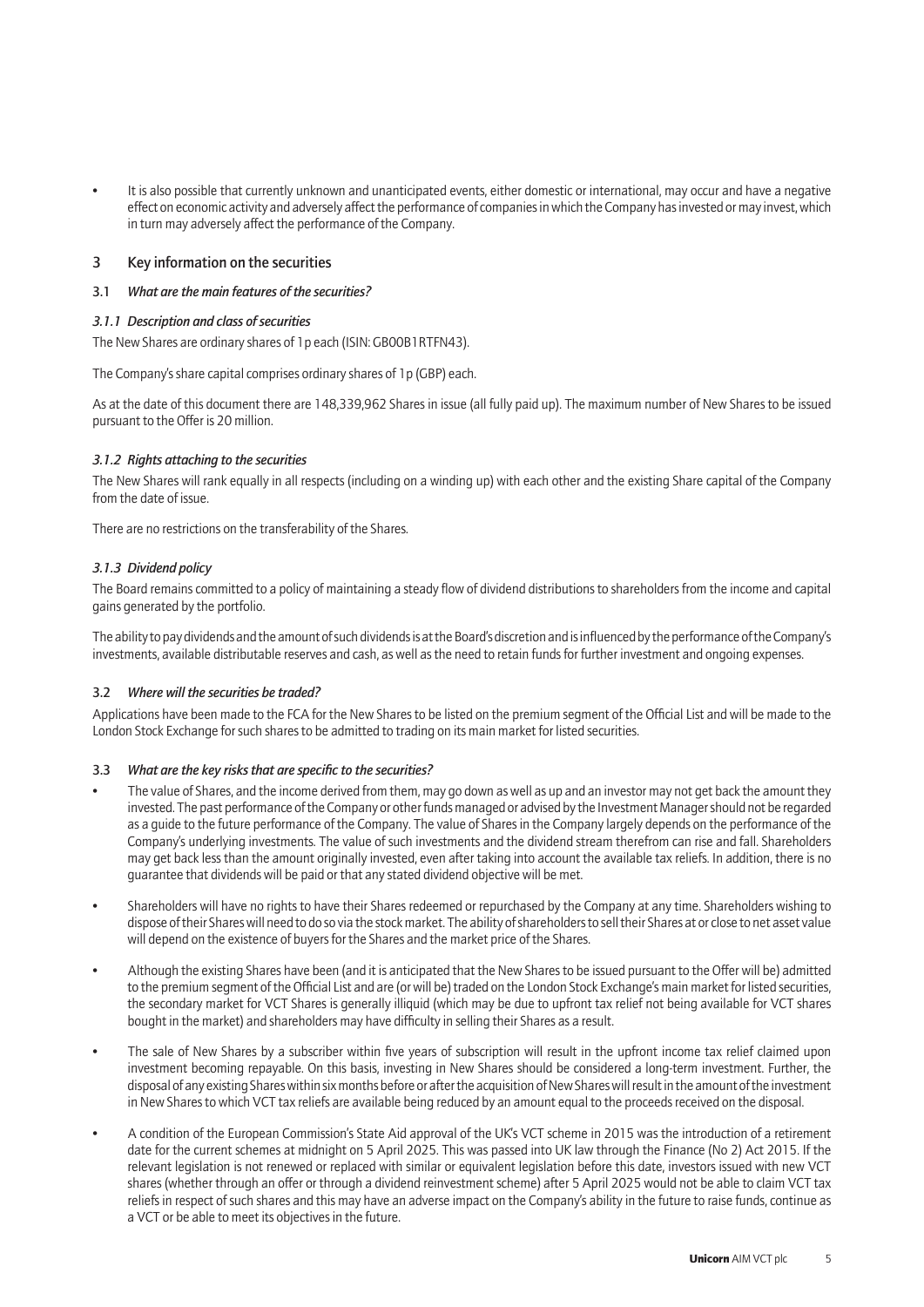#### 4 Key information on the offer of securities to the public and/or the admission to trading on a regulated market

#### 4.1 *Under which conditions and timetable can I invest in the securities?*

#### *4.1.1 Terms and Conditions*

The Company is seeking to raise up to £25 million through the issue of up to 20 million New Shares pursuant to the Offer.

The number of New Shares to be allotted to a successful Applicant will be determined by the following formula (Allotment Formula):

Number of New Shares = 
$$
\frac{A \cdot B \cdot C}{NAV}
$$

Where:

- A is the Application Amount (this being the amount remitted to the Company with the investor's Application, including any amount requested to be facilitated, as accepted under the Offer);
- B is 2.5% of the Application Amount (ie 2.5% of A), less any amount of the fee payable to the Investment Manager that the Investment Manager has agreed to waive at its discretion;

C is either:

- (i) in respect of advised investors, the amount of any initial adviser charge agreed to be facilitated (up to the maximum of 4.5% of the Application Amount (i.e. 4.5% of A)); or
- (ii) in respect of 'execution-only' investors, the amount of any initial commission agreed to be paid to the 'executiononly' financial intermediary (up to a maximum of 3% of the Application Amount (i.e. 3% of A)) less any amount of initial commission agreed to be waived; and
- NAV is the most recently published NAV per Share at the time of allotment, adjusted for dividends subsequently declared and for which the record date for payment has passed at the time of allotment.

The price per New Share is determined by dividing the Investment Amount (this being the amount of the investor's Application accepted to be used to subscribe for New Shares (i.e. the Application Amount, less any amount of any initial adviser charge agreed to be facilitated in respect of an advised investor)) by the number of New Shares to be issued.

#### *4.1.2 Expected Timetable*

The Offer opens on 24 January 2022 and will close for applications at 5.30 p.m. on 31 March 2022 (or, if earlier, as soon as the Offer is fully subscribed or otherwise at the Board's discretion). Priority will be given to valid applications from existing shareholders of the Company received by 5.30 p.m. on 8 February 2022 (subject to receiving cleared funds in respect of the application by no later than 5.30 p.m. on 18 February 2022).

The Board currently envisages two allotments of New Shares on 10 March 2022 and 4 April 2022. Allotment of New Shares may, however, be made more or less frequently at the discretion of the Board (including, if earlier, following full subscription).

#### *4.1.3 Details of Admission*

Applications have been made to the FCA for the New Shares to be listed on the premium segment of the Official List and will be made to the London Stock Exchange for such shares to be admitted to trading on its main market for listed securities. It is anticipated that dealings in the New Shares will commence within three business days following allotment.

#### *4.1.4 Distribution*

The New Shares will be available to be issued in either registered form (i.e. certificated) or electronic form (i.e. via CREST). Where applicable, share certificates are expected to be dispatched by post within ten business days of allotment.

#### *4.1.5 Dilution*

Assuming 20 million New Shares are allotted by the Company (this being the maximum number of New Shares that may be allotted pursuant to the Offer), the existing issued share capital of the Company would represent 88.1%, this being the dilutive effect on existing shareholders of the Company assuming no participation by them in the Offer.

#### *4.1.6 Expenses of the Offer*

#### *4.1.6.1 Offer expenses*

The Investment Manager, as promoter of the Offer, will be paid a fee equal to 2.5% of the Application Amounts (this being the amount remitted to the Company with the investor's Application, including any amount requested to be facilitated, as accepted under the Offer) in respect of Applications accepted under the Offer, plus an amount equal to any 'execution-only' financial intermediary initial commissions (maximum 3.0% of the Application Amount). In consideration, the Investment Manager has agreed to meet all Offer costs payable by the Company, including any initial and annual trail 'execution-only' financial intermediary commissions, fees payable to LGBR Capital London Limited, professional fees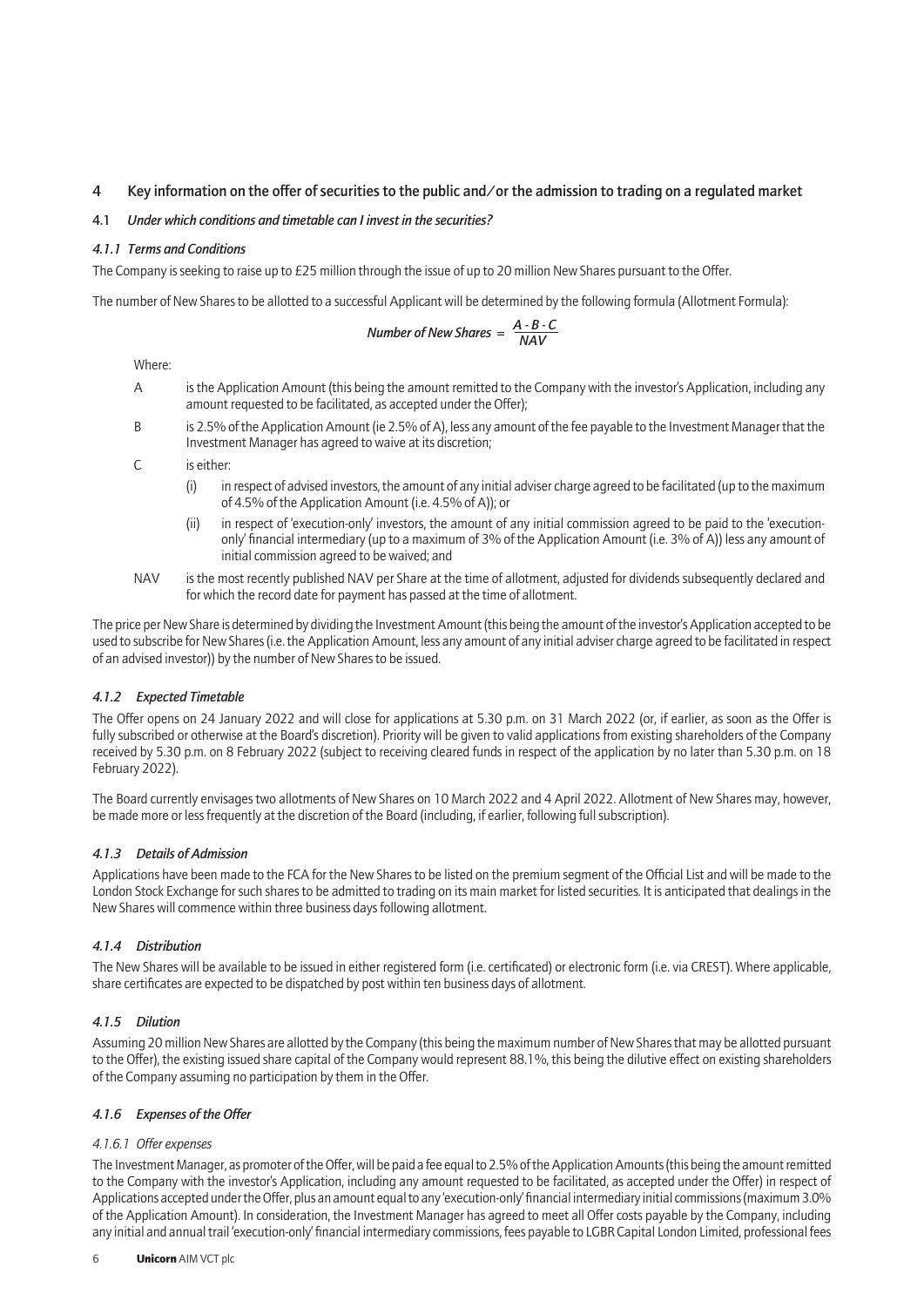and listing fees. Any amount of initial adviser charge agreed to be facilitated (up to a maximum of 4.5% of the Application Amount will be facilitated) is paid by the investor from the monies received with the investor's Application and is not paid by the Company.

The Investment Manager may agree to waive any part of its fee represented by 2.5% of the Application Amounts in respect of Applications accepted under the Offer as referred to above (this being (B) in the Allotment Formula) in respect of any specific investor or group of investors for the benefit of such investors. The benefit of any waiver will reduce the fee payable to the Investment Manager and, in respect of investors, be applied by reducing (B) in the Allotment Formula by an equivalent amount, which will reduce the costs applied for those investors, thereby increasing the number of New Shares to be allotted to such investors.

The Investment Manager has further agreed that, to the extent that the actual costs of the Offer incurred by it (ignoring annual trail commission) are less than the amount of the promotion fee payable to it, it will rebate the excess amount to the Company.

The fees payable to the Investment Manager (which are borne by the investor through the Allotment Formula) will, therefore, be the maximum costs directly incurred by the Company in relation to the Offer.

Assuming full subscription under the Offer, the Offer costs payable by the Company will be a maximum of £1.375 million (assuming that the maximum amount of initial commission of 3% of the Application Amount is payable to 'execution-only' financial intermediaries in respect of all investors) and the net proceeds, on the same basis, will amount to £23.625 million.

#### *4.1.6.2 Expenses charged to the investor*

The maximum upfront costs of the Offer to an investor will be 2.5% of the Application Amount (this being the amount remitted to the Company with the investor's Application, including any amount requested to be facilitated, as accepted under the Offer) plus (i) in respect of 'execution-only' investors, any initial commission payable to 'execution-only' financial intermediaries (this being a maximum of 3% of the Application Amount) or (ii) in respect of advised investors, any amount of initial adviser charges payable by the investor (unless an investor agrees to pay directly any other fees in connection with their investment).

#### 4.2 *Why isthis Prospectus being produced?*

#### *4.2.1 Reasonsfor the Offer*

The Board and the Investment Manager believe that there is further appetite for investment in the Company and potentially attractive investment opportunities available.

#### *4.2.2 The use and estimated net amount of proceeds*

The net proceeds of the Offer will be pooled with the existing cash resources of the Company and applied (i) to make new and follow-on investments in accordance with its investment policy and (ii) to help meet annual outgoings (including running costs, directors' fees, annual trail commission from previous fundraisings, dividends and market purchases of Shares).

Assuming full subscription under the Offer, the Offer costs payable by the Company will be a maximum of £1.375 million (assuming that the maximum amount of initial commission of 3% of the Application Amount is payable to 'execution-only' financial intermediaries in respect of all investors) and the net proceeds, on the same basis, will amount to £23.625 million.

#### *4.2.3 Conflicts of interest*

The Investment Manager's fees are based on a percentage of net assets and, therefore, there is an inherent conflict in the valuations it proposes in relation to unquoted investments. This conflict is managed by the valuation of unquoted investments being reviewed and approved by the Board.

The Investment Manager is also the investment manager both to the Company and a number of other funds, including open ended investment companies in which the Company invests. To ensure that the Investment Manager does not receive a double payment of management fees in respect of these other funds, the Company and the Investment Manager have put in place arrangements whereby the Company does not pay the Investment Manager management fees in relation to any investments by the Company in these other funds.

Save as set out above, there are no material potential conflicts of interest which any of the service providers to the Company may have as between their duty to the Company and the duties owed to third parties and their other interests.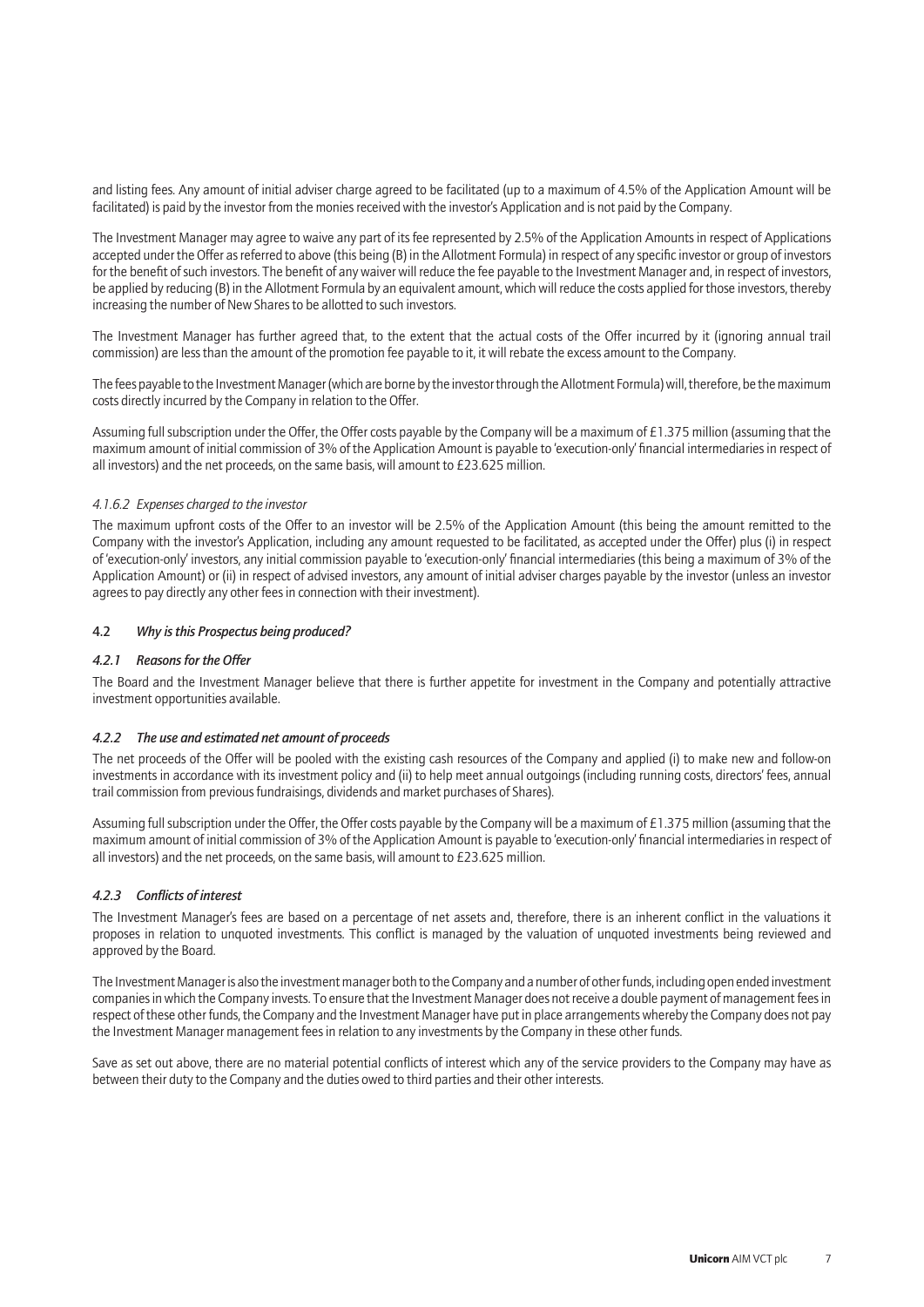### Risk Factors

Prospective investors should consider carefully the following risk factors in addition to the other information presented in this document. If any of the risks described below materialise, it could have a material effect on the Company's business, financial condition or results of operations. The risks and uncertainties described below are not the only ones the Company, the Board or investors in the Shares will face. Additional risks not currently known to the Company or the Board, or that the Company or the Board currently believes are not material, may also adversely affect the Company's business, financial condition and results of operations.

The value of the Shares could decline due to any of the risk factors described below materialising, and investors could lose part or all of their investment. Investors should consult an independent financial intermediary authorised under FSMA.

The attention of prospective investors is drawn to the following risks.

#### Risks relating to Shares

The value of Shares, and the income derived from them, may go down as well as up and an investor may not get back the amount they invested. The past performance of the Company or other funds managed or advised by the Investment Manager should not be regarded as a guide to the future performance of the Company. The value of Shares in the Company largely depends on the performance of the Company's underlying investments. The value of such investments and the dividend stream therefrom can rise and fall. Shareholders may get back less than the amount originally invested, even after taking into account the available tax reliefs. In addition, there is no guarantee that dividends will be paid or that any stated dividend objective will be met.

Shareholders will have no rights to have their Shares redeemed or repurchased by the Company at any time. Shareholders wishing to dispose of their Shares will need to do so via the stock market. The ability of Shareholders to sell their Shares at or close to net asset value will depend on the existence of buyers for the Shares and the market price of the Shares.

Although the existing Shares have been (and it is anticipated that the New Shares to be issued pursuant to the Offer will be) admitted to the premium segment of the Official List and are (or will be) traded on the London Stock Exchange's main market for listed securities, the secondary market for VCT Shares is generally illiquid (which may be due to upfront tax relief not being available for VCT shares bought in the market) and Shareholders may have difficulty in selling their Shares as a result. An investment in the Company should be considered as long-term.

The Shares are likely to trade at a discount and the price for a Share at which a Shareholder could sell on the stock market may be significantly less than the net asset value of the Share or the price paid by the Shareholder to acquire the Share. Prospective Investors should note that, historically, the Shares have traded at a discount.

#### Investment Risks

There can be no guarantee that the Company's investment objectives will be achieved or that suitable investment opportunities will be available. The performance of the Company (and the ability to achieve returns for Shareholders) will be dependent on the investment opportunities sourced by the Investment Manager and the performance of those investments.

Changes to VCT legislation since 2015 have introduced a number of restrictions and conditions designed to ensure that investments are made in smaller, younger businesses targeting growth and development and where capital is at risk. As a result of the changes, it is probable that a higher proportion of the Company's portfolio over time will be in investments in unquoted companies which, by definition, are higher risk and, as a consequence the Company is likely to experience more extreme investment outcomes, both on the upside and the downside. These changes to the rules may also limit the number of, and increase competition for, investment opportunities available going forward compared to previously and such companies are likely to have a higher risk profile (and increased volatility of future returns and more extreme investment outcomes) than companies in which investments were previously made. The changes could also restrict the structure of investments and the ability to make follow-on investments adversely impacting on the Company's portfolio. Further changes in legislation concerning VCTs, in particular in relation to qualifying holdings and qualifying trades, may also limit the number of qualifying investment opportunities and/or reduce the level of returns which might otherwise have been achievable.

Investment in AIM-quoted, Aquis market-traded and unquoted companies by its nature involves a higher degree of risk than investment in companies listed on the Official List. In particular, the viability and financial performance of small companies often depends on a narrow product range, small markets, limited financial resources, a small number of staff and counterparties, and may be more susceptible to political, exchange rate, taxation and regulatory changes. In addition, the market for securities in smaller companies may be less regulated and less liquid than that for securities in larger companies, bringing with it potential difficulties in acquiring, valuing and disposing of such securities. Investment returns will, therefore, be uncertain and are likely to involve a higher degree of risk than investment in a company listed on the Official List.

Some of the Company's investments may be difficult to realise. The fact that a share is traded on AIM or Aquis does not guarantee its liquidity. The value of the Company's portfolio (both quoted and unquoted) and opportunities for realisation will also depend on stock market conditions. There may also be constraints imposed on the realisation of investments by the need to maintain the VCT status of the Company, which may restrict the Company's ability to obtain maximum value from its investments. In addition, although the Company may receive conventional venture capital rights in connection with some investments, as a minority investor it will not be in a position to fully protect its interests.

Investment in unquoted companies often involves assuming high levels of risk, partly due to the early stage of their development and the absence of liquidity in their issued share capital. This is particularly true when such investments are compared to investment in fully-quoted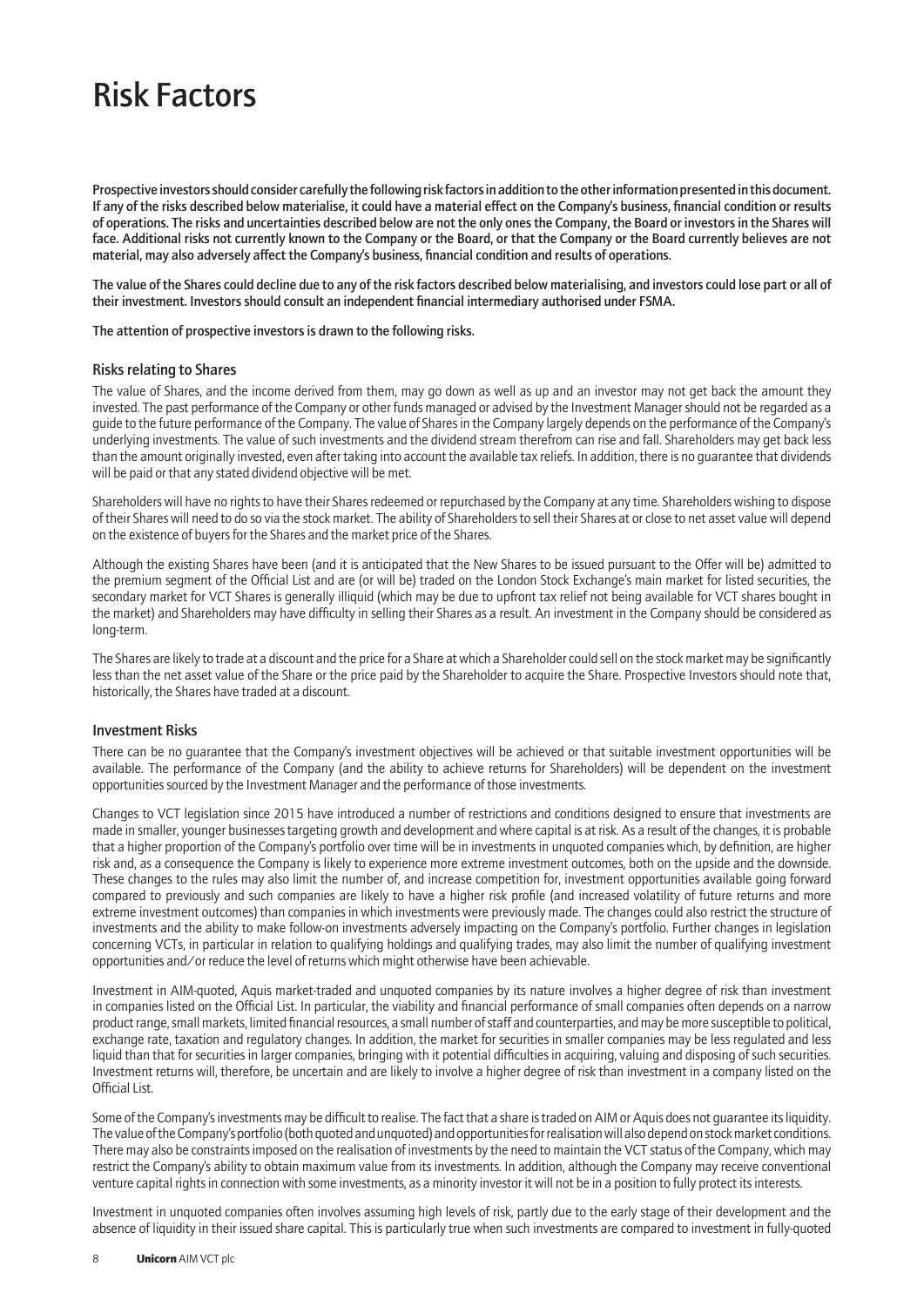securities or AIM-quoted shares. As a consequence of this lack of liquidity, the Investment Manager's ability to manage stock specific exposure and unquoted portfolio concentration through the partial disposal of shares is reduced. The valuation of the unquoted securities also introduces additional risk, because it inevitably involves an element of subjectivity. This additional risk is mitigated through the application of a rigorous valuation process, in accordance with IPEVC Valuation Guidelines. However, in the absence of daily mark-to-market pricing, the carrying values of the Company's investments in privately owned businesses will not always be transparent. As the carrying value of such investments will be more subjective, there may be an adverse effect on the net assets of the Company and the NAV per Share if the valuation is subsequently reduced following availability of further information and/or disposal proceeds are lower.

#### Tax Related Risks

The sale of New Shares by a subscriber within five years of subscription will result in the upfront income tax relief claimed upon investment becoming repayable. On this basis, investing in New Shares should be considered a long-term investment. Further, the disposal of any existing Shares within six months before or after the acquisition of New Shares will result in the amount of the investment in New Shares to which VCT tax reliefs are available being reduced by an amount equal to the proceeds received on the disposal.

The Board intends to manage its affairs in respect of each accounting period so as to maintain approval as a VCT. However, there can be no guarantee that the Company will be able to maintain VCT status. Failure to continue meeting the VCT qualifying conditions could result in shareholders losing tax reliefs available on VCT Shares, resulting in adverse tax consequences including, if Qualifying Investors have not held their Shares for five years, the income tax relief obtained on the amount subscribed in the Company being subject to clawback by HMRC. Furthermore, should the Company lose VCT status, dividends and gains arising on the disposal of Shares would become subject to tax and the Company would also lose its exemption from corporation tax on capital gains.

Where the European Commission believes that state aid has been provided prior to 1 January 2021 which is not in accordance with the Risk Finance Guidelines, it may require that the UK Government recovers that state aid. There is currently no mechanism in place for this, but recovery may be from the investee company, the Company or the Shareholders and this may have an adverse effect on Shareholder returns. From 1 January 2021, the requirement to recover unlawful state aid will be the remit of the UK Government (in compliance with its ongoing arrangements with the EU). On 30 June 2021, the UK Government introduced the Subsidy Control Bill to Parliament and published its response to the consultation on the topic of subsidy control in a paper entitled 'Government response to the consultation on subsidy control'. As at the date of this document, the parliamentary approval process of the Subsidy Control Bill is ongoing and it is unclear whether and how the proposals, if made into law, will affect the Company and VCTs in general.

A condition of the European Commission's State Aid approval of the UK's VCT scheme in 2015 was the introduction of a retirement date for the current schemes at midnight on 5 April 2025. This was passed into UK law through the Finance (No 2) Act 2015. If the relevant legislation is not renewed or replaced with similar or equivalent legislation before this date, investors issued with new VCT shares (whether through an offer or through a dividend reinvestment scheme) after 5 April 2025 would not be able to claim VCT tax relief in respect of such shares and this may have an adverse impact on the Company's ability in the future to raise funds, continue as a VCT or be able to meet its objectives in the future.

The tax rules or their interpretation in relation to an investment in the Company and/or rates of tax may change during the life of the Company and can be retrospective, which may affect tax reliefs available on Shares and/or the ability of the Company to meet its objectives or maintain VCT status.

#### Other Risks

Any change in governmental, economic, fiscal, monetary or political policy, in particular current government spending reviews and cuts, could materially affect, directly or indirectly, the operation of the Company and/or the performance of the Company (as affected by the performance of the companies in which the Company invests) and the value of and returns from Shares and/or the Company's ability to maintain VCT status.

Economic and global political uncertainty, including the continuing impact of Brexit, the COVID-19 pandemic, the possibility of labour and materials shortages and the potential low levels of economic growth, continues to present significant challenges and is adversely affecting, and may continue to adversely affect, the performance of companies in which the Company has invested or may invest, which in turn may adversely affect the performance of the Company. This may also negatively impact the number or quality of investment opportunities available to the Company.

It is also possible that currently unknown and unanticipated events, either domestic or international, may occur and have a negative effect on economic activity and adversely affect the performance of companies in which the Company has invested or may invest, which in turn may adversely affect the performance of the Company.

The performance of the Company depends on the performance of the Investment Manager, which in turn is dependent upon the performance and continued availability of certain key personnel. In the event that any one or more of these persons were unavailable either temporarily or permanently, the investment performance of the Company may be adversely affected.

The Articles provide the opportunity for Shareholders to consider the continuation of the Company at the annual general meeting falling after the fifth anniversary of the last allotment of Shares from time to time (and, thereafter, at five-yearly intervals). The allotment and issue of New Shares pursuant to the Offer will defer the opportunity for Shareholders to consider the continuation of the Company and, as a result, both existing and new Shareholders may have to wait longer, if there are no buyers in the market, to realise their investments.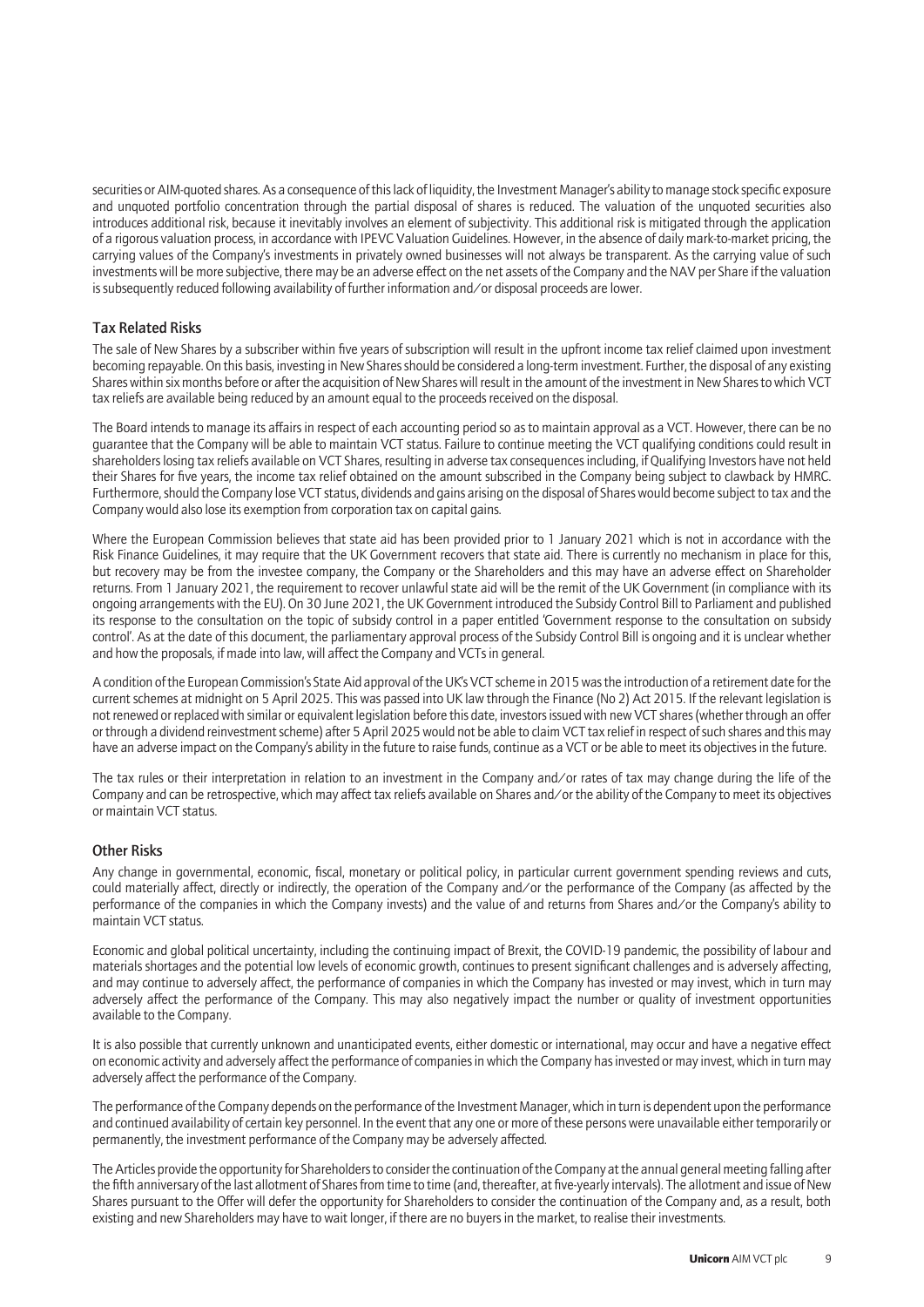### Offer Timetable, Statistics & Costs

### Indicative Offer Timetable

| Offer opens                                                                  | 24 January 2022                            |
|------------------------------------------------------------------------------|--------------------------------------------|
| Existing Shareholder Priority Period ends                                    | 5.30 p.m. on 8 February 2022*              |
| Closing date for Applications**                                              | 5.30 p.m. on 31 March 2022                 |
| Allotments***                                                                | 10 March 2022 and 4 April 2022             |
| Effective date for the listing of New Shares<br>and commencement of dealings | three Business Days<br>following allotment |
| Share certificates and tax certificates<br>to be dispatched                  | within ten Business Days<br>of allotment   |

*\* Eligibility for the Existing Shareholder Priority Period is subject to receiving cleared funds in respect of the Application by no later than 5.30 p.m. on 18 February 2022.*

*\*\* The Offer will close for Applications earlier than the date stated above if it is fully subscribed or otherwise at the Board's discretion.*

*\*\*\* The Board currently envisages two allotments of New Shares. Allotment of New Shares may, however, be made more or less frequently at the discretion of the Board. The Board reserves the right to accept Applications and allot and arrange for listing of New Shares as it sees fit.*

| <b>Offer Statistics</b>                    |             |
|--------------------------------------------|-------------|
| Investor's minimum investment              | £3.000      |
| Maximum amount (before costs) to be raised | £25 million |
| Maximum number of New Shares to be issued  | 20 million  |

### Offer Price, Costs and Commissions

Details on how the number of New Shares and the Offer Price will be calculated, together with details relating to financial intermediary commission and facilitation of initial adviser charges, are set out in Part II of this document.

The procedure for, and the terms and conditions of, application under this Offer are set out in Part X of this document. Applications may only be made by completing and submitting the online Application Form (please refer to the instructions at https://www. unicornaimvct.co.uk/offer or contact the receiving agent, The City Partnership (UK) Limited on 01484 240 910 or by email at ra@ city.uk.com).

If you have any questions relating to the completion of the Application Form, please contact The City Partnership (UK) Limited on 01484 240 910. Calls are charged at the Standard Geographic Rate and will vary by provider. Calls from outside the United Kingdom will be charged at the applicable international rate. The helpline is open between 9.00 a.m. – 5.30 p.m., Monday to Friday excluding public holidays in England and Wales. Please note that The City Partnership (UK) Limited cannot provide any financial, legal or tax advice and calls may be recorded and monitored for security and training purposes.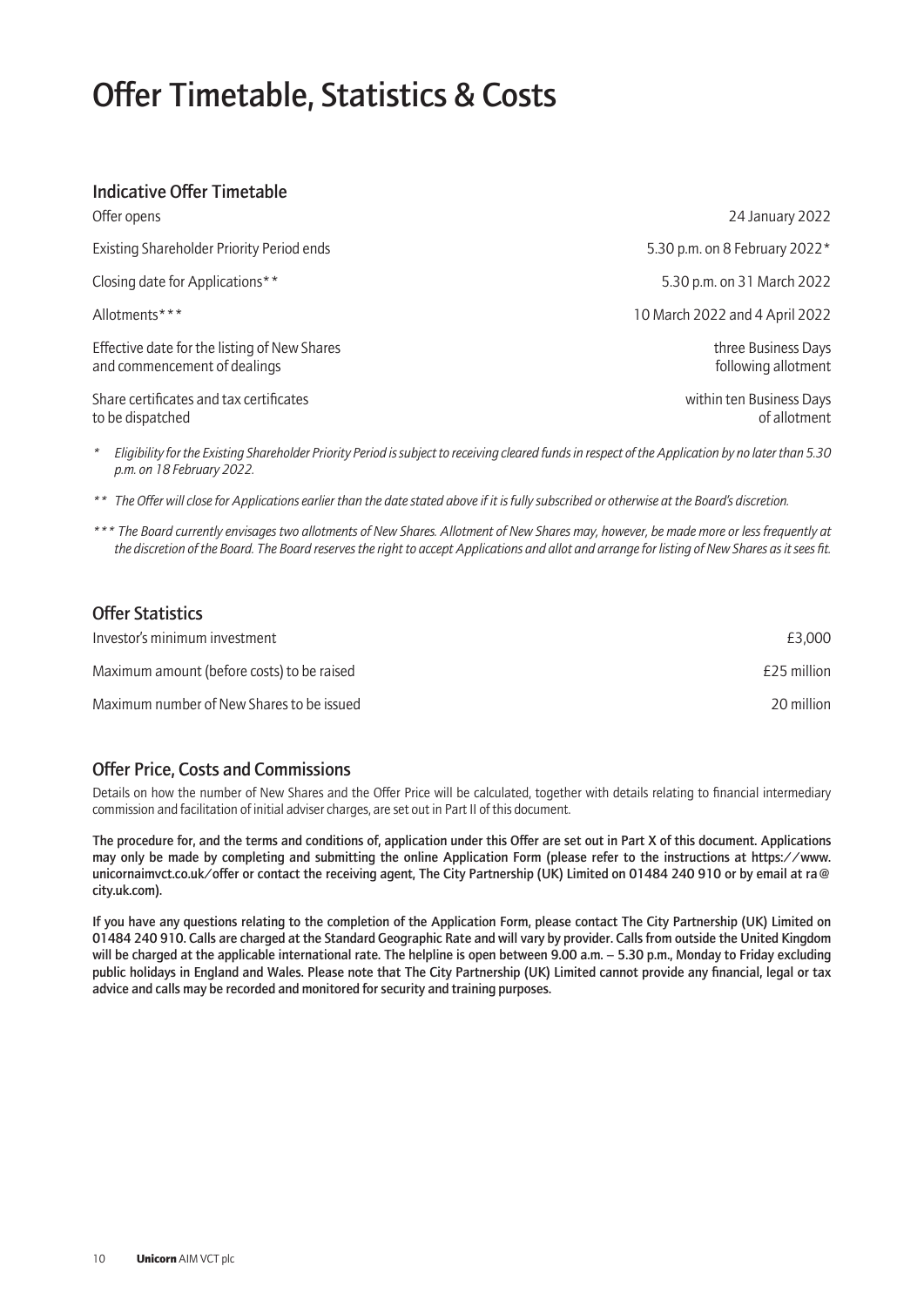### Letter from the Chair

Unicorn AIM VCT plc Suite 8, Bridge House Courtenay Street Newton Abbot TQ12 2QS

(Registered number 04266437)

24 January 2022

Dear Investor

#### Introduction

On behalf of the Board, I am pleased to introduce this opportunity to invest in the Company.

The Board and Unicorn AM, our investment manager, believe that there continues to be further appetite for investment in the Company and that sufficient, and potentially attractive, investment opportunities are available. We are, therefore, pleased to offer Shareholders and new investors the opportunity to subscribe for New Shares in the Company pursuant to this Offer.

The Company's original fundraising was launched in November 2001 and it is now a well-established VCT. With unaudited net assets of over £355.3 million as at 31 December 2021, the Company remains the largest AIM-focused VCT in the market, giving the Company economies of scale. Unlike a newly established VCT, the Company offers investors access to an existing and diversified portfolio of investments in 95 active companies. This means that it has the potential to deliver tax-free capital growth and dividends to Qualifying Investors sooner than is likely to be the case with a new VCT.

#### Recent Performance and Economic Backdrop

The financial year ended 30 September 2021 was a particularly positive period for the Company. Despite all the obvious external challenges posed by Brexit and the COVID-19 pandemic, the Company's investment performance was strong, £14.6 million net of costs was raised in an oversubscribed offer for subscription and there was a significant uptake in the number of Shareholders opting to take advantage of the Dividend Reinvestment Scheme. We also continued to buy back Shares offered by selling Shareholders.

By the end of September 2021, the FTSE 100 Index had recovered to a level not seen since the pandemic took hold in early 2020, whilst the broader FTSE 250 index was significantly ahead of pre-pandemic levels. The FTSE AIM All-Share Index rose, in total return terms, by 30.8% during the 12 months to 30 September 2021 and the capital raised for companies also increased dramatically in comparison to recent years. There have also been a number of new issues on AIM, many of which have been VCT qualifying, enabling the Company to participate in the healthy flow of investment opportunities.

As at 30 September 2021, the net assets (audited) of the Company were £370.8 million (audited net asset value per Share of 248.6p). This represents an increase of just over £110 million (70.0p per Share), when compared to the position as at 30 September 2020. After adding back dividends of 6.5p per Share paid, the total return over the year ended 30 September 2021 was +42.8%.The Company's total return compared favourably to that generated by the FTSE All-Share Index, which increased by 27.9% over the same period. The total return of +30.8% from the FTSE AIM All-Share Index over the same period was also considerably lower than that achieved by the Company.

In the three month period ended 31 December 2021, the FTSE AIM All-Share Index declined by 1.9%. The NAV per Share during the same period decreased by 3.8% from 248.6p per Share to 239.2p per Share (unaudited). Although the short-term performance of the Company has trailed the performance of the FTSE AIM-All Share Index, the Board is satisfied with the overall recent results and the Board and the Investment Manager remain confident in the long-term growth prospects of the Company's diversified portfolio of investments.

The Company has also declared a special interim dividend of 7.0p payable on 10 February 2022 to Shareholders on the register as at 7 January 2022 and a final dividend, subject to Shareholder approval, for the financial year ended 30 September 2021 of 3.5p payable on 10 February 2022 to Shareholders on the register as at 7 January 2022. If adjusted for these dividends, the unaudited NAV per Share as at 31 December 2021 would be 228.7p.

2021 was characterised by the continuation of a steady recovery from the significant equity market falls experienced in March 2020. Whilst it might appear that the UK economy is operating in much the same manner as it did before the COVID-19 crisis struck, the after-effects of the national lockdown, combined with the, at times, fraught relations with our former partners in the European Union, are starting to manifest themselves in the form of significant supply chain disruption and labour shortages. These difficult circumstances have meant that the performance of individual investee companies is more polarised than normal, with some businesses thriving, while others being adversely affected.

The Investment Manager's cautious and disciplined approach to investing and managing the Company's assets, which has proven successful over many years and which has been serving us well through the COVID-19 pandemic, will be maintained. In addition, the Investment Manager continues to see a steady flow of VCT qualifying opportunities in companies across a broad spectrum of sectors with good growth and income prospects. It is important however, to remind Shareholders and potential investors in the Company, that the new capital raised under this Offer and recent fundraisings by the Company will, by regulatory necessity, be targeted at younger, less well-established businesses.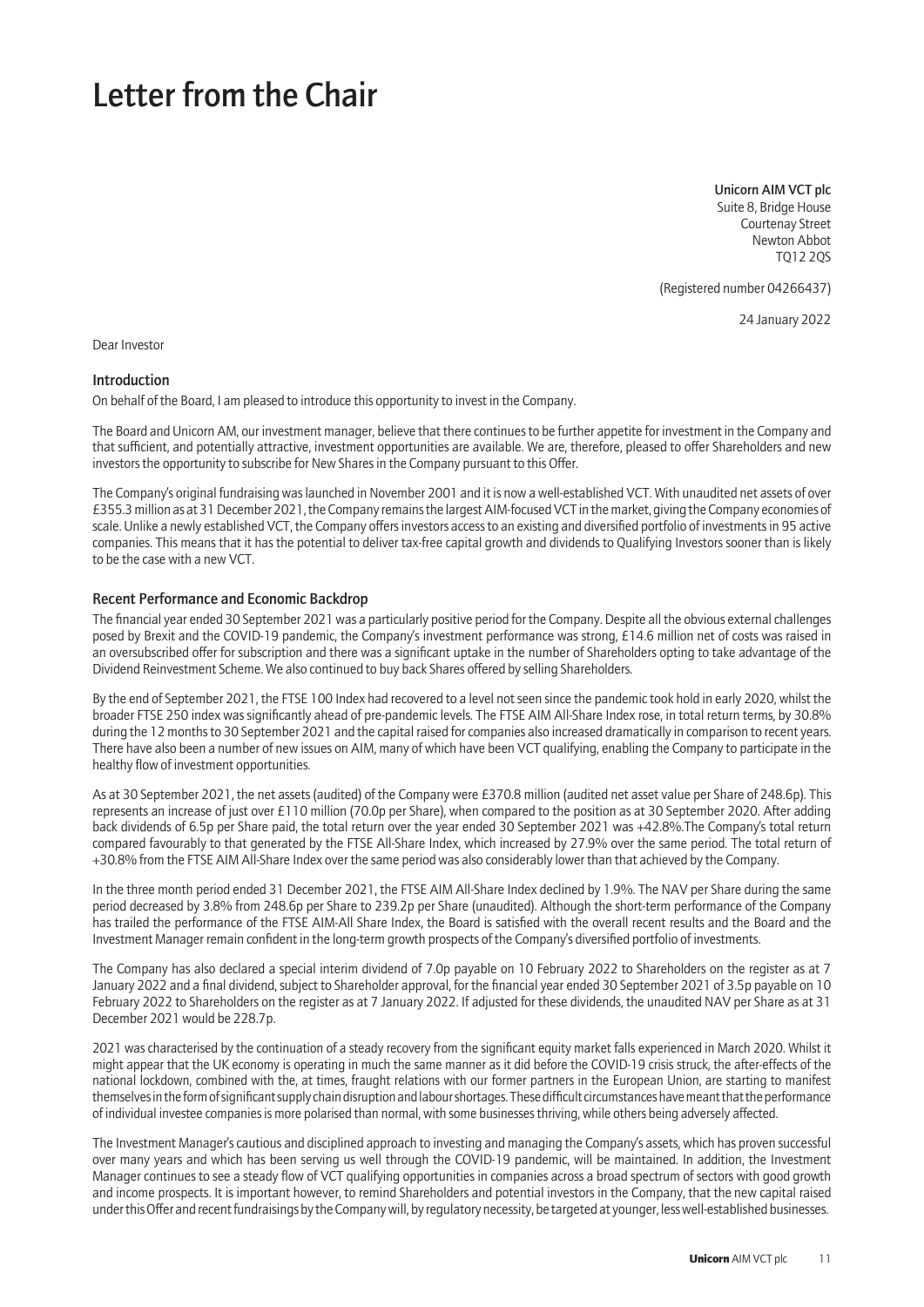#### VCT Rule Changes

Over recent years, the UK Government has continued to direct VCT investment away from lower risk areas and into early-stage businesses that genuinely require scale-up capital. In order to achieve this objective, the rules governing eligibility for VCT investment have been tightened. New investment is, therefore, now required to be targeted towards younger, less well-established businesses, which means they are often loss-making and higher risk.

The Investment Manager has been successful in adapting its investment approach to meet the new VCT investment restrictions and, despite the difficult market conditions, made a number of new investments in promising companies with the objective of further diversifying the portfolio while generating both growth and income. The Company invested just under £30 million in new and follow-on investments across 17 companies in the financial year ended 30 September 2021.

Following changes to the rules governing VCTs, it is likely that a higher proportion of the Company's portfolio over time will be in investments in unquoted companies, thereby increasing the impact such investments may have on the Company's net asset value. The portfolio currently contains investments in 6 active unquoted companies, which, in aggregate, accounted for approximately 21.7% of the Company's unaudited net assets as at 31 December 2021.

By definition, however, new investments will be higher risk and, as a consequence, the Company is likely to experience more extreme investment outcomes, both on the upside and downside. Whilst the Board and the Investment Manager believe that the businesses in which the Company has invested over the past two years have the potential to deliver substantial investment returns over time, we do anticipate a higher failure rate from these newer investments.

Despite this change in investment emphasis, the Board and the Investment Manager believe that a significant proportion of the Company's assets remain invested in operationally strong and financially robust businesses.

#### The Opportunity

The Board believes that the Offer is an attractive investment opportunity for both existing Shareholders and new investors for the following reasons:

- *Good deal-flow* The Investment Manager believes there will continue to be a healthy flow of attractive, VCT qualifying, opportunities from which to choose new investments. Small and medium-sized enterprises (SMEs) play a key role in boosting productivity, but, crucially, they continue to need financial support in order to expand successfully.
- *Timing* With SMEs expected to play an important part in the UK's economic recovery, UK Government-backed schemes such as VCTs are well placed to assume a greater role in providing reliable and much-needed source of expansion capital.
- *Established portfolio* The Offer provides the opportunity for investors to access an established investment portfolio, which has performed well historically and has the potential to generate capital growth and deliver dividends for Shareholders, even in the first year of investment. By contrast, returns through an investment in a newly established VCT are likely to take longer to achieve.
- *Tax-free returns* The Company has an established track record of making regular dividend payments to Shareholders, having paid dividends of 6.5p in respect of each of the last three financial years. These dividends are tax-free to Qualifying Investors. A dividend of 6.5p would represent a yield of 2.6% (based on the audited net asset value per Share as at 30 September 2021 of 248.6p). In addition, the Company may also, from time to time, pay special dividends where significant proceeds are received on realisation of an investment.

#### The Investment Manager

Unicorn AM was established in 2000 and is an independently owned and managed company. The Investment Manager specialises in investing in small and medium sized UK companies, quoted on AIM and fledgling markets and has a successful track record in this area of the market.

The Investment Manager operates a team-based approach to investment management and its committed and well-resourced investment team has over 160 years' of combined experience. The Investment Manager is focused on being the 'best not the biggest' and its funds aim to deliver long-term outperformance. Unlike many investment firms, the Investment Manager is majority owned by its directors and managers, providing further incentive to help ensure that the funds it manages deliver consistently strong performance.

As at 31 December 2021 the Investment Manager had over £1.4 billion under management in a range of funds designed to satisfy a variety of investor requirements. Its funds include an OEIC with six sub-funds.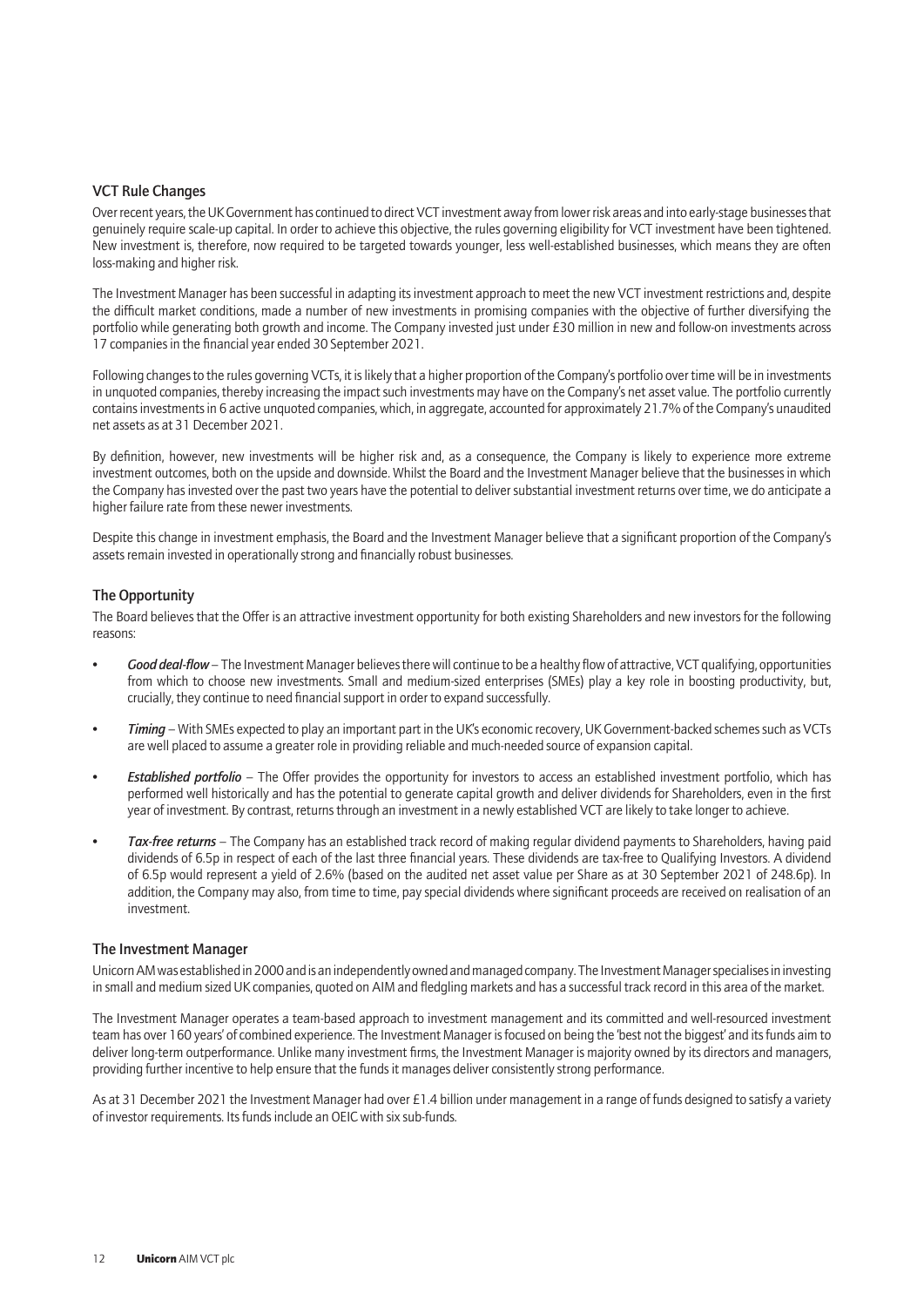#### The Offer

The Company proposes to raise up to £25 million through the issue of up to 20 million New Shares pursuant to the Offer. The Offer opens on 24 January 2022 and will close for Applications at 5.30 p.m. on 31 March 2022 (or, if earlier, as soon as the Offer is fully subscribed or otherwise at the Board's discretion).

Applications can only be made for the 2021/22 tax year. Priority will be given to Applications from Existing Shareholders received by 5.30 p.m. on 8 February 2022 (subject to receiving cleared funds in respect of the Application by no later than 5.30 p.m. on 18 February 2022).

Details on how the number of New Shares and the Offer Price will be calculated, together with details relating to financial intermediary commission and facilitation of initial adviser charges, are set out in Part II of this document.

We are again using an Allotment Formula through which the number of New Shares to be issued to an Applicant will be calculated. This takes into account the costs incurred by investors, whether (a) 'execution-only' financial intermediary commission applies or (b) an upfront initial adviser charge applies, or (c) an investor is applying direct. The Allotment Formula continues to be based on the most recently published NAV per Share at the time of allotment. The Company publishes monthly unaudited NAVs and may publish additional NAVs for the purposes of allotments under the Offer.

#### Tax Benefits

The Company provides Qualifying Investors with access to the attractive tax benefits associated with an investment in a VCT. Qualifying Investors will receive up to 30% income tax relief on amounts subscribed (subject to (i) a maximum investment in VCTs of £200,000 in a tax year, (ii) an investor's tax liability being reduced to nil and (iii) provided the New Shares are held for at least five years). Dividends and capital gains for Qualifying Investors will also be tax-free (subject to the annual investment limits).

Potential investors should note that the disposal of any existing Shares within six months before or after the subscription for New Shares will result in the amount of the investment in New Shares to which VCT tax reliefs are available being reduced by an amount equal to the proceeds received on the disposal.

#### Next Steps

Following the success of the online application process last year, we have decided this year to solely make use of this online facility in order to reduce our carbon footprint. Investors are also encouraged to provide Application monies via bank transfers rather than cheques for the same reason and, as we expect the Offer to fill up quickly, from a speed of processing perspective.

If you are considering an investment, please read the full Prospectus and then complete the online Application Form (please refer to the instructions at https://www.unicornaimvct.co.uk/offer or contact the Receiving Agent on 01484 240910 or by email at ra@city. uk.com).

If you have any questions regarding the Offer you should contact your financial intermediary or call Unicorn AM on 020 7253 0889 or LGBR Capital (the distributor for the Offer) on 020 7071 3920. Please note that neither Unicorn AM nor LGBR Capital are able to provide you with investment, financial or tax advice. Your attention is also drawn to the Risk Factors on pages 8 and 9 of this document.

We look forward to welcoming new and returning Shareholders.

Tim Woodcock *Chair*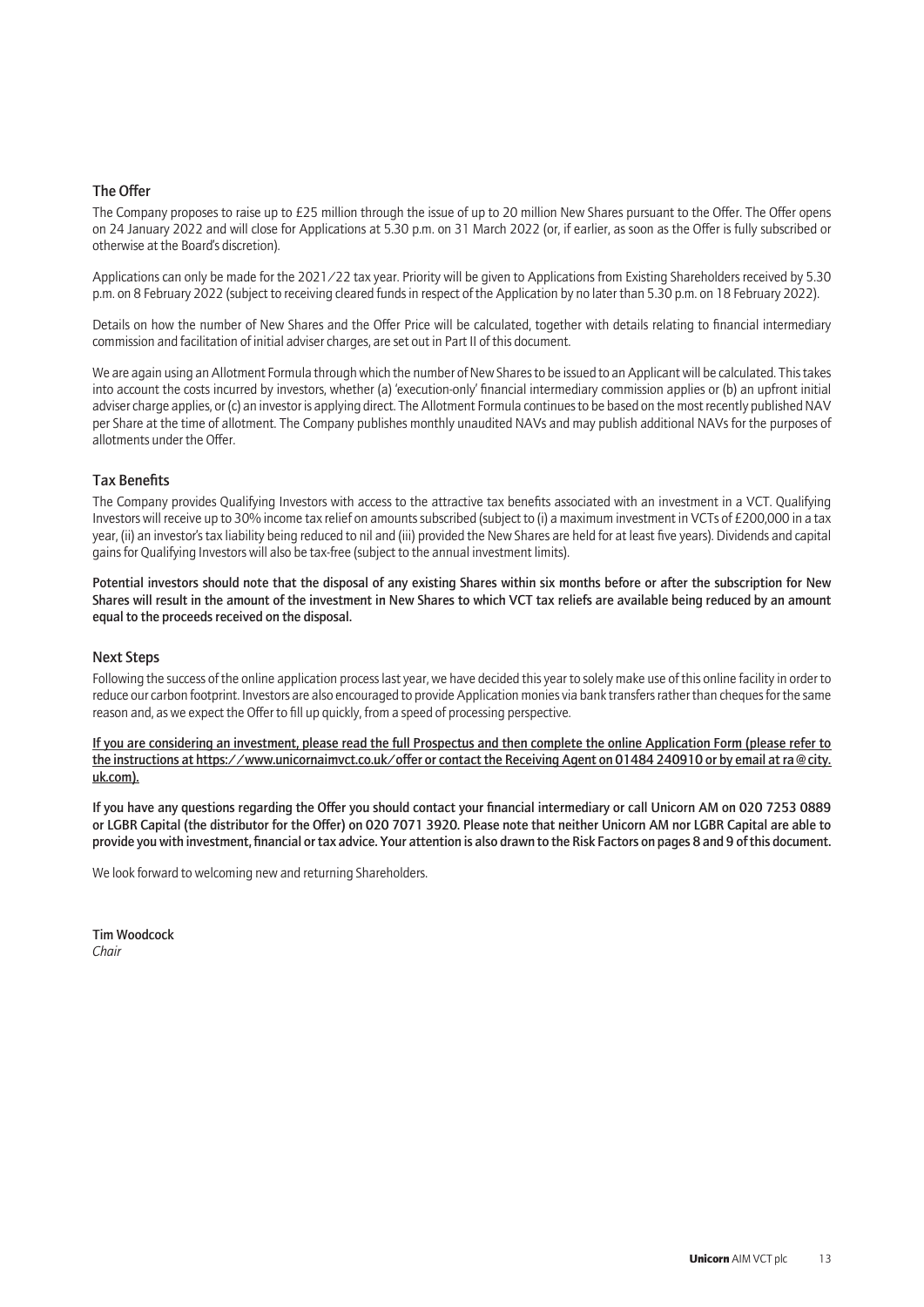### Part I – Investment Opportunity

#### Attractive Investment Opportunity

The Company is an established VCT which meets the qualification requirements set out by HMRC. Unlike a new VCT, the Company has an established track record of delivering both capital growth and regular dividend income (tax-free to Qualifying Investors) from an established portfolio of existing investments. The strategy is to invest in businesses that in the Investment Manager's opinion display a majority of the following characteristics:

- Experienced and well-motivated management;
- Products and services supplying growing markets;
- Sound operational and financial controls; and
- Potential for good cash generation to finance ongoing development and to support a progressive dividend policy.

Shareholders should be aware that, as a result of the new qualifying conditions introduced over the last few years, new capital raised by the Company under recent offers, the current Offer and under future offers is likely to be directed towards earlier stage companies which may or may not be profitable at the point of investment.

The Company's assets are currently invested in a diversified portfolio of investments both by sector and by number of investments held. The portfolio allocation, based on valuations as at 31 December 2021 (taken from the unaudited accounts of the Company as at that date), are shown below. The Investment Manager's team will continue to maintain a selective approach to new investment opportunities.

#### *Allocation of Investments by Sector*

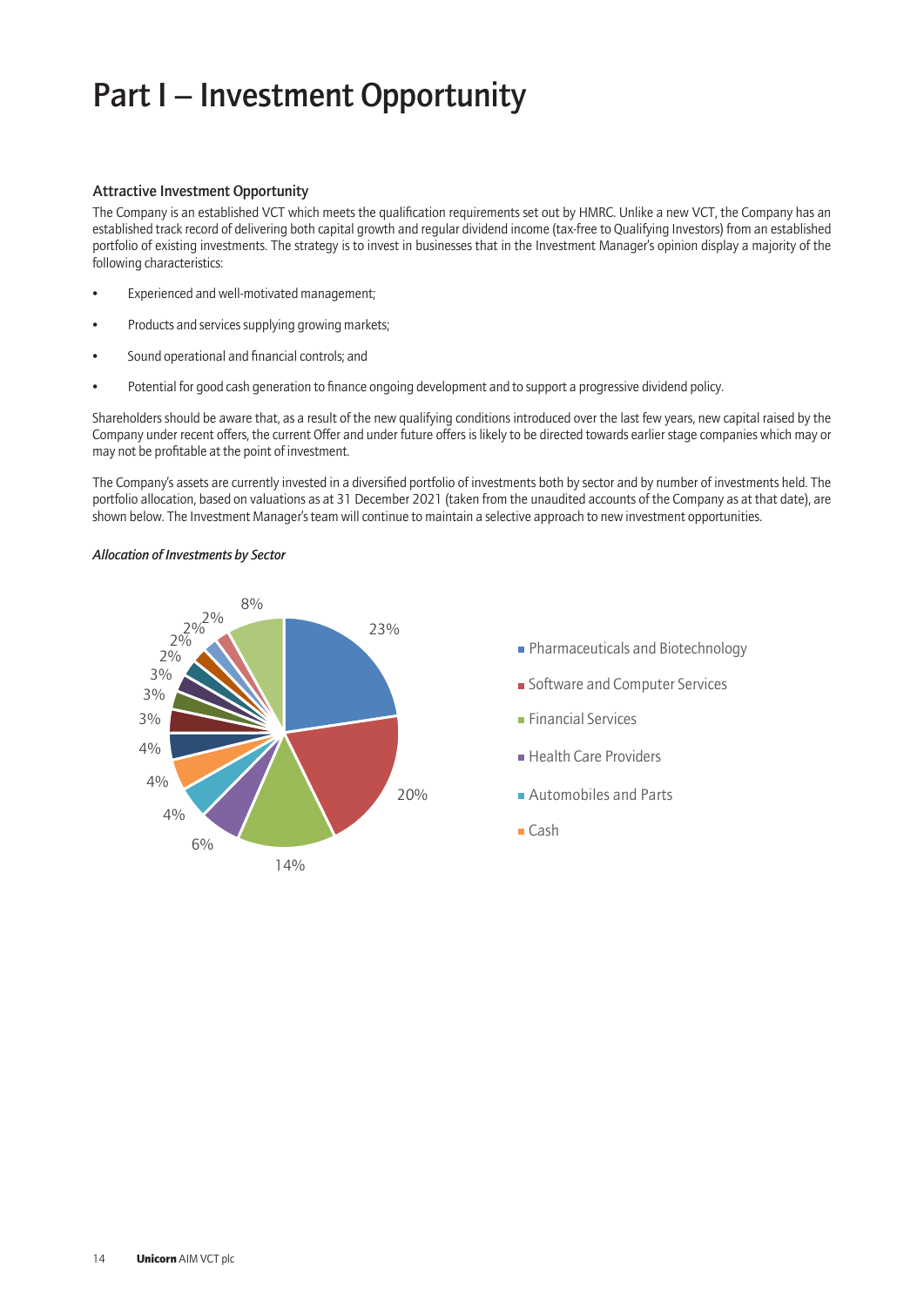#### *Allocation of Investments by Type*



The existing portfolio (excluding funds which are currently under grace periods) is, by VCT Value (as defined on page 55 and which is calculated on a different basis to the accounting value), comfortably above the 80% threshold required to retain VCT qualifying status and was 86.1% as at 31 December 2021.

The Board believes that:

- The Company offers access to a diversified and maturing portfolio of companies, which the Board and the Investment Manager believe have the potential to develop and grow. As at 31 December 2021, the Company had investments in 95 active companies valued at £339.8 million (unaudited).
- The Company (including Unicorn AIM VCT II plc, which merged with the Company in March 2010) has a healthy dividend record, having paid out circa £67.1 million in aggregate to Shareholders since the merger, which have been tax-free to Qualifying Investors.
- The companies in which the Company has invested have, on a simple average basis and by reference to most recent published accounts, an average market capitalisation of £186.9 million, a turnover of £31.0 million per annum and a pre-tax loss of £2.0 million per annum, with approximately 26% of the companies currently expected to pay a dividend in the next 12 months. These figures exclude the funds and fully listed securities in which the Company has holdings, which form part of the Company's portfolio for liquidity purposes.
- Despite the challenging economic conditions, AIM continues to be an attractive source of financing for innovative, high-quality and growing companies. Many business owners seek a listing on AIM because it is a well regulated market with a diversified investor base that can help to achieve growth and assist in realising the potential of their business. A listing on AIM also offers benefits for inheritance tax relief compared to a listing on the main market of the London Stock Exchange.
- SMEs are expected to play an important part in the UK's economic recovery and the Company is well placed to provide support to such companies. Whilst investment in unquoted companies carries higher risk, and, as a consequence, the Company is likely to experience more failures on such investments, there can be significant potential upside for successful businesses.
- The Investment Manager's experienced investment team continues to see a steady flow of VCT qualifying opportunities from companies in the AIM market and also in the unquoted sector, which may need capital in the medium term, not least because banks continue to limit their lending exposure to smaller companies.
- New offers by VCTs continue to offer attractive tax incentives for private investors when compared to other types of tax efficient investment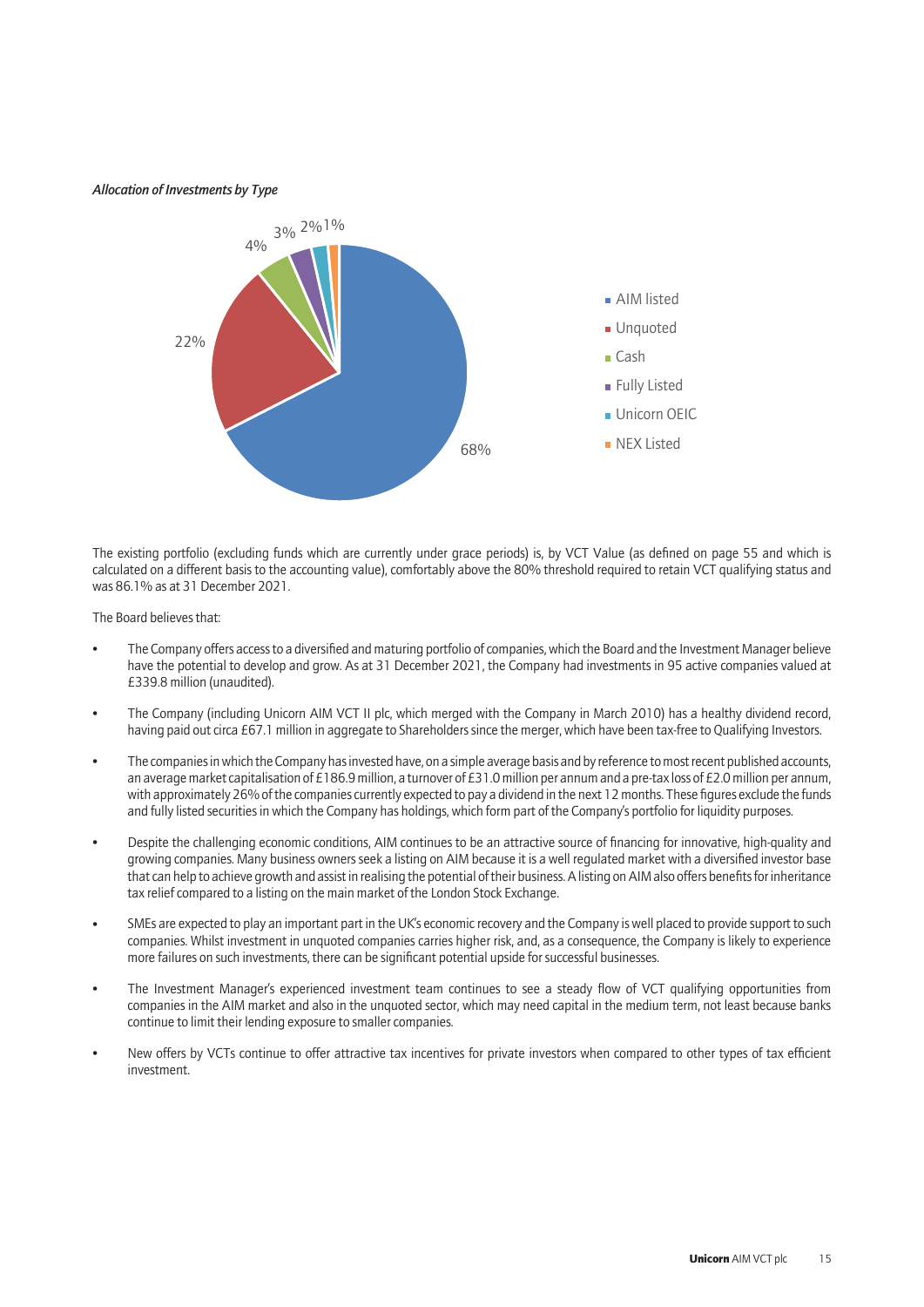#### Performance\*

On 9 March 2010 (Merger Date), the Company merged with Unicorn AIM VCT II plc to create what is now the largest AIM-focused VCT in the market. In addition, the Company completed the acquisition of the assets and liabilities of Rensburg AIM VCT plc in January 2016 adding £11.5 million of net assets and 32 investments to the portfolio.

The NAV per Share has increased from 91.8p as at the Merger Date to 239.2p as at 31 December 2021 (unaudited). In addition, the Company has, in aggregate, paid dividends of 67.5p per Share (circa £67.1 million in aggregate) during this same period, as shown in the graph below. NAV per Share, Cumulative Dividends Paid & Cumulative Total Shareholder Return

*NAV per Share, cumulative dividends paid & cumulative total Shareholder return*



The higher dividend paid during the financial year ended 30 September 2017 is a result of the decision by the Board in August 2017 to start paying dividends twice-yearly.

The cumulative total Shareholder return since the Merger Date, when the unaudited NAV per Share was 91.8p, is 214.9p (234%) representing the cumulative dividends paid of 67.5p plus the increase in unaudited NAV per Share of 147.4p since that date to 31 December 2021.

The Board has declared a special interim dividend of 7.0p payable on 10 February 2022 to Shareholders on the register as at 7 January 2022 and a final dividend, subject to Shareholder approval, for the financial year ended 30 September 2021 of 3.5p payable on 10 February 2022 to Shareholders on the register as at 7 January 2022. If adjusted for these dividends, the unaudited NAV per Share as at 31 December 2021 would reduce to 228.7p and the cumulative dividends paid per Share would see a corresponding increase.

The past performance of the Company should not be regarded as a guide to the future performance of the Company. The above represents the return on Shares since the Merger Date. Shares issued before or after this date will have different performance statistics.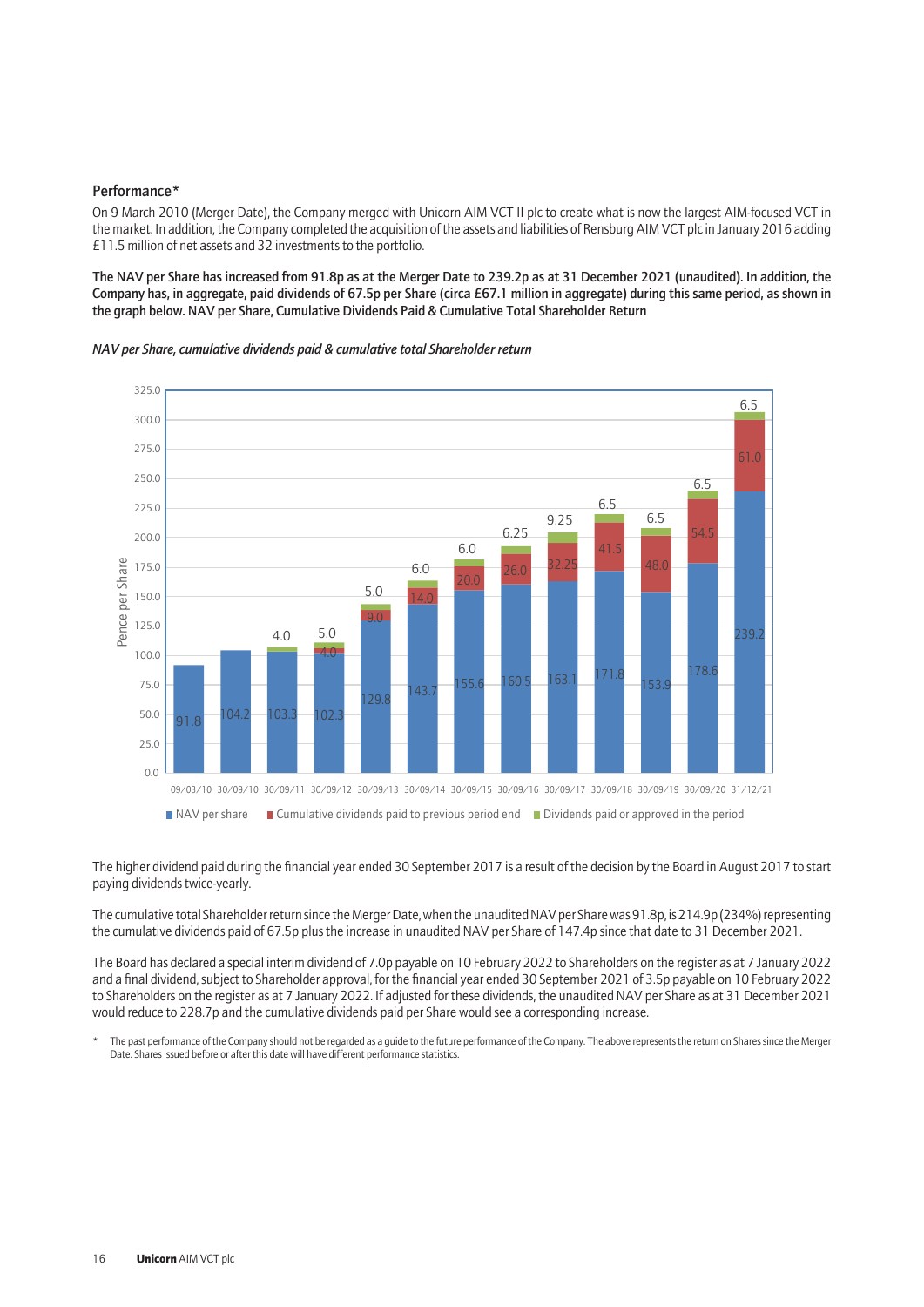#### Earnings per Share\*

The Company's earnings per Share for the most recent financial year ended 30 September 2021, together with those of the previous four financial years, are outlined in the chart below:



The capital and revenue earnings for the three months ended 31 December 2021 were (9.4)p per Share and (0.1)p per Share, respectively.

Total earnings including unrealised gains/losses on investments after taxation divided by the weighted average number of Shares in issue. The past performance of the Company should not be regarded a guide to the future performance of the Company.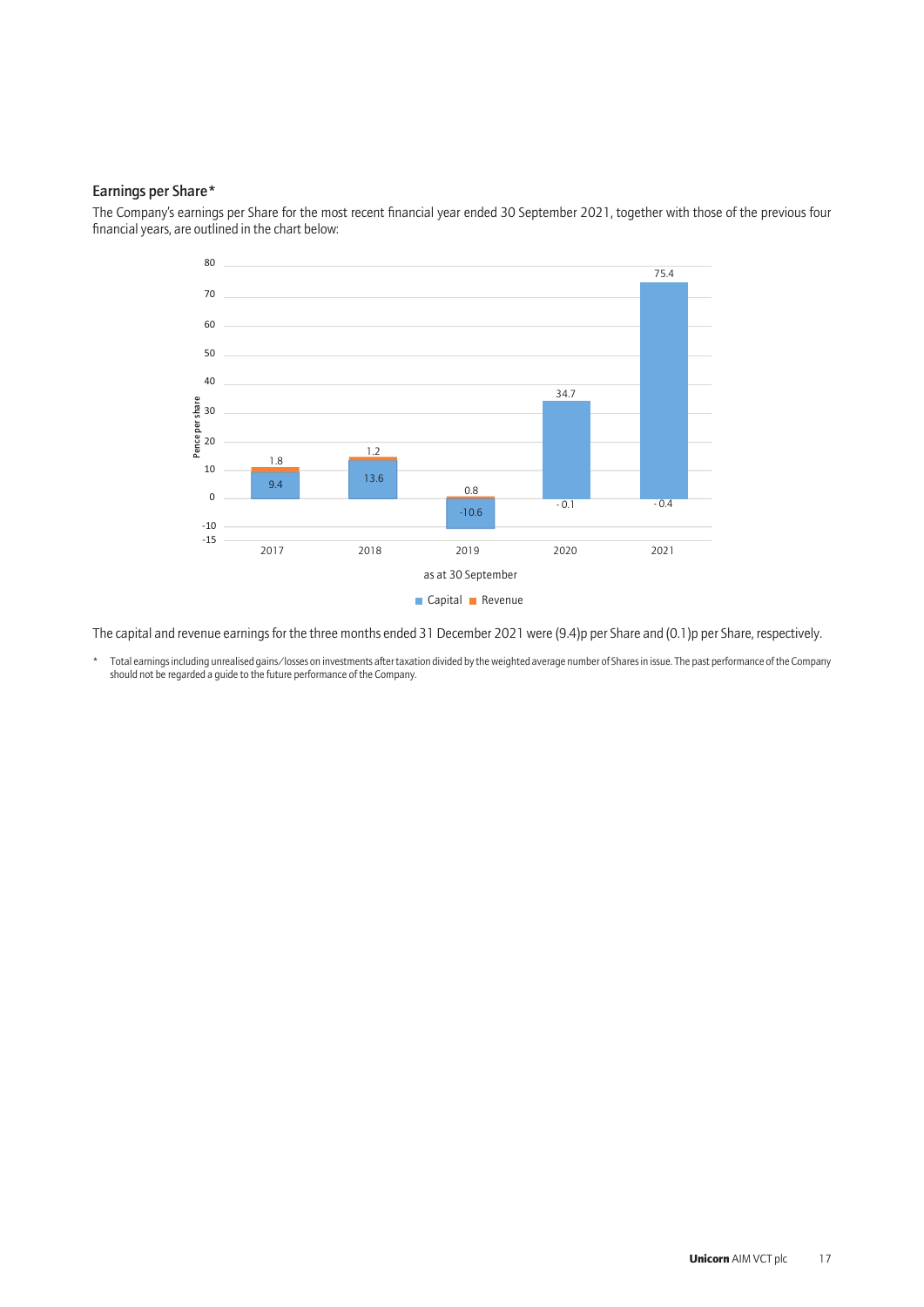### Part II – The Offer

#### Terms of the Offer

The Company is seeking to raise up to £25 million through the issue of up to 20 million New Shares pursuant to the Offer. There is no minimum subscription level for the Offer to proceed and the Offer is not underwritten.

The minimum investment by an investor under the Offer is £3,000. Investors are reminded that VCT upfront income tax relief is only available in respect of investments of up to £200,000 in VCTs in any one tax year.

New Shares will rank pari passu with the existing Shares in issue in respect of dividends with record dates after the date of issue of the relevant New Shares.

The full terms and conditions of the Offer can be found at the end of this document.

#### *Closing Date and Receipt of Applications*

The Offer opens on 24 January 2022 and will close for Applications at 5.30 p.m. on 31 March 2022 (or, if earlier, as soon as the Offer is fully subscribed or otherwise at the Board's discretion).

#### Applications may only be completed and submitted online (please refer to the instructions at https://www.unicornaimvct.co.uk/offer or contact the Receiving Agent on 01484 240 910 or by email at ra@city.uk.com).

Applicants are encouraged to submit their Application early in order to improve the likelihood that their Application will be successful.

Applicants making payment by cheque should allow at least three Business Days for their funds to clear.

#### *Acceptance and Existing Shareholder Priority Period*

Priority will be given to Applications under the Offer received from Existing Shareholders by 5.30 p.m. on 8 February 2022. Eligibility for the Existing Shareholder Priority Period will be subject to receiving cleared funds in respect of the Application by no later than 5.30 p.m. on 18 February 2022.

Applications under the Offer will otherwise normally be accepted on a first come, first served basis (provided cheques are not post-dated and with priority being given to Applications with cleared funds), subject always to the discretion of the Board.

#### *Allotment*

The Board currently envisages two allotments of New Shares on 10 March 2022 and 4 April 2022 (or, if earlier, following full subscription). Allotment of New Shares may, however, be made more or less frequently at the discretion of the Board.

#### *The Allotment Formula*

The number of New Shares to be allotted to a successful Applicant will be determined by the following Allotment Formula:

Number of New Shares = 
$$
\frac{A \cdot B \cdot C}{NAV}
$$

Where:

- A is the Application Amount (this being the amount remitted to the Company with the investor's Application, including any amount requested to be facilitated, as accepted under the Offer);
- B is 2.5% of the Application Amount (ie 2.5% of A), less any amount of the fee payable to the Investment Manager that the Investment Manager has agreed to waive at its discretion;
- C is either:
	- (i) in respect of advised investors, the amount of any initial adviser charge agreed to be facilitated (up to the maximum of 4.5% of the Application Amount (i.e. 4.5% of A)); or
	- (ii) in respect of 'execution-only' investors, the amount of any initial commission agreed to be paid to the 'execution-only' financial intermediary (up to a maximum of 3% of the Application Amount (i.e. 3% of A)) less any amount of initial commission agreed to be waived; and
- NAV is the most recently published NAV per Share at the time of allotment, adjusted for dividends subsequently declared and for which the record date for payment has passed at the time of allotment.

The number of New Shares to be allotted by the Company will be rounded down to the nearest whole number and fractions of New Shares will not be allotted.

The Allotment Formula, which is based on the latest published NAV and takes account of the costs of the Offer, avoids a diminution in the net asset value of the existing Shares. Potential investors should note that the NAV per Share may rise or fall during the Offer period.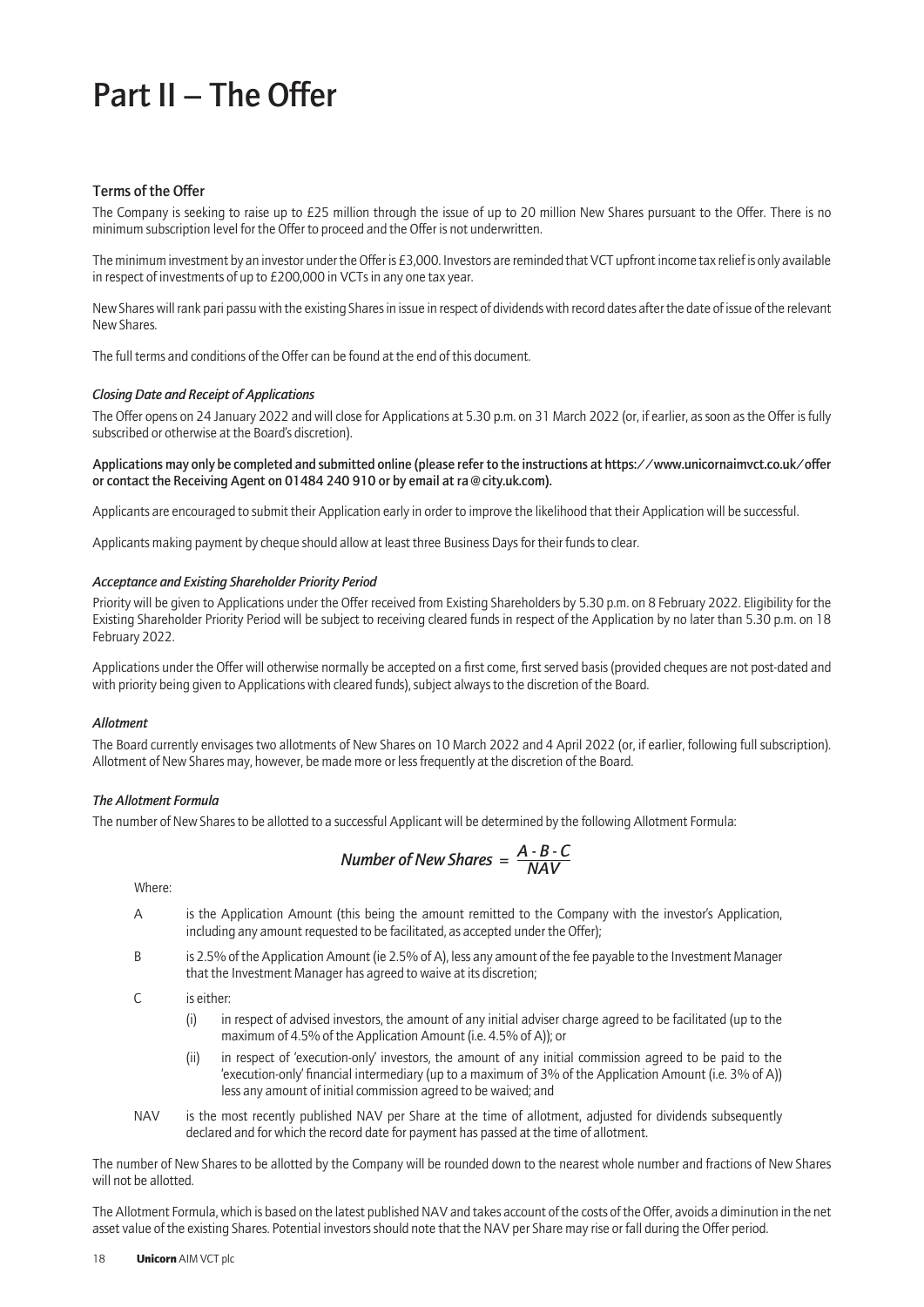#### *Offer Price*

The Offer Price is determined by dividing the Investment Amount (this being the amount of the investor's Application accepted to be used to subscribe for New Shares (i.e. the Application Amount, less any amount of any initial adviser charge agreed to be facilitated in respect of an advised investor)) by the number of New Shares to be issued.

The Company will announce the number of New Shares issued and the range of Offer Prices by way of a Regulatory Information Service announcement following allotment.

#### *VCT Tax Reliefs*

Qualifying Investors will be able to benefit from the tax reliefs applicable in respect of subscriptions for VCT Shares in respect of the Investment Amount (i.e. the Application Amount, less any amount of any initial adviser charge agreed to be facilitated in respect of an advised investor). This includes up to 30% upfront income tax relief on the Investment Amount, which would not be available if Shares were purchased in the secondary market.

#### *Offer Costs*

The Investment Manager, as promoter of the Offer, will be paid a fee equal to 2.5% of the Application Amounts in respect of Applications accepted under the Offer, plus an amount equal to any 'execution-only' financial intermediary initial commissions. In consideration, the Investment Manager has agreed to meet all Offer costs payable by the Company, including any initial and annual trail 'execution-only' financial intermediary commissions, fees payable to LGBR Capital, professional fees and listing fees. Any amount of initial adviser charge agreed to be facilitated is paid by the investor from the monies received with the investor's Application and is not paid by the Company. No tax is payable on the issue of New Shares in the UK.

The Investment Manager may agree to waive any part of its fee represented by 2.5% of the Application Amounts in respect of Applications accepted under the Offer as referred to above (this being (B) in the Allotment Formula) in respect of any specific investor or group of investors for the benefit of such investors. The benefit of any waiver will reduce the fee payable to the Investment Manager and, in respect of investors, be applied by reducing (B) in the Allotment Formula by an equivalent amount, which will reduce the costs applied for those investors, thereby increasing the number of New Shares to be allotted to such investors.

The Investment Manager has further agreed that, to the extent that the costs of the Offer incurred by it (ignoring annual trail commission) are less than the amount of the promotion fee payable to it, it will rebate the excess amount to the Company.

Assuming full subscription under the Offer the Offer costs payable by the Company will be a maximum of £1.375 million (assuming that the maximum amount of initial commission of 3% of the Application Amount is payable to 'execution-only' financial intermediaries in respect of all investors) and the net proceeds, on the same basis, will amount to £23.625 million.

The maximum upfront costs of the Offer to an investor will be 2.5% of the Application Amount plus (i) in respect of 'execution-only' investors, any initial commission payable to 'execution-only' financial intermediaries (this being a maximum of 3% of the Application Amount) or (ii) in respect of advised investors, any amount of initial adviser charges payable by the investor (unless an investor agrees to pay directly any other fees in connection with their investment).

#### *Financial Intermediary Adviser Charges*

Investors who receive advice from their financial intermediary can ask for an initial adviser charge (in whole or part) to be facilitated by the Company's Receiving Agent (subject to a maximum facilitation amount of an amount equal to 4.5% of the Application Amount).

If facilitated, this agreed amount will be deducted from the monies received from the relevant investor and the net amount will be invested. The amount deducted will not, therefore, qualify for VCT tax relief. The Allotment Formula continues to take the facilitated amount into account in determining the number of New Shares to be allotted. Any additional initial adviser charges in excess of the amount agreed to be facilitated, as well as any annual adviser charges, will need to be met by advised investors separately.

It should be noted that the maximum amount of initial adviser charges which may be facilitated as outlined above should not be considered as implying an appropriate level of an initial adviser charge. Adviser charges are for the investor and the financial intermediary to agree, depending on the level of advice and service being provided.

#### *'Execution-Only' Financial Intermediary Commissions*

The Investment Manager may (on behalf of the Company) agree with financial intermediaries providing 'execution-only' services, in respect of any Application accepted from a client for whom the 'execution-only' financial intermediary acts, to pay an initial commission (subject to a maximum of 3% of the Application Amount in respect of their clients). The amount of initial commission will be taken into account in determining the number of New Shares to be allotted under the Allotment Formula). Financial intermediaries may waive all or part of the initial commission due for the benefit of their client.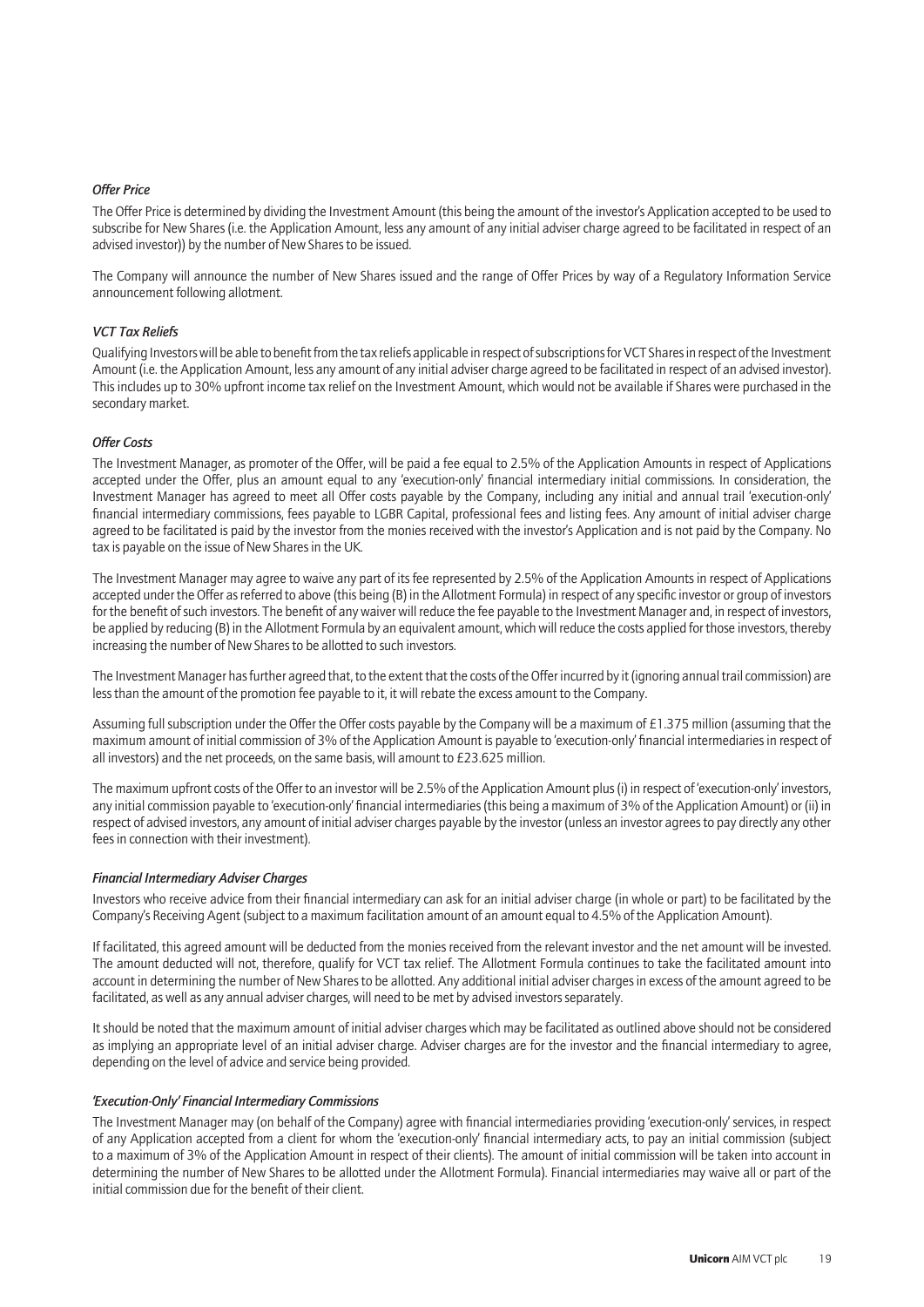In addition, provided that the 'execution-only' financial intermediaries' clients continue to hold their New Shares, such financial intermediaries will normally be paid an annual trail commission of 0.375% of the net asset base value for each such New Share by the Investment Manager. For this purpose, 'net asset base value' means the net assets attributable to such New Share as determined from the audited annual accounts of the Company as at the end of the preceding financial year. No payment of trail commission will (save as referred to below) be made to the extent that the cumulative trail commission would exceed 2.25% of the Offer Price of the New Share in question. The Investment Manager may agree to pay trail commission on a different basis, providing it does not exceed the maximum cumulative payment of 2.25% of the Offer Price of the New Share in question.

Commissions will only be paid if, and to the extent, they are permitted under legislation and regulations. Annual trail commission will be paid shortly after the later of the annual general meeting of the Company and, where applicable, the date of payment of the final dividend in each year.

Should an 'execution-only' investor subsequently decide to seek financial advice from their 'execution-only' financial intermediary in respect of their holding in the Company, any annual trail commission in respect of an investment under the Offer must cease and either the Investment Manager or ISCA Administration Services must be notified accordingly.

#### Commission Arrangements on Existing Shareholdings

Should an Existing Shareholder decide to seek financial advice from their existing 'execution-only' financial intermediary in respect of participating in the Offer, any trail commission which is currently being paid to that Shareholder's financial intermediary pursuant to an existing holding in the Company must cease and either the Company, the Investment Manager or ISCA Administration Services must be notified accordingly.

#### Example of the Allotment Formula

There follows an example of how the Allotment Formula works for a direct investor, an advised investor (where the amount to be facilitated is 3.0% of the Application Amount) and for an 'execution-only' investor (where an initial commission of 3% of the Application Amount has been agreed, in one case payable to the financial intermediary, but in the other waived by the financial intermediary), in each case where the amount remitted to the Company with the investor's Application is £10,000 and based on an unaudited NAV per Share of 228.7p (this being the unaudited NAV per Share as at 31 December 2021 adjusted for the special interim dividend of 7.0p and the final dividend (which is subject to Shareholder approval) in respect of the year ended 30 September 2021 of 3.5p referred to on page 48).

|                                                           | Application          | <b>Offer Costs</b>      | <b>Financial Intermediary</b><br>Charges<br>(C) |                             |                         |                                | Upfront                      |
|-----------------------------------------------------------|----------------------|-------------------------|-------------------------------------------------|-----------------------------|-------------------------|--------------------------------|------------------------------|
|                                                           | Amount<br>(A)<br>(E) | (B)<br>$(2.5\%)$<br>(£) | Facilitation<br>Amount<br>(E)                   | Commission<br>Amount<br>(£) | NAV per<br>Share<br>(p) | Number of<br><b>New Shares</b> | income tax<br>relief*<br>(E) |
| <b>Advised investor</b>                                   | 10.000               | (250)                   | (300)                                           |                             | 228.7                   | 4,132                          | 2.910                        |
| 'Execution-only' investor<br>(initial commission payable) | 10.000               | (250)                   |                                                 | (300)                       | 228.7                   | 4,132                          | 3,000                        |
| 'Execution-only' investor<br>(initial commission waived)  | 10.000               | (250)                   |                                                 |                             | 228.7                   | 4,263                          | 3,000                        |
| Direct investor                                           | 10.000               | (250)                   |                                                 |                             | 228.7                   | 4,263                          | 3,000                        |

Assuming that the investor is a Qualifying Investor and upfront income tax relief is available on full Investment Amount (ie the Application Amount less the amount of initial adviser charge).

#### Use of Funds

The net proceeds of the Offer will be pooled with the existing cash resources of the Company and applied as follows:

- to make new and follow-on investments in accordance with its investment policy; and
- to help meet annual outgoings (including running costs, directors' fees, annual trail commission from previous fundraisings, dividends and market purchases of Shares).

#### Results of the Offer

The following will be announced through RIS Announcements:

- following each allotment, the number of Offer Shares issued and the range of Offer prices relating to the allotment; and
- following the final allotment under the Offer and close, the final results of the Offer.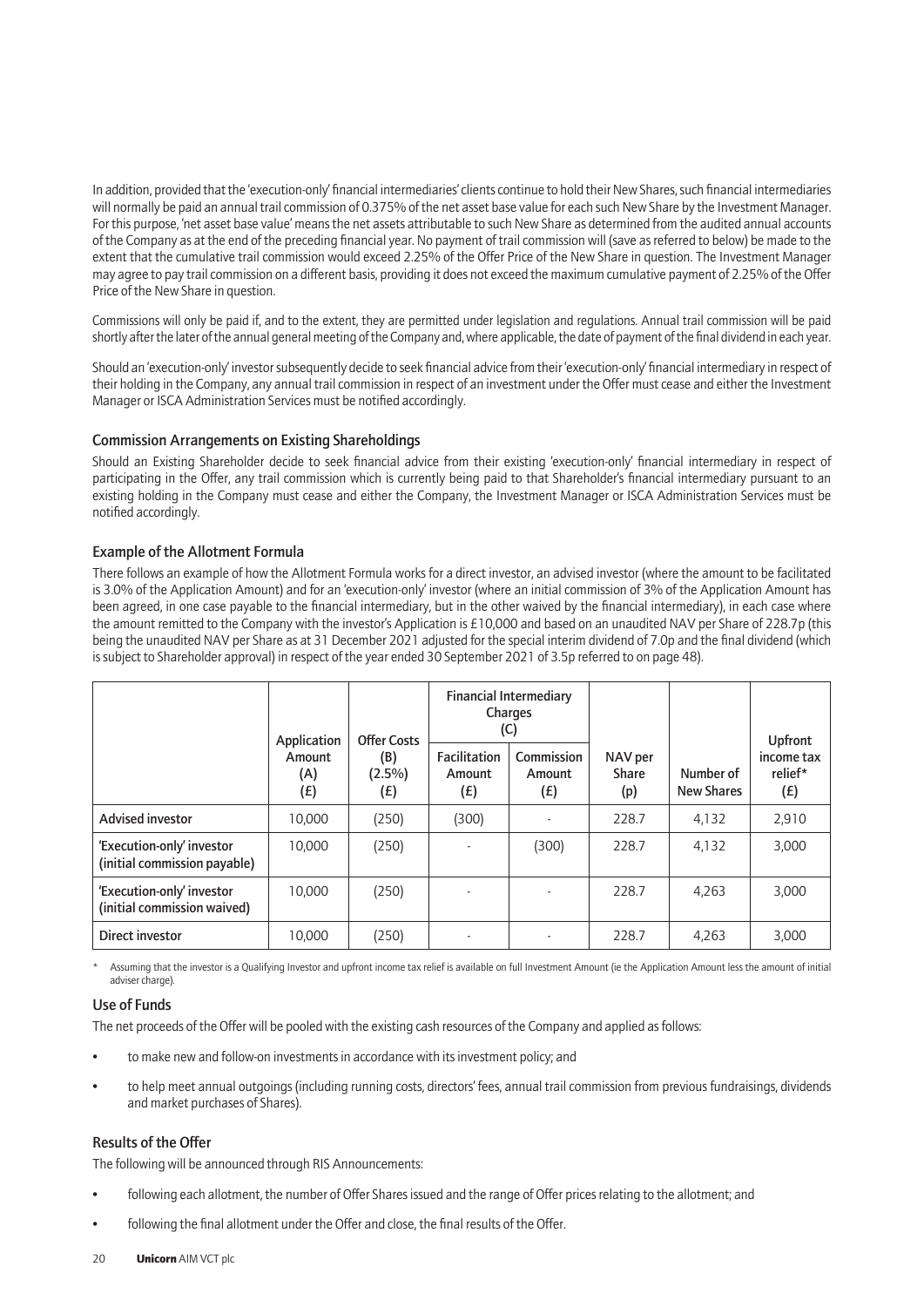### Part III – The Board and the Investment Manager

#### The Board

The Board currently comprises four non-executive directors, all of whom are independent of the Investment Manager: Tim Woodcock (Chair), Charlotta Ginman, Jeremy Hamer and Jocelin Harris. The Board sets the Company's policies and objectives and ensures that its obligations to the Shareholders are met. The Board has significant relevant experience of similar investment funds, regulatory organisations, corporate governance of listed companies, the private equity industry and investing in small companies.

The Company has appointed Unicorn AM as its investment manager and ISCA Administration Services as company secretary and administrator, subject to the overall control and direction of the Board. As a result, the Board has overall responsibility for the Company's affairs, including approving valuations (prepared by the Investment Manager) and NAVs (calculated by ISCA Administration Services).

#### *The Directors*

The Board undertakes a continuous review to assess its future composition and consider succession planning. Jocelin Harris has served on the Board for fifteen years and has indicated his intention to stand down in 2022. The Board have engaged an outside recruitment agency with the view to identifying a suitable candidate for appointment to the Board.

#### Tim Woodcock (Independent, non-executive Chair)

Tim Woodcock qualified as a chartered accountant at PricewaterhouseCoopers. He is an experienced company director who has held a number of main board roles for both public and private companies. He also has considerable investment management experience – in 2008 he co-founded Oakfield Capital Partners, a private equity firm specialising in investing and developing fast growing UK smaller companies.

Tim is a director of a number of private companies in which he holds a significant shareholding. These include Jolly Fine Pub Group Limited, Secure Parking and Storage Limited and Taylor Asset Management Limited.

#### Charlotta Ginman (Independent, non-executive Director)

Charlotta Ginman, FCA, qualified as a chartered accountant at Ernst & Young before spending a career in investment banking and commercial organisations, principally in technology and telecoms related industries. Former employers include S.G. Warburg (now UBS), Deutsche Bank, JP Morgan and Nokia Corporation.

Charlotta is currently a non-executive director and audit committee chair for Polar Capital Technology Trust plc, Pacific Assets Trust plc, Keywords Studios plc and Gamma Communications plc and also sits on the board of Boku Inc.

#### Jeremy Hamer (Independent, non-executive Director)

Jeremy Hamer, FCA, qualified as a chartered accountant before joining Coopers and Lybrand in Holland. His career then took him through a number of financial roles before becoming chief executive officer of a private food group. Turning plural, he spent five years investing for Elderstreet VCT while taking on a number of non-executive board positions particularly on AIM.

Jeremy is a qualified executive coach and is a governor of a local prep school in Dorset.

#### Jocelin Harris (Independent, non-executive Director)

Jocelin Harris runs Durrington Corporation Limited where he has worked since 1986. Durrington provides management and financial support services to developing businesses. He has been an investor in venture capital trusts since they were introduced in 1995 and has personally invested in over 50 early stage and start-up businesses. He is a qualified solicitor and also worked at private bank Rea Brothers where he was a director from 1979 to 1986.

Jocelin is a director of Foresight VCT plc and is on the boards of a number of UK and US private companies in which he currently has investments. He is a trustee of of St Peter's College, Oxford.

#### The Investment Manager

The Investment Manager is an independently owned and managed investment management company. The Investment Manager was incorporated and registered in England and Wales on 4 February 2000 as a private limited liability company with registered number 03919499. The Investment Manager's registered office and principal place of business is at First Floor Office, Preacher's Court, The Charterhouse, Charterhouse Square, London EC1M 6AU (telephone 020 7253 0889). The Investment Manager is authorised and regulated by the FCA to provide investment management services with registered number 192164. The principal legislation under which the Investment Manager operates is the CA 2006 (and regulations made thereunder).

The Investment Manager operates a team-based approach to investment management and its experienced, committed and well-resourced investment team has over 160 years' of combined experience. The Investment Manager is focused on being the 'best not the biggest' and its funds aim to deliver long-term outperformance. Unlike many investment firms, the Investment Manager is majority owned by its directors and managers, providing further incentive for the funds it manages to deliver consistently strong performance.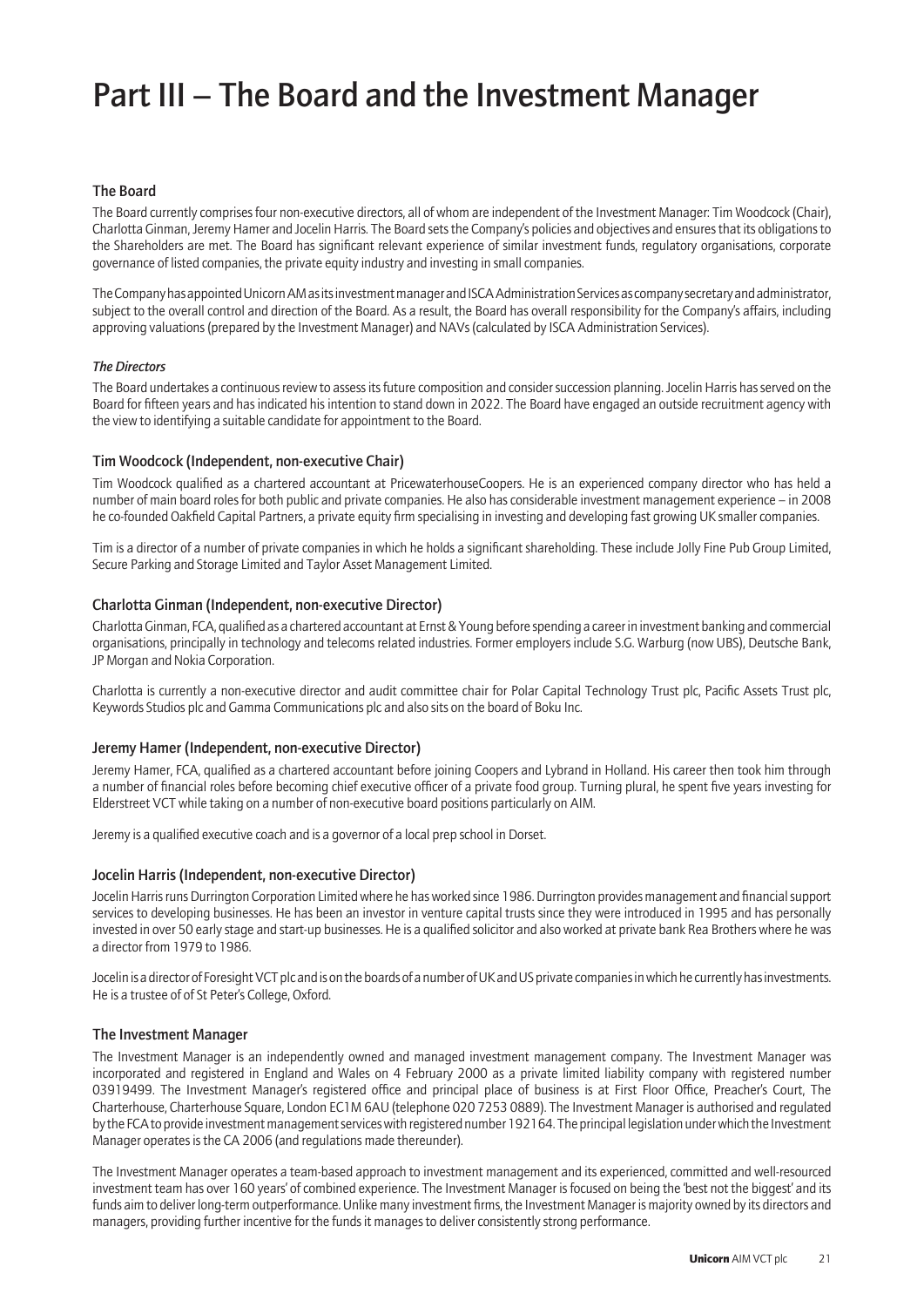Members of the team follow a traditional and conservative approach to fund management, focusing on bottom-up stock selection based on fundamental research. They aim to deliver superior long-term performance by adhering to a disciplined investment process and to reduce risk by focusing investment resource on those businesses which are led by experienced management teams, which have good profitability and cash generation prospects and which the Investment Manager believes are capable of delivering sustained growth. In particular, the Investment Manager is a specialist in the AIM sector with over £548 million invested in AIM quoted companies across its fund range as at 31 December 2021, which includes the Company and its AIM ISA/IHT portfolio service.

As at 31 December 2021, the Investment Manager's funds under management were allocated across three fund classes:

- Open Ended Investment Companies (£1.05 billion valued at mid-price\*);
- AIM VCT (£355.3 million valued at bid-price); and
- AIM IHT (£36.7 million valued at bid-price).

\* excluding investments made by the Company in Unicorn AM managed OEICs.

The Company continues to present a significant part of the Investment Manager's business. In addition, as at 30 September 2021 the officers and employees of the Investment Manager held 1,402,965 Shares in the Company.

#### Senior Investment Team

#### Chris Hutchinson, Director and Senior Fund Manager

Chris is senior investment manager at Unicorn AM and has been the lead manager for the Company since joining the firm in 2005. He is also the individual primarily responsible for selecting stocks for inclusion within the Unicorn AM AIM Inheritance Tax Portfolio Service, the lead manager of the Unicorn Outstanding British Companies Fund and a senior member of Unicorn AM's Investment Committee. Chris has over 20 years' experience managing portfolios of UK smaller companies.

#### Paul Harwood, Non-Executive Director, Chair of the Investment Committee

Paul is chair of Unicorn AM's Investment Committee and has over 40 years' investment experience. Before joining Unicorn AM, Paul held positions at Phillips & Drew, Richards Longstaff and Mercury Asset Management/Merrill Lynch, where he was a director, the joint head of the European Equity Investment Team and latterly the head of the UK Smaller Companies Team.

#### Fraser Mackersie, Fund Manager

Fraser is co-manager of the Unicorn UK Income Fund and the lead manager of the Unicorn UK Growth Fund. He was co-manager of the Acorn Income Fund from 2013 until its liquidation in November 2021. Fraser joined Unicorn AM in 2008, having previously held positions with F&C Asset Management and Geoghegan & Co Chartered Accountants. He graduated from the University of St Andrews in 2003 with a degree in Economics and Management, and is a fellow of the Association of Chartered Certified Accountants.

#### Simon Moon, Fund Manager

Simon has been co-manager of the Unicorn UK Income Fund and the lead manager of the Unicorn UK Smaller Companies Fund since 2013. He was co-manager of the Acorn Income Fund from 2013 until its liquidation in November 2021. He joined Unicorn AM in 2008, since when he has been an active member of the Investment Committee. Prior to joining Unicorn AM, Simon worked as a research analyst at JM Finn & Co Stockbrokers and spent three years in the NHS Graduate Finance Scheme.

#### Alex Game, Fund Manager

Alex is co-manager to the Unicorn UK Growth Fund alongside Fraser Mackersie. He is also the assistant manager to the Unicorn UK Smaller Companies Fund and works alongside its lead manager, Simon Moon. Alex has been a member of the Unicorn AM investment team since joining the firm in 2014 and also acts as Unicorn's ESG Officer. Alex is also an investment advisor to the Unicorn AIM IHT Portfolio service. Prior to joining Unicorn AM, Alex worked for two years as a client advisor at Stanhope Capital. Alex is a CFA Charterholder and graduated with a BSc (Hons) in Physics from Durham University.

#### Max Ormiston, Fund Manager

Max is co-manager Unicorn Outstanding British Companies Fund working with director and senior fund manager, Chris Hutchinson. Max is also an investment advisor to the Unicorn AIM IHT Portfolio service. He has been a member of the Unicorn AM investment team since joining the firm in 2014, prior to which he worked as an investment manager at Brewin Dolphin. Max is a CFA Charterholder and graduated with a BSc (Hons) in Agribusiness Management from Newcastle University.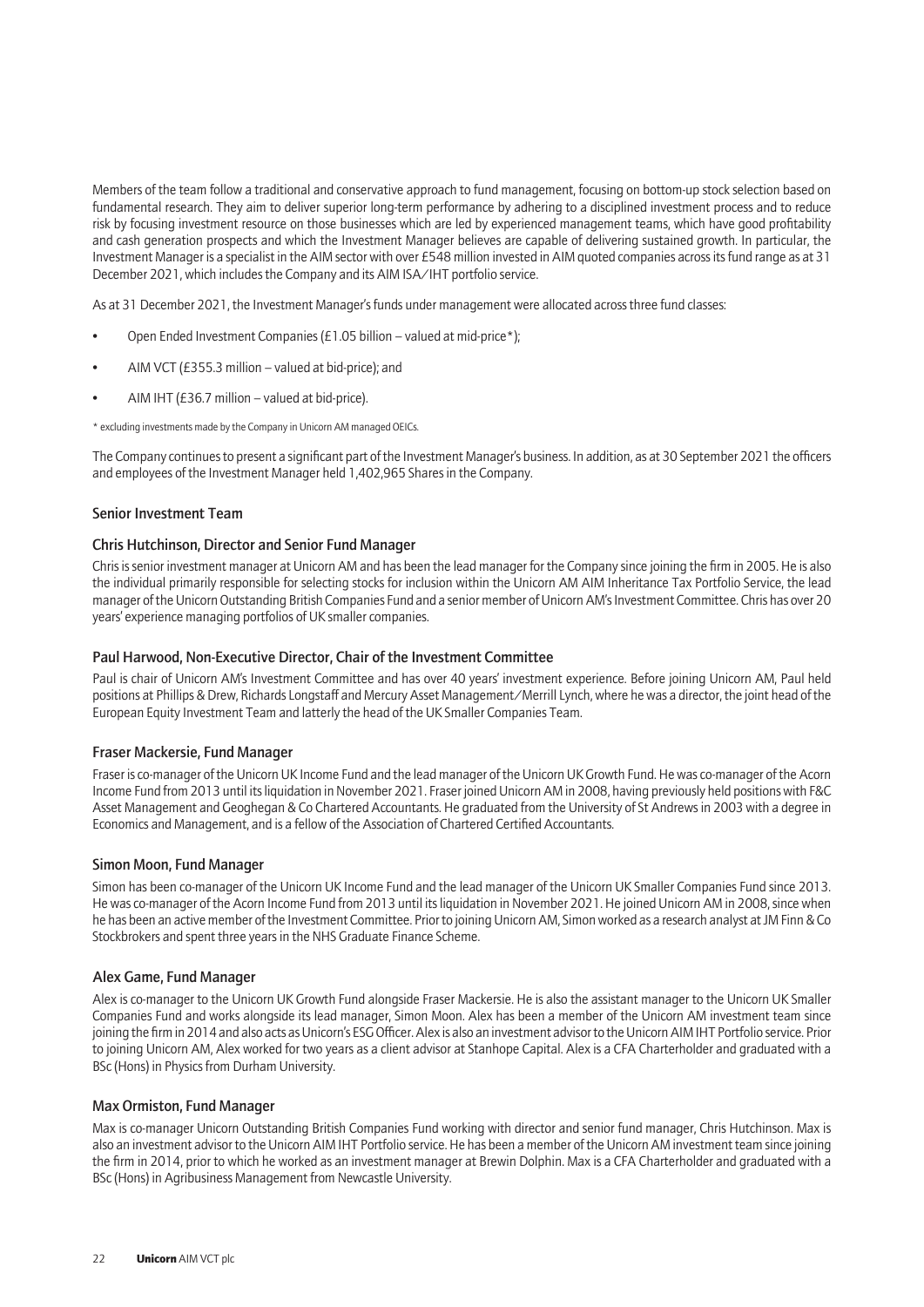## Part IV - Investment Objective and Policy

#### Investment Objective

The Company's objective is to provide Shareholders with an attractive return from a diversified portfolio of investments, predominantly in the shares of AIM quoted companies, by maintaining a steady flow of dividend distributions to Shareholders from the income as well as capital gains generated by the portfolio.

It is also the objective that the Company should continue to qualify as a Venture Capital Trust (VCT), so that Shareholders benefit from the taxation advantages that this brings. To achieve this, at least 80% for accounting periods commencing on or after 6 April 2019 (previously 70%) of the Company's total assets are to be invested in qualifying investments of which 70% by VCT value (30% in respect of investments made before 6 April 2018 from funds raised before 6 April 2011) must be in ordinary shares which carry no preferential rights (save as may be permitted under VCT rules) to dividends or return of capital and no rights to redemption.

#### Investment Policy

In order to achieve the Company's investment objective, the Board has agreed an investment policy which requires the Investment Manager to identify and invest in a diversified portfolio, predominantly of VCT qualifying companies quoted on AIM that display a majority of the following characteristics:

- experienced and well-motivated management;
- products and services supplying growing markets;
- sound operational and financial controls; and
- potential for good cash generation, in due course, to finance ongoing development and support for a progressive dividend policy.

Asset allocation and risk diversification policies, including maximum exposures, are to an extent governed by prevailing VCT legislation. No single holding may represent more than 15% (by VCT value) of the Company's total investments and cash, at the date of investment.

There are a number of VCT conditions which need to be met by the Company which may change from time to time. The Investment Manager will seek to make qualifying investments in accordance with such requirements.

#### *Asset mix*

Where capital is available for investment while awaiting suitable VCT qualifying opportunities, or is in excess of the 80% VCT qualification threshold for accounting periods commencing on or after 6 April 2019 (previously 70%), it may be held in cash or invested in money market funds, collective investment vehicles or non-qualifying shares and securities of fully listed companies registered in the UK.

#### *Borrowing*

To date the Company has operated without recourse to borrowing. The Board may, however, consider the possibility of introducing modest levels of gearing up to a maximum of 10% of the adjusted capital and reserves, should circumstances suggest that such action is in the interests of Shareholders.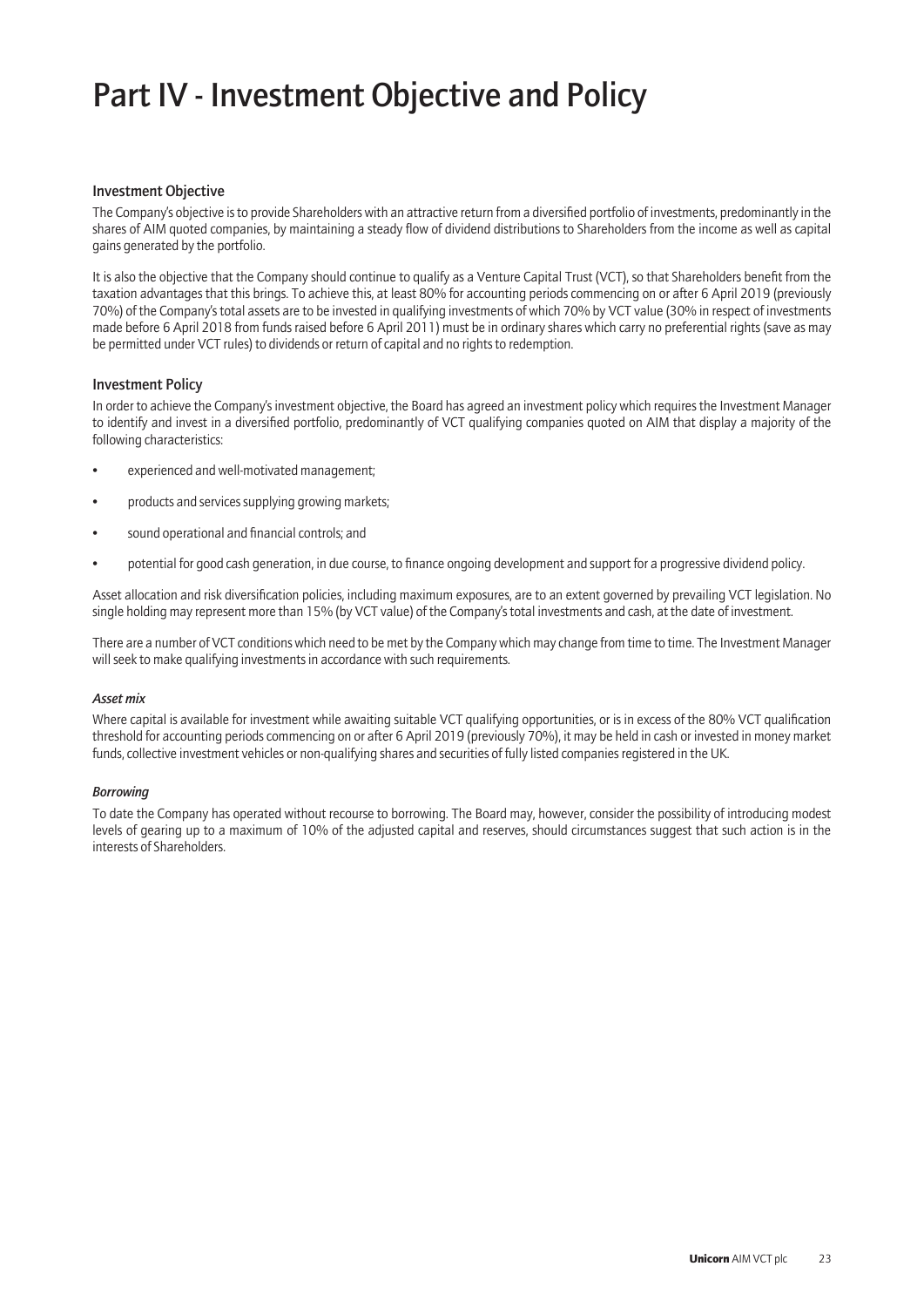### Part V - Management and Administration

#### Fees and Expenses

The Investment Manager receives an annual management fee of an amount equal to 2.0% of the net assets of the Company up to net assets of £200 million, 1.5% of the net assets of the Company from £200 million to £450 million and 1.0% of the net assets of the Company in excess of £450 million (together with any applicable VAT). The value of any investments made by the Company in other Unicorn AM managed funds are excluded from the value of the net assets of the Company. The fee is calculated and paid quarterly in arrears. If the Company raises further funds during a quarter, the net assets for the relevant quarter are reduced by an amount equal to the amount raised (net of costs) multiplied by the percentage of days in that quarter prior to the funds being raised. The Investment Manager is not entitled to any performance incentive fees.

75% of the Company's management expenses is currently charged against capital, with the balance to be met from income.

ISCA Administration Services provides administration services and is the appointed company secretary, and is currently entitled to an annual fee of £182,000 (together with any applicable VAT). ISCA Administration Services offers specialist accounting, fund administration and company secretarial services to closed end structures such as investment trusts, Venture Capital Trusts and other types of specialist funds. Its senior staff have over sixty years' experience in the industry.

#### Annual Expenses Cap

The Company's normal annual expenses are approximately 2.0% of the average net assets of the Company (based on the financial year ended 30 September 2021) but are, in any event, capped at an amount equal to 2.75% of the net assets of the Company as at the end of each financial year. Any excess over this amount will be borne by the Investment Manager. Annual expenses include those incurred by the Company in the ordinary course of its business (including management and administration fees, Directors' remuneration, fees payable to the registrar, stockbroker, auditor, solicitors and the VCT status adviser). Normal annual expenses do not include trail commission (payable by the Company in respect of previous fundraisings) and exceptional items.

#### VCT Status Monitoring

PricewaterhouseCoopers LLP is the Company's VCT status adviser. It carries out reviews of the Company's investment portfolio to ensure compliance and, when requested to do so by the Board or the Investment Manager, reviews prospective investments to ensure that they are qualifying investments.

#### Custody Arrangements

The Bank of New York Mellon (being incorporated and registered in the United States, but whose UK establishment has its registered office at One Canada Square, London E14 5AL with registered number FC005522, its telephone number being 020 3322 4806 and being authorised and regulated by the FCA) acts as custodian of the Company's quoted assets and some of the unquoted assets and, in that capacity, is responsible for ensuring safe custody and dealing and settlement arrangements in relation to such assets. In relation to the balance of unquoted assets, the Company is responsible for the safekeeping of certificates and these are held by the company secretary under the control of the Board at the Company's registered office.

#### Dividend Policy

The Board remains committed to a policy of maintaining a steady flow of dividend distributions to Shareholders from the income and capital gains generated by the portfolio. The ability to pay dividends and the amount of such dividends is at the Board's discretion and is influenced by the performance of the Company's investments, available distributable reserves and cash, as well as the need to retain funds for further investment and ongoing expenses.

#### Dividend Reinvestment Scheme

The Company operates, through The City Partnership (UK) Limited, a dividend reinvestment scheme whereby Shareholders can elect to have their dividends reinvested in further Shares.

Under the Scheme, dividends are reinvested at the last published NAV per Share prior to allotment. The terms of the Dividend Reinvestment Scheme are available on the Company's website: https://www.unicornaimvct.co.uk/dividend-reinvestment-scheme. Please also note the information in paragraph 1.3 on page 30 of this document in relation the acquisitions and disposals of shares in the same VCT.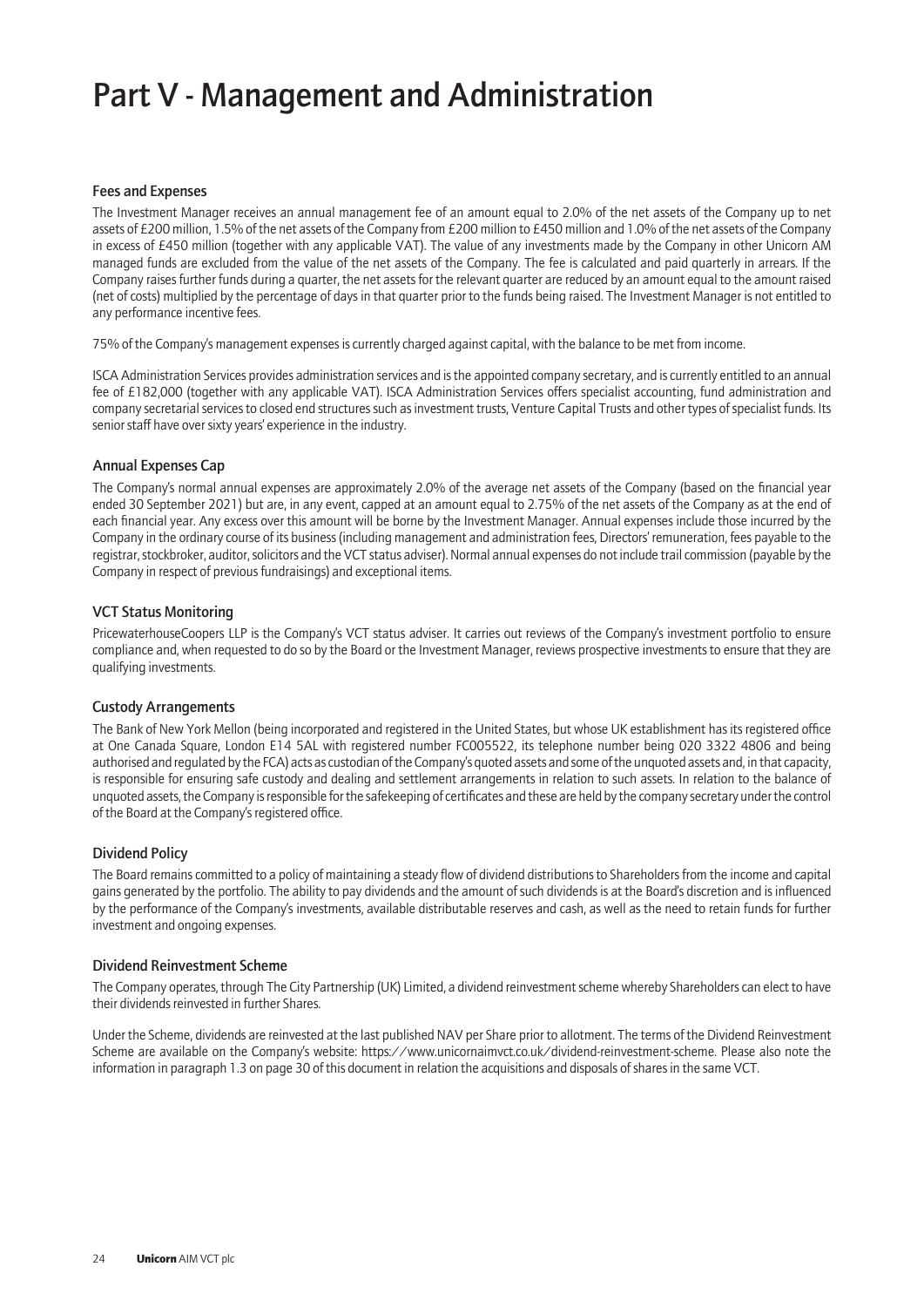#### Share Buy-Backs

The Board believes that it is in the best interests of the Company and its Shareholders to make market purchases of its Shares from time to time. There are three main advantages to be gained from maintaining a flexible approach to share buybacks, namely: (i) regular Share buybacks provide a reliable mechanism through which Shareholders can realise their investment in the Company, rather than being reliant on a limited secondary market, (ii) Share buybacks, when carried out at a discount to the underlying net asset value, help modestly to enhance NAV per Share for continuing Shareholders and (iii) implementing share buybacks on a regular basis helps control the discount to NAV.

The Board agrees the discount to NAV at which Shares will be bought back and keeps this under regular review. The Board seeks to maintain a balance between the interests of those wishing to sell their Shares and continuing Shareholders.

The Board intends to continue with the above buy-back policy. Any such future repurchases will be made in accordance with guidelines established by the Board from time to time and will be subject to the Company having the appropriate authorities from Shareholders and sufficient funds available for this purpose. Share buy-backs will also be subject to prevailing market conditions, market abuse rules and any applicable law at the relevant time. Shares bought back in the market are cancelled.

#### Duration of the Company

In order for the future of the Company to be considered by the Shareholders, the Board shall at the annual general meeting of the Company falling after the fifth anniversary of the last allotment of shares in the Company and thereafter at five yearly intervals, invite the members to consider and debate the future of the Company (including, without limitation, whether the Company should be wound up, sold or unitised) and as soon as practicable following that meeting shall convene a general meeting to propose such resolution as the members attending the annual general meeting may by ordinary resolution require.

#### Valuation Policy

Valuations of unquoted securities are normally carried out at the end of each quarter and are initially proposed by the Investment Manager and reviewed and approved by the Board. Valuations will be in accordance with IPEVC Valuation Guidelines under which investments are valued at fair value, as defined in those guidelines. Any AIM or other quoted investment will be valued at the closing bid price of its shares, in accordance with generally accepted accounting practice. The net asset value of the Shares is calculated monthly and published on an appropriate Regulatory Information Service, as well as being published on the Company's website (https://www.unicornaimvct.co.uk)\*. Additional net asset values may be released for the purposes of the Offer. If for any reason valuations are suspended, Shareholders will be notified in a similar manner.

\* This website does not form part of the Prospectus unless that information is incorporated by reference.

#### Investor Communications

The Board believes that open communication with Shareholders is very important and is always ready to consider suggestions or matters of concern raised by Shareholders outside formal shareholder meetings. In addition to the announcement and publication of the annual report and financial statements and the half-yearly results for the Company as detailed below, the Company also voluntarily publishes interim management statements.

| <b>Reporting Dates</b>                                                                 |              |
|----------------------------------------------------------------------------------------|--------------|
| Financial year end                                                                     | 30 September |
| Announcement and publication of annual report and financial statements to Shareholders | December     |
| Announcement and publication of half-yearly results                                    | May          |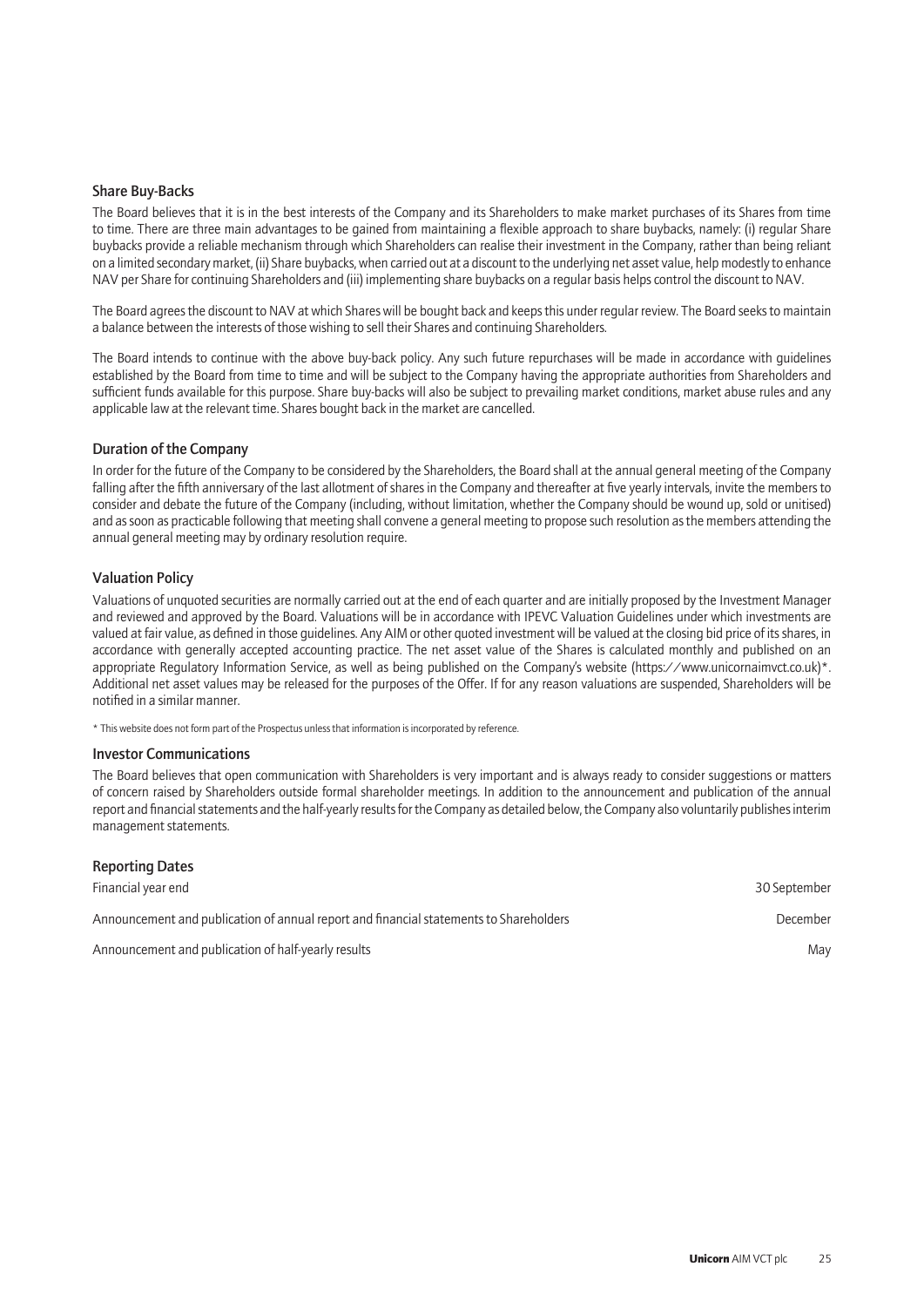### Part VI – Largest Investments

Set out below are the 11 largest investments by value held by the Company with a cumulative value of greater than 50% of the Company's gross assets, as at the date of this document, together with cash and liquidity funds. The accounting cost is the original investment cost made by the Company (and/or, where relevant, the value of the investment when acquired by the Company from Unicorn AIM VCT II plc or Rensburg AIM VCT plc, which were merged into the Company), less capital repayments to 31 December 2021.

#### Investee Companies

| Interactive Investor Limited (Unlisted)*                                                                                                  |             |                                   |         |  |
|-------------------------------------------------------------------------------------------------------------------------------------------|-------------|-----------------------------------|---------|--|
| Accounting cost (£'000)                                                                                                                   | 3.447       | Turnover (£'000)*                 | 133,153 |  |
| Valuation (£'000)                                                                                                                         | $49.127**$  | Profit/(loss) before tax (£'000)* | 41,692  |  |
| Valuation basis                                                                                                                           | EV Multiple | Net assets/(liabilities) (£'000)* | 205,278 |  |
| * Sourced from the latest published audited financial year end accounts to<br>% of the Company's net assets<br>13.8 I<br>31 December 2020 |             |                                   |         |  |
| Market sector: Financial and Credit Services                                                                                              |             |                                   |         |  |
| <i>Location: Manchostor England</i>                                                                                                       |             |                                   |         |  |

*Location: Manchester, England*

*\* Beneficial entitlement through investment in Antler Holdco Limited.*

*\*\* On 2 December 2021, abrdn plc announced plans for the acquisition of Interactive Investor Limited for a consideration of £1.49 billion. The transaction is subject to regulatory and other approvals being received. Should this acquisition be successfully concluded, the Company's holding in Interactive Investor Limited would be valued at approximately £54.5 million.*

| Hasgrove Limited (Unlisted)                                                                                                            |             |                                   |        |
|----------------------------------------------------------------------------------------------------------------------------------------|-------------|-----------------------------------|--------|
| Accounting cost (£'000)                                                                                                                | 1.303       | Turnover (£'000)*                 | 19,911 |
| Valuation (£'000)                                                                                                                      | 25.212      | Profit/(loss) before tax (£'000)* | 5,513  |
| Valuation basis                                                                                                                        | EV Multiple | Net assets/(liabilities) (£'000)* | 6.955  |
| * Sourced from the latest published audited financial year end accounts to<br>% of the Company's net assets<br>7.1<br>31 December 2020 |             |                                   |        |
| Market sector: Media                                                                                                                   |             |                                   |        |
| Location: Manchester, England                                                                                                          |             |                                   |        |

| Abcam plc (AIM)                                |            |                                                                                            |         |  |  |  |
|------------------------------------------------|------------|--------------------------------------------------------------------------------------------|---------|--|--|--|
| Accounting cost (£'000)                        | .161       | Turnover (£'000)*                                                                          | 260,000 |  |  |  |
| Valuation (£'000)                              | 20,259     | Profit/(loss) before tax (£'000)*                                                          | 8,400   |  |  |  |
| Valuation basis                                | <b>Bid</b> | Net assets/(liabilities) (£'000)*                                                          | 502,600 |  |  |  |
| % of the Company's net assets                  | 5.7        | * Sourced from the latest published audited financial year end accounts to<br>30 June 2020 |         |  |  |  |
| Market sector: Pharmaceuticals & Biotechnology |            |                                                                                            |         |  |  |  |
| Location: Cambridge, England                   |            |                                                                                            |         |  |  |  |

| MaxCyte Inc. (AIM)                             |            |                                                                                                   |           |  |  |
|------------------------------------------------|------------|---------------------------------------------------------------------------------------------------|-----------|--|--|
| Accounting cost (£'000)                        | 2.926      | Turnover (US\$'000)*                                                                              | 26,169    |  |  |
| Valuation (£'000)                              | 18.393     | Profit/(loss) before tax (US\$'000)*                                                              | (11, 816) |  |  |
| Valuation basis                                | <b>Bid</b> | Net assets/(liabilities) (US\$'000)*                                                              | 33,225    |  |  |
| % of the Company's net assets                  | 5.2        | Sourced from the latest published audited financial year end accounts to<br>*<br>31 December 2020 |           |  |  |
| Market sector: Pharmaceuticals & Biotechnology |            |                                                                                                   |           |  |  |
| Location: Gaithersburg, USA                    |            |                                                                                                   |           |  |  |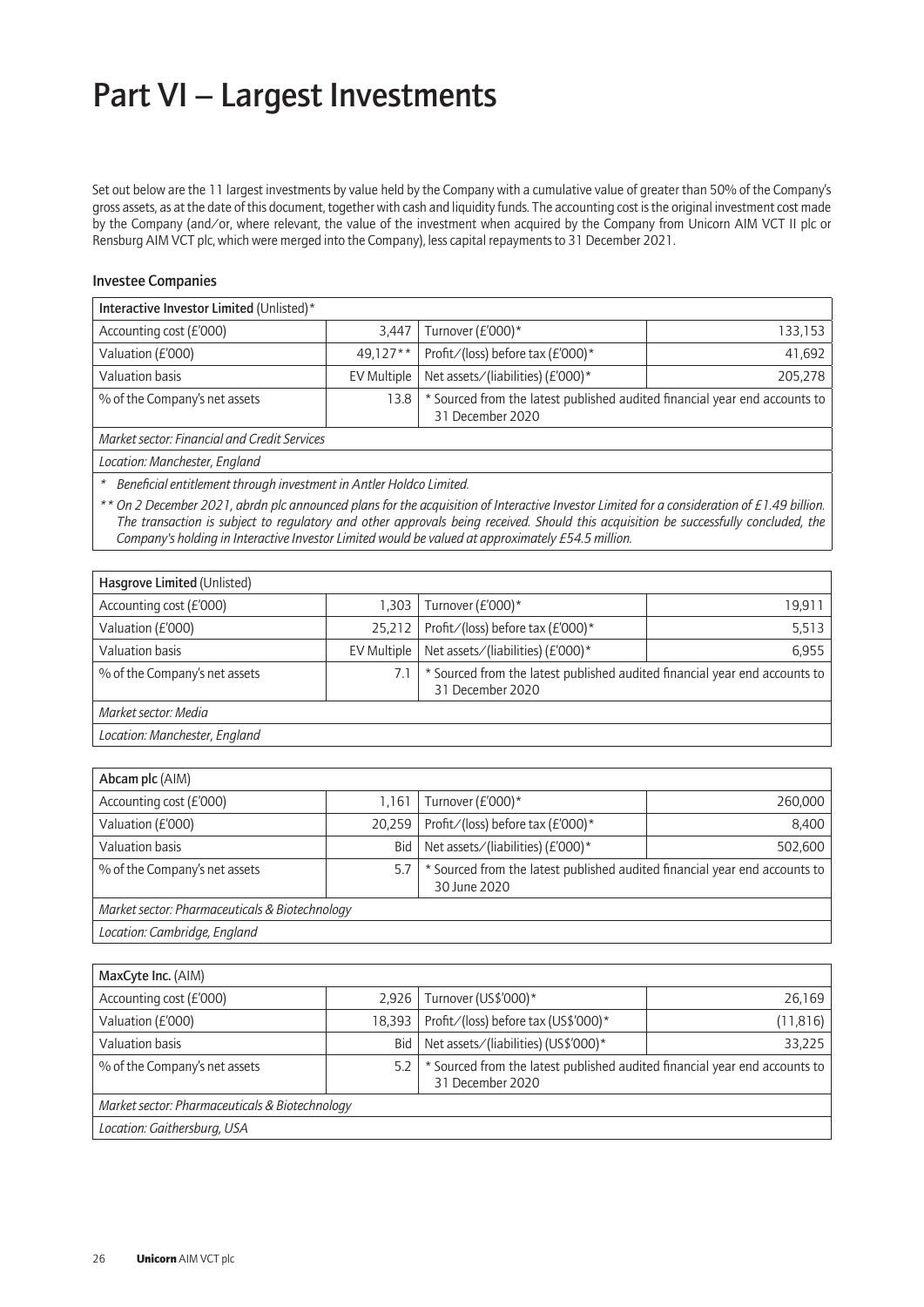| Tracsis plc (AIM)                           |                                                                                                   |                                   |        |
|---------------------------------------------|---------------------------------------------------------------------------------------------------|-----------------------------------|--------|
| Accounting cost (£'000)                     | 1.500                                                                                             | Turnover (£'000)*                 | 50,237 |
| Valuation (£'000)                           | 16.005                                                                                            | Profit/(loss) before tax (£'000)* | 4,635  |
| Valuation basis                             | Bid                                                                                               | Net assets/(liabilities) (£'000)* | 56,665 |
| % of the Company's net assets               | * Sourced from the latest published audited financial year end accounts to<br>4.5<br>31 July 2021 |                                   |        |
| Market sector: Software & Computer Services |                                                                                                   |                                   |        |
| Location: Leeds, England                    |                                                                                                   |                                   |        |

| Anpario plc (AIM)                                                                                                                    |            |                                   |        |
|--------------------------------------------------------------------------------------------------------------------------------------|------------|-----------------------------------|--------|
| Accounting cost (£'000)                                                                                                              | l.423 l    | Turnover (£'000)*                 | 30,522 |
| Valuation (£'000)                                                                                                                    | 11.377     | Profit/(loss) before tax (£'000)* | 5.350  |
| Valuation basis                                                                                                                      | <b>Bid</b> | Net assets/(liabilities) (£'000)* | 37,505 |
| Sourced from the latest published audited financial year end accounts to<br>% of the Company's net assets<br>3.2<br>31 December 2020 |            |                                   |        |
| Market sector: Pharmaceuticals & Biotechnology                                                                                       |            |                                   |        |
| Location: Worksop, England                                                                                                           |            |                                   |        |

*Location: Worksop, England*

| Access Intelligence plc (AIM)               |            |                                                                                              |         |
|---------------------------------------------|------------|----------------------------------------------------------------------------------------------|---------|
| Accounting cost (£'000)                     | 3.159      | Turnover (£'000)*                                                                            | 19,070  |
| Valuation (£'000)                           | 9.652      | Profit/(loss) before tax (£'000)*                                                            | (5,746) |
| Valuation basis                             | <b>Bid</b> | Net assets/(liabilities) (£'000)*                                                            | 9,084   |
| % of the Company's net assets               | 2.7        | Sourced from the latest published audited financial year end accounts to<br>30 November 2020 |         |
| Market sector: Software & Computer Services |            |                                                                                              |         |
| Location: London, England                   |            |                                                                                              |         |

| Surface Transforms plc (AIM)                                                                                                           |       |                                   |          |
|----------------------------------------------------------------------------------------------------------------------------------------|-------|-----------------------------------|----------|
| Accounting cost (£'000)                                                                                                                | 3.164 | Turnover (£'000)*                 | 1.952    |
| Valuation (£'000)                                                                                                                      | 9.260 | Profit/(loss) before tax (£'000)* | (2, 917) |
| Valuation basis                                                                                                                        | Bid   | Net assets/(liabilities) (£'000)* | 5,678    |
| * Sourced from the latest published audited financial year end accounts to<br>% of the Company's net assets<br>2.6<br>31 December 2020 |       |                                   |          |
| Market sector: Automobiles & Parts                                                                                                     |       |                                   |          |
| Location: Liverpool, England                                                                                                           |       |                                   |          |

| Directa Plus plc (AIM)        |                                                                                                       |                                      |         |
|-------------------------------|-------------------------------------------------------------------------------------------------------|--------------------------------------|---------|
| Accounting cost (£'000)       | 4,610                                                                                                 | Turnover (EUR€'000)*                 | 6,434   |
| Valuation (£'000)             | 8,869                                                                                                 | Profit/(loss) before tax (EUR€'000)* | (4,657) |
| Valuation basis               | Bid                                                                                                   | Net assets/(liabilities) (£'000)*    | 10,662  |
| % of the Company's net assets | * Sourced from the latest published audited financial year end accounts to<br>2.5<br>31 December 2020 |                                      |         |
| Market sector: Chemicals      |                                                                                                       |                                      |         |
| Location: London, England     |                                                                                                       |                                      |         |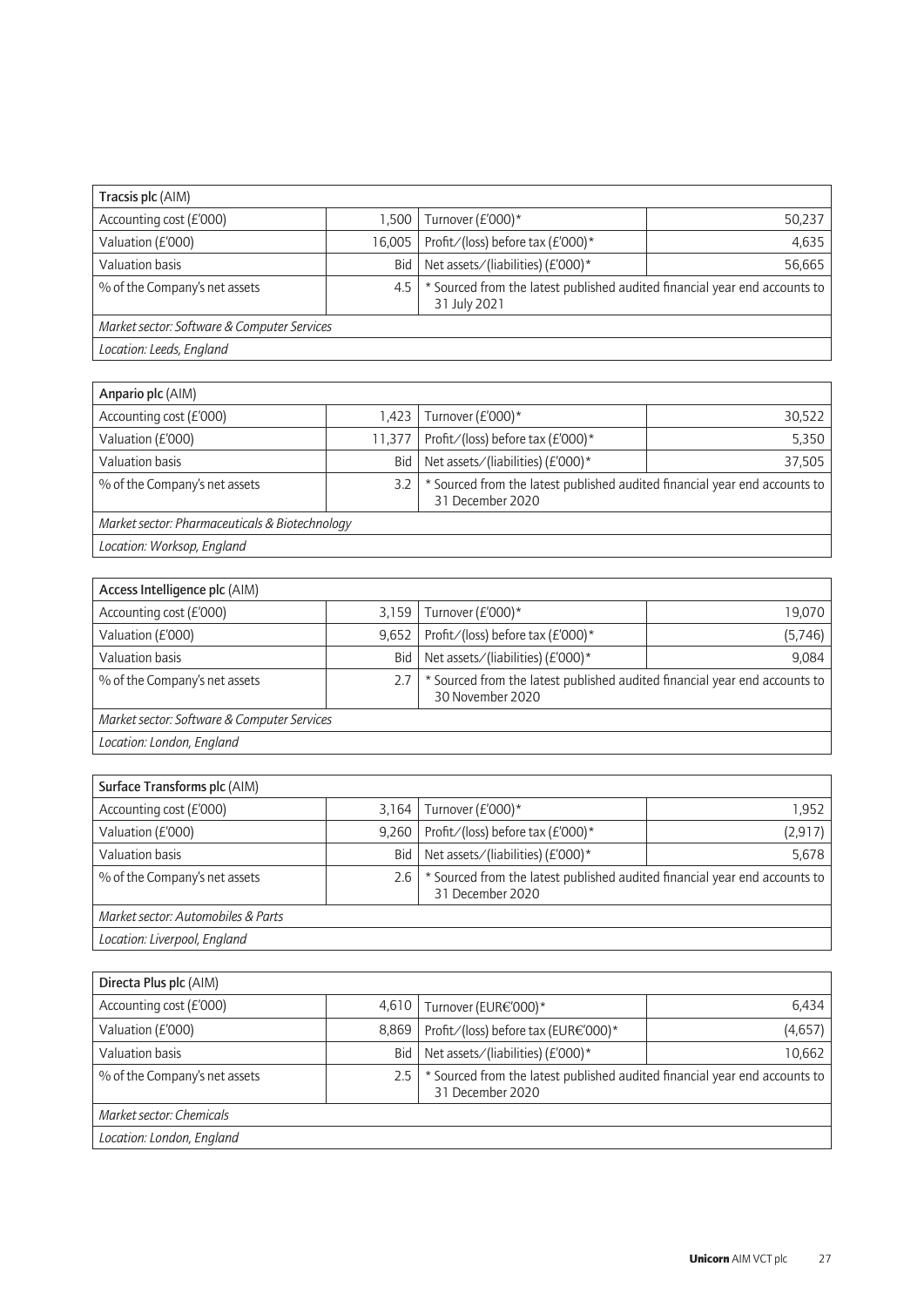| Mattioli Woods plc (AIM)                               |                                                                                                |                                   |        |
|--------------------------------------------------------|------------------------------------------------------------------------------------------------|-----------------------------------|--------|
| Accounting cost (£'000)                                | 1,627                                                                                          | Turnover (£'000)*                 | 62,615 |
| Valuation (£'000)                                      | 8,207                                                                                          | Profit/(loss) before tax (£'000)* | 5,148  |
| Valuation basis                                        | Bid                                                                                            | Net assets/(liabilities) (£'000)* | 86,087 |
| % of the Company's net assets                          | Sourced from the latest published audited financial year end accounts to<br>2.3<br>31 May 2021 |                                   |        |
| Market sector: Investment Banking & Brokerage Services |                                                                                                |                                   |        |
| Location: Leicester, England                           |                                                                                                |                                   |        |

| Avingtrans plc (AIM)                                                                                                              |        |                                   |        |
|-----------------------------------------------------------------------------------------------------------------------------------|--------|-----------------------------------|--------|
| Accounting cost (£'000)                                                                                                           | 864. ا | Turnover (£'000)*                 | 98.516 |
| Valuation (£'000)                                                                                                                 | 8.174  | Profit/(loss) before tax (£'000)* | 5,447  |
| Valuation basis                                                                                                                   | Bid    | Net assets/(liabilities) (£'000)* | 98,963 |
| * Sourced from the latest published audited financial year end accounts to<br>% of the Company's net assets<br>2.3<br>31 May 2021 |        |                                   |        |
| Market sector: Industrial Engineering                                                                                             |        |                                   |        |
| Location: Chatteris, England                                                                                                      |        |                                   |        |

### Cash and Liquidity Funds

| Cash              |        |
|-------------------|--------|
| Cost $(E'000)$    | 18,309 |
| Valuation (£'000) | 18,309 |
| Valuation basis   |        |
| % of net assets   |        |

| Unicorn UK Ethical Income |            |
|---------------------------|------------|
| Accounting Cost (£'000)   | 5.119      |
| Valuation (£'000)         | 5.027      |
| Valuation basis           | Unit Price |
| % of net assets           |            |

| Unicorn UK Growth Fund  |            |
|-------------------------|------------|
| Accounting Cost (£'000) | 416        |
| Valuation (£'000)       | 1.306      |
| Valuation basis         | Unit Price |
| % of net assets         |            |

| <b>Unicorn UK Smaller Companies</b> |            |
|-------------------------------------|------------|
| Accounting Cost (£'000)             | 2T         |
| Valuation (£'000)                   | 1.141      |
| Valuation basis                     | Unit Price |
| % of net assets                     |            |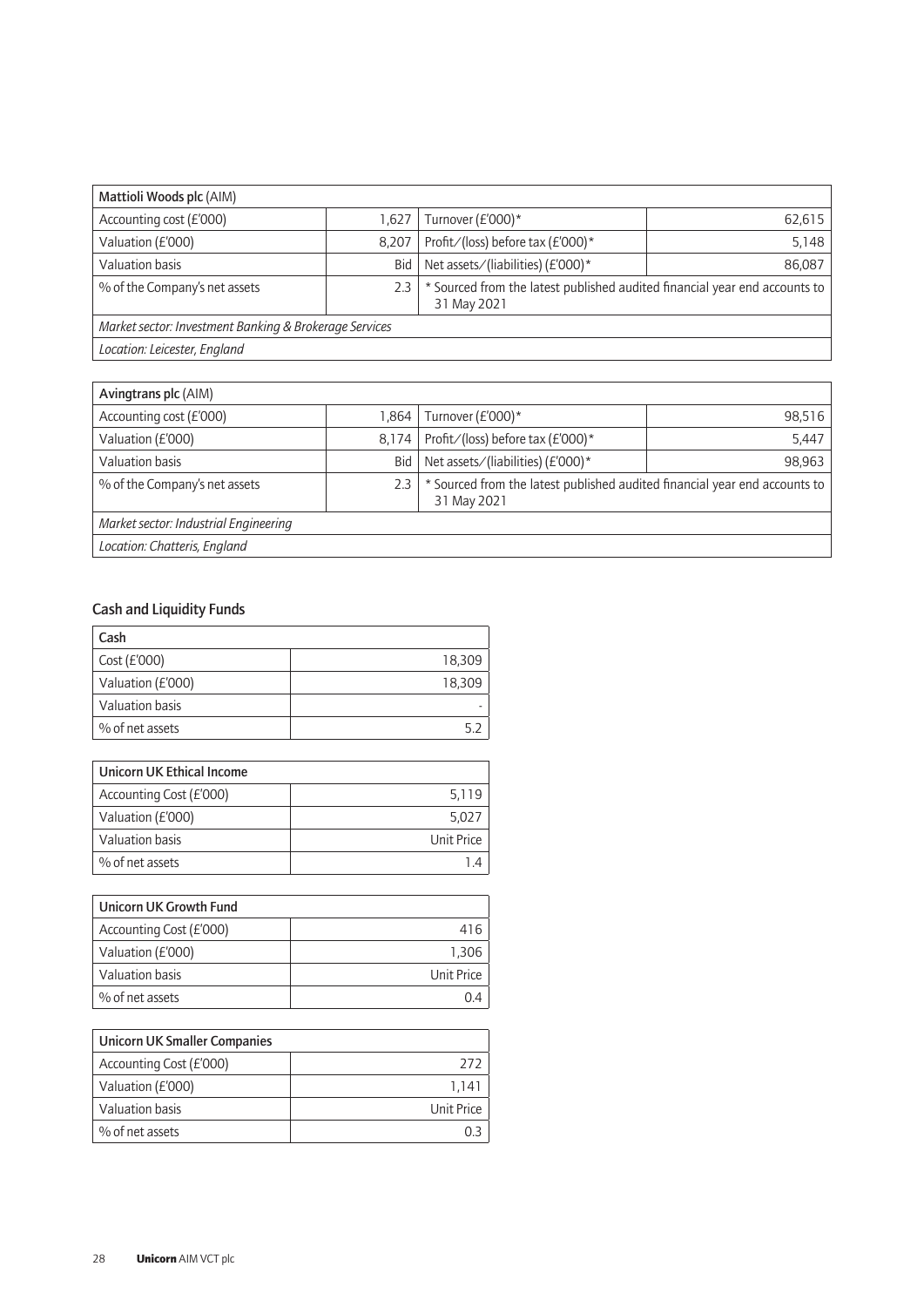#### Notes:

Investment and portfolio information in this Part VI has been extracted from the Company's unaudited financial information as at 31 December 2021. As at the date of this document, there has been no material change in the valuations of investments as set out in this Part VI since 31 December 2021 other than:

- The sale of the holdings in the liquidity funds and quoted investments valued in aggregate at £3.23 million for proceeds in aggregate of £3.26 million.
- As at 21 January 2022, a decrease of approximately £26.7 million in the valuation of the quoted investments (ignoring, for these purposes, the quoted investments sold referred to above) within the Company's portfolio. This would not affect which investments represent the largest investments of the Company.
- As at 21 January 2022, a decrease of approximately £16.4 million in the valuation of the Largest Investments set out in this Part IV. However, their value as a percentage of the Company's gross assets (ignoring, for these purposes, the quoted investments sold referred to above and the impact of the accrual of the special interim dividend of 7.0p per Share payable on 10 February 2022 and the final dividend, subject to Shareholder approval, of 3.5p per Share in respect of the financial year ended 30 September 2021 payable on 10 February 2022) remains largely unchanged.

The information on investee companies' turnover, profit/loss before tax and net assets/liabilities in relation to the largest investments have been sourced from the relevant investee company's latest published financial year/period end accounts. All such third party information has been accurately reproduced and, so far as the Company is aware and is able to ascertain from information published by the relevant investee company, no facts have been omitted which would render such reproduced information inaccurate or misleading.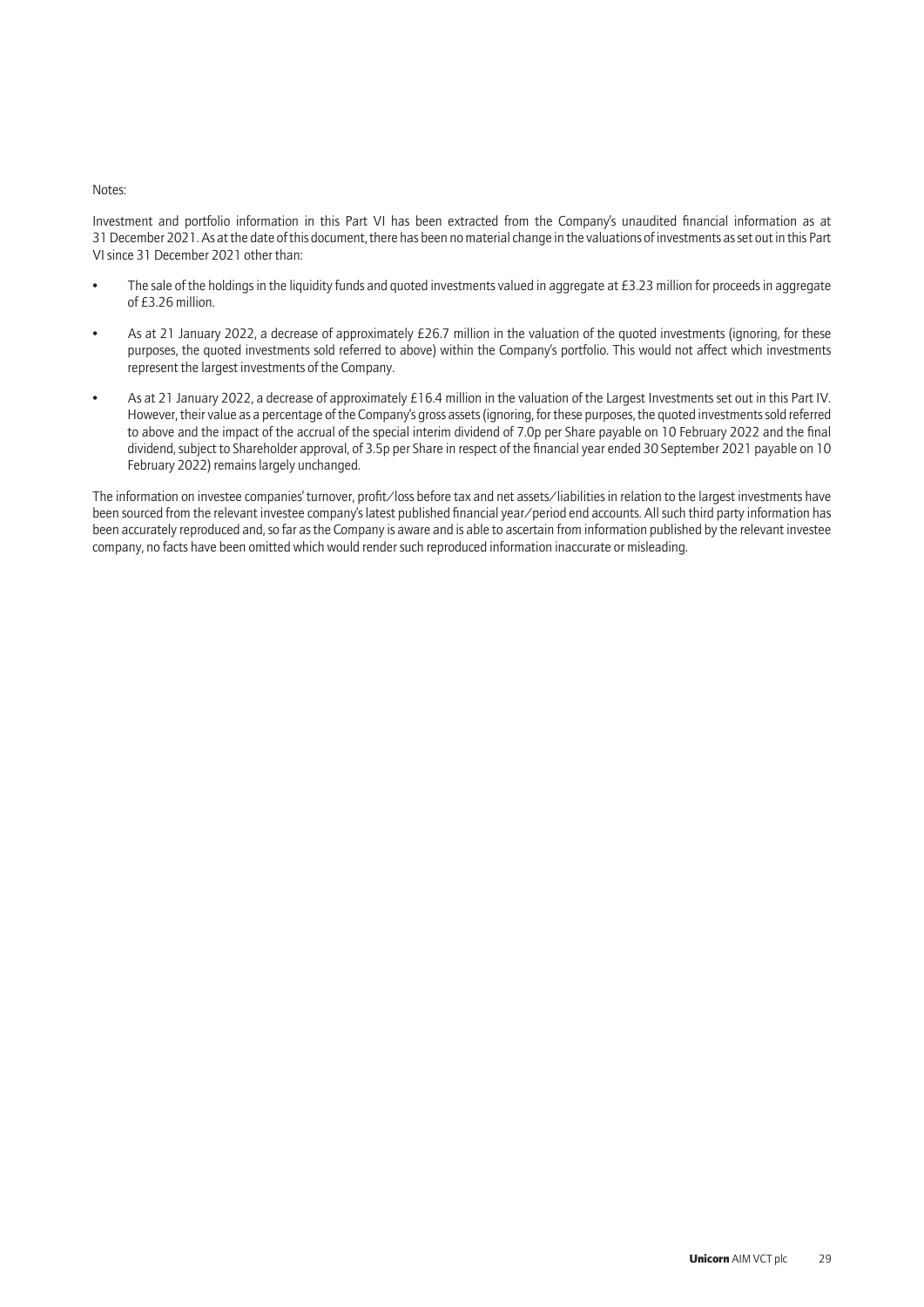### Part VII – Taxation

#### TAX POSITION OF INVESTORS

The following is only a summary of the law concerning the tax position of individual investors in VCTs based on current UK law and practice and does not constitute legal, investment or tax advice. Potential investors are recommended to consult a professional adviser as to the taxation consequences of an investment in a VCT.

The following applies to the Company and to the persons holding Shares as an investment and who are the absolute beneficial owners of such Shares. The information may not apply to certain classes of persons, such as dealers in securities.

The tax reliefs set out below are those currently available to individuals who are UK tax payers and aged 18 or over who subscribe for New Shares under the Offer and will be dependent on personal circumstance. Whilst there is no specific limit on the amount of an individual's acquisition of shares in a VCT, tax reliefs will only be given to the extent that the total of an individual's subscriptions or other acquisitions of shares in VCTs in any tax year do not exceed £200,000 (including shares purchased in the secondary market and through dividend reinvestment schemes). Qualifying Investors who intend to invest more than £200,000 in VCTs in any one tax year should consult their professional advisers.

The tax legislation of an investor's Member State and the Company's country of incorporation may have an impact on the income received from Shares.

#### 1. Tax Reliefs

#### 1.1 Income Tax

#### (i) Relief from income tax on investment

A Qualifying Investor subscribing for New Shares will be entitled to claim income tax relief on amounts subscribed up to a maximum of £200,000 invested in VCTs in any tax year.

The relief is given at the rate of 30% on the amount subscribed for VCT shares regardless of whether the Qualifying Investor is a higher rate, additional rate or basic rate tax payer, provided that the relief is limited to the amount which reduces the Qualifying Investor's income tax liability to nil. Investments to be used as security for or financed by loans may not qualify for relief, depending on the circumstances.

#### (ii) Dividend relief

A Qualifying Investor, who acquires shares in VCTs (including through dividend reinvestment schemes) in any tax year costing up to a maximum of £200,000, will not be liable to income tax on dividends paid on those shares and there is no withholding tax thereon.

#### (iii) Purchases in the market

A Qualifying Investor who purchases existing VCT shares in the secondary market will be entitled to claim dividend relief (as described in paragraph 1.1(ii) above) but not relief from income tax on the investment (as described in paragraph 1.1(i) above).

#### (iv) Withdrawal of relief

Relief from income tax on a subscription for VCT shares will be withdrawn if the VCT shares are disposed of (other than between spouses or on death) within five years of issue or if the VCT loses its approval as a VCT within this period, as detailed below.

Dividend relief ceases to be available if the VCT loses its approval as a VCT within this period, as detailed below, or if shares are no longer owned by a Qualifying Investor.

#### 1.2 Capital Gains Tax

#### (i) Relief from capital gains tax on the disposal of VCT shares

A disposal by a Qualifying Investor of VCT shares will give rise to neither a chargeable gain nor an allowable loss for the purposes of UK capital gains tax. The relief is limited to the disposal of VCT shares acquired within the limit of £200,000 for any tax year.

#### (ii) Purchases in the market

An individual purchaser of existing VCT shares in the secondary market will be entitled to claim relief from capital gains tax on disposal (as described in paragraph 1.2(i) above).

#### 1.3 Acquisition and Disposals of Shares in the Same VCT

The disposal of existing shares in a VCT within six months before or after subscription (including a subscription of shares through a dividend reinvestment scheme) for new shares in the same VCT (or otherwise where the disposal and subscription is linked) will result in the amount of the investment in the new shares in the VCT to which VCT tax reliefs are available being reduced by an amount equal to the proceeds received on the disposal.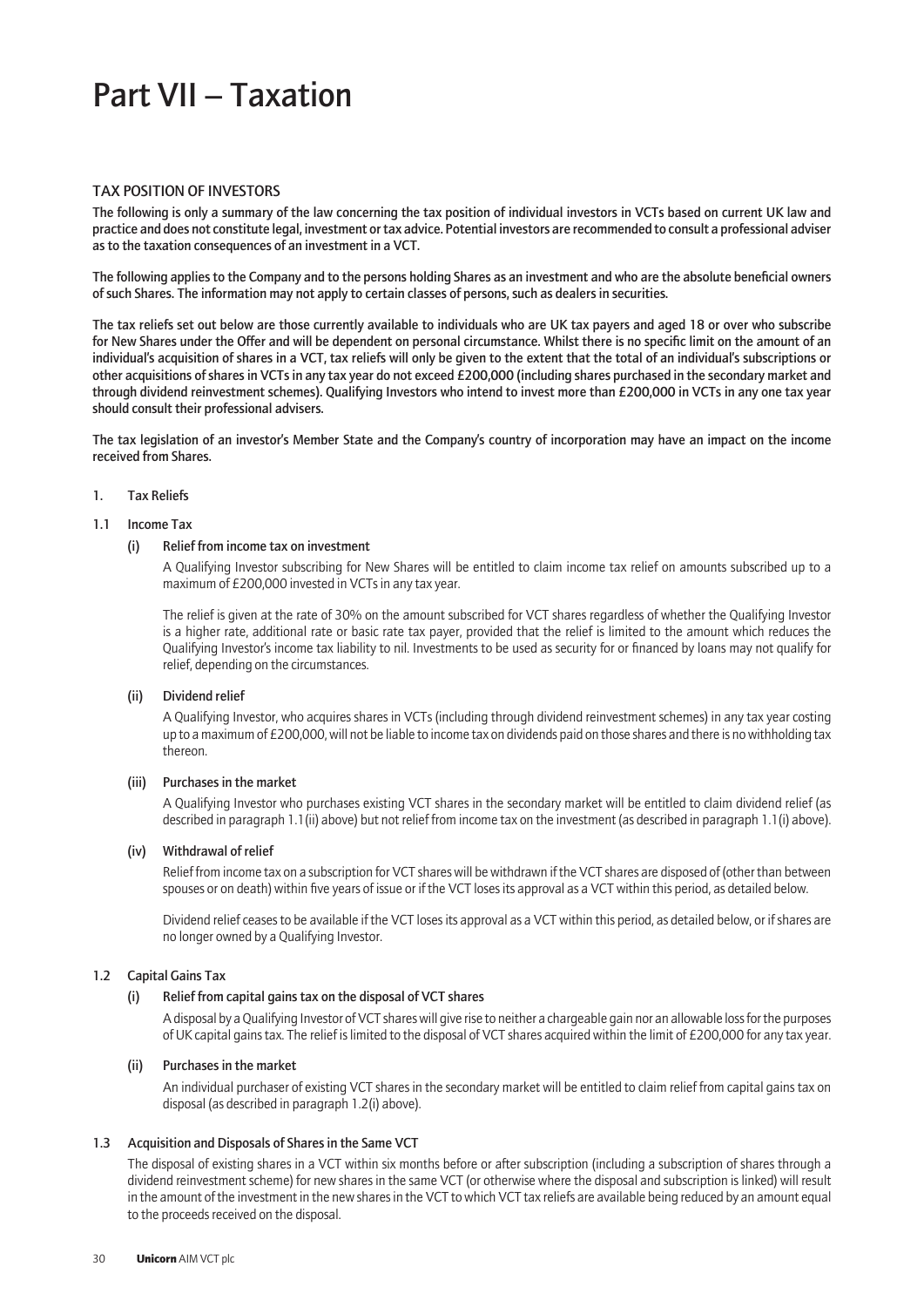#### 1.4 Loss of VCT Approval

For a company to be fully approved as a VCT, it must meet the various requirements as summarised on pages 32 to 34.

If a company which has been granted approval as a VCT subsequently fails to comply with the conditions for approval, approval as a VCT may be withdrawn. In these circumstances, relief from income tax on the initial investment is repayable unless loss of approval occurs more than five years after the issue of the relevant VCT shares. In addition, income tax relief ceases to be available on any dividend paid in any accounting period ending after VCT status has been lost and any gains on the VCT shares up to the date from which loss of VCT status is treated as taking effect will be exempt, but gains thereafter will be taxable.

#### 2. Illustration of the Effect of Tax Relief for Qualifying Investors

The table below has been prepared for illustrative purposes only and does not form part of the summary of the tax reliefs contained in this section. The table shows how the initial tax reliefs available can reduce the effective cost of an investment (net of any facilitated adviser charge) of £10,000 in a VCT by a Qualifying Investor subscribing for VCT shares to £7,000:

|                                                              | Tax Relief | <b>Effective Cost</b> |
|--------------------------------------------------------------|------------|-----------------------|
| Investor unable to claim any tax reliefs                     | Nil        | £10.000               |
| Qualifying Investor able to claim full 30% income tax relief | £3.000     | £7,000                |

The combined effect of the initial income tax relief, tax-free dividends and tax-free capital growth can substantially improve the net returns of an investor in a VCT.

#### 3. Obtaining Tax Reliefs

The Company will provide to each Qualifying Investor a certificate which Qualifying Investors may use to claim income tax relief, either by obtaining from HMRC an adjustment to their tax coding under the PAYE system or by waiting until the end of the tax year and claiming relief in their tax return.

#### 4. Investors not Resident in the UK

Investors not resident in the UK should seek their own professional advice as to the consequences of making an investment in a VCT as they may be subject to tax in other jurisdictions as well as in the UK.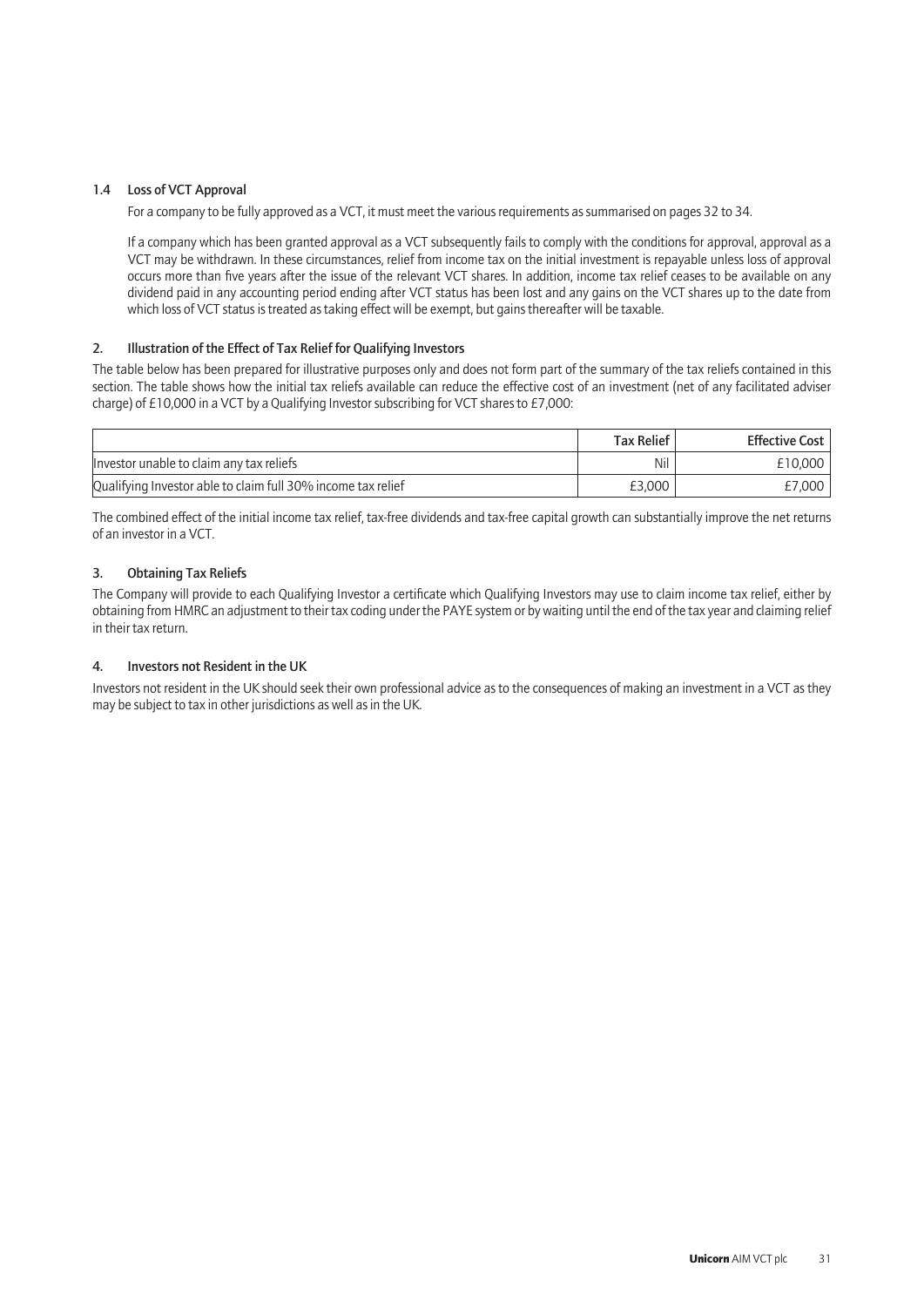#### TAX POSITION OF THE COMPANY

#### 1. Qualification as a VCT

To qualify as a VCT, a company must be approved as such by HMRC. To obtain such approval it must:

- (a) not be a close company;
- (b) have each class of its ordinary share capital listed on a regulated market;
- (c) derive its income wholly or mainly from shares or securities;
- (d) have at least 80% for accounting periods commencing 6 April 2019 (previously 70%) by VCT Value of its investments in shares and securities in Qualifying Investments, 70% of which must be in eligible shares (30% in respect of investments made on or before 5 April 2018 from funds raised before 6 April 2011);
- (e) have at least 10% by VCT Value of each Qualifying Investment in eligible shares;
- (f) not have more than 15% by VCT Value of its investments by VCT Value (including cash), at the time of making an investment, in a single company or group (other than a VCT or a company which would, if its shares were listed, qualify as a VCT);
- (g) not retain more than 15% of its income derived from shares and securities in any accounting period;
- (h) not make any non-Qualifying Investment other than those specified in section 274 of ITA 2007;
- (i) not, in respect of any share capital created on or after 6 April 2014 and any reserves created from the cancellation thereof, make any payment out of such share capital and reserves to shareholders within three years from the end of the accounting period in which that share capital was created;
- (j) not invest in a company or group which causes the company or group to receive more than £5 million (£10 million for 'knowledge intensive' companies) of state-aided investment in the 12 months ended on the date of that investment;
- (k) not invest in a company or group which causes that company or group to receive more than £12 million (£20 million for 'knowledge intensive' companies) of state-aided investment during its lifetime;
- (l) invest in companies where the first state-aided investment was within seven years of the first commercial sale in respect of the relevant trade (in respect of 'knowledge intensive' companies such period being ten years from the first commercial sale or, if the company so elects, ten years from the end of the accounting period in which the company revenues were greater than £200,000), save for in certain limited circumstances where the funds are to be used in connection with a new product or geographical market;
- (m) not permit the use of VCT funds by a company to acquire shares in another company, another business or trade or provide a return of capital to existing shareholders of that company; and
- (n) invest at least 30% of funds raised in an accounting period beginning on or after 6 April 2018 in Qualifying Investments within 12 months after the end of that accounting period.

Conditions (j) to (l) do not apply to investments in shares listed on a recognised stock exchange or to certain investment funds/vehicles.

#### 2. Qualifying Investments

A Qualifying Investment consists of shares or securities first issued to the VCT (and held by it ever since) by a company, in each case satisfying the conditions set out in Chapters 3 and 4 of Part 6 of ITA 2007.

In relation to shares and securities:

- (a) for the purpose of paragraphs 1(d) and (e) above, to be 'eligible shares', the shares issued to the VCT must carry no preferential rights on a winding up and no rights to be redeemed (although they may have certain preferential non-cumulative rights to dividends, provided these are not discretionary); and
- (b) any loan made by the VCT must have a maturity period greater than five years, must not be guaranteed and, in respect of loans made from 15 March 2018, may not be secured and must provide no more than a commercial rate of return on the principal.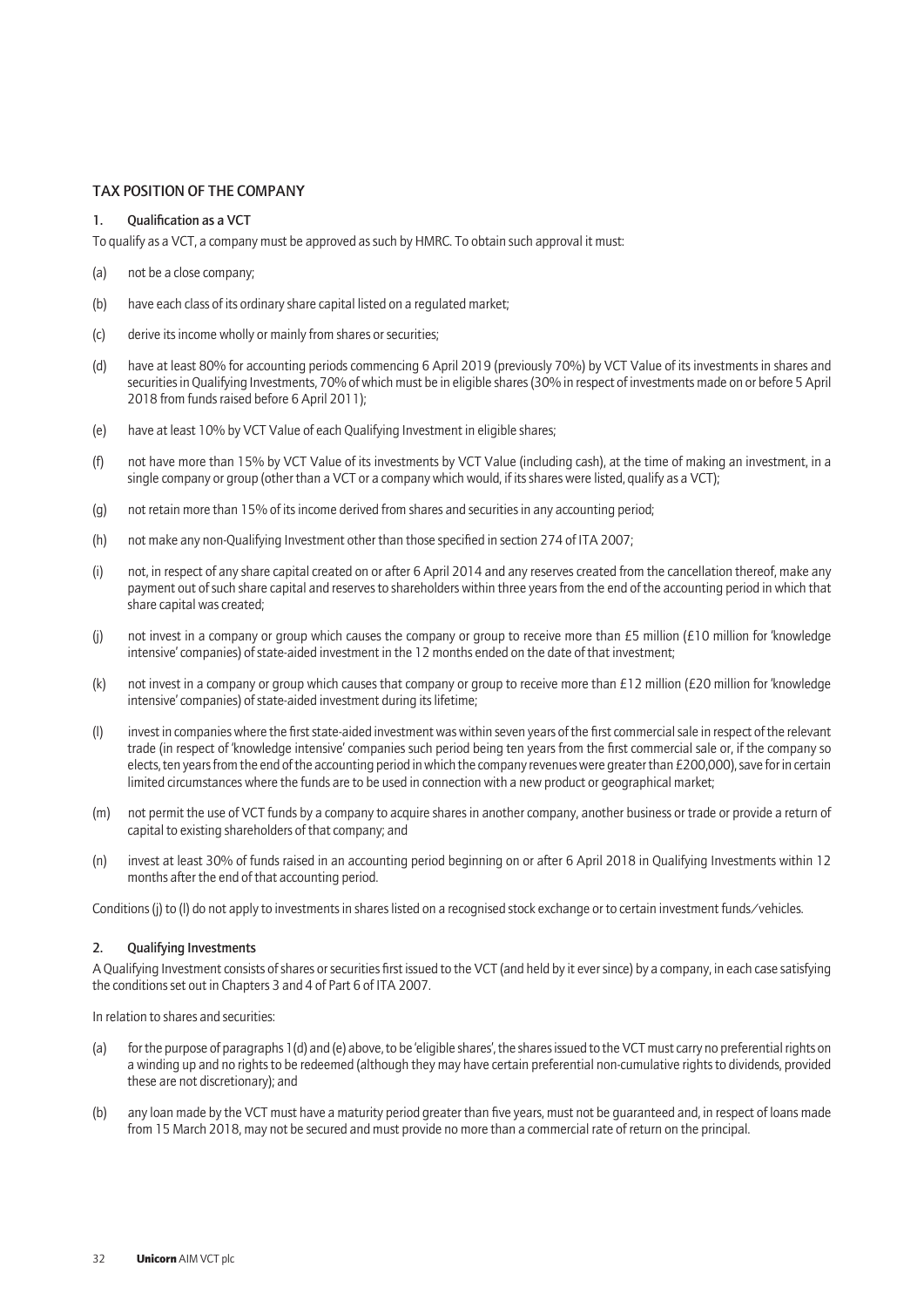The conditions relating to the investee company are detailed, but include the investee company:

- (i) having a permanent establishment in the UK (but the company need not be UK resident);
- (ii) being unquoted (for VCT purposes companies whose shares are traded on Aquis and AIM markets are considered to be unquoted, whilst shares in an unquoted company that subsequently becomes listed may still be regarded as a Qualifying Investment for a further five years following listing, provided all other conditions are met);
- (iii) carrying on a qualifying trade (for this purpose certain activities are excluded, such as dealing in land or shares or providing financial services);
- (iv) carrying on, or intending to carry on, the relevant trade (whether itself or by a qualifying subsidiary) at the time of the issue of shares or securities to the VCT (and at all times thereafter);
- (v) having no subsidiaries other than qualifying subsidiaries which must, in most cases, be at least 51% owned;
- (vi) commencing to trade within two years of the issue of shares or securities to the VCT and continuing to trade thereafter;
- (vii) not existing for a disqualifying purpose (e.g. for the purpose of accessing tax reliefs or being in substance a financing business);
- (viii) having objectives to grow and develop over the long-term (both generally and as referred to in the 'risk to capital condition' referred to below);
- (ix) having gross assets not exceeding £15 million immediately before and £16 million immediately after the investment;
- (x) applying the money raised for the purposes of a qualifying trade within certain time periods;
- (xi) not being controlled by another company;
- (xii) having fewer than 250 full-time (or full-time equivalent) employees (500 in the case of 'knowledge intensive' companies) at the time of the investment; and
- (xiii) meeting the conditions set out in paragraphs 1(j) to (m) above.

In addition, from 15 March 2018 there is a principles-based gateway test (the 'risk to capital' condition) which requires (i) the investee company having objectives to grow and develop over the long-term and (ii) the investment to carry a significant risk of losing more capital than the net return (including any tax relief).

#### 3. Approval as a VCT

A VCT must be approved at all times by HMRC. Approval has effect from the time specified in the approval.

A VCT cannot be approved unless the tests detailed above are met throughout the most recent complete accounting period of the VCT and HMRC is satisfied that they will be met in relation to the accounting period of the VCT which is current when the application is made. However, where a VCT raises further funds, VCTs are given grace periods to invest those funds before such further funds become subject to the tests.

However, to aid the launch of a VCT, HMRC may give provisional approval if satisfied that conditions (b), (c), (f) and (g) in paragraph 1 above will be met throughout the current or subsequent accounting period and condition (d) in paragraph 1 above will be met in relation to an accounting period commencing no later than three years after the date of provisional approval.

The Company has obtained approval as a VCT from HMRC.

#### 4. Withdrawal of Approval

Approval of a VCT may be withdrawn by HMRC if the various tests set out above are not satisfied. The exemption from corporation tax on capital gains will not apply to any gain realised after the point at which VCT status is lost.

Withdrawal of approval generally has effect from the time when notice is given to the VCT but, in relation to capital gains of the VCT only, can be backdated to no earlier than the first day of the accounting period commencing immediately after the last accounting period of the VCT in which all of the tests were satisfied.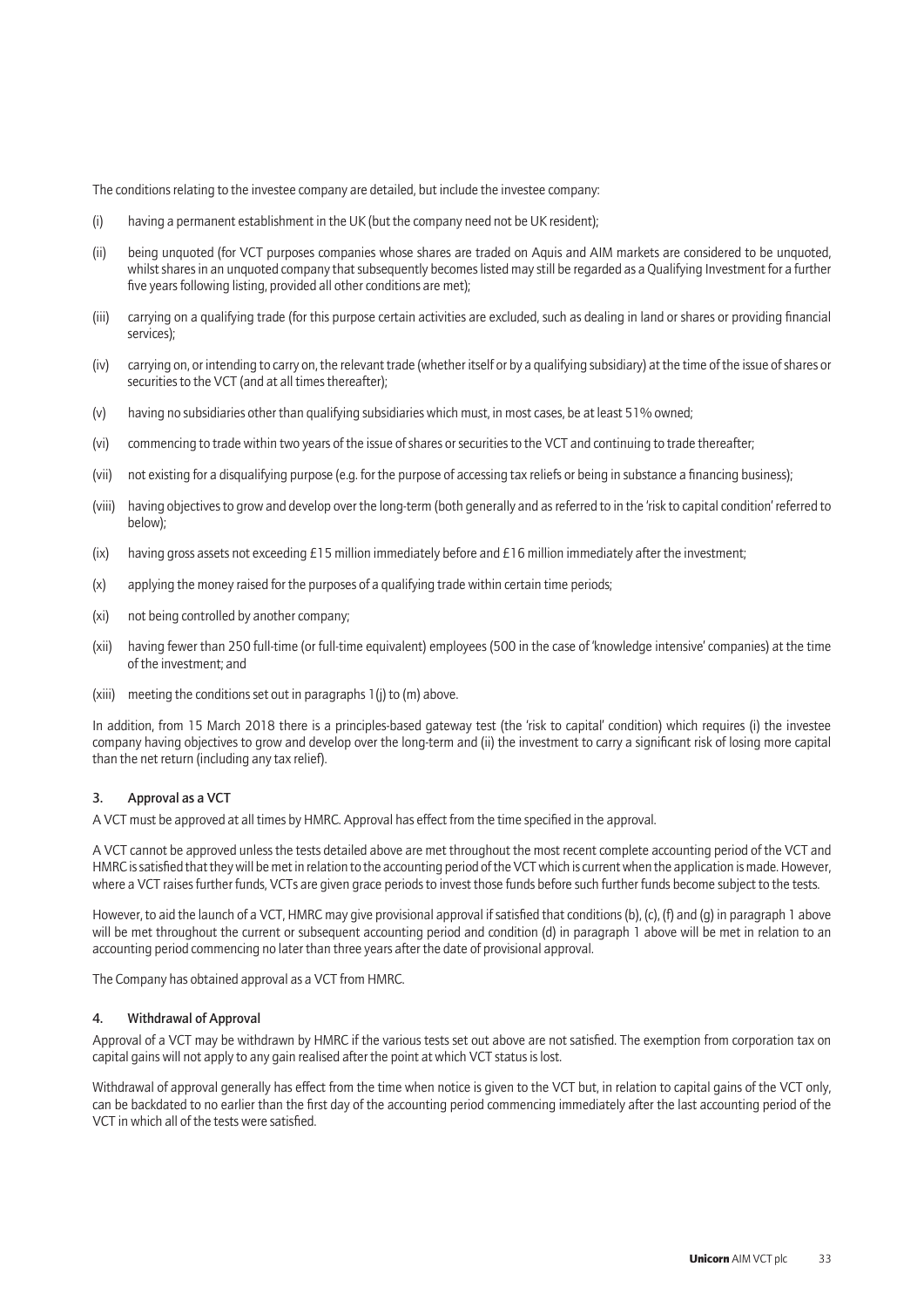#### 5. Unlawful State Aid

Investments made by VCTs in underlying portfolio companies are regarded as state-aided.

Where the European Commission believes that state aid has been provided prior to 1 January 2021 which is unlawful, in particular if it is not consistent with the Risk Finance Guidelines, it may require the UK Government to recover that state aid. Such recovery may be from the investee company, the VCT or the VCT's investors. From 1 January 2021, the requirement to recover unlawful state aid will be the remit of the UK Government (in compliance with its ongoing arrangements with the EU).

On 30 June 2021, the UK Government introduced the Subsidy Control Bill to Parliament and published its response to the consultation on the topic of subsidy control in a paper entitled 'Government response to the consultation on subsidy control'. As at the date of this document, the parliamentary approval process of the Subsidy Control Bill is ongoing and it is unclear whether and how the proposals, if made into law, will affect the Company and VCTs in general.

A condition of the European Commission's State Aid approval of the UK's VCT scheme in 2015 was the introduction of a retirement date for the current schemes at midnight on 5 April 2025. This was passed into UK law through the Finance (No 2) Act 2015. If the relevant legislation is not renewed or replaced with similar or equivalent legislation before this date, investors issued with new VCT shares (whether through an offer or through a dividend reinvestment scheme) after 5 April 2025 would not be able to claim VCT tax reliefs in respect of such shares and this may have an adverse impact on the Company's ability in the future to raise funds, continue as a VCT or be able to meet its objectives in the future.

#### 6. Taxation of a VCT

VCTs are exempt from corporation tax on chargeable gains. A VCT will be subject to corporation tax on its income (excluding dividends received from UK companies) after deduction of allowable expenses.

The above is only a summary of the conditions to be satisfied for a company to be treated as a VCT.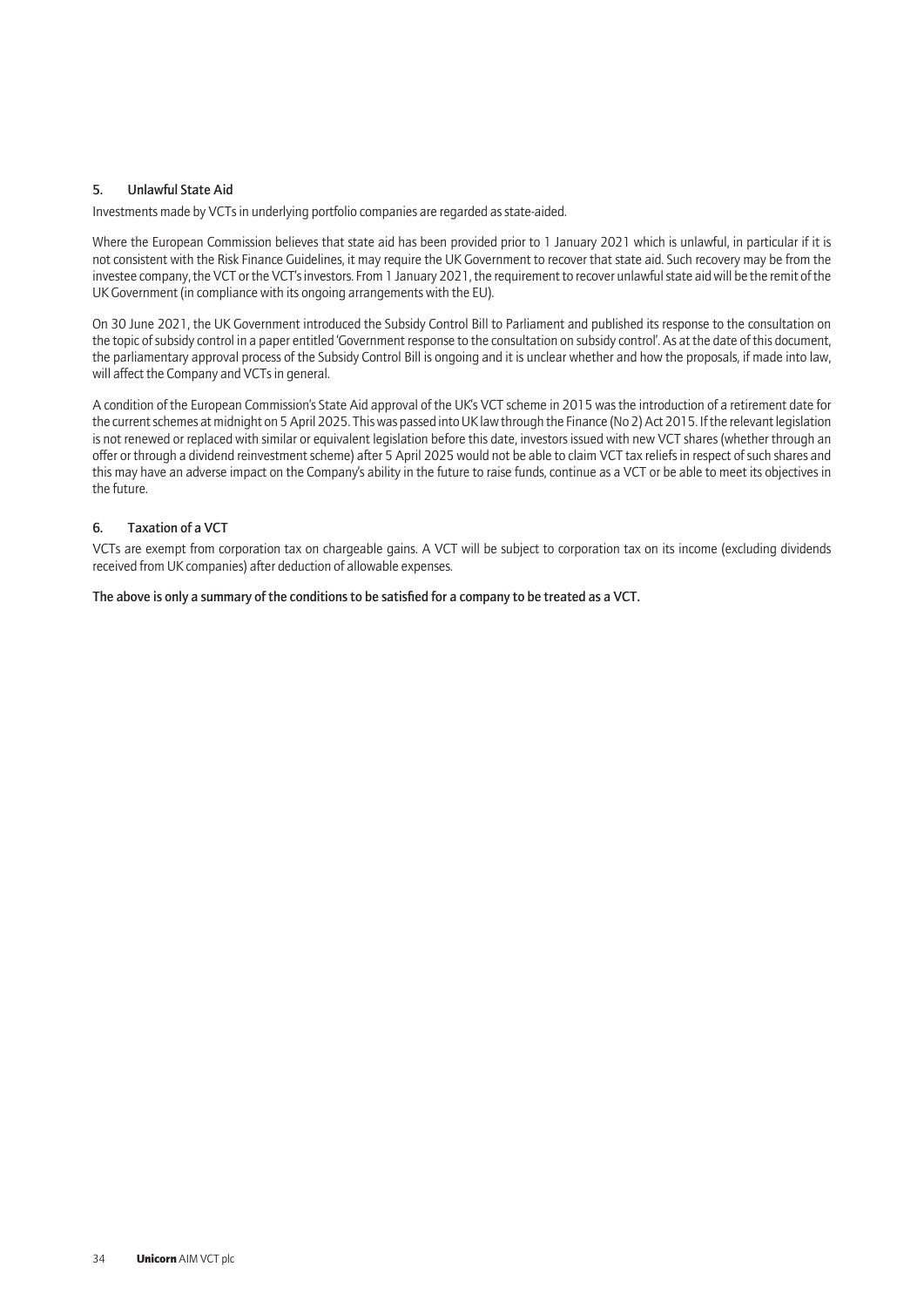### Part VIII – Additional Information

#### 1. The Company

- 1.1 The legal and commercial name of the Company is Unicorn AIM VCT plc.
- 1.2 The Company was incorporated and registered in England and Wales under CA 1985 as a public company with limited liability on 7 August 2001, with registered number 04266437. The principal legislation under which the Company operates (and under which its shares are created) is CA 2006 and regulations made thereunder.
- 1.3 On 27 September 2001, the Registrar of Companies issued the Company with a trading certificate under section 117 of CA 1985 (now section 761 of CA 2006) entitling it to commence business.
- 1.4 The Company's registered office is at Suite 8 Bridge House, Courtenay Street, Newton Abbot TQ12 2QS (telephone 01392 487 056). The Company is domiciled in England and does not have, nor has it had since incorporation, any subsidiaries or employees.
- 1.5 The Company revoked its status as an investment company under section 266 of CA 1985 (now section 833 of CA 2006) on 17 August 2004.
- 1.6 The memorandum of association, which, by virtue of section 28 of CA 2006, is now treated as being part of the Articles, provides that the Company's principal object and purpose is to carry on the business of a VCT. The objects of the Company are set out in full in clause 4 of the memorandum of association.
- 1.7 The International Securities Identification Number (ISIN) of the Shares is GB00B1RTFN43. The Company's Legal Entity Identity number is 21380057QDV7D34E9870.
- 1.8 HMRC has granted approval of the Company as a VCT under section 259 of ITA 2007. The business of the Company has been, and it is intended will be, carried on so as to continue to comply with that section to maintain full VCT approval.
- 1.9 The Company is not regulated by the FCA or an equivalent European Economic Area regulator. However the Company is an alternative investment fund for the purposes of, and subject to, the Alternative Investment Fund Managers Regulations 2013 (SI 2013/1773) and has registered itself pursuant thereto as a small alternative investment fund manager with the FCA. The Company is subject to the requirements of VCTs and, as an entity listed on the main market of the London Stock Exchange, the rules and regulations issued by the FCA from time to time. The Company is not otherwise regulated.
- 1.10 The Company and its Shareholders are subject to the provisions of the City Code on Takeovers and Mergers and CA 2006 which require shares to be acquired/transferred in certain circumstances.

#### 2. Share Capital

- 2.1 As at 30 September 2020, the Company's issued share capital comprised 145,732,541 Shares (all of which were fully paid and none of which were held in treasury).
- 2.2 The issued share capital history of the Company since 30 September 2020 is as follows:
	- 2.2.1. During the financial year ended 30 September 2021, the Company issued 6,657,574 Shares and bought back 3,204,997 Shares. As at 30 September 2021, the issued share capital of the Company comprised 149,185,118 Shares (all of which were fully paid and none of which were held in treasury).
	- 2.2.2. Between 1 October 2021 and 21 January 2022 (being the latest practicable date prior to the publication of this document), the Company has not issued any Shares and has bought back 845,156 Shares.
- 2.3 As at 21 January 2022 (being the latest practicable date prior to the publication of this document), the Company's share capital comprised 148,339,962 Shares (all of which were fully paid and none of which were held in treasury).
- 2.4 The following authorities were granted pursuant to resolutions of the Company passed at the annual general meeting of the Company held on 4 February 2021:
	- 2.4.1. in substitution for any existing authorities, the Directors be generally and unconditionally authorised pursuant to section 551 of CA 2006 to exercise all the powers of the Company to allot Shares and to grant rights to subscribe for, or convert any security into, Shares up to an aggregate nominal amount of £728,662, provided that the authority conferred by the resolution shall expire (unless renewed, varied or revoked by the Company in a general meeting) on the date falling 15 months after the passing of this resolution, or if earlier, at the conclusion of the annual general meeting of the Company to be held in 2022, but so that this authority shall allow the Company to make before the expiry of this authority offers or agreements which would or might require Shares to be allotted or rights to be granted after such expiry and the Directors shall be entitled to allot Shares or grant rights pursuant to any such offers or agreements as if the authority conferred by the resolution had not expired;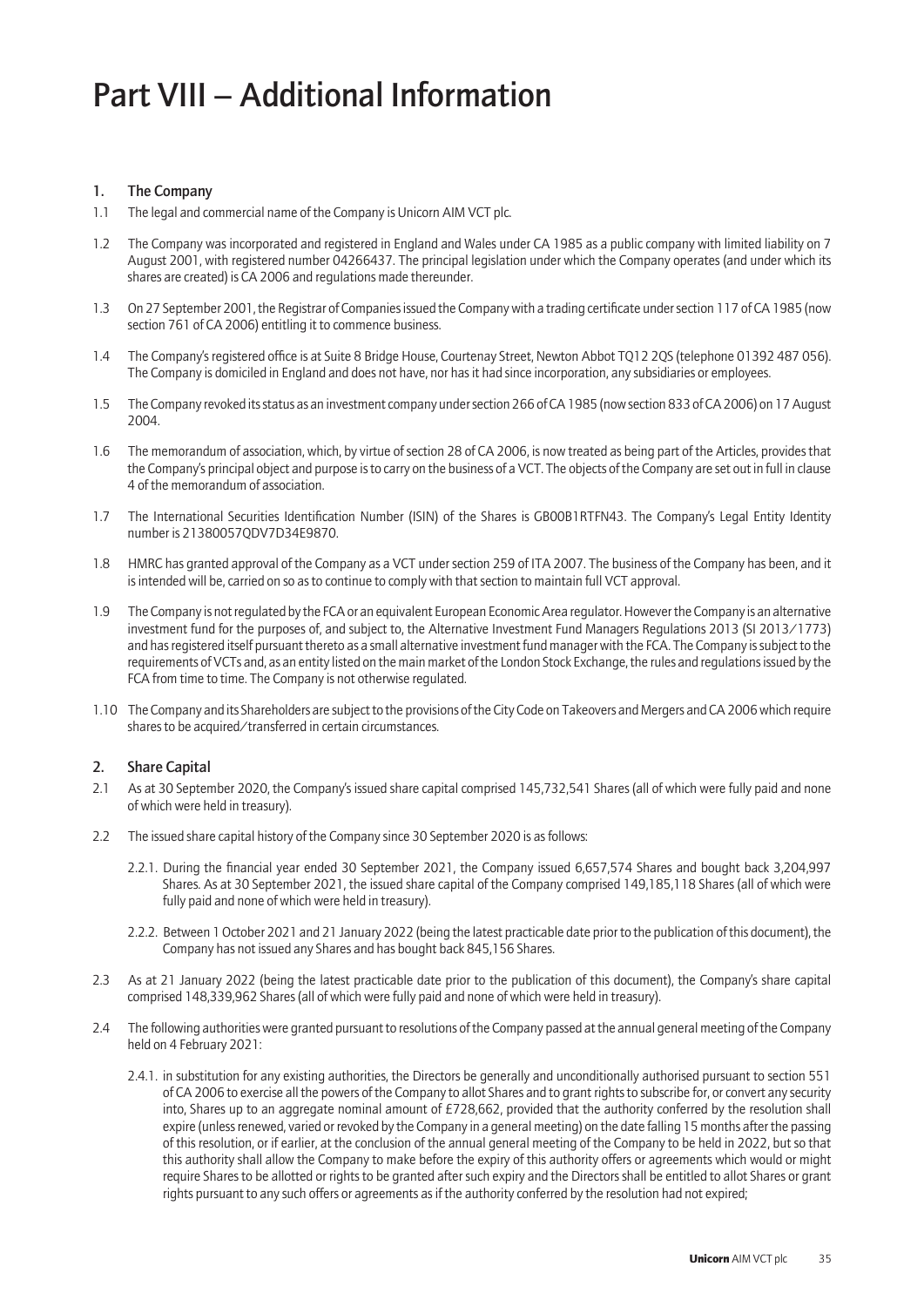- 2.4.2. in substitution for any existing authorities, the Directors be empowered in accordance with sections 570 and 573 of CA 2006 to allot or make offers or agreements to allot equity securities (as defined in section 560 of CA 2006) for cash, pursuant to the authority conferred upon them by the resolution detailed at paragraph 2.4.1 above, or by way of a sale of treasury shares, as if section 561(1) of CA 2006 did not apply to any such sale or allotment, provided that the power conferred by this resolution shall be limited to:
	- (i) the allotment and issue of equity securities with an aggregate nominal value of up to, but not exceeding, £582,930 in connection with offer(s) for subscription; and
	- (ii) the allotment, otherwise than pursuant to sub-paragraph (i) above, of equity securities with an aggregate value of up to, but not exceeding, 10% of the issued share capital of the Company from time to time,

in each case where the proceeds may be used, in whole or part, to purchase the Shares in the market provided that this authority shall expire (unless renewed, varied or revoked by the Company in a general meeting) on the date falling 15 months after the passing of the resolution, or if earlier, at conclusion of the annual general meeting to be held in 2022, except that the Company may, before expiry of this authority, make offers or agreements which would or might require equity securities to be allotted after such expiry and the Directors may allot equity securities in pursuance of such offer or agreement as if the authority conferred had not expired; and

- 2.4.3 in substitution for any existing authorities, the Company be authorised pursuant to section 701 of CA 2006 to make one or more market purchases (within the meaning of section 693(4) of CA 2006) of its own Shares on such terms and in such manner as the Directors may determine (either for cancellation or for the retention as treasury shares for future re-issue or transfer), provided that:
	- (i) the aggregate number of Shares which may be purchased shall not exceed 21,845,307 or, if lower, such number of Shares (rounded down to the nearest whole Share) as shall equal 14.99% of the Shares in issue at the date of passing the resolution;
	- $(i)$  the minimum price which may be paid for a Share is 1p (the nominal value thereof);
	- (iii) the maximum price which may be paid for a Share shall be the higher of (a) an amount equal to 5% above the average of the middle market quotations for a Share taken from the London Stock Exchange Daily Official List for the five business days immediately preceding the day on which the Share is to be purchased; and (b) the price stipulated by Article 5(1) of the Buy-Back and Stabilisation Regulation (EC 2273/2003);
	- (iv) the authority conferred by this resolution shall (unless previously renewed or revoked in general meeting) expire on the date falling 15 months after the passing of this resolution, or if earlier, at the conclusion of the annual general meeting of the Company to be held in 2022; and
	- (v) the Company may make a contract or contracts to purchase its own Shares under the authority conferred prior to the expiry of such authority which will or may be executed wholly or partly after the expiration of such authority, and may make a purchase of its own Shares in pursuance of any such contract.
- 2.5 The following authorities will be sought pursuant to resolutions of the Company to be proposed at the annual general meeting of the Company to be held on 3 February 2022:
	- 2.5.1 in substitution for any existing authorities, the Directors be generally and unconditionally authorised pursuant to section 551 of CA 2006 to exercise all the powers of the Company to allot Shares and to grant rights to subscribe for, or convert any security into, Shares up to an aggregate nominal amount of £447,555, provided that the authority conferred by the resolution shall expire (unless renewed, varied or revoked by the Company in a general meeting) on the date falling 15 months after the passing of this resolution, or if earlier, at the conclusion of the annual general meeting of the Company to be held in 2023, but so that this authority shall allow the Company to make before the expiry of this authority offers or agreements which would or might require Shares to be allotted or rights to be granted after such expiry and the Directors shall be entitled to allot Shares or grant rights pursuant to any such offers or agreements as if the authority conferred by the resolution had not expired;
	- 2.5.2 subject to the passing of the resolution detailed at paragraph 2.5.1 above and in substitution for any existing authorities, the Directors be empowered in accordance with sections 570 and 573 of CA 2006 to allot or make offers or agreements to allot equity securities (as defined in section 560 of CA 2006) for cash, pursuant to the authority conferred upon them by the resolution detailed at paragraph 2.5.1 above, or by way of a sale of treasury shares, as if section 561(1) of CA 2006 did not apply to any such sale or allotment, provided that the power conferred by this resolution shall be limited to: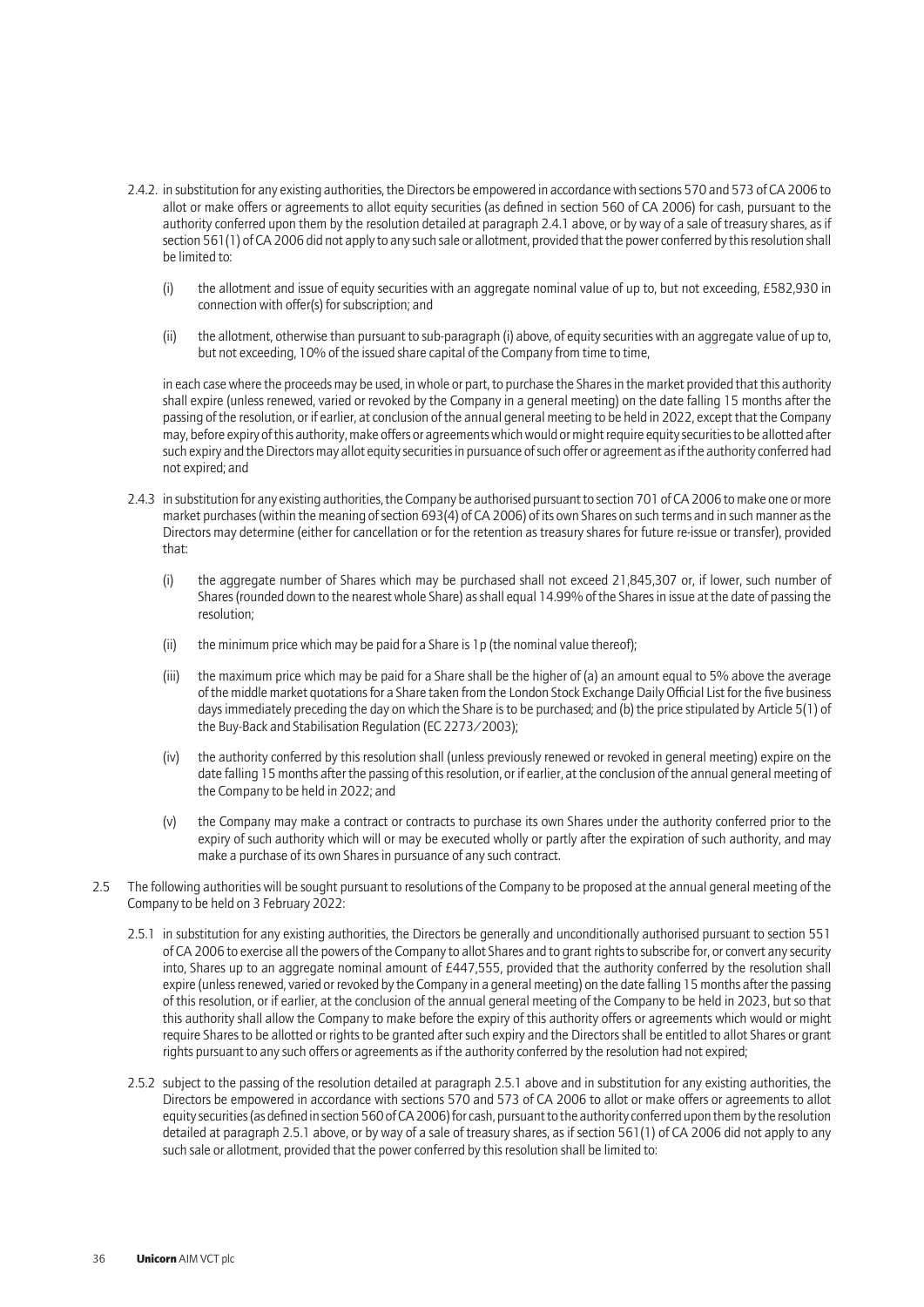- (i) the allotment and issue of equity securities with an aggregate nominal value of up to, but not exceeding, £298,370 in connection with offer(s) for subscription; and
- (ii) the allotment, otherwise than pursuant to sub-paragraph (i) above, of equity securities with an aggregate value of up to, but not exceeding £149,185, 10% of the issued share capital of the Company from time to time,

in each case where the proceeds may be used, in whole or part, to purchase the Shares in the market provided that this authority shall expire (unless renewed, varied or revoked by the Company in a general meeting) on the date falling 15 months after the passing of the resolution, or if earlier, at conclusion of the annual general meeting to be held in 2023, except that the Company may, before expiry of this authority, make offers or agreements which would or might require equity securities to be allotted after such expiry and the Directors may allot equity securities in pursuance of such offer or agreement as if the authority conferred had not expired; and

- 2.5.3 in substitution for any existing authorities, the Company be authorised pursuant to section 701 of CA 2006 to make one or more market purchases (within the meaning of section 693(4) of CA 2006) of its own Shares on such terms and in such manner as the Directors may determine (either for cancellation or for the retention as treasury shares for future re-issue or transfer), provided that:
	- (i) the aggregate number of Shares which may be purchased shall not exceed 22,362,549 or, if lower, such number of Shares (rounded down to the nearest whole Share) as shall equal 14.99% of the Shares in issue at the date of passing the resolution;
	- (ii) the minimum price which may be paid for a Share is 1 p (the nominal value thereof);
	- (iii) the maximum price which may be paid for a Share shall be the higher of (a) an amount equal to 5% above the average of the middle market quotations for a Share taken from the London Stock Exchange Daily Official List for the five business days immediately preceding the day on which the Share is to be purchased; and (b) the price stipulated by Article 5(1) of the Buy-Back and Stabilisation Regulation (EC 2273/2003);
	- (iv) the authority conferred by this resolution shall (unless previously renewed or revoked in general meeting) expire on the date falling 15 months after the passing of this resolution, or if earlier, at the conclusion of the annual general meeting of the Company to be held in 2023; and
	- (v) the Company may make a contract or contracts to purchase its own Shares under the authority conferred prior to the expiry of such authority which will or may be executed wholly or partly after the expiration of such authority, and may make a purchase of its own Shares in pursuance of any such contract.
- 2.6 There are no other shares or loan capital in the Company under option or agreed conditionally or unconditionally to be put under option nor does the Company hold shares in treasury.
- 2.7 The Company will be subject to the continuing obligations of the Listing Rules with regard to the issue of securities for cash and the provisions of section 561 of CA 2006 (which confers on shareholders rights of pre-emption in respect of the allotment of equity securities which are, or are to be, paid up in cash) in respect of the balance of the share capital of the Company which is not (or will not be) subject to the disapplications referred to in paragraphs 2.4 and 2.5 above.
- 2.8 As at 21 January 2022 (this being the latest practicable date prior to publication of this document), the Company is not aware of any person who, immediately following the issue of the New Shares, directly or indirectly, has or will have an interest in the capital of the Company or voting rights which is notifiable under UK law, under which, pursuant to CA 2006, the Listing Rules and the Disclosure Guidance & Transparency Rules, a holding of 3% or more must be notified to the Company.

#### 3. Issued Share Capital and Dilution

- 3.1 The issued Share capital of the Company as at the date of this document is 148,339,962 Shares. Assuming 20 million New Shares are allotted by the Company (this being the maximum number of New Shares that may be allotted pursuant to the Offer), the existing issued share capital of the Company would represent 88.1%, this being the dilutive effect on existing Shareholders assuming no participation in the Offer by them.
- 3.2 The actual number of New Shares issued will depend on the Offer prices at which such shares are issued subject to the maximum of £25 million being raised by the Company.
- 3.3 The issue premium on a Share issued pursuant to the Offer will be the difference between the issue price of that share and the nominal value thereof of 1p.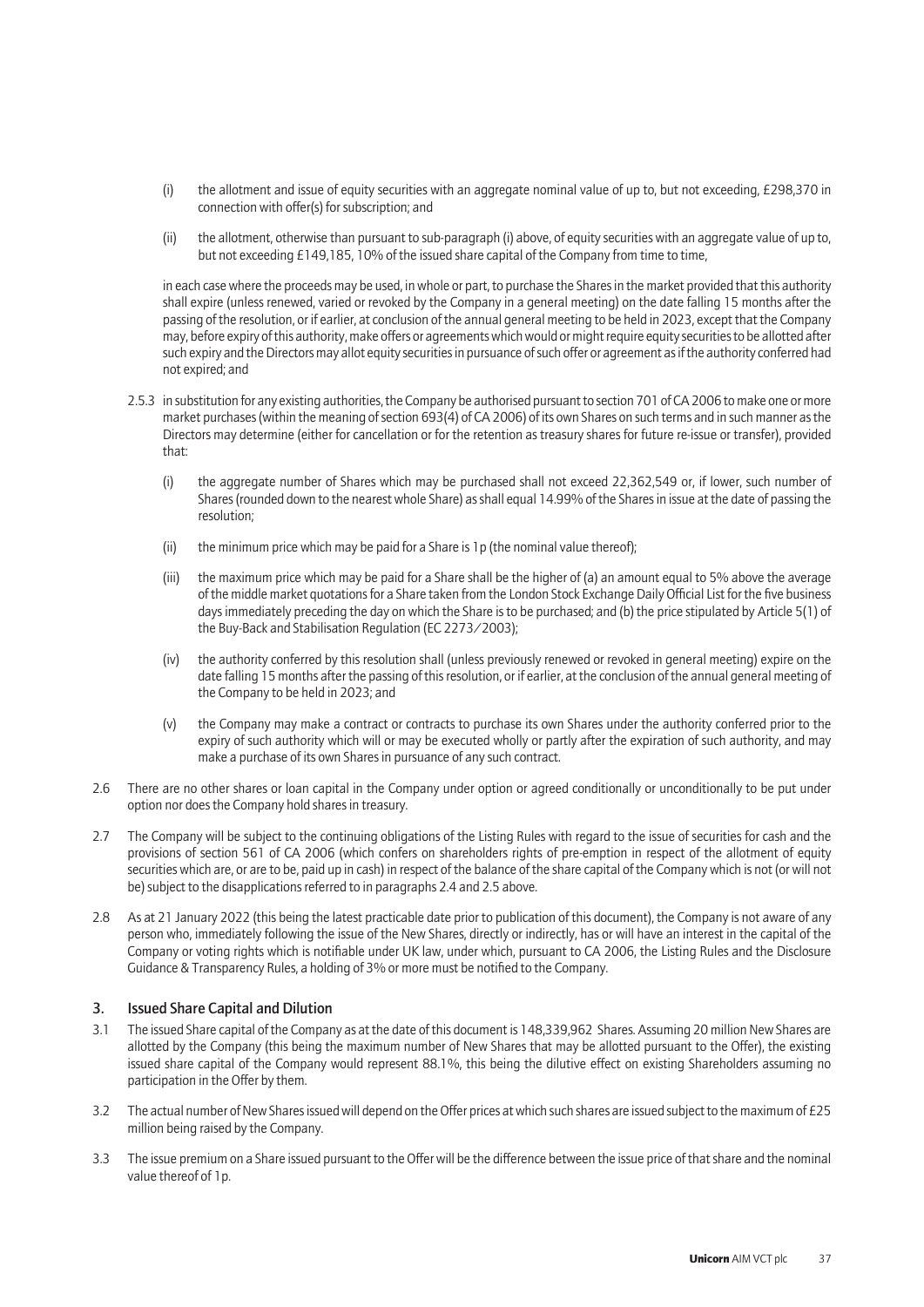#### 4. Directors' Interests

4.1 As at 21 January 2022 (this being the latest practicable date prior to publication of this document), the interests of the Directors (including those of connected persons) are as follows:

| <b>Director</b>     | <b>Shares</b> | % of Share Capital |
|---------------------|---------------|--------------------|
| <b>Tim Woodcock</b> | 30,663        | 0.02               |
| Charlotta Ginman*   | 29.058        | 0.02               |
| Jeremy Hamer        | 30,202        | 0.02               |
| Jocelin Harris      | 113.572       | 0.08               |

\* including 12,033 Shares held by a connected person.

- 4.2 As at 21 January 2022 (this being the latest practicable date prior to publication of this document) save as disclosed above, no Director, their family or any person connected to the Director within the meaning of section 252 of CA 2006 has any interest in the share or loan capital of the Company which is or would, immediately following the Offer, be required to be notified pursuant to section 809 of CA 2006 or which is or would be required to be entered in the register maintained under section 809 of CA 2006.
- 4.3 None of the Directors has a service agreement with the Company, nor are any such contracts proposed. The Directors (save for Charlotta Ginman and Tim Woodcock as detailed below) were appointed under letters of appointment dated 19 November 2010. Charlotta Ginman was appointed under a letter of appointment dated 14 July 2016 and Tim Woodcock was appointed under a letter of appointment dated 10 June 2019. All appointments may be terminated on three months' notice. No arrangements have been entered into by the Company entitling the Directors to compensation for loss of office. From 1 October 2021, each Director is entitled to an annual fee of £27,250. Tim Woodcock as Chair of the Board is entitled to an additional annual fee of £6,500, Jeremy Hamer as chair of the audit committee is entitled to an additional annual fee of £4,500 and Jocelin Harris as the senior independent director is entitled to an additional annual fee of £2,500.
- 4.4 Fees paid to the Directors in respect of the financial year ended 30 September 2021 were, in aggregate, £118,300 as set out below:

| <b>Director</b>     | Fees Paid in the Financial Year Ended<br>30 September 2021<br>(E) |
|---------------------|-------------------------------------------------------------------|
| <b>Tim Woodcock</b> | 32,700                                                            |
| Charlotta Ginman    | 26,200                                                            |
| Jeremy Hamer        | 30,700                                                            |
| Jocelin Harris      | 28,700                                                            |

4.5 Directors' fees for the current financial year ending 30 September 2022 are currently estimated to be £122,500. The Directors are not entitled to receive pension benefits from the Company. The Company does not grant options over share capital of the Company nor operate long-term incentive schemes for the benefit of Directors. The Directors are entitled to reimbursement of reasonable expenses.

4.6 The Directors are directors and/or have minority shareholdings in the following companies in which the Company has invested:

| Charlotta Ginman | Keywords Studios plc    | Shareholder/Non-Executive Director |
|------------------|-------------------------|------------------------------------|
| Jeremy Hamer     | Access Intelligence plc | Shareholder                        |
| Jocelin Harris   | Antler Holdco Limited*  | Shareholder                        |

\* Antler Holdco Limited is a shareholder of Interactive Investor Limited in which the Company has invested.

- 4.7 Other than as is disclosed in paragraphs 4.4 to 4.6 above, there are no potential conflicts of interest between any duties carried out on behalf of the Company by the Directors and their private interests or other duties and no Director is or has been interested in any transaction which is or was unusual in its nature or conditions or significant to the business of the Company and which was effected by the Company in the years ended 30 September 2019, 2020 and 2021 or in the current financial year or which was effected in an earlier financial year and remains in any respect outstanding or unperformed.
- 4.8 No loan or guarantee has been granted or provided by the Company to or for the benefit of any of the Directors.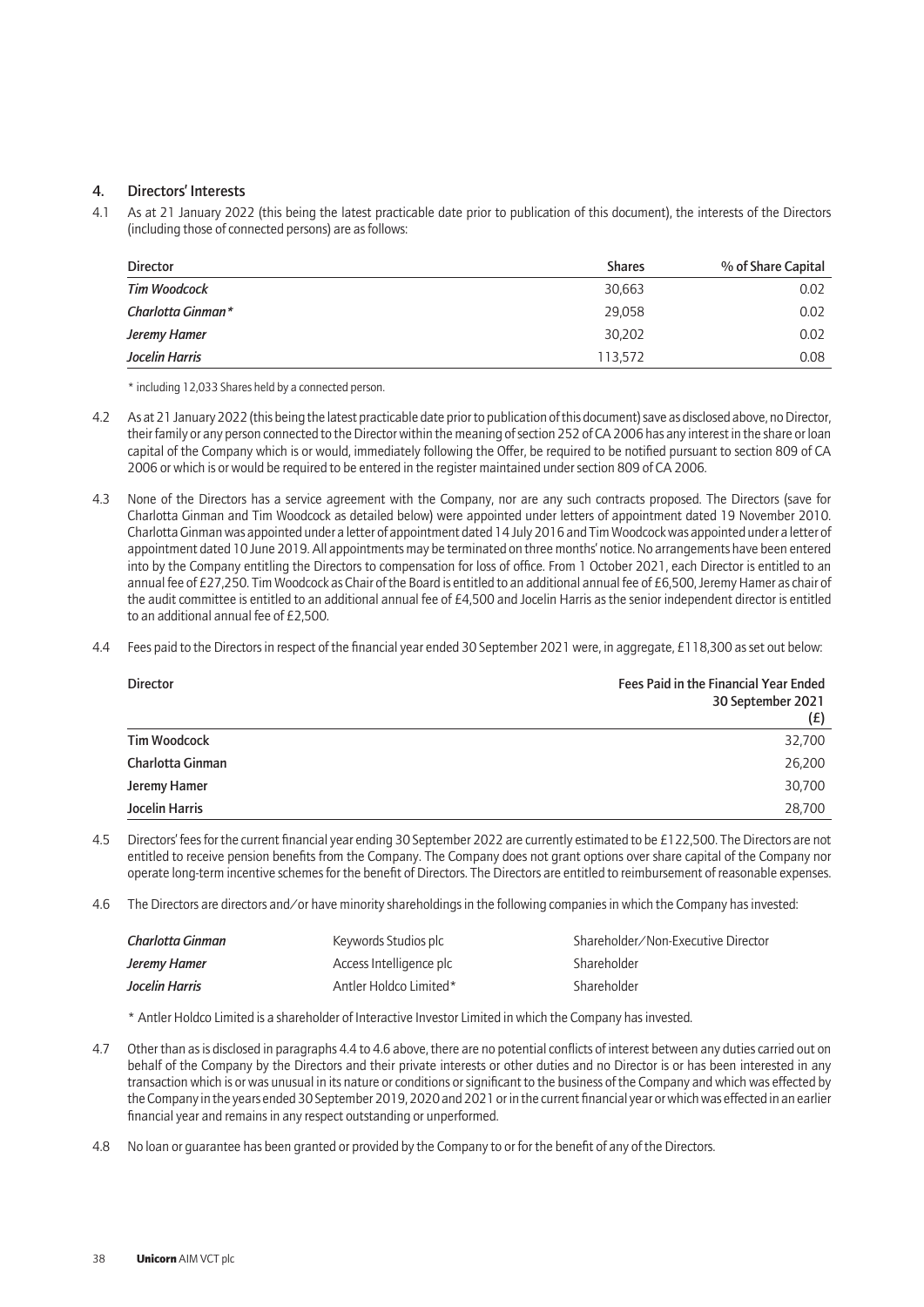- 4.9 The Company has taken out directors' and officers' liability insurance for the benefit of its Directors, which is renewable on an annual basis.
- 4.10 The Directors are currently or have been within the last five years, a member of the administrative, management or supervisory bodies or partners of the companies and partnerships mentioned below:

| <b>Director</b>     | Current                                        | <b>Past Five Years</b>                            |  |
|---------------------|------------------------------------------------|---------------------------------------------------|--|
| <b>Tim Woodcock</b> | E & S Properties Limited                       | Appleseed Investments LLP (dissolved)*            |  |
|                     | Jolly Fine Malt House Limited (in liquidation) | Cook & Garcia (Holdings) Limited (dissolved)*     |  |
|                     | Jolly Fine Pubs Ltd.                           | Egbert Taylor Group Limited (dissolved)           |  |
|                     | Lambda Consultancy Services Ltd                | Egbert Taylor Management Limited (dissolved)      |  |
|                     | Lamda Shares Investments Ltd                   | Jolly Fine Brasseries Ltd (dissolved)*            |  |
|                     | Pulsequard International Ltd (in liquidation)  | Jolly Fine Fulham Limited (dissolved)             |  |
|                     | Secure Parking and Storage Limited             | Jolly Fine Holdings Limited (dissolved)*          |  |
|                     | Secure Parking Property Limited                | Liberty Brewing Limited*                          |  |
|                     | Tablespoon Limited                             | Secure Storage Solutions LLP (dissolved)*         |  |
|                     | Taylor Asset Management Limited                |                                                   |  |
|                     | Taylor Rental Limited                          |                                                   |  |
|                     | The Jolly Fine Pub Group Limited               |                                                   |  |
|                     | Unicorn AIM VCT plc                            |                                                   |  |
| Charlotta Ginman    | Boku Inc.                                      | Consort Medical plc (now Consort Medical Limited) |  |
|                     | Gamma Communications plc                       | Motif Bio plc                                     |  |
|                     | Keywords Studios plc                           |                                                   |  |
|                     | Pacific Assets Trust Public Limited Company    |                                                   |  |
|                     | Polar Capital Technology Trust plc             |                                                   |  |
|                     | OC Ground Limited                              |                                                   |  |
|                     | QC Holdings Limited                            |                                                   |  |
|                     | The Queen's Club Limited                       |                                                   |  |
|                     | Unicorn AIM VCT plc                            |                                                   |  |
| <b>Jeremy Hamer</b> | Fin Dec Ltd                                    | Access Intelligence plc                           |  |
|                     | Motcombe Park Limited                          | SQS Software Quality Systems AG                   |  |
|                     | Port Regis School Limited                      | Westminster Coaching LLP (dissolved)*             |  |
|                     | Unicorn AIM VCT plc                            |                                                   |  |
|                     | Uvenco UK plc (in liquidation)                 |                                                   |  |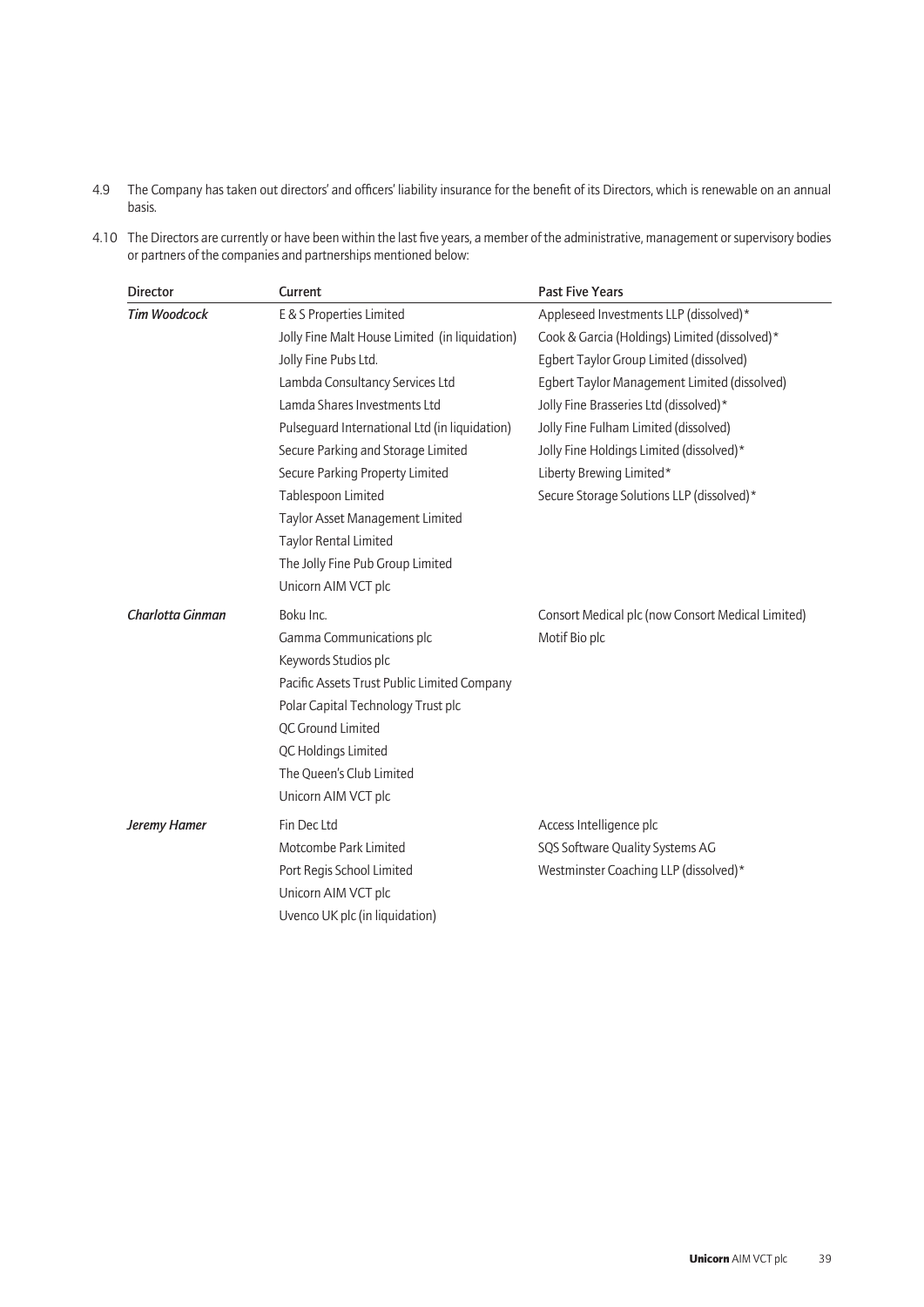| <b>Director</b> | Current                               | <b>Past Five Years</b>                               |
|-----------------|---------------------------------------|------------------------------------------------------|
| Jocelin Harris  | 8 Stafford Terrace (Freehold) Limited | 8 Stafford Terrace (Management) Limited (dissolved)* |
|                 | Crest Medical Holdings Limited        | British American Rubber Company LLC (USA)            |
|                 | Circular Wave Limited                 | Foresight 2 VCT plc (dissolved)                      |
|                 | Durrington Corporation Limited        | Mintec Limited                                       |
|                 | Eeonyx Corporation (USA)              | Obillex Limited (in liquidation)                     |
|                 | Foresight VCT plc                     | Roil Foods Limited (dissolved)*                      |
|                 | <b>Halkin Secretaries Limited</b>     | Roilvest Limited (dissolved)*                        |
|                 | Halpin Partnership Limited            | Serres Limited (dissolved)*                          |
|                 | Hip and Healthy Limited               | The St Peter's College Foundation                    |
|                 | Lightfoot Solutions Group Limited     | University Schools Trust, East London                |
|                 | Lightfoot Solutions UK Limited        |                                                      |
|                 | Millennium Mats Limited               |                                                      |
|                 | The Millennium Mat Company LLC (USA)  |                                                      |
|                 | Tudor Roof Tile Co. Limited           |                                                      |
|                 | Unicorn AIM VCT plc                   |                                                      |

- 4.11 None of the Directors have had any convictions in relation to fraudulent offences during the previous five years.
- 4.12 Save for those companies which have an asterisk next to their name in the table above, which are all companies that have voluntarily been struck off from the Register of Companies and further save as disclosed in this paragraph, there were no bankruptcies, receiverships, liquidations or administrations, of any companies where any of the Directors were acting as (i) a member of the administrative, management or supervisory body, or (ii) a senior manager, for at least the previous five years:
	- 4.12.1 Tim Woodcock was a director of both Egbert Taylor Group Limited and Egbert Taylor Management Limited from 14 October 2011 until 20 November 2017. On 20 November 2017, both companies went into administration. During the course of the administration, approximately £6.5 million (of the £6.6 million owed) was distributed to the secured creditor and a sum was distributed to the non-preferential creditors in the ratio of £0.37 in the pound. The joint administrators have moved to formally close the administration and filed a notice to move from administration to dissolution on 6 November 2019. The companies were dissolved in February 2020, being three months from the filing of the notice. Egbert Taylor Group Limited was dissolved on 19 February 2020 and Egbert Taylor Management Limited was dissolved on 18 February 2020. Tim Woodcock was also a director of Jolly Fine Fulham Limited which was dissolved following a compulsory strike-off effective 19 January 2021. Tim Woodcock is also a director of Jolly Fine Malt House Limited, which has been placed into liquidation following the passing of a resolution to wind up the company on 19 May 2021. Tim Woodcock is a director of Pulseguard International Ltd, which has been placed into liquidation following the passing of a resolution to voluntarily wind up the company on 13 December 2021.
	- 4.12.2 Jeremy Hamer was appointed as a director of Uvenco UK plc on 30 May 2012. The company subsequently went into creditors' voluntary liquidation and an extraordinary resolution to wind the company up was passed on 29 October 2018. In the statement of affairs dated 16 December 2021, it was noted that a dividend had been paid to the preferential creditors, the liquidators had agreed claims totalling £10,349,534.57 from 26 unsecured creditors but yet to receive claims from 41 unsecured creditors whose debts are estimated to total £66,593.96, that an interim dividend of 1.11p in the pound was distributed to the unsecured creditors on 18 March 2021 and that there would be sufficient funds to pay a further dividend(s) to unsecured creditors.
	- 4.12.3 Jocelin Harris was a director of Foresight 2 VCT plc which was placed into voluntary members' liquidation in December 2015 pursuant to a merger with Foresight VCT plc under section 110 of the Insolvency Act 1986 and was subsequently dissolved on 27 June 2017. Jocelin Harris was also appointed a director of Obillex Limited on 1 October 2013. The company subsequently went into creditors' voluntary liquidation and an extraordinary resolution to wind the company up was passed on 26 February 2020. A statement of affairs filed by the liquidator as at 14 February 2020 stated that the estimated deficiency as regards creditors would be £(4,638.84), with the estimated deficiency as regards the members being £(7,663,375.27). The liquidator noted in a statement of receipts and payments as at 25 February 2021 that it is expected that the company would be wound up in the following six months.
- 4.13 There have been no official public incriminations and/or sanctions of any Director by statutory or regulatory authorities (including designated professional bodies) and no Director has been disqualified by a court from acting as a member of the administrative, management or supervisory bodies of a company or from acting in the management or conduct of the affairs of any company during the previous five years.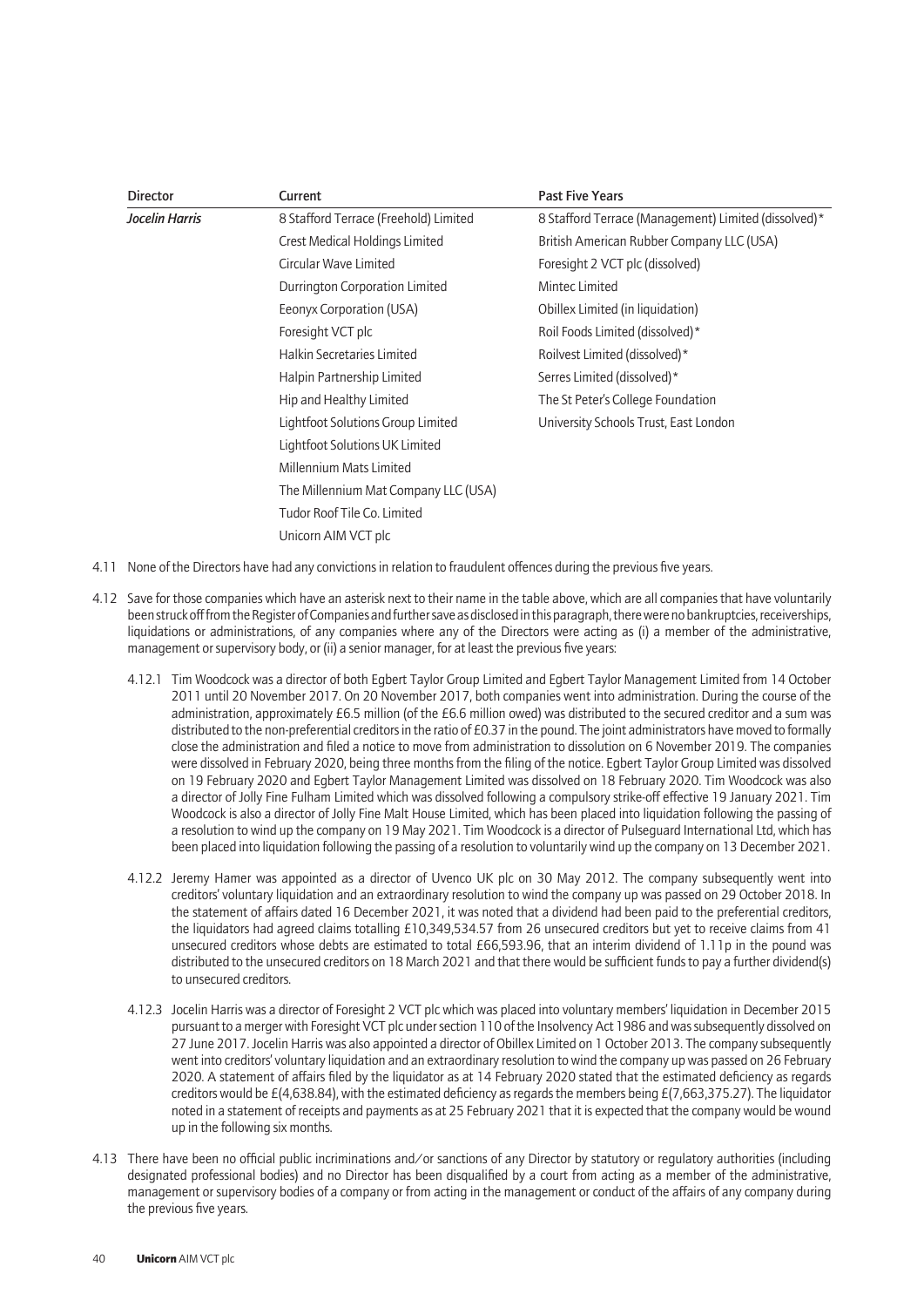#### 5. Material Contracts

Save as disclosed in this paragraph, the Company has not entered, other than in the ordinary course of business, into any contract which is or may be material to the Company within the two years immediately preceding the publication of this document or into any contract containing provisions under which the Company has any obligation or entitlement which is material to the Company as at the date of this document:

5.1 An investment management agreement dated 1 October 2001 (as supplemented by agreements/deeds/side letters dated 20 January 2004, 19 February 2007, 9 March 2010, 12 April 2010, 1 October 2018 and 18 November 2021) between the Company (1) and Unicorn AM (2) pursuant to which Unicorn AM provides certain investment management services to the Company.

The Investment Manager receives an annual management fee of an amount equal to 2.0% of the net assets of the Company up to net assets of £200 million, 1.5% of the amount of the net assets of the Company from £200 million to £450 million and 1.0% of the amount of the net assets of the Company in excess of £450 million (together with any applicable VAT). The value of any investments made by the Company in other Unicorn AM managed funds are excluded from the value of the net assets of the Company for the purposes of the fee calculation. The fee is calculated and paid quarterly in arrears. If the Company raises further funds during a quarter, the net assets for the relevant quarter are reduced by an amount equal to the amount raised (net of costs) multiplied by the percentage of days in that quarter prior to the funds being raised.

Under this agreement, the Investment Manager has agreed to meet the normal annual expenses of the Company (excluding trail commission and exceptional items) in excess of an amount equal to 2.75% of the net assets of the Company as at the end of each financial year.

The Investment Manager may retain any director's fees which it receives in connection with an investment made by the Company subject to prior written approval of the Board. The Investment Manager is required to account to the Company for all syndication, arrangement and transaction fees, commissions, refunds of commissions and interest received by the Investment Manager in connection with the management of the investments of the Company.

The agreement is terminable by either party on 12 months' notice, subject to termination sooner by either party in the event of, inter alia, a party having a receiver, administrator or liquidator appointed or committing a material breach of the agreement or by the Company if it ceases to be a VCT for tax purposes or where the Investment Manager ceases to be authorised by the FCA or if there is a change in control of the Investment Manager. The agreement contains provisions indemnifying the Investment Manager against any liability not due to its default, gross negligence, fraud or breach of FSMA.

- 5.2 Letters of appointment from the Company to each Director as referred to in paragraph 4.4 above.
- 5.3 An administration agreement dated 1 September 2014 (as amended and supplemented from time to time) between the Company (1) and ISCA Administration Services (2) pursuant to which ISCA Administration Services is the company secretary and provides accountancy and administration services to the Company. ISCA Administration Services currently receives an annual fee of an amount equal to £182,000 (exclusive of any applicable VAT).

The agreement is terminable by either party on 12 months' notice, subject to termination sooner by either party in the event of, inter alia, a party having a receiver, administrator or liquidator appointed or committing a material breach of the agreement. The agreement contains provisions indemnifying ISCA Administration Services against any liability not due to its default, gross negligence or fraud.

- 5.4 A letter dated 24 January 2022 from the Investment Manager to the Company pursuant to which the Investment Manager has agreed to act as the promoter of the Offer and to underwrite all of the costs and expenses of the Offer (including 'execution-only' financial intermediary initial and annual trail commissions, but, for the avoidance of doubt, save for any facilitated initial adviser charges which are payable by the investor) in consideration for a promotion fee of 2.5% (as reduced by any discount offered by the Investment Manager to any specific or group of investors) of the Application Amounts in respect of the Applications accepted under the Offer, plus an amount equal to any 'execution-only' financial intermediary initial commissions. The Investment Manager has further agreed that, to the extent that the costs of the Offer incurred by it (ignoring annual trail commission) are less than the amount of the promotion fee payable to it, the Investment Manager will rebate this amount to the Company.
- 5.5 A letter dated 24 November 2021 from Panmure Gordon pursuant to which Panmure Gordon has been appointed as sponsor to the Offer. The Company has agreed to indemnify Panmure Gordon for any loss suffered in respect of its role as sponsor to the Offer. The Company's liability under this indemnity is unlimited. This engagement may be terminated at any time.

#### 6. Related Party Transactions

Save for the entering into of the agreement set out in paragraph 5.4 above, the Company has not entered into any related party transactions within the meaning of IFRS or UK GAAP since 1 October 2021.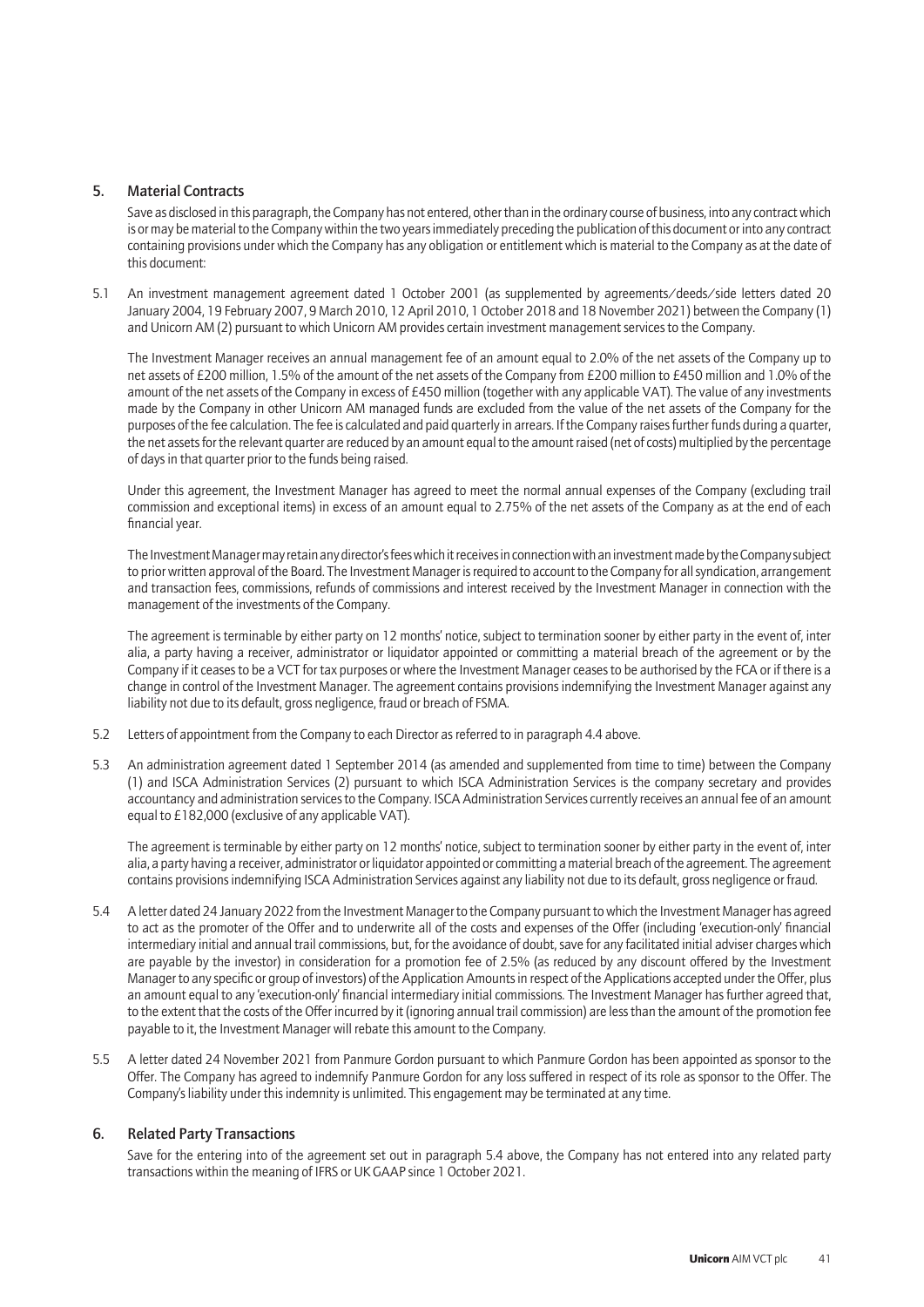#### 7. Share Rights

The following is a description of the rights attached to the securities, including any limitations of those rights, and procedure for the exercise of those rights (ignoring special legislation introduced in relation to the Covid-19 pandemic):

#### 7.1 *Voting*

#### 7.1.1 Method of voting

At any general meeting a resolution put to a vote of the meeting shall be decided on a show of hands unless (before or immediately after the declaration of the result of the show of hands or on the withdrawal of any other demand for a poll) a poll is duly demanded. Subject to the provisions of the Companies Acts, a poll may be demanded by:

- (i) the chairperson of the meeting; or
- (ii) by at least five members present in person or by proxy having the right to vote at the meeting; or
- (iii) a member or members present in person or by proxy representing not less than one tenth of the voting rights of all the members having the right to vote at the meeting; or
- (iv) a member or members present in person or by proxy holding shares conferring a right to vote at the meeting being shares on which an aggregate sum has been paid up equal to not less than one tenth of the total sum paid up on all the shares conferring that right, and a demand for a poll by a person as proxy for a member shall be as valid as if the demand were made by the member themselves.

The chairperson may also demand a poll before a resolution is put to the vote on a show of hands.

#### 7.1.2 Votes of members

Subject to any rights or restrictions attached to any shares:

- (i) on a show of hands every member who is present in person has one vote; every proxy present who has been duly appointed by one or more members entitled to vote on the resolution has one vote and every corporate representative present who has been duly authorised by a corporation has the same voting rights as the corporation would be entitled to; and
- (ii) on a poll every member present in person or by duly appointed proxy or corporate representative has one vote for every share of which he is the holder or in respect of which his appointment as proxy or corporate representative has been made.

Where shares are held jointly, the vote of the senior who has tendered a vote, whether in person or by proxy, shall be accepted to the exclusion of the votes of the other joint holders and for this purpose seniority shall be determined by the order in which the names stand in the register of members of each company in respect of the holding.

No member shall, unless the Board otherwise determines, be entitled to vote at a general meeting or at any separate meeting of the holders of any class of shares either in person or (save as proxy for another member entitled to vote) by proxy in respect of any share held by him or to exercise any right as a member unless all calls or other sums presently payable by him in respect of that share in the Company have been paid to the Company.

The right to vote, together with other rights and benefits of membership, will also be lost where the member (or any other person claiming to have an interest in such shares) has been issued with a notice pursuant to section 793 of CA 2006 (which requires the member or such other person to declare his interest in the shares) and has failed to give the required information to the Company within the prescribed period set out in that notice.

Unless a poll is duly demanded and the demand is not withdrawn a declaration by the chairperson of the meeting that a resolution has on a show of hands been carried or carried unanimously or by a particular majority or lost or not carried by a particular majority shall be conclusive, and an entry to that effect in the book containing the minutes of proceedings of the Company shall be conclusive evidence thereof, without proof of the number or proportion of the votes recorded in favour of or against such resolution.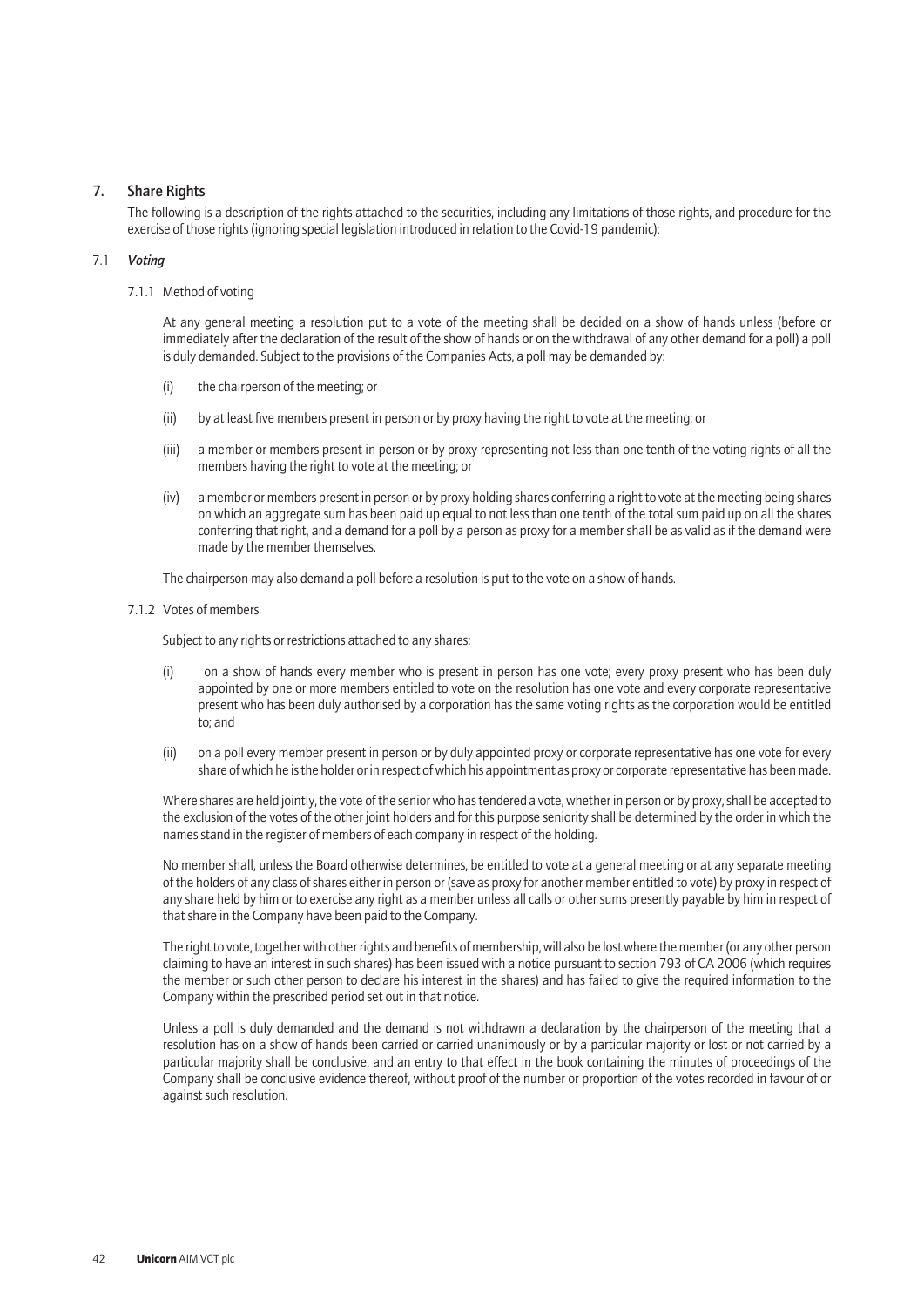#### 7.1.3 Variation of class rights

Subject to the provisions of the Companies Acts, if at any time the share capital of the Company is divided into shares of different classes any of the rights for the time being attached to any share or class of shares in the Company (and notwithstanding that the Company may be or be about to be wound up) may (unless otherwise provided by the terms of issue of the shares of that class) be varied or abrogated in such manner (if any) as may be provided by such rights or, in the absence of any such provision, either with the consent in writing of the holders of not less than three quarters in nominal value of the issued shares of the class or with the sanction of a special resolution passed at a separate general meeting of the holders of shares of the class duly convened and held as provided in the Articles (but not otherwise).

#### 7.1.4 Class meetings

All the provisions in the Articles as to general meetings shall mutatis mutandis apply (with any necessary modifications) to every meeting of the holders of any class of shares save that:

- (i) the quorum at every such meeting shall be not less than two persons present in person or by proxy holding at least onethird of the nominal amount paid up on the issued shares of the class;
- (ii) every holder of shares of the class present in person or by proxy may demand a poll;
- (iii) each such holder shall on a poll be entitled to one vote for every share of the class held by him; and
- (iv) if at any adjourned meeting of such holders, such quorum as aforesaid is not present, not less than one person holding shares of the class (whatever the number) who is present in person or by proxy shall be a quorum.

#### 7.2 *Transfer ofshares*

#### 7.2.1 Form of transfer

Except as may be provided in the Articles, each member may transfer all or any of his shares by instrument of transfer in writing in any usual form or in any form approved by the Board. Such instrument shall be executed by or on behalf of the transferor and (in the case of a transfer of a share which is not fully paid up) by or on behalf of the transferee. The transferor shall be deemed to remain the holder of such share until the name of the transferee is entered in the Register in respect of it.

#### 7.2.2 Right to refuse registration

The Board may in its absolute discretion and without giving any reason refuse to register any share transfer unless:

- $(i)$  it is in respect of a share which is fully paid up;
- $(ii)$  it is in respect of a share on which the Company has no lien;
- (iii) it is in respect of only one class of shares;
- (iv) it is in favour of a single transferee or not more than four joint transferees;
- (v) it is duly stamped (if so required); and
- (vi) it is delivered for registration to the Office, or such other place as the Board may from time to time determine, accompanied (except in the case of a transfer by a recognised person where a certificate has not been issued) by the certificate for the shares to which it relates and such other evidence as the Board may reasonably require to prove the title of the transferor and the due execution by him of the transfer or if the transfer is executed by some other person on his behalf, the authority of that person to do so, provided that such discretion may not be exercised in such a way as to prevent dealings in such shares from taking place on an open and proper basis.

#### 7.3 *Dividends and other payments*

#### 7.3.1 Declaration of dividends

Subject to the provisions of the Companies Acts and of the Articles, the Company may by ordinary resolution declare that out of profits available for distribution, dividends be paid to members according to their respective rights and interests in the profits of the Company available for distribution. However, no dividend shall exceed the amount recommended by the Board.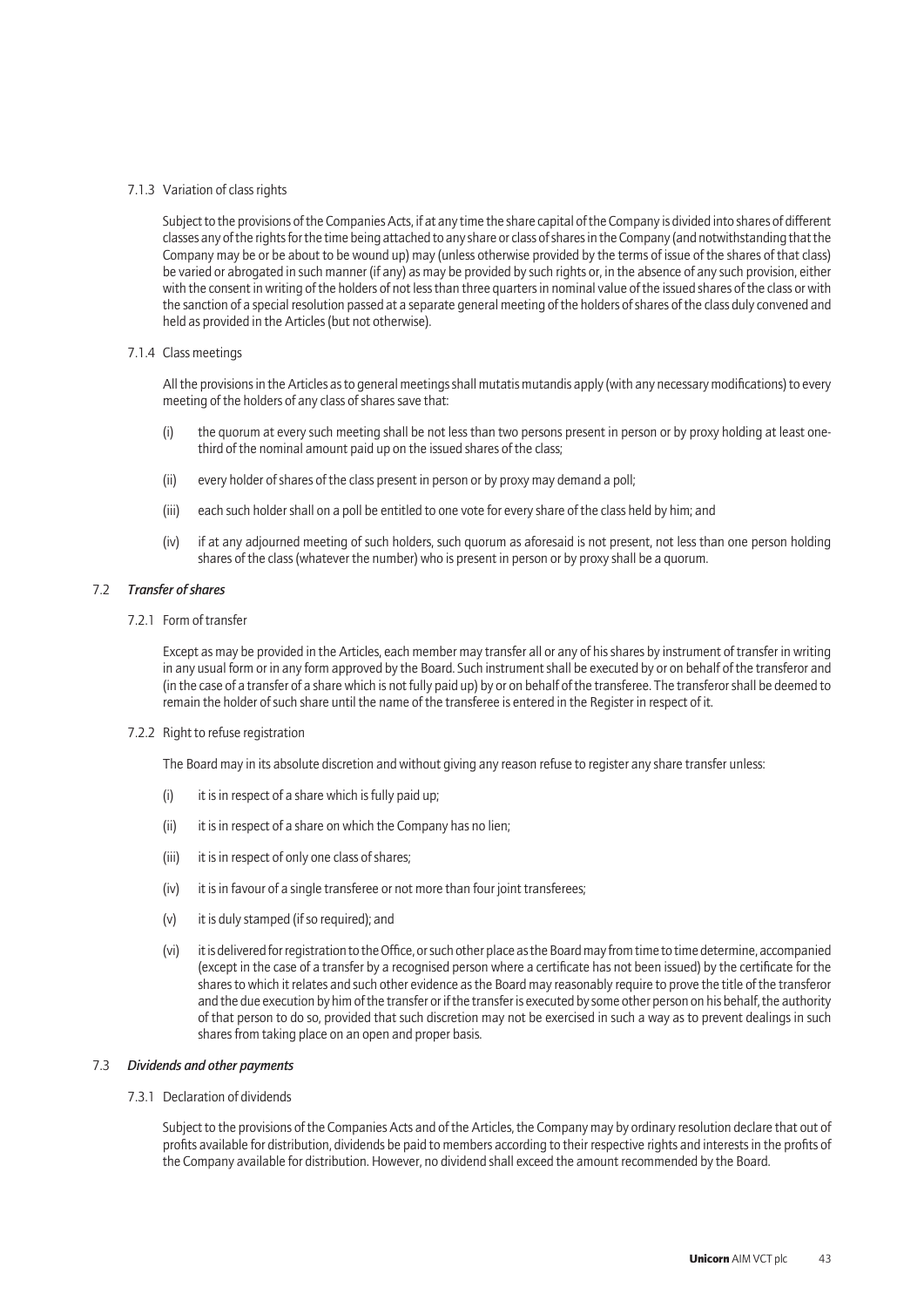#### 7.3.2 Interim dividends

Subject to the provisions of the Companies Acts, the Board may declare and pay such interim dividends (including any dividend payable at a fixed rate) as appear to the Board to be justified by the profits of the Company available for distribution and the position of the Company. If at any time the share capital of the Company is divided into different classes, the Board may pay such interim dividends on shares which rank after shares conferring preference rights with regard to dividend as well as on shares conferring preferential rights unless at the time of payment any preferential dividend is in arrears. Provided that the Board acts in good faith it shall not incur any liability to the holders of shares conferring preferential rights for any loss that they may suffer in consequence of the declaration or by the lawful payment of any interim dividend on any shares ranking after those with preferential rights.

#### 7.3.3 Entitlement to dividends

Except as otherwise provided by the rights attached to shares, all dividends shall be declared and paid according to the amounts paid up (otherwise than in advance of calls) on the shares on which the dividend is paid. Subject as aforesaid, all dividends shall be apportioned and paid pro rata according to the amounts paid up or credited as paid up on the shares during any portion or portions of the period in respect of which the dividend is paid but if any share is issued on terms providing that it shall rank for dividend as from a particular date or be entitled to dividends declared after a particular date it shall rank for or be entitled to dividends accordingly.

All dividends and interest shall be paid (subject to any lien of the Company) to those members whose names shall be on the register at the date at which such dividend shall be declared or at the date at which such interest shall be payable respectively, or at such other date as the Company by ordinary resolution or the Board may determine, notwithstanding any subsequent transfer or transmission of shares.

The Board may pay the dividends or interest payable on shares in respect of which any person is by transmission entitled to be registered as holder to such person upon production of such certificate and evidence as would be required if such person desired to be registered as a member in respect of such shares.

#### 7.3.4 Uncashed dividends

If cheques, warrants or orders for dividends or other sums payable in respect of a share sent by the Company to the person entitled thereto by post are returned to the Company undelivered or left uncashed on 2 consecutive occasions the Company shall not be obliged to send any further dividends or other monies payable in respect of that share due to that person until he notifies the Company of an address to be used for the purpose

#### 7.3.5 Unclaimed dividends

All dividends, interest or other sum payable and unclaimed for 12 months after having become payable may be invested or otherwise made use of by the Board for the benefit of the Company until claimed and the Company shall not be constituted a trustee in respect thereof. All dividends unclaimed for a period of 12 years after having become due for payment shall (if the Board so resolves) be forfeited and shall revert to the Company.

#### 7.4 *Winding up*

If the Company is wound up, the surplus assets remaining after payment of all creditors are to be divided among the members in proportion to the capital which at the commencement of the winding up is paid up on the shares held by them respectively and, if such surplus assets are insufficient to repay the whole of the paid up capital, they are to be distributed so that as nearly as may be the losses are borne by the members in proportion to the capital paid up at the commencement of the winding up on the shares held by them respectively. The above is subject to the rights attached to any shares which may be issued on special terms or conditions.

If the Company is wound up the liquidator may, with the sanction of a special resolution of the Company and any other sanction required by law, divide among the members in specie the whole or any part of the assets of the Company and may for that purpose value any assets and determine how the division shall be carried out as between the members or different classes of members. Any such division may be otherwise than in accordance with the existing rights of the members but if any division is resolved otherwise than in accordance with such rights the members shall have the same right of dissent and consequential rights as if such resolution were a special resolution passed pursuant to section 110, Insolvency Act 1986. The liquidator may with the like sanction vest the whole or any part of the whole of the assets in trustees on such trusts for the benefit of the members as the liquidator with the like sanction shall determine but no member shall be compelled to accept any assets on which there is a liability.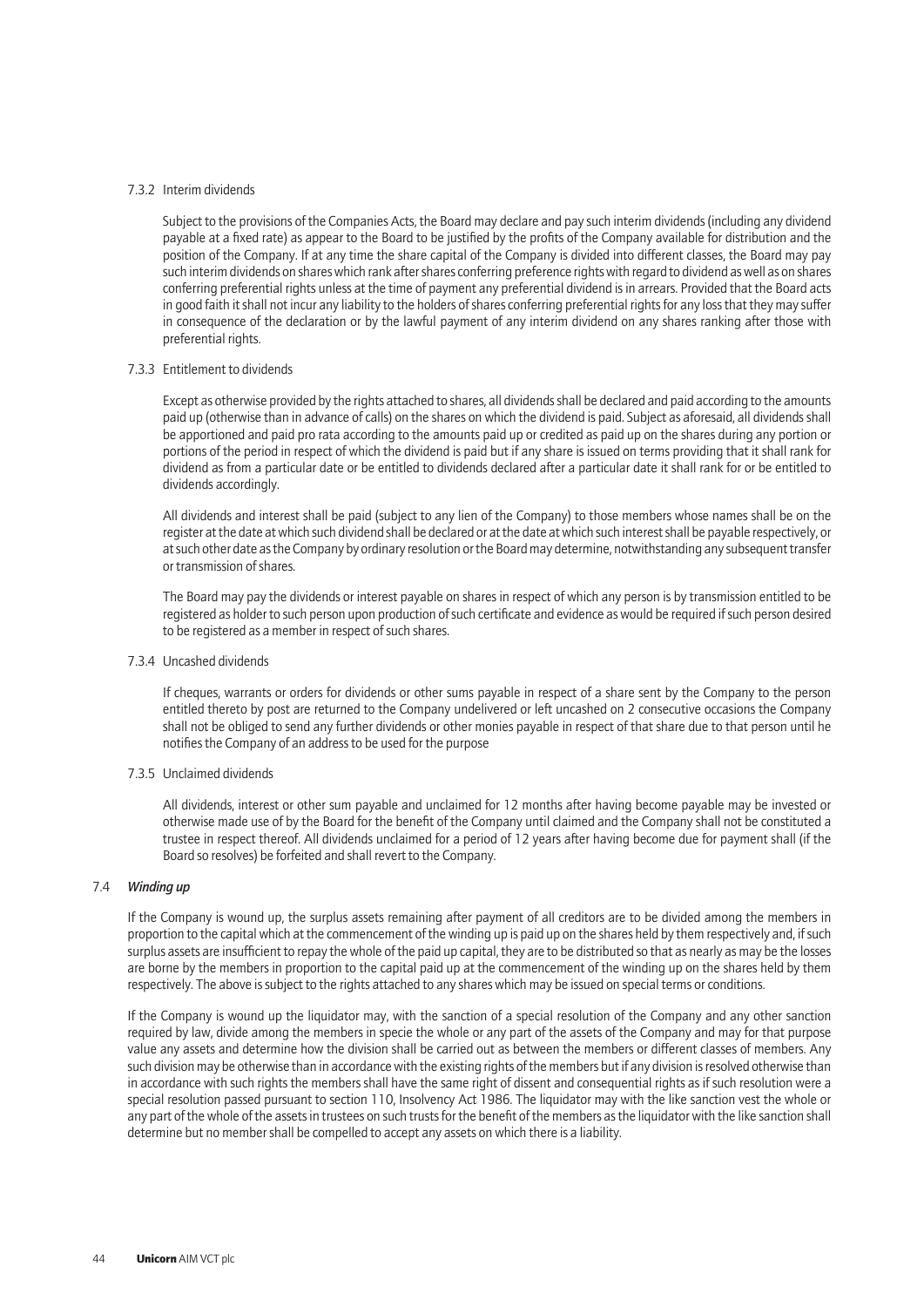#### 8. Corporate Governance, Board Committees and Risk Management

#### 8.1 *Corporate Governance*

The Board adopts the Association of Investment Companies Code of Corporate Governance (AIC Code). The AIC Code addresses the principles and provisions set out in the UK Corporate Governance Code (the UK Code), as well as setting out additional principles and recommendations on issues that are of specific relevance to the Company. The Board considers that reporting against the principles and recommendations of the AIC Code (by reference to the AIC Guide) will provide the most appropriate information to Shareholders. The AIC Code was endorsed in February 2019 by The Financial Reporting Council, which has confirmed that in complying with the AIC Code, the Company will meet its obligations in relation to the UK Code.

As at the date of this document, the Board considers that the Company complies with the AIC Code and the relevant provisions of the UK Code except where noted below.

As an investment company managed by third parties, the Company does not employ a chief-executive, nor any executive directors. The systems and procedures of the Investment Manager and ISCA Administration Services, the provision of VCT monitoring services by PricewaterhouseCoopers LLP, and the annual statutory audit as well as the size of the Company's operations, gives the Board confidence that an internal audit function is not appropriate. The Company is therefore not reporting further in respect of these areas.

At least four formal Board meetings are scheduled every year and other meetings are held as necessary. All the Directors are equally responsible under the law for the proper conduct of the Company's affairs. In addition, the Directors are responsible for ensuring that their policies and operations are in the best interests of all Shareholders and that the best interests of creditors and suppliers to the Company are properly considered.

Matters specifically reserved for decision by the Board have been defined. These include investment decisions relating to holdings in unquoted securities, compliance with the requirements of CA 2006, the FCA, the Alternative Investment Fund Managers Regulations 2003, the London Stock Exchange and UK Accounting Standards; changes relating to the Company's capital structure or its status as a public limited company; Board and committee appointments and terms of reference of committees; material contracts of the Company and contracts of the Company not in the ordinary course of business. The Board as a whole considers management engagement, nomination and remuneration matters rather than delegating these to committees, as all of the current Directors are considered independent of the Investment Manager. Management engagement matters include an annual review of the Company's service providers, with a particular emphasis on reviewing the Investment Manager in terms of investment performance, quality of information provided to the Board and remuneration. The Board as a whole considers Board and committee appointments and the remuneration of individual Directors.

A procedure has been adopted for individual Directors, in the furtherance of their duties, to take independent professional advice at the expense of the Company. The Directors have access to the advice and services of the company secretary, who is responsible to the Board for ensuring board procedures are followed. Both the appointment and removal of the company secretary are matters for the Board as a whole.

In accordance with the AIC Code, all Directors will offer themselves for re-election annually and the Board's succession planning will continue. In terms of overall length of tenure, the AIC Code does not explicitly make recommendations on tenure for directors. Some commentators consider that considerable length of service (which has generally been defined as nine years) may lead to the compromise of a director's independence but the Board does not concur with this view. The Board does not believe that a director should be appointed for a finite period. The AIC Code does recommend that it should have a policy on tenure of the chair and the Company has adopted a nine year maximum tenure policy.

Jocelin Harris and Jeremy Hamer have both served longer than nine years. The Board, however, considers that they remain independent of the Investment Manager as they continue to offer independent, professional judgement and constructive challenge of the Investment Manager.

The Board has considered whether each Director is independent in character and judgement and whether there are any relationships or circumstances which are likely to affect, or could appear to affect, the Director's judgement and has concluded that, all of the Directors are independent of the Investment Manager. The involvement of the Directors with investee companies is shown above at paragraph 4.6. The Directors, who were independent of each potential conflict, considered the circumstances and agreed that all of the relevant Directors in each case remain independent of the Investment Manager. This is because these relationships are not of a material size to their assets and other business activities nor to those of the Company. There are no other contracts or investments in which the Directors have declared an interest.

The potential conflicts referred to above, along with other potential conflicts, have been reviewed by the Board in accordance with the procedures under the Articles and applicable rules and regulations and have been authorised by the Board in accordance with these procedures. The Articles allow the Directors not to disclose information relating to a conflict where to do so would amount to a breach of confidence. The Board places great emphasis on the requirement for the Directors to disclose their interests in investments (and potential investments) and has instigated a procedure whereby a Director declaring such an interest does not participate in any discussions or decisions relating to such investments. The Directors inform the Board of changes to their other appointments as necessary. The Board reviews the authorisations relating to conflicts quarterly.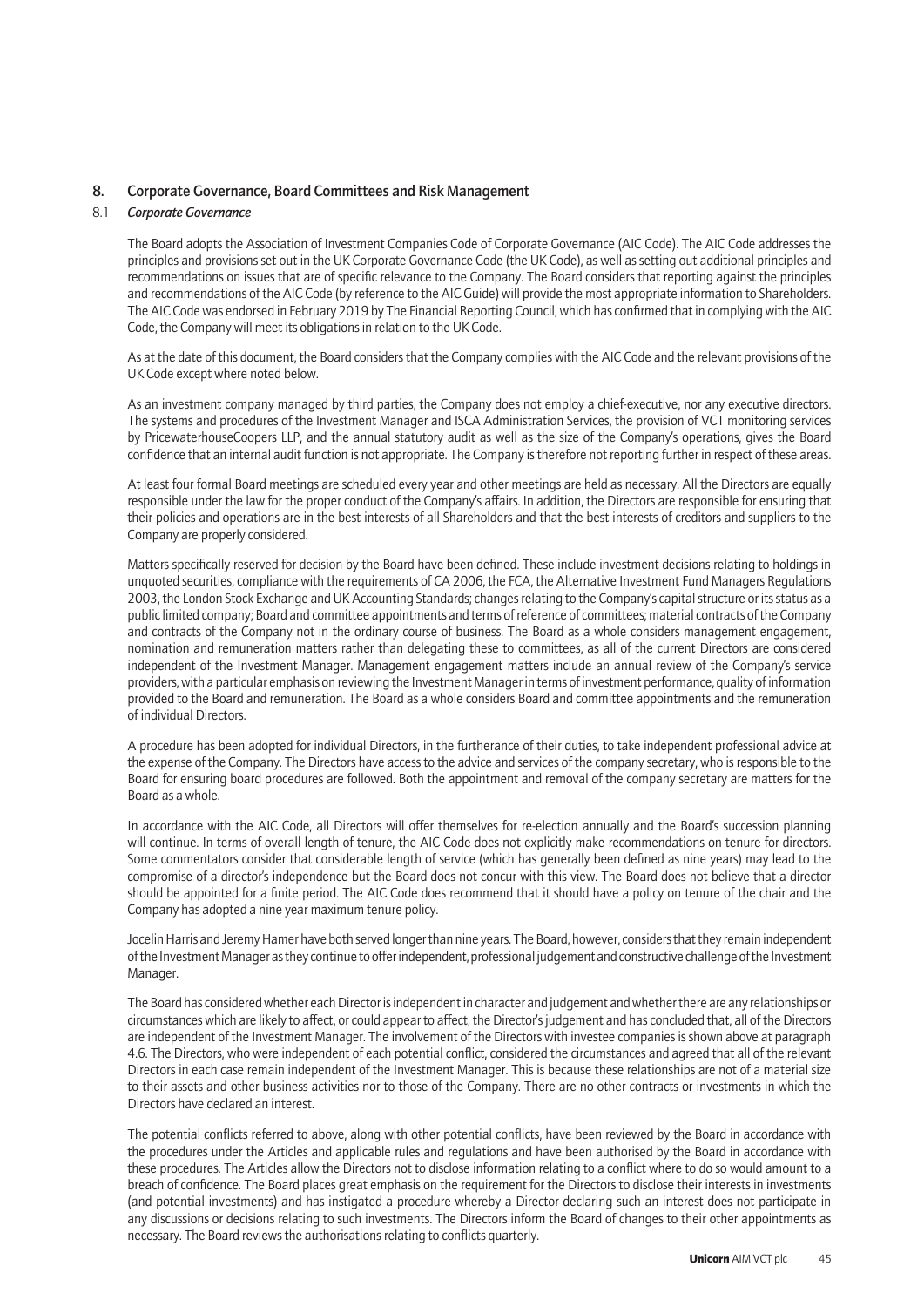The Board aims to include a balance of skills and experience that the Directors believe to be appropriate to the management of the Company. The Chair fully meets the independence criteria as set out in the AIC Code. The effectiveness of the Board and the Chair is reviewed annually as part of the internal control process led by the senior independent director (Jocelin Harris). The senior independent director evaluates all responses and provides feedback to the Board. In the year to 30 September 2021, he concluded that the composition and performance of the Board was effective. The Directors monitor the continuing independence and effectiveness of the Chair and inform him of their conclusions.

#### 8.2 *Board Committees*

As noted above the Board as a whole considers matters relating to management engagement, nomination and remuneration.

The audit committee comprises all of the Directors and Jeremy Hamer acts as chair. The Board is satisfied that at least one member of the audit committee has recent and relevant financial experience. The audit committee meets quarterly to review the internal financial and non-financial controls, accounting policies and contents of the half-yearly and annual reports to Shareholders. It has primary responsibility for making recommendations on the appointment and removal of the external auditors. The audit committee reviews the independence of the auditors and the effectiveness of the audit process annually. Should the audit committee be dissatisfied with the standard of service received from the incumbent auditor, a tender process would be undertaken. The Company's external auditors are invited to attend meetings as appropriate.

#### 8.3 *Risk Management*

The Board has overall responsibility for the Company's affairs including the determination of its investment policy. The Board is also responsible for the Company's internal financial controls and internal control and risk management systems. It has delegated the monitoring of these systems, on which the Company, is reliant, to the audit committee. The audit committee has put in place procedures for identifying, evaluating and managing the significant risks faced by the Company. As part of this process an annual review of the control systems is carried out in accordance with the Internal Control: Revised Guidance for Directors as issued by the Financial Reporting Council. The review covers consideration of the key business, operational, compliance and financial risks facing the Company. Each risk is considered with regard to the controls exercised by the Board or by the audit committee, the reporting by service providers and controls relied upon by the Board or the audit committee, any exceptions for consideration by the Board or audit committee and the responsibilities for each risk and its review period and risk rating. Investment risk is managed to the Board or the audit committee's satisfaction by the Investment Manager, primarily through the medium of a diversified portfolio. The audit committee reviews a schedule of key risks at each audit committee meeting which identifies the risks, controls and deficiencies that have arisen in the quarter, and any action to be taken.

#### 9 General Taxation

- 9.1 The following paragraphs, which are intended as a general guide only and are based on current legislation and HMRC practice, summarise advice received by the Board as to the position of the Company's Shareholders who hold Shares other than for trading purposes. Any persons who are in any doubt as to their taxation position or may be subject to taxation in any jurisdiction other than the United Kingdom should consult their professional advisers.
- 9.2 Stamp duty and stamp duty reserve tax the Company has been advised that no stamp duty or stamp duty reserve tax will be payable on the issue of the Shares. The Company has also been advised that the transfer of Shares will, subject to any applicable exemptions, be liable to ad valorem stamp duty at the rate of 0.5% of the consideration paid. An unconditional agreement to transfer such shares if not completed by a duly stamped stock transfer will be subject to stamp duty reserve tax generally at the rate of 50p per £100 (or part thereof) of the consideration paid.
- 9.3 Taxation of dividends under current law, no tax will be withheld by the Company when it pays a dividend.
- 9.4 Close company the Board believes that the Company is not, and expects that following completion of the Offer it will not be, a close company within the meaning of ITA 2007. If the Company was a close company in any accounting period, approval as a VCT for the Company would be withdrawn.

#### 10. Overseas Shareholders

The issue of New Shares to persons resident in or citizens of jurisdictions outside the UK may be affected by the laws of the relevant jurisdiction. Such Shareholders and potential investors should inform themselves about and observe any legal requirements, in particular:

- (i) none of the New Shares have been or will be registered under the United States Securities Act 1933, as amended, or qualify under applicable United States state statute and the relevant clearances have not been, and will not be, obtained from the securities commission of any province of Canada, Australia or Japan;
- (ii) the Company is not registered under the United States Investment Company Act of 1940, as amended and investors are not entitled to the benefits of that Act; and
- 46 **Unicorn** AIM VCT plc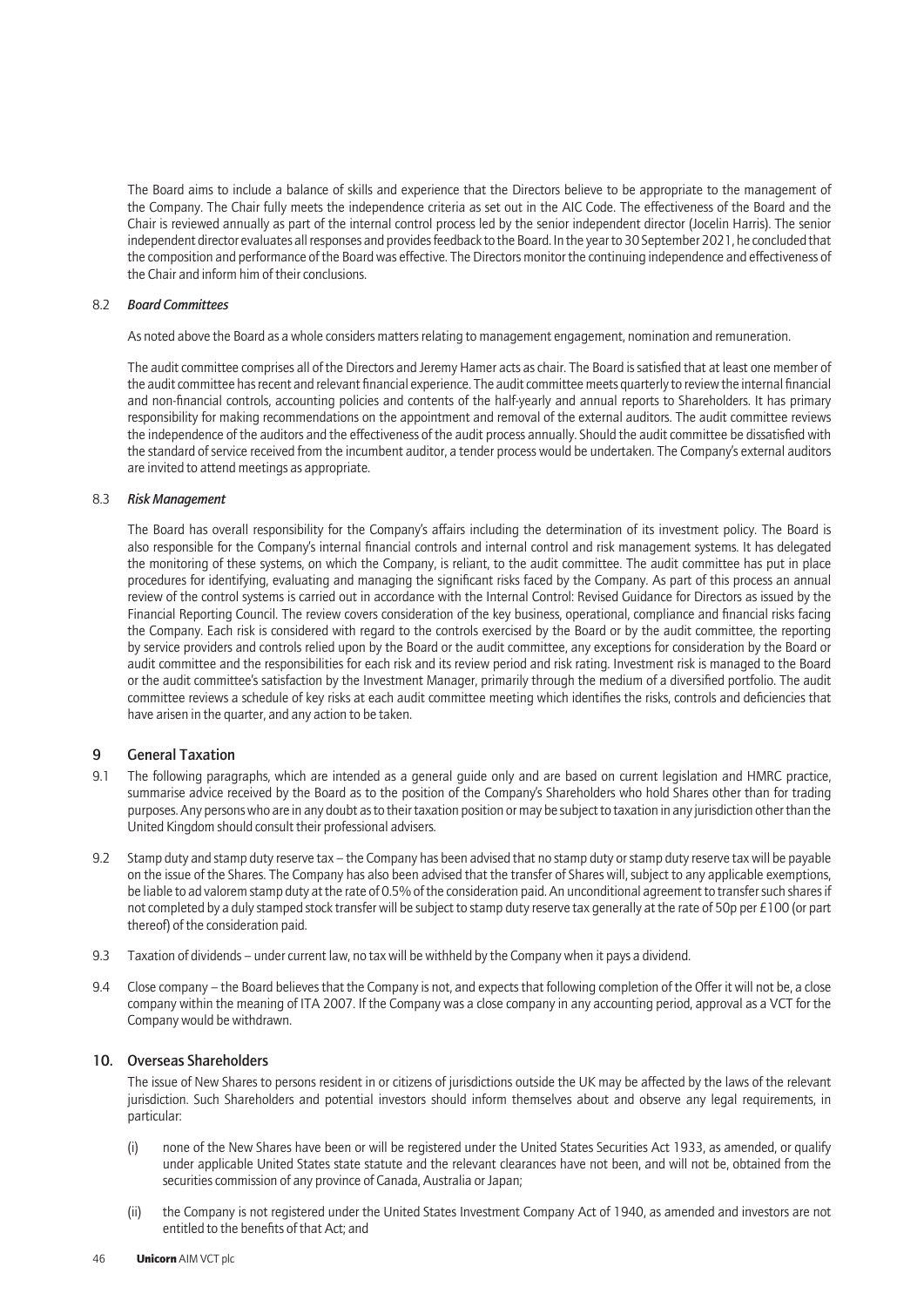(iii) no offer is being made, directly or indirectly, in or into, by the use of emails, or by means of instrumentality (including, without limitation, facsimile, transmission, telex or telephone) or interstate or foreign commerce, or of any facility in a national securities exchange, the United States, Canada, or Japan. It is the responsibility of investors with registered addresses outside the UK to satisfy themselves as to the observance of the laws of the relevant jurisdiction in connection with the issue of New Shares including the obtaining of any government or exchange control or other consents which may be required, the compliance with any other necessary formalities which need to be observed and the payment of any issue, transfer or other taxes or duties due in such jurisdiction.

#### 11. Financial Information

#### 11.1 *Latest financial information*

The Company has produced annual statutory accounts for the financial year ended 30 September 2021 (2021 Annual Report). The 2021 Annual Report was audited by BDO LLP of 55 Baker Street, London W1U 7EU, and was reported on without qualification and contained no statements under section 495 to section 497A of CA 2006. BDO LLP is registered to carry on audit work by the Institute of Chartered Accountants in England and Wales.

The 2021 Annual Report was prepared in accordance with UK generally accepted accounting practice (GAAP), the requirements of CA 2006 and the Statement of Recommended Practice 'Financial Statements of Investment Trust Companies and Venture Capital Trusts'. The 2021 Annual Report contains a description of the Company's financial condition, changes in financial condition and results of operation and is being incorporated by reference and can be accessed at the Company's website: https://www.unicornaimvct.co.uk, and through the national storage mechanism: https://data.fca.org.uk/#/nsm/nationalstoragemechanism.

Where the 2021 Annual Report makes reference to other documents, such other documents are not incorporated into and do not form part of this Prospectus. The two tables below comprise a cross-referenced list of information incorporated by reference. The parts of the 2021 Annual Report which are not being incorporated by reference are either not relevant for an investor or are covered elsewhere in the Prospectus.

| <b>Description</b>                                           | 2021 Annual Report |
|--------------------------------------------------------------|--------------------|
| Balance Sheet (or equivalent)                                | Page 55            |
| Income Statement (or equivalent)                             | Page 54            |
| Statement showing all changes in equity (or equivalent note) | Page 56            |
| Cash Flow Statement                                          | Page 57            |
| Accounting Policies and Notes                                | Pages 58 to 73     |
| Auditor's Report                                             | Pages 49 to 53     |

The 2021 Annual Report includes the following information:

This information has been prepared in a form consistent with that which will be adopted in the Company's next published annual financial statements having regard to accounting standards and policies and legislation applicable to those financial statements.

The 2021 Annual Report also includes operating/financial reviews as follows:

| Description                 | 2021 Annual Report |
|-----------------------------|--------------------|
| Objective                   | Page 23            |
| Performance Summary         | Page 1             |
| <b>Results and Dividend</b> | Pages 2 and 3      |
| Investment Policy           | Page 23            |
| Outlook                     | Page 4             |
| Investment Manager's Review | Pages 5 to 9       |
| Portfolio Summary           | Pages 11 to 16     |
| <b>Business Review</b>      | Page 2 to 4        |
| <b>Valuation Policy</b>     | Page 58            |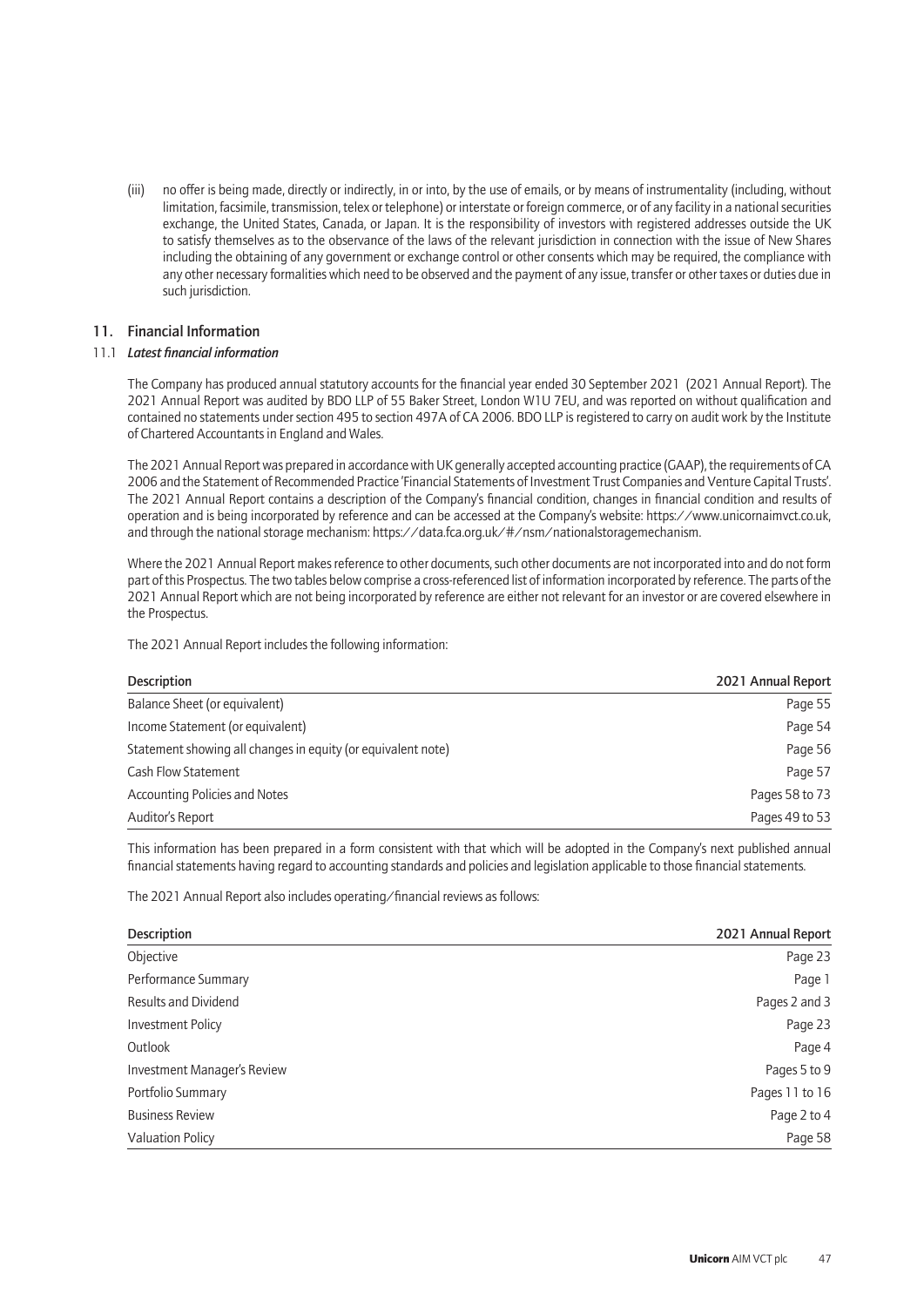Certain financial information of the Company is also set out below:

|                                                          | Financial Year ended 30 September 2021<br>£'000 (unless otherwise stated) |
|----------------------------------------------------------|---------------------------------------------------------------------------|
| Investment income                                        | 2,034                                                                     |
| Total income before operating expenses                   | 2,034                                                                     |
| Investment management fee (accrued/paid)                 | 6,059                                                                     |
| Other fees (accrued/paid) to service providers*          | 367                                                                       |
| Profit/(loss) on ordinary activities before taxation     | 111,061                                                                   |
| Net profit/(loss) on ordinary activities before taxation | 111,061                                                                   |
| Earnings per Share                                       | 75.0p                                                                     |
| Dividends paid per Share (in the period)                 | 6.5p                                                                      |
| Dividends paid per Share (in respect of the period)      | 6.5p                                                                      |
| Net assets                                               | 370,789                                                                   |
| NAV per Share                                            | 248.6p                                                                    |

(\* comprising administration fees, custody fees, audit fees, registrar's fees, broking fees, VCT monitoring fees and other professional fees)

#### 11.2 *Most recently published NAV*

As at 31 December 2021, the date to which the most recent unaudited financial information on the Company has been published, the Company had unaudited net assets of £355.3 million (NAV per Share of 239.2p).

The Board has declared a special interim dividend of 7.0p payable on 10 February 2022 to Shareholders on the register as at 7 January 2022 and a final dividend, subject to Shareholder approval, in respect of the financial year ended 30 September 2021 of 3.5p payable on 10 February 2022 to Shareholders on the register as at 7 January 2022. The unaudited NAV per Share as at 31 December would, if adjusted for these dividends, be 228.7p.

#### 11.3 *Capitalisation*

The capitalisation of the Company as at 30 September 2021, is set out below.

| <b>Shareholders' Equity</b> | £'000   |
|-----------------------------|---------|
| Called-up share capital     | 1,491   |
| Capital redemption reserve  | 88      |
| Share premium account       | 53,602  |
| Capital reserve             | 222,185 |
| Special reserve             | 87,659  |
| Profit and loss account     | 5,773   |
| Total                       | 370,798 |

As at 31 December 2021, total Shareholders' equity had decreased by approximately £15.5 million. This materially relates to (i) the net decrease in the carrying value of the Company's investments (which has decreased the capital reserve) and (ii) the buyback of Shares and the write-off of investment losses (which reduces the capital reserve, the special reserve and the profit and loss account). In addition, payment of the special interim dividend and the final dividend for the year ended 30 September 2021 referred to in paragraph 11.2 above (10.5p per Share in aggregate) will reduce the special reserve by approximately £15.6 million.

Save as set out above, there has been no material change in the capitalisation of the Company between 30 September 2021, the date to which the last audited financial information on the Company was made up to and 21 January 2022, the latest practicable date before the date of publication of this document.

#### 11.4 *Indebtedness*

As at 21 January 2022 (the latest practicable date prior to publication of this document), the Company has no indebtedness, whether guaranteed, unguaranteed, secured, unsecured, direct and/or contingent and there is no current intention of incurring any such indebtedness during the twelve month period from the date of this document.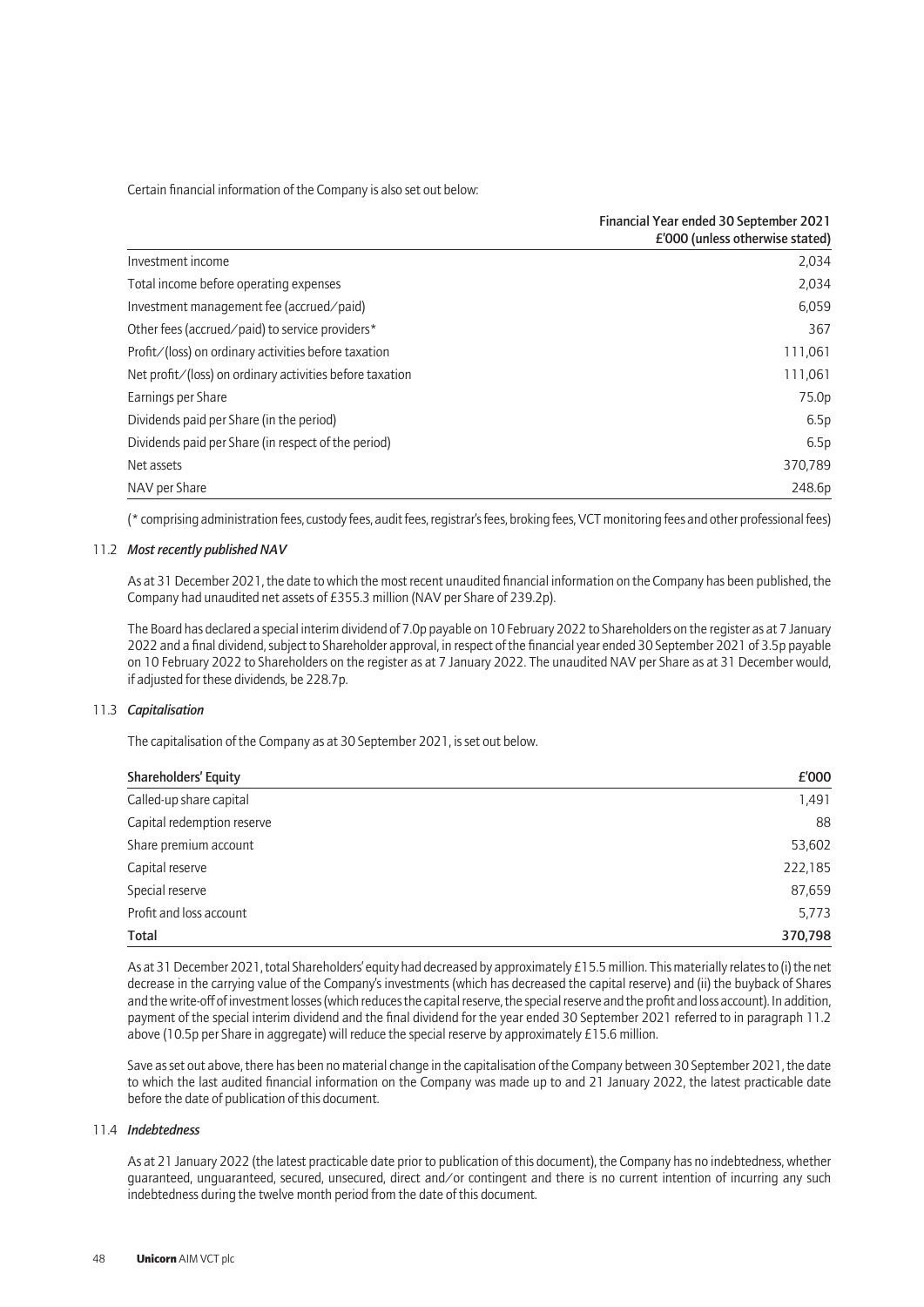#### 11.5 *Recent material investments*

The following material investments/subscription applications have been made by the Company since 30 September 2021:

- (i) a new investment of £1.9 million in Gelion plc in November 2021;
- (ii) a new investment of £2.0 million in Feedback plc in November 2021; and
- (iii) a follow-on investment of £0.8 million in Directa Plus plc in December 2021.

Save as set out above, there have been no material investments made by the Company since 30 September 2021. In the ordinary course, there are a number of potential investments which are in progress, but no firm commitments have been made in respect of these.

#### 11.6 Working capital statement

The Company is of the opinion that its working capital is sufficient for its present requirements, that is for at least the twelve month period from the date of this document.

#### 11.7 *Significant change statement*

Save for (i) the decrease in the Company's audited net assets from £370.8 million (248.6p per Share) as at 30 September 2021 to unaudited net assets of £355.3 million (239.2p per Share) as at 31 December 2021 and (ii) a subsequent decrease of approximately £26.7 million in the valuation of the quoted investments within the Company's portfolio as at 21 January 2022 as a result of market movements (ignoring, for these purposes, holdings which have been realised), there has been no significant change in the financial position of the Company since 30 September 2021, the date to which the 2021 Annual Report was made up to.

#### 12. Other

- 12.1 The Directors act and will continue to act independently of the Investment Manager. No majority of the Directors will be directors or employees of, or former directors or employees of, or professional advisers to, the Investment Manager or any other company in the same group as the Investment Manager.
- 12.2 The Company has no employees or subsidiaries.
- 12.3 The Investment Manager has and will have sufficient and satisfactory relevant experience in advising on investments of the size and type which the Company proposes to make. The Directors will also ensure that the Board and any additional or replacement investment advisers have and will have sufficient and satisfactory experience in advising on such investments.
- 12.4 Save as set out below, there are no material potential conflicts of interest which any of the service providers to the Company may have as between their duty to the Company and the duties owed to third parties and their other interests.
	- 12.4.1 Unicorn AM's fees are based on a percentage of net assets and, therefore, there is an inherent conflict in the valuations it proposes in relation to unquoted investments. This conflict is managed by the valuation of unquoted investments being reviewed and approved by the Board.
	- 12.4.2 Unicorn AM is the investment manager both to the Company and a number of other funds, including open ended investment companies, in which the Company invests. The Investment Manager received from these other funds fees in respect of the Company's investment in the funds of £37,267, £46,500 and £52,052 in the years ended 30 September 2019, 2020 and 2021 and £13,990 in the current year to date respectively, for the management services provided to them and calculated on the value of the Company's holding in each such OEIC on a daily basis. To ensure that the Investment Manager does not receive a double payment of management fees in respect of these other funds, the Company and the Investment Manager have put in place arrangements whereby the Company does not pay the Investment Manager (under the management arrangements with the Company set out in paragraph 5.1 above) management fees in relation to any investment by the Company in these other funds.
	- 12.4.3 Travel and other expenses that are recoverable from the Company may be considered benefits to the Directors concerned. Where applicable, associated tax liability will be settled by the Company.
- 12.5 There are no governmental, legal or arbitration proceedings (including any such proceedings which are or were pending or threatened of which the Company is aware) during the 12 months immediately preceding the date of this document, in each case which may have, or have had, in the recent past, a significant effect on the Company's financial position or profitability.
- 12.6 Save as set out in the first three risk factors under the heading 'Other Risks' on page 9 of this document, there are no governmental, economic, monetary, political or fiscal policies and factors which have or could affect the Company's operations.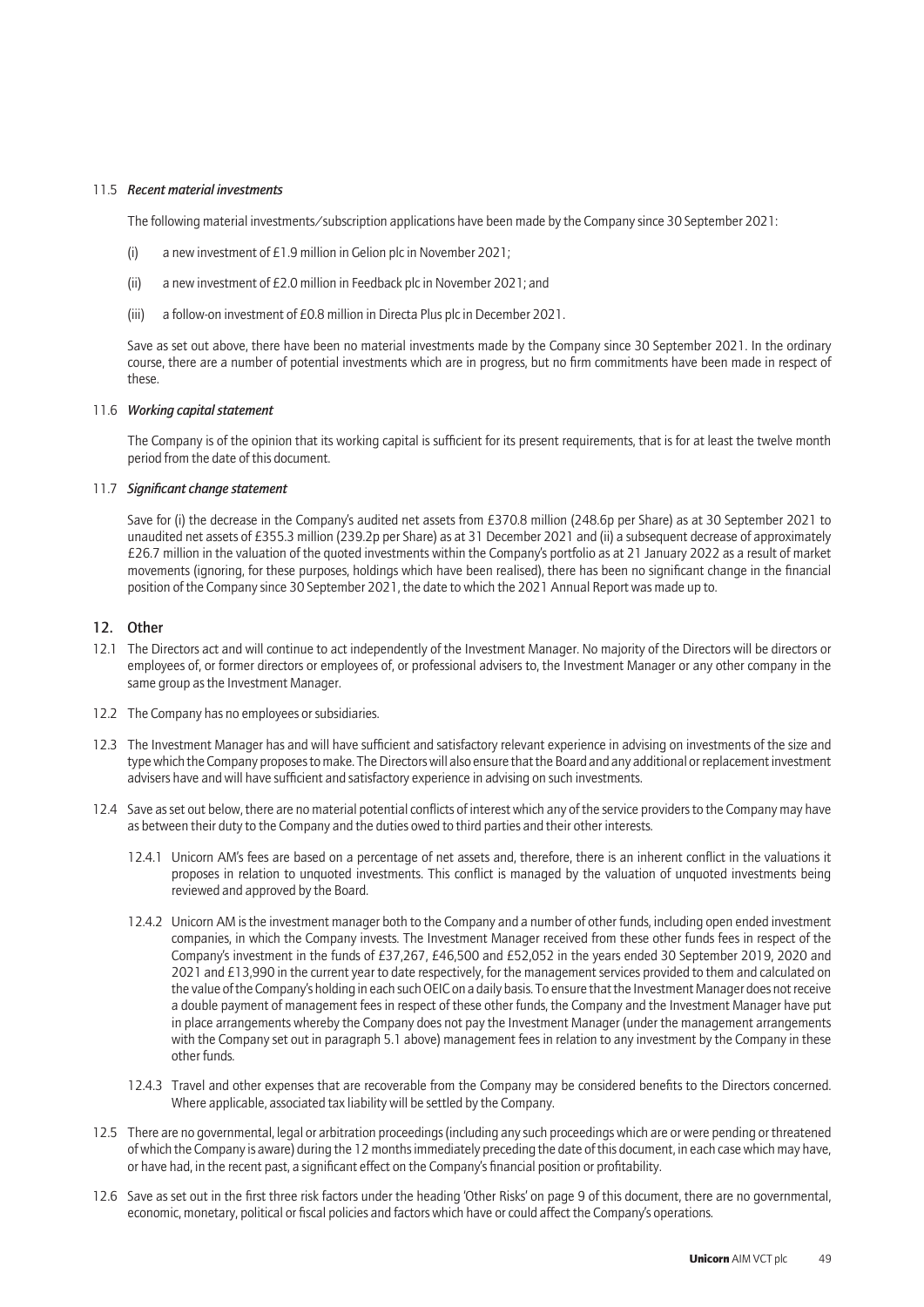- 12.7 The Board believes that the Offer will result in a significant change to the Company, principally an increase in its net assets of an amount equivalent to the net proceeds of the Offer, expected to be a maximum of £23.625 million as set out in paragraph 12.8 below. The short term impact of the Offer on earnings will be dilutive as the additional costs will currently be greater than any interest earned on cash balances raised. Once the net funds raised have been successfully invested, the impact of the Offer should, in due course, be accretive to earnings and net assets per Share.
- 12.8 The gross proceeds of the Offer will be £25 million (assuming full subscription). The total expenses payable by the Company in connection with the Offer (including VAT where applicable) will be a maximum amount equal to 2.5% of the Application Amounts in respect of Applications accepted under the Offer (less any fees waived by the Investment Manager in respect of particular Applications). The total expenses will, therefore, be a maximum of £1.375 million (assuming that the fundraising is fully subscribed under the Offer and assuming that the maximum amount of initial commission of 3% of the Application Amount is payable to 'execution-only' financial intermediaries in respect of all investors). The maximum net proceeds will, on the same basis, amount to £23.625 million.
- 12.9 The Company's capital resources are restricted insofar as they may be used only in putting into effect the investment policy of the Company (the current investment policy being as set out on page 23 of this document).
- 12.10 The Company is subject to the investment restrictions relating to a Venture Capital Trust in ITA 2007 (as amended and supplemented from time to time), as more particularly detailed in Part VII of this document, and in the Listing Rules which specify that (a) the Company must, at all times, invest and manage its assets in a way which is consistent with its object of spreading investment risk and in accordance with its published investment policy (the current investment policy being as set out on page 23 of this document); (b) the Company must not conduct any trading activity which is significant in the context of its group as a whole; and (c) the Company may not invest more than 10%, in aggregate, of the value of the total assets of the Company (at the time an investment is made) in other listed closed-ended investment funds.

Any material change to the investment policy of the Company will require the approval of Shareholders pursuant to the Listing Rules.

The Company intends to direct its affairs in respect of each of its accounting periods so as to qualify as a venture capital trust and accordingly:

- (i) the Company's income is intended to be derived wholly or mainly from shares or other securities, as this phrase is interpreted by HMRC;
- (ii) the Company will not control the companies in which it invests in such a way as to render them subsidiary undertakings;
- (iii) none of the investments, at the time of investment, will represent more than 15% by VCT Value of the Company's investments by VCT Value (including cash); and
- (iv) not more than 20% of Company's gross assets will at any time be invested in the securities of property companies.
- 12.11 Shareholders will be informed, by means of the half-yearly and/or annual report or through a Regulatory Information Service announcement, if the investment restrictions as described in paragraph 12.10 above are breached.
- 12.12 If, at any time, the Company's VCT status is lost, dealing in its shares and valuation of the Company's net asset value will normally be suspended, which will be communicated to Shareholders through a Regulatory Information Service announcement until such time as proposals to continue as a VCT or to be wound up have been further announced. The Directors do not anticipate any other circumstance under which valuations may be suspended.
- 12.13 All Shareholders have the same voting rights in respect of the share capital of the Company. The Company is not aware of any person who, directly or indirectly, exercises or could exercise control over the Company, nor of any arrangements, the operation of which, may be at a subsequent date result in a change of control of the Company. The Company does not have any material shareholders with different voting rights.
- 12.14 BDO LLP (a member of the Institute of Chartered Accountants in England and Wales) is the current auditor of the Company. BDO LLP was appointed when the previous auditor of the Company, PKF (UK) LLP, merged with BDO LLP. BDO LLP (and PKF (UK) LLP prior to its merger with BDO LLP) have been auditors of the Company since launch. BDO LLP have served as the Company's auditor for 20 years and the Company is required to go out to tender in the next two years. The Board has recommended BDO LLP's appointment as auditor for the financial year ending 30 September 2022 for approval by Shareholders at the annual general meeting to be held on 3 February 2022. The audit committee intends to carry out the tender process during 2022.
- 12.15 A typical investor in the Company will be a UK taxpayer who is aged 18 or over and who already has a portfolio of VCT and non-VCT investments (such as unit trusts, OEICs, investment trusts and direct shareholdings in listed and non-listed companies). The investor should be comfortable with the risks associated with an investment in a VCT and be willing to retain the investment for at least five years (in order to retain their upfront income tax relief).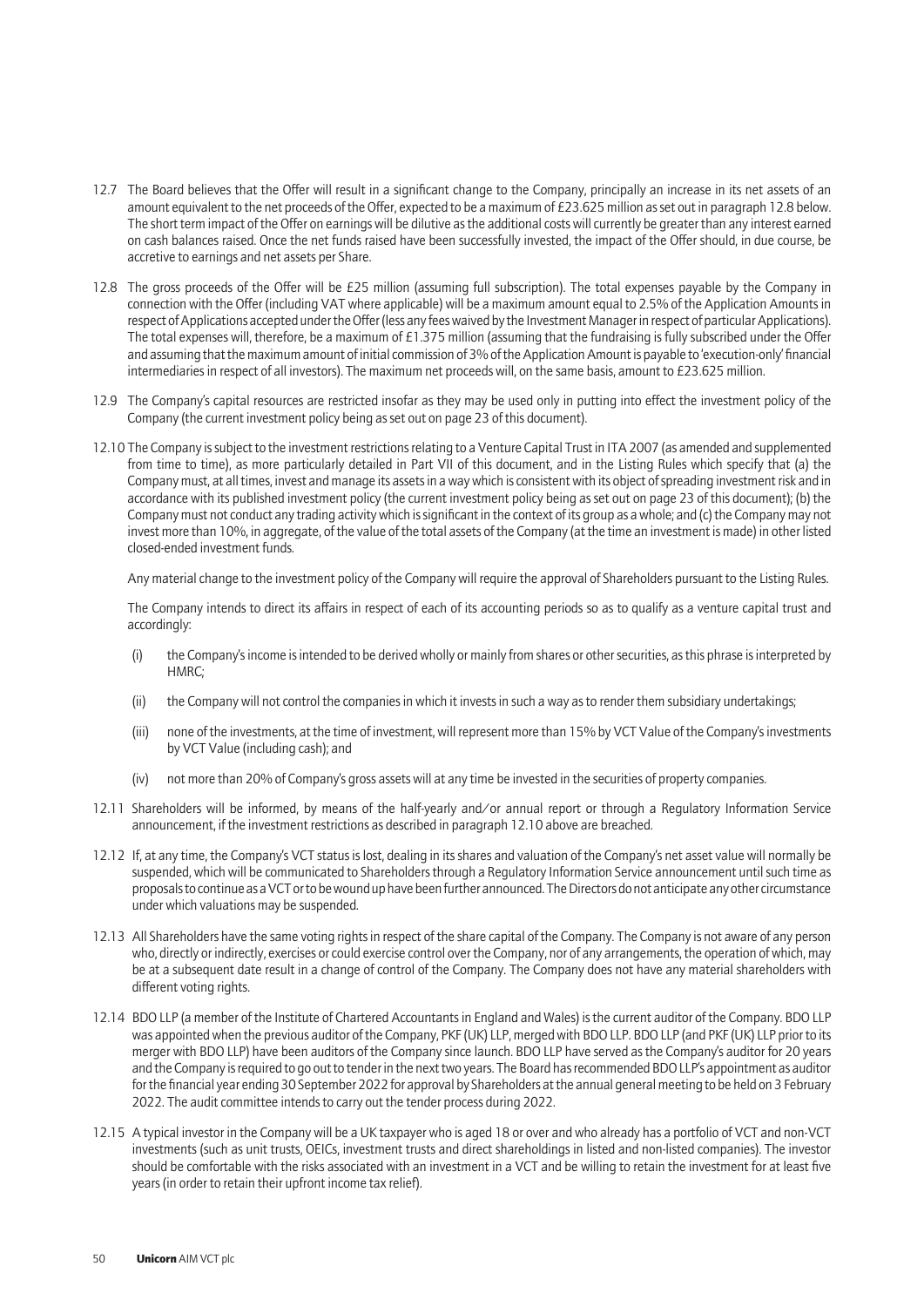- 12.16 The New Shares will be issued in the Applicant's name in registered form (unless otherwise requested). The Company is registered with CREST, a paperless settlement system. Applicants can request that New Shares be issued into a CREST account and/or into a nominee name by completing the relevant section of the Application Form. In all cases, no temporary documents of title will be issued.
- 12.17 The Company regularly publishes announcements via the Regulatory Information Service and its website. Below is a summary of the information disclosed in accordance with the Company's obligations under the Market Abuse Regulation over the last 12 months which are relevant as at the date of this Prospectus: On 6 January 2022, the Company announced that the unaudited net asset value per Share as at 31 December 2021 was of 239.2p.

On 8 December 2021, the Company announced its audited results for the year ended 30 September 2021 and that the annual general meeting of the Company will be on 3 February 2022.

On 22 November 2021, the Company announced a special dividend of 7.0p per Share payable on 10 February 2022 to Shareholders on the register on 7 January 2022.

On 26 October 2021, the Company announced its intention to launch the Offer.

On 18 May 2021, the Company announced its half-yearly results for the six month period ended 31 March 2021.

On 22 February 2021, the Company announced that Charlotta Ginman, a Director, had subscribed for 4,233 Shares at a price of 236.24p and Charles Horrell who is the husband of Charlotta Ginman, a Director, had subscribed 2,116 Shares at a price per Share of 236.29p.

On 28 January 2021, the Company announced the launch of an offer for subscription to raise up to £15 million (the Company further announcing that such offer was fully subscribed on 11 February 2021 had closed on 8 April 2021 following the final allotment).

- 12.18 Panmure Gordon has given and not withdrawn its written consent to the issue of this document and the inclusion of its names and the references to it in this document in the form and context in which it appears.
- 12.19 For the purposes of the Product Governance Requirements, the 'Target Market' is advised retail investors or investors who have prior knowledge and/or experience of VCTs or other tax-efficient investment products (such as the Enterprise Investment Scheme) who may be suitable to purchase direct on an 'execution-only' basis, and in each case who may be seeking VCT reliefs and capable of bearing financial loss.

Knowledge and experience: investing in listed investment funds, investing in single company shares, investing in high-risk or volatile assets, owning, running or holding a senior management position in business, previous investment in VCTs or (S)EIS or inheritance tax products, understanding of VCT rules and reliefs and understanding of limited liquidity products.

Financial position and ability to bear loss: have an income tax liability, have utilised other tax-efficient vehicles (pensions and ISAs), is able to bear the loss of the entire capital invested and reduced liquidity and is willing to invest for the medium to long-term.

'Negative-target market': investors who are looking for capital protection and cannot afford, or have a low risk tolerance/capacity for significant investment loss, lack the requisite knowledge of, and are unable to comprehend the risks associated with, investing in VCTs or comparable products, have an investment horizon of less than five years and have not made full use of other tax-efficient ways of investing (for example making use of pensions and ISA allowances).

Distribution channels: financial advisers and execution-only intermediaries who have previous experience of investing in VCTs or other tax-efficient products.

- 12.20 The Company and the Directors consent to the use of the Prospectus, and accept responsibility for the content of the Prospectus, with respect to subsequent resale or final placement of securities by financial intermediaries, from the date of the Prospectus until close of the Offer. The Offer will close for Applications on or before 5.30 p.m. on 31 March 2022, unless previously fully subscribed or closed earlier by the Directors. There are no conditions attaching to this consent. Financial intermediaries may use the Prospectus in the UK.
- 12.21 Financial intermediaries must give investors information on the terms and conditions of the offer being made by the financial intermediaries at the time they introduce such offer to investors. Any financial intermediary using the Prospectus must state on its website that it is using the Prospectus in accordance with the consent in paragraph 12.20 above.

#### 13. Documents Available for Inspection

Copies of the following documents will be available for inspection during normal business hours on any day (Saturdays, Sundays and public holidays excepted) from the date of this document until the offer closes at the offices of Shakespeare Martineau LLP, 60 Gracechurch Street, London EC3V 0HR and can also be accessed on the Company's website at https://www.unicornaimvct.co.uk: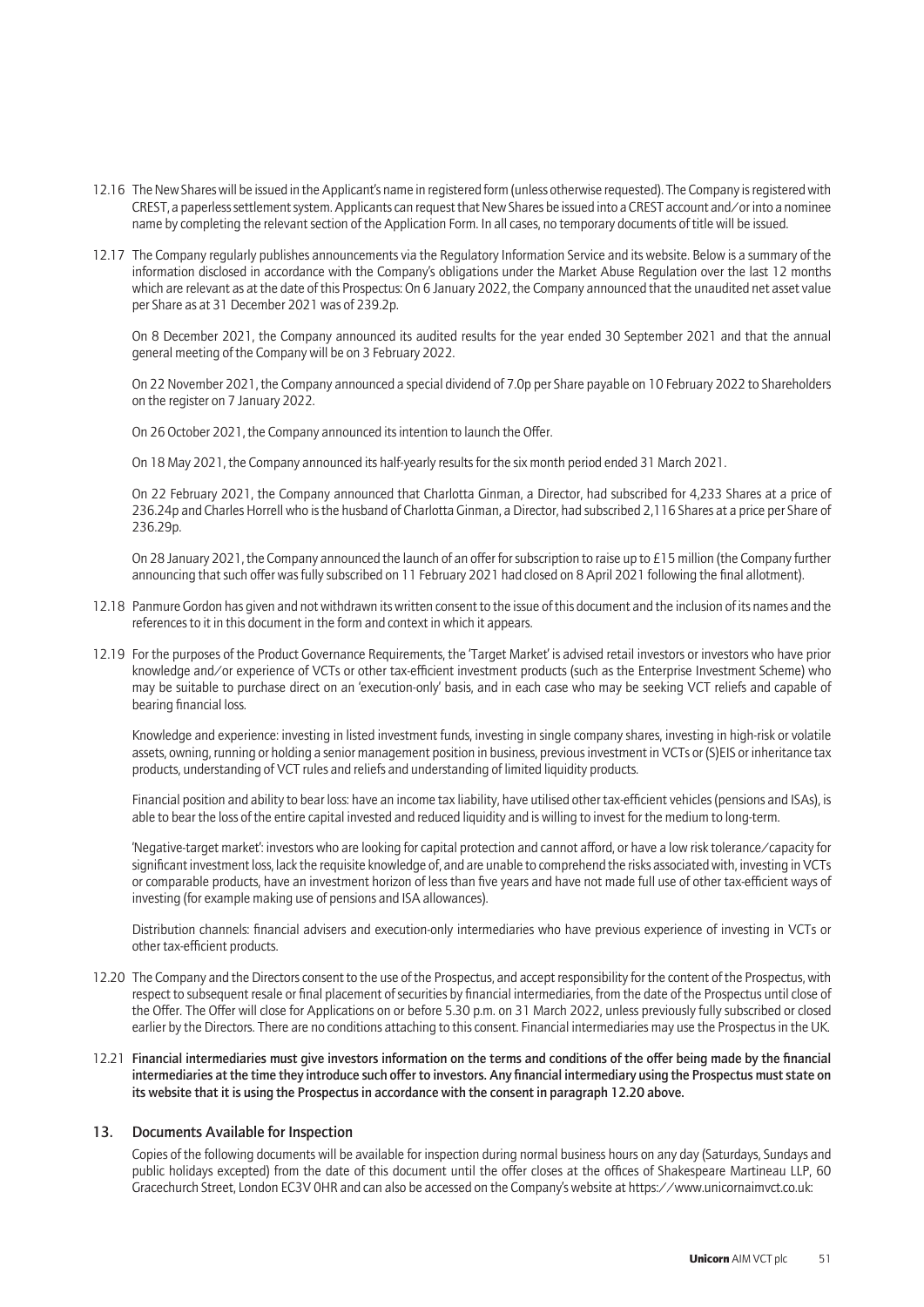- 13.1 the articles of association of the Company;
- 13.2 the 2021 Annual Report;
- 13.3 the material contracts referred to in paragraph 5 above;
- 13.4 the consent referred to in paragraph 12.18 above; and
- 13.5 this document.

24 January 2022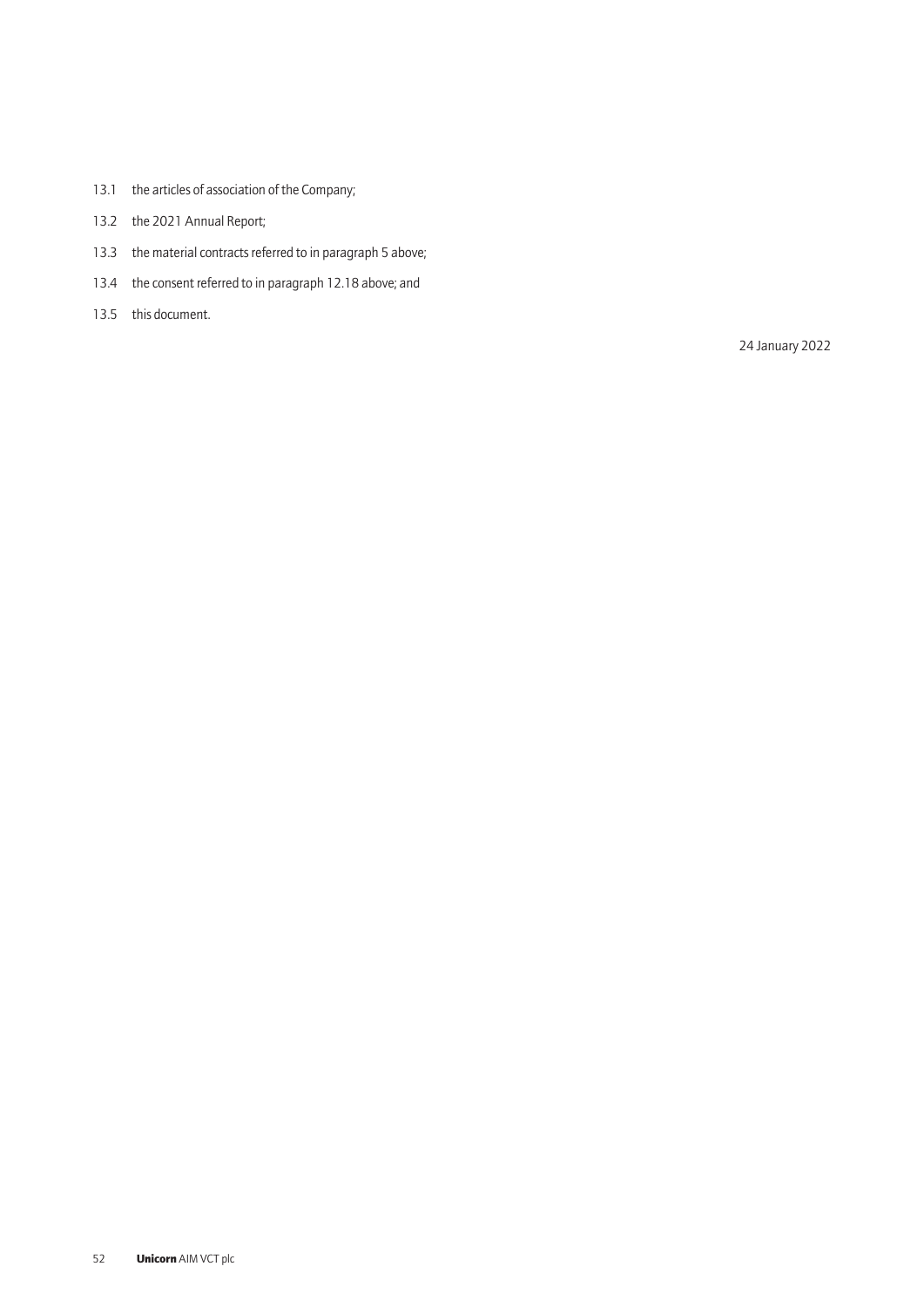# Part IX – Definitions

| 2021 Annual Report                          | the annual report and financial statements for the Company for the<br>financial year ended 30 September 2021                                                                                 |
|---------------------------------------------|----------------------------------------------------------------------------------------------------------------------------------------------------------------------------------------------|
| Admission                                   | admission of the New Shares allotted under the Offer to the premium<br>tier of the Official List and to trading on the London Stock Exchange<br>becoming effective                           |
| advised investor                            | an investor who received advice from a financial intermediary in<br>respect of an investment under the Offer                                                                                 |
| AIC                                         | Association of Investment Companies                                                                                                                                                          |
| AIC Code                                    | the 2019 AIC Code of Corporate Governance Code                                                                                                                                               |
| AIM                                         | the Alternative Investment Market of the London Stock Exchange                                                                                                                               |
| <b>Allotment Formula</b>                    | the formula, pursuant to which the number of New Shares to be<br>allotted to an Applicant under the Offer, as further detailed in Part II<br>of this document                                |
| Applicant                                   | an applicant under the Offer                                                                                                                                                                 |
| Application                                 | an application by an Applicant for New Shares pursuant to the Offer                                                                                                                          |
| <b>Application Amount</b>                   | the amount remitted by the Applicant with the Applicant's Application,<br>including any amount requested to be facilitated, as accepted under<br>the Offer                                   |
| <b>Application Form</b>                     | the on-line application form for use in respect of the Offer made<br>available by the Receiving Agent or such other form of Application as<br>the Company may its discretion agree to accept |
| <b>Aquis</b>                                | the Aquis Stock Exchange (previously NEX Exchange), a prescribed<br>market for the purposes of section 118 of FSMA                                                                           |
| <b>Articles</b>                             | the articles of association of the Company                                                                                                                                                   |
| Board                                       | the board of Directors of the Company                                                                                                                                                        |
| <b>Business Day</b>                         | means any day on which banks are generally open for business in<br>London, other than a Saturday                                                                                             |
| CA 2006                                     | the Companies Act 2006 (as amended)                                                                                                                                                          |
| <b>City Partnership</b>                     | The City Partnership (UK) Limited                                                                                                                                                            |
| <b>Common Reporting Standard or CRS</b>     | the OECD Common Reporting Standard for Automatic Exchange of<br><b>Financial Account Information</b>                                                                                         |
| <b>Companies Acts</b>                       | means every UK statute (including orders, regulations and other<br>subordinate legislation made under it) from time to time in force<br>concerning companies                                 |
| Company                                     | Unicorn AIM VCT plc                                                                                                                                                                          |
| <b>CREST</b>                                | the computerised settlement system to facilitate the transfer of title<br>to securities in uncertified form operated by Euroclear UK & Ireland<br>Limited                                    |
| <b>Directors</b>                            | the directors of the Company (and each a Director)                                                                                                                                           |
| <b>Disclosure and Transparency Rules</b>    | the Disclosure and Transparency Rules of the FCA                                                                                                                                             |
| <b>Dividend Reinvestment Scheme</b>         | the dividend reinvestment scheme made available by the Company                                                                                                                               |
| <b>EEA States</b>                           | the member states of the European Economic Area                                                                                                                                              |
| 'Execution-only' investor                   | an investor who invests under the Offer through an 'execution-only'<br>financial intermediary                                                                                                |
| <b>Existing Shareholder</b>                 | existing holders (legal or beneficial) of Shares in the Company as at the<br>date of this document                                                                                           |
| <b>Existing Shareholder Priority Period</b> | Applications received from Existing Shareholders by 5.30 p.m. on 8<br>February 2022                                                                                                          |
| <b>FCA</b>                                  | the Financial Conduct Authority                                                                                                                                                              |
| <b>FATCA</b>                                | the Foreign Account Tax Compliance Act                                                                                                                                                       |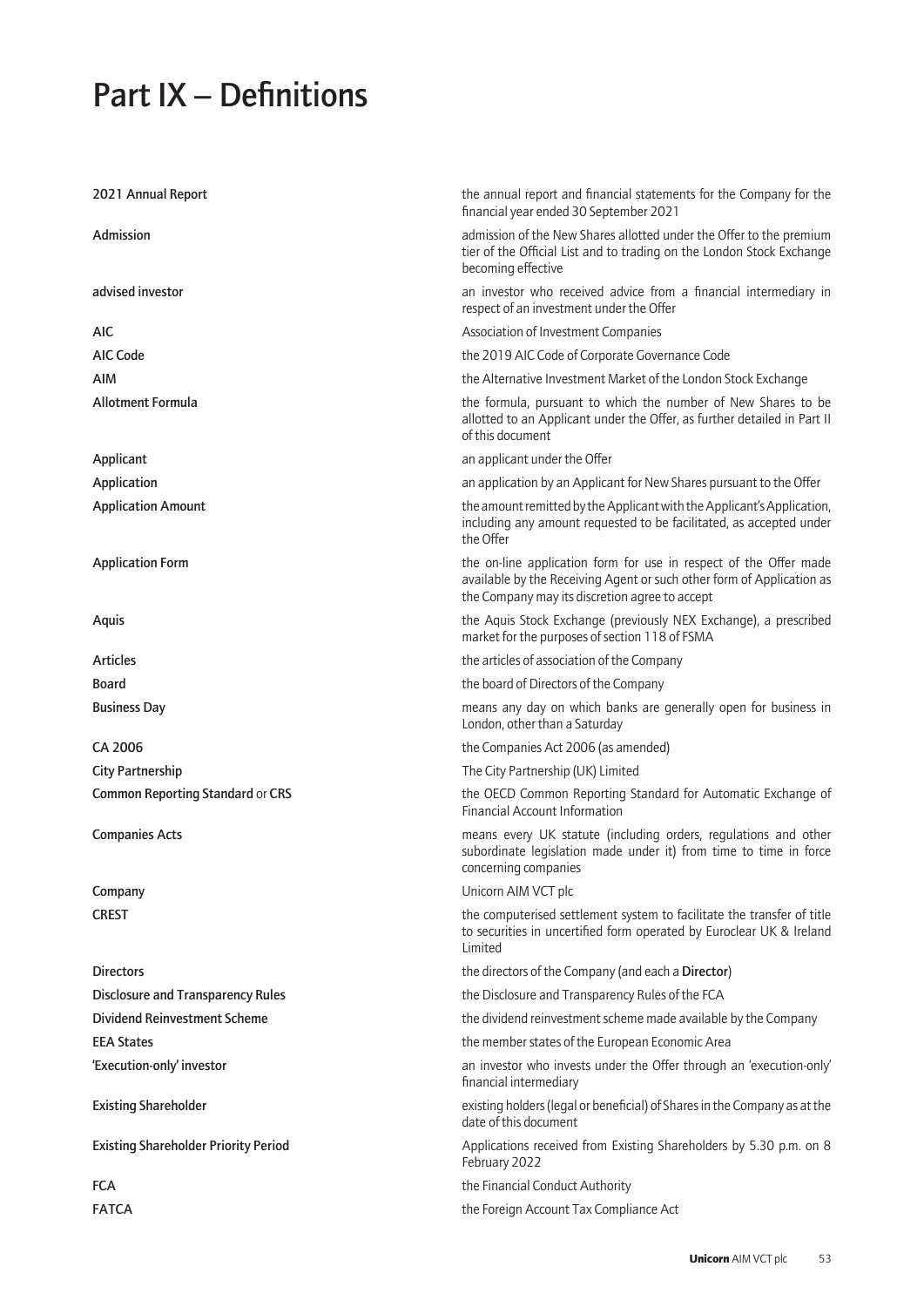Investment Manager or Unicorn AM Unicorn Asset Management Limited

LGBR Capital LGBR Capital London Limited

Official List the Official List maintained by the UKLA Panmure Gordon **Panmure Gordon** Panmure Gordon (UK) Limited

Prospectus this document

FSMA the Financial Services and Markets Act 2000 and regulations made thereunder (as amended)

HMRC **HMRC HM Revenue & Customs HM Revenue & Customs** 

Investment Amount and Applicant's Applicant's Application Amount, less any amount of any initial adviser charge agreed to be facilitated in respect of an advised investor)

IPEVC Valuation Guidelines **International Private Equity and Venture Capital Valuation (IPEVC)** guidelines (December 2018 and further COVID-19 guidance for March 2020) developed by the British Venture Capital Association and other organisations

**ISCA Administration Services ISCA Administration Services Limited** 

ITA 2007 **ITA 2007** the Income Tax Act 2007 (as amended)

Key Information Document the key information document produced by the Company

Market Abuse Regulations Market Abuse regulation (Regulation (EU) 596/2014 and as amended by the Market Abuse (Amendment) (EU Exit) Regulations 2019

Memorandum the memorandum of association of the Company

Merger Date **19 March 2010**, this being the date the Company merged with Unicorn AIM VCT II plc

Money Laundering Regulations **the Money Laundering Regulations 2019** within the guidance for the Money Laundering Regulations 2019 within the guidance for the UK Financial Sector issued by the Joint Money Laundering Steering Group

NAV or net asset value the net asset value of a company calculated in accordance with that company's accounting policies

New Shares new Shares to be issued pursuant to the Offer (and each a New Share)

OEIC open-ended investment company

Offer the offer for subscription to raise up to £25 million through the issue of up to, in aggregate, 20 million New Shares as set out in this document

Offer Price **Offer Price** the price at which New Shares will be issued to be determined by dividing the Investment Amount by the number of New Shares to be issued as calculated pursuant to the Allotment Formula

Product Governance Requirements **Product accomments** Product governance requirements of Directive 2014/65/EU of the European Parliament and of the Council of 15 May 2014 on markets in financial instruments and amending Directive 2002/92/EC and Directive 2011/61/EU (MiFID) and Regulation (EU) No 600/2014 of the European Parliament and the Council of 15 May 2014 on markets in financial instruments and amending Regulation (EU) No 648/2012 (MiFIR), and any other implementing measure which operated to transpose MiFiD and MiFiR into UK law before 31 January 2020

Prospectus Regulation Rules the Prospectus Regulation Rules issued by the FCA and made under Part VI of FSMA and pursuant to the Prospectus Regulation

Prospectus Regulation **Regulation** Regulation (EU 2017/1119) of the European Parliament and of the Council dated 14 June 2017 on the prospectus to be published when securities are offered to the public or admitted to trading on a regulated market/Prospectus (Amendment etc.) (EU Exit) Regulations 2019 (Statutory Instrument 2019/1234)

Qualifying Company an unquoted (including an AIM-quoted and Aquis market-traded) company which satisfies the requirements of Chapter 4 of Part 6 of the ITA 2007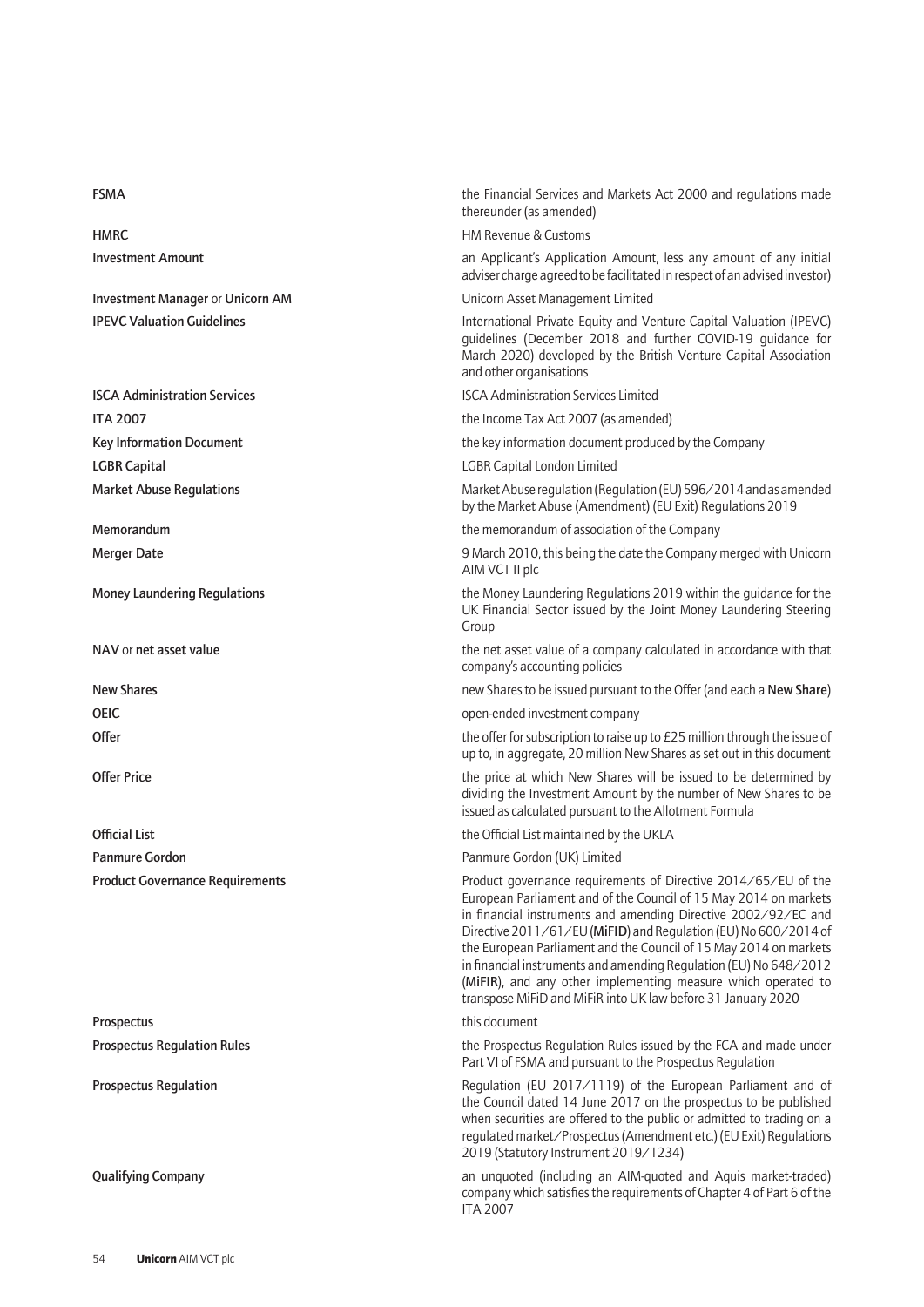| <b>Qualifying Investment</b>          | shares in, or securities of, a Qualifying Company held by a Venture<br>Capital Trust which meets the requirements described in Chapter 4 of<br>Part 6 of the ITA 2007              |
|---------------------------------------|------------------------------------------------------------------------------------------------------------------------------------------------------------------------------------|
| <b>Qualifying Investors</b>           | individuals aged 18 or over who are resident for tax purposes in the<br>United Kingdom (and each a Qualifying Investor)                                                            |
| <b>Receiving Agent</b>                | City Partnership in its capacity as receiving agent under the Offer                                                                                                                |
| Registrars                            | City Partnership in its capacity as registrar                                                                                                                                      |
| <b>Regulatory Information Service</b> | a newswire service designated as a Regulatory Information Service by<br>the FCA for the purposes of Appendix 3 of the Listing Rules                                                |
| <b>Risk Finance Guidelines</b>        | quidance on state aid to promote risk finance investments (2014/C)<br>19/04                                                                                                        |
| <b>Shareholders</b>                   | holders of Shares (and each a Shareholder)                                                                                                                                         |
| <b>Shares</b>                         | ordinary shares of 1 p (sterling) each in the capital of the Company (and<br>each a Share)                                                                                         |
| <b>SME</b>                            | Small or medium-sized enterprise                                                                                                                                                   |
| state aid                             | any advantage granted by public authorities through state resources<br>on a selective basis to any organisations that could potentially distort<br>competition and trade in the EU |
| United Kingdom or UK                  | the United Kingdom of Great Britain and Northern Ireland                                                                                                                           |
| <b>United States or US</b>            | the United States of America, its states, territories and possessions<br>(including the District of Columbia)                                                                      |
| <b>VCT Value</b>                      | the value of an investment calculated in accordance with section 278<br>of ITA 2007                                                                                                |
| Venture Capital Trust or VCT          | a venture capital trust as defined in section 259 ITA 2007                                                                                                                         |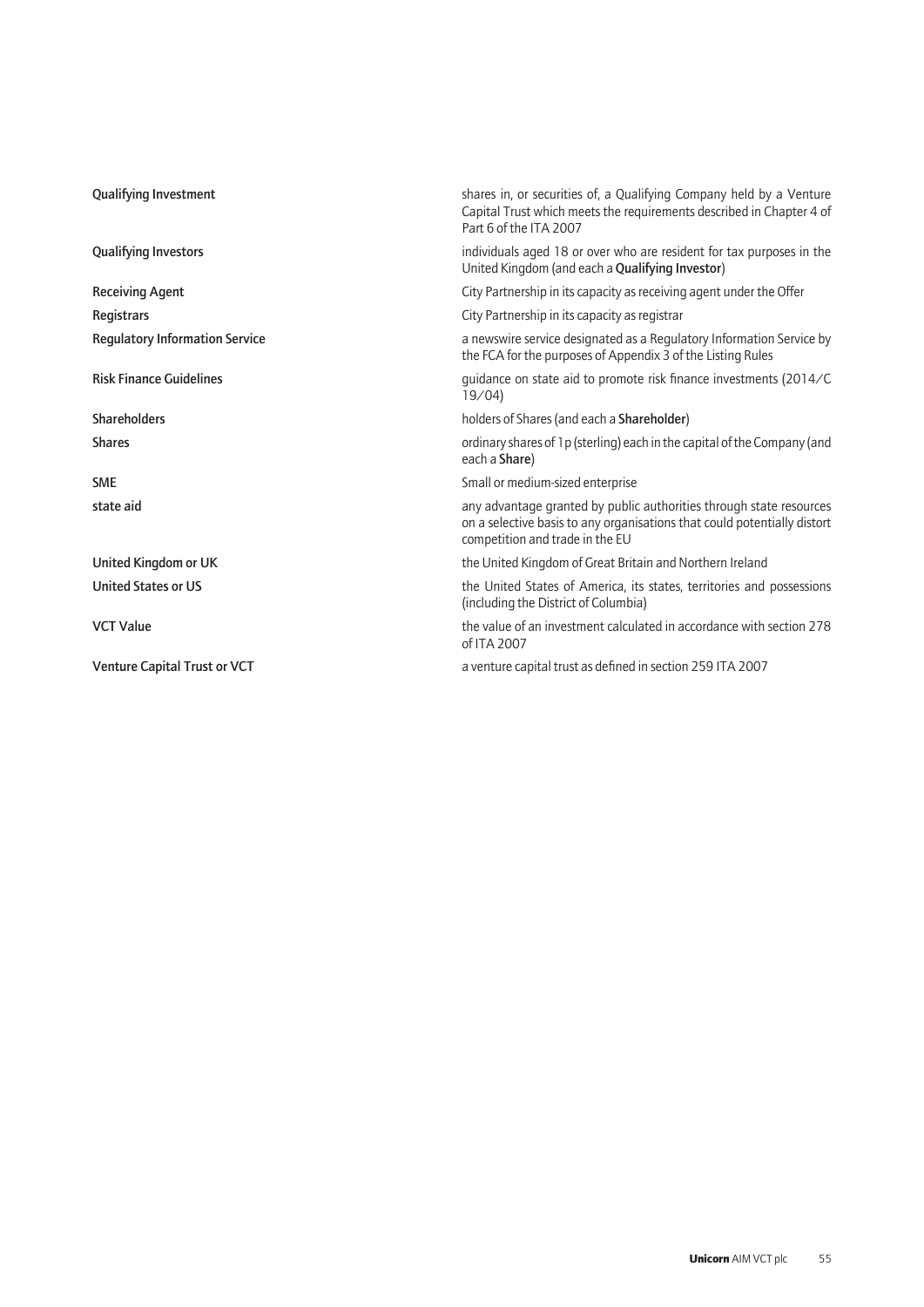## Part X – Application for New Shares and Application Procedures

#### Terms and Conditions of Application

The following Terms and Conditions of Application apply to the Offer.

Save where the context otherwise requires, words and expressions defined in this document have the same meanings when used in these Terms and Conditions of Application, the Application Procedures and the Application Form. Words importing one gender (where appropriate) include any other gender and words importing the singular shall (where appropriate) include the plural and vice versa. References to the Investment Manager shall mean in its capacity as promoter to the Offer and/or in its capacity as investment manager to the Company (as the context requires).

The Application Procedures and the Application Form form part of these terms and conditions of Application.

- 1. The maximum amount to be raised under the Offer is £25 million. The maximum number of New Shares to be issued pursuant to the Offer is 20 million. The Offer will open on 24 January 2022 and be closed for Applications at 5.30 p.m. on 31 March 2022 (or, if earlier, as soon as the Offer is fully subscribed or otherwise at the Board's discretion).
- 2. The contract created by the acceptance of Applications in the manner herein set out will be conditional upon the Admission of the New Shares to the Official List of the FCA and to trading on the London Stock Exchange's main market for listed securities, unless otherwise so resolved by the Board. If the Offer is withdrawn or any Application is not accepted or if any Application is accepted for a lower amount than applied for, or if there is a surplus of funds from the Application Amount, the Application Amount (or relevant balancing amount thereof) will (save where the amount is less than £5, in which case you authorise such amount be paid to the Company and used for its own purpose) be returned without interest at the risk of the person(s) entitled thereto by (i) crossed cheque through the post or (ii) by bank transfer to the same bank account from which the monies were received as identified on the Application Form. In the meantime, Application Amounts will be retained by the Receiving Agent in a separate account.
- 3. The Company reserves the right to present all cheques and banker's drafts for payment on receipt and to retain documents of title and, if relevant, surplus Application Amounts pending clearance of the successful Applicants' cheques, banker's drafts and transfers.
- 4. By completing and submitting an Application Form, you (as the Applicant) acknowledge that your Application is addressed to the Company, the Investment Manager and the Receiving Agent in respect of acceptance of these Terms and Conditions of Application and further that you (as the Applicant), in respect of the Offer:
	- a. irrevocably offer to subscribe for such number of New Shares at the Offer Price per share in respect of the monetary amount stated on the Application Form (net of any amount requested to be facilitated in respect of an initial adviser charges) on the basis of the Allotment Formula and Offer Price determination as set out in Part II of the Prospectus, subject to the provisions of (i) the Prospectus; (ii) these Terms and Conditions of Application; (iii) the Articles; and (iv) any document or information mentioned, and on the basis set out, in paragraph (k) below;
	- b. agree that, in consideration of the Company agreeing to process your Application, your Application may not be revoked (save in accordance with 'withdrawal rights' under section 87Q of FSMA and Prospectus Regulation Rule 3.4.1 where a supplementary prospectus to the Prospectus is issued by the Company), and that this paragraph constitutes a collateral contract between you and the Company, the Investment Manager and the Receiving Agent which will become binding upon your or your agent's submission to the Receiving Agent of your duly completed Application Form;
	- c. agree that your cheque or banker's draft will be presented for payment on receipt, warrant that it will be honoured on first presentation and further agree that, if it is not so honoured, (i) you will not be entitled to receive documents of title in respect of the New Shares (nor shall your financial intermediary be entitled to any facilitation of any initial adviser charges or payment of initial commission) or to enjoy or receive any rights or distributions in respect of such New Shares unless and until you make payment in cleared funds for such New Shares and such payment is accepted by the Company (which acceptance shall be in its absolute discretion and may be on the basis that you indemnify it and the Receiving Agent against all costs, damages, losses, expenses and liabilities arising out of or in connection with the failure of your remittance to be honoured on first presentation) and (ii) that any documents of title, any Application monies returnable and any monies payable to your financial intermediary may be retained pending clearance (and that such monies will not bear interest) and that at any time prior to unconditional acceptance by the Company of such late payment in respect of such New Shares, the Company may (without prejudice to its other rights), avoid the agreement to allot such New Shares and avoid the facilitation of any initial adviser charges or payment of initial commission and may allot such New Shares to some other person (in which case you will not be entitled to any payment in respect of such New Shares, other than the refund of such late payment (together with any other Application monies returnable) at your risk by bank transfer to the bank account identified on the Application Form);
	- d. agree that any Application monies, together with other monies received from other Applicants, will be held on trust by the Receiving Agent for the purposes of either (i) the payment of the Offer Price in respect of New Shares you have subscribed for and/or (ii) the return to you (without interest) in circumstances where such payment(s) as referred to in (i) are not made (and in circumstances where (ii) applies, you acknowledge that any interest earned on such monies will be paid to the Company and used for its own purposes);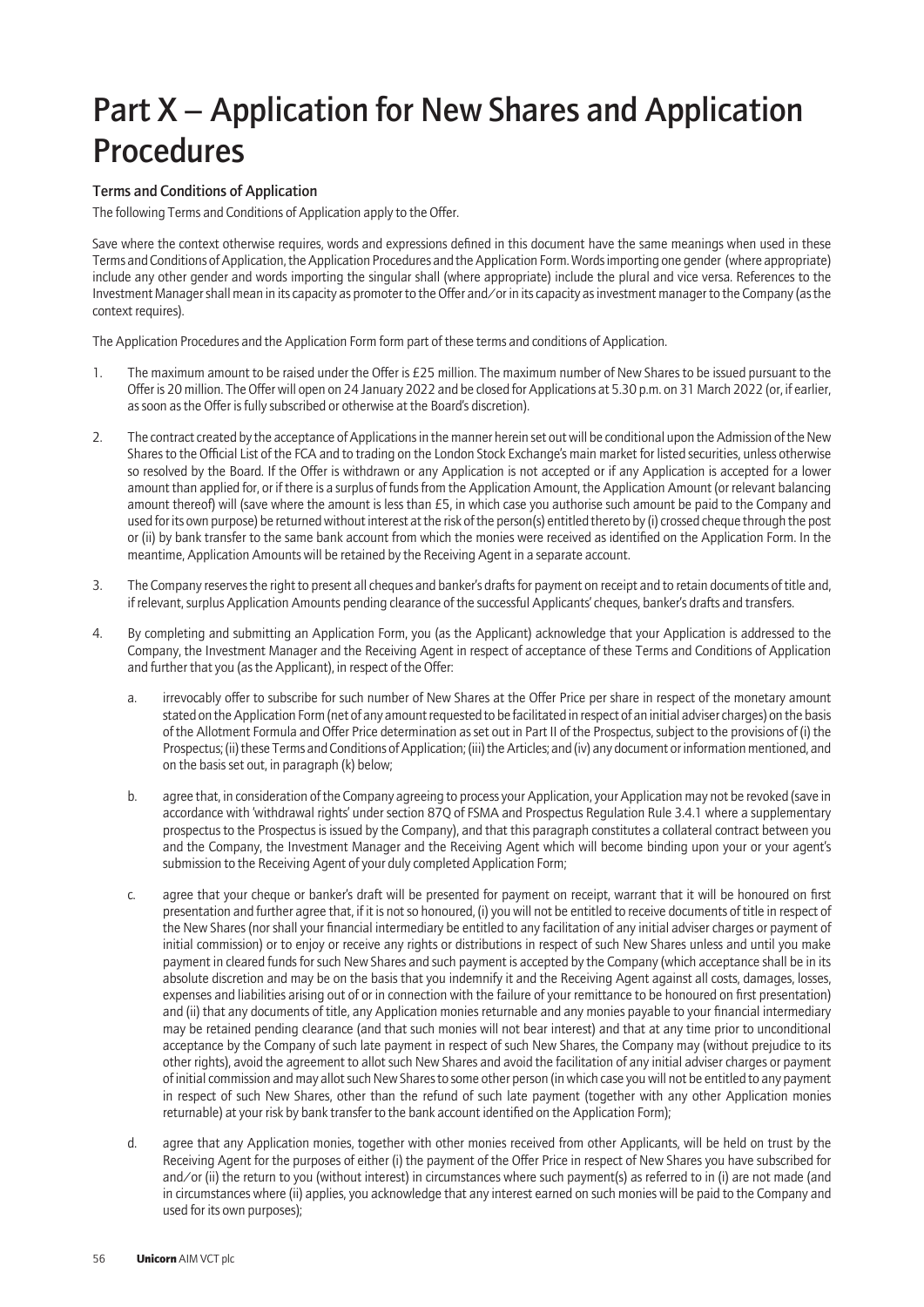- e. agree that any monies refundable may be retained by the Receiving Agent pending clearance of your remittance and any verification of identity which is, or which the Company or the Receiving Agent may consider to be, required in relation to you or any third party payer for the purposes of the Money Laundering Regulations and the Common Reporting Standard;
- f. agree to provide the Company and/or the Receiving Agent with any information which either may request in connection with your Application and/or in order to comply with Venture Capital Trust or other relevant legislation and/or the Money Laundering Regulations (as may be amended) and the Common Reporting Standard;
- g. agree that, in respect of those New Shares for which your Application has been received and processed, and is not rejected, acceptance of your Application shall be constituted by inclusion in an allotment of New Shares to you pursuant to the Offer;
- h. authorise the Company's Registrars to send, as relevant, definitive documents of title for the number of New Shares for which your Application is accepted or procure that such New Shares are issued in uncertificated form where requested on the Application Form (and further to procure that your name or, where relevant, that of your nominee where requested on the Application Form, is placed on the register of members of the Company in respect of such New Shares);
- i. authorise the Receiving Agent to send any monies returnable to you at your risk by way of bank transfer to the bank account identified on the Application Form;
- j. irrevocably authorise the Receiving Agent and/or the Registrar and/or the Company or any person authorised by any of them, as your agent, to do all things necessary to effect registration of any New Shares subscribed by or issued to you into your name (or, where relevant, the name of your nominee where requested on the Application Form) and authorise any representative of the Receiving Agent, the Registrar or the Company to execute any document required;
- k. agree and acknowledge that, having had the opportunity to read the Prospectus, the Key Information Document and any supplementary prospectus issued by the Company and filed with the FCA), you are making your Application solely on the basis of the information and statements concerning the Company and the New Shares contained in such documents and the latest publicly available Regulatory Information Services announcements by the Company, all of which you shall be deemed to have received and read (whether or not so read);
- l. confirm that in making such Application you are not relying on any information or representation in relation to the Company other than those contained in the Prospectus (including any supplementary prospectus issued by the Company and filed with the FCA), the Key Information Document and the latest publicly available Regulatory Information Services announcements by the Company and you agree that no person responsible solely or jointly for such documents or any part thereof or involved in the preparation thereof shall have any liability for any such information or representation relating to the Company, the New Shares or for any change in the law or regulations affecting VCTs;
- m. confirm and warrant that the information provided on the Application Form is true and accurate, confirm any instructions thereon in relation to the facilitation of an initial adviser charge and irrevocably authorise the Company and the Receiving Agent to make such payments from your Application Amount;
- n. confirm that you are not a US person as defined under the United States Securities Act of 1933, as amended, or a resident of Canada and that you are not applying for any New Shares with a view to their offer, sale, delivery to or for the benefit of any US person or a resident of Canada, and that you have reviewed the restrictions contained in paragraph 6 below and warrant compliance therewith (including that you have observed the laws of all relevant territories, obtained any requisite governmental or other consents, complied with all requisite formalities and paid any issue, transfer or other taxes due in connection with your Application in any territory and that you have not taken any action which will or may result in the Company, the Receiving Agent and the Investment Manager acting in breach of the regulatory or legal requirements of any territory in connection with the Offer or your Application);
- o. confirm that you are not under the age of 18 years;
- p. declare that a loan has not been made to you or any associate, which would not have been made or not have been made on the same terms, but for you offering to subscribe for, or acquiring, New Shares and that the New Shares are being acquired for bona fide commercial purposes and not as part of a scheme of arrangement the main purpose of which, or one of the main purposes of which, is the avoidance of tax.
- q. warrant that, if you complete the declaration section of the Application Form on behalf of somebody else, you have due authority to do so on behalf of that other person, and such person will also be bound accordingly and will be deemed also to have given the confirmations, warranties, undertakings and authority contained herein and undertake to enclose your power of attorney or a copy thereof duly certified by a solicitor or bank with the Application Form;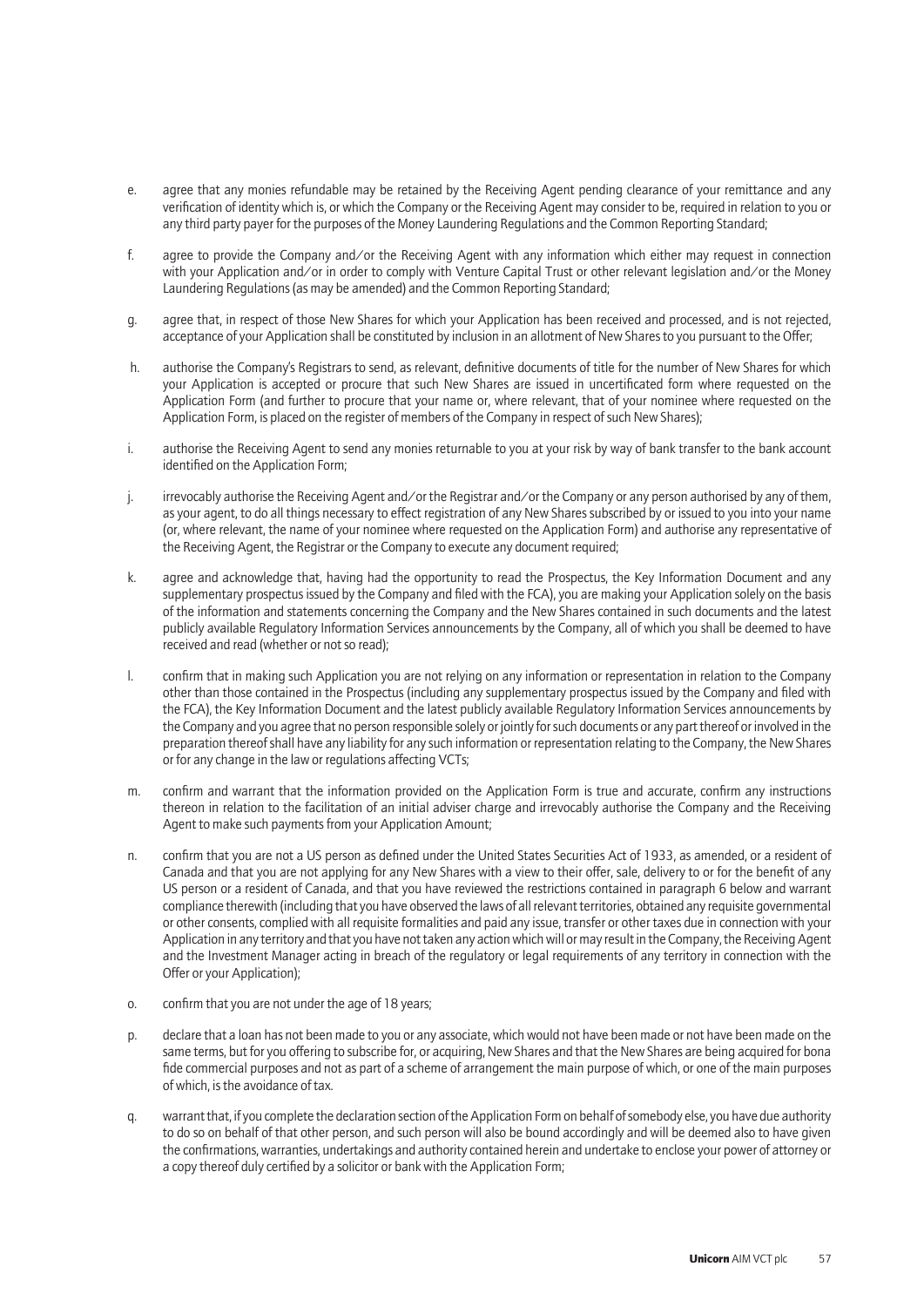- r. where you have received advice in respect of your Application from a financial intermediary, you (i) authorise the Company and the Investment Manager (and their delegates and agents) to provide any information in relation to your Application and ongoing investment in the Company, to such financial intermediary detailed on your Application Form (or other authorised financial intermediary who may subsequently be engaged by you to provide advice in connection with your investment in the Company as notified to the Company and/or the Investment Manager from time to time), (ii) acknowledge that any such communication may be sent to your financial intermediary prior to or, where requested, in place of, being sent to you in such form as may be agreed with such financial intermediary and that such information may also be provided more frequently where agreed and (iii) authorise the Company and the Investment Manager (and their delegates and agents) to accept instructions relating to your investment in the Company and changes to your personal details as provided by such financial intermediary (subject to such evidence and/or verification as the Company and/or the Investment Manager and/or their delegates and agents may request);
- s. acknowledge that the Receiving Agent and Investment Manager are acting solely for the Company and no-one else and will not be responsible to anyone other than the Company for providing any advice in relation to the Offer and will not treat you (or, where relevant, your nominee) as its customer (and agree that neither the Receiving Agent nor the Investment Manager will regard you as its customer by virtue of you having made an Application for New Shares or by virtue of such Application being accepted; and
- t. acknowledge that the Receiving Agent and/or the Investment Manager and/or the Company (or their delegates and agents) may, if necessary, disclose information to HMRC and the IRS to satisfy their FATCA or CRS obligations or to other regulatory bodies if required, or considered obliged, to do so in accordance with any statute or regulation or by governmental, judicial and law enforcement bodies; and
- u. acknowledge that the information provided in connection with your Application will be provided to the Receiving Agent, the Investment Manager (and its delegates) and the Registrars to process Applications and shareholding details and send notifications to you;
- v. agree that these confirmations, warranties, undertakings and authorities are made and given to the Company, the Receiving Agent and the Investment Manager; and
- w. agree that all Applications, acceptances of Applications, instructions to facilitate any initial adviser charges, payments of initial commission and contracts resulting therefrom shall be governed by and construed in all respects in accordance with English law and that you submit to the jurisdiction of the English courts and agree that nothing shall limit the right of the Company (or its agents) to bring any action, suit or proceeding arising out of or in connection with any such Applications and acceptances of Applications, instructions to facilitate any adviser charges, any payments of initial commission and contracts in any other manner permitted by law or any court of competent jurisdiction.
- 5. The Company reserves the absolute right to inspect (either itself, through the Receiving Agent and/or the Investment Manager or through other agents) all Applications submitted, and may consider void and reject any Application that does not in the sole judgment of the Company satisfy the terms and conditions of the Offer. If an Application Form is not completed or in the Company's determination (in its absolute discretion) has not been validly completed, provided that the Application Form is otherwise in order and is accompanied by the appropriate Application monies, the Application may be accepted as a valid Application in whole or in part at the Company's discretion.

The right is also reserved to treat as valid any application for New Shares not complying fully with these Terms and Conditions of Application, or not in all respects complying with the Application Procedures. In particular, but without limitation, the Company may accept Applications made otherwise than by completion and submission of an Application Form where the Applicant has agreed in some other manner to apply in accordance with, and be bound by, these terms and conditions and may, at its discretion, accept an Application and issue New Shares in respect of which payment is not received or cleared by the closing date of the Offer.

6. No action has been or will be taken in any jurisdiction by, or on behalf of, the Company which would permit a public offer of New Shares in any jurisdiction where action for that purpose is required, other than the UK, nor has any such action been taken with respect to the possession or distribution of the Prospectus or any document or information mentioned in paragraph (k) above other than in the UK. No person receiving a copy of the Prospectus, any document or information mentioned in paragraph (k) above or access to an Application Form in any territory other than the UK may treat the same as constituting an invitation or offer to them nor should they in any event complete and submit an Application Form unless, in the relevant territory, such an invitation or offer could lawfully be made to them or such Application Form could lawfully be used without contravention of any regulation or other legal requirements. It is the responsibility of any person outside the UK wishing to make an Application for New Shares to satisfy themselves as to full observance of the laws of any relevant territory in connection therewith, including obtaining any requisite governmental or other consents, observing any other formalities required to be observed in such territory and paying any issue, transfer or other taxes required to be paid in such territory.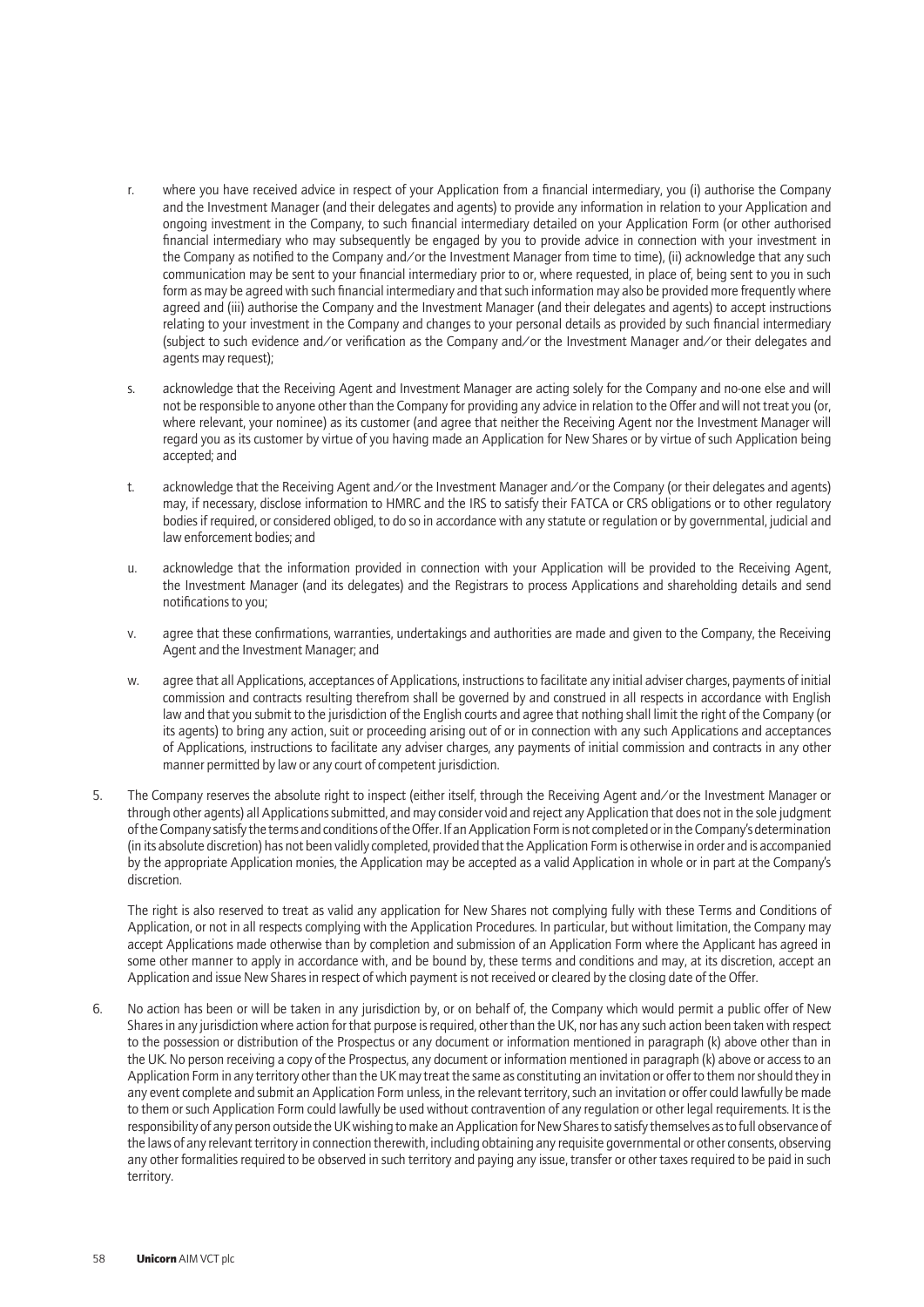The New Shares have not been and will not be registered under the United States Securities Act of 1933, as amended, and may not be offered or sold in the United States. In addition, the Company has not been and will not be registered under the United States Investment Company Act of 1940, as amended. The Investment Manager is not and will not be registered under the United States Investment Advisers Act of 1940, as amended. No Application will be accepted if it bears an address in the USA.

7. The basis of allocation will be determined by the Board (after consultation with the Investment Manager and the Receiving Agent) in its absolute discretion. Priority will be given to Applications received from Existing Shareholders by 5.30 p.m. on 8 February 2022 (subject to receiving cleared funds in respect of the Application by no later than 5.30 p.m. on 18 February 2022). The determination as to whether an Applicant is an Existing Shareholder will be at the Board's discretion and, if the Applicant is a beneficial shareholder, whilst the Board shall be entitled to request additional supporting information to confirm that the Applicant is a beneficial shareholder, the Board shall be entitled to rely on the Applicant's confirmation on the Application Form. Applications otherwise are intended to be accepted in the order in which they are received (provided cheques are not post-dated and with priority being given to Applications with cleared funds), but subject always to the discretion of the Board. The right is reserved, notwithstanding the basis so determined, to reject in whole or in part and/or scale down any Application, in particular multiple and suspected multiple Applications which may otherwise be accepted. Applications will not (unless otherwise agreed by the Company) be regarded as valid unless cleared funds are received in respect of the Application.

The Board currently envisages two allotments of New Shares on 31 March 2022 and 4 April 2022 (or, if earlier, following full subscription). Allotment of New Shares may, however, be made more or less frequently at the discretion of the Board.

Dealing may commence before such notification. Temporary documents of title will not be issued. Dealings prior to the issue of certificates, if applicable, for New Shares will be at the risk of Applicants. A person so dealing must recognise the risk that an Application may not have been accepted to the extent anticipated or at all. The Offer cannot be withdrawn after dealings in the New Shares issued from time to time under the Offer have commenced.

The Offer is not underwritten. The allotment of New Shares will be subject to having the requisite authorities from Shareholders from time to time. The Offer will be suspended if at any time the Company is prohibited by statute or other regulations from issuing New Shares or to the extent that the Company has insufficient Shareholder authority to issue New Shares.

- 8. The Investment Manager may agree to waive any part of the fee element due to it represented by the 2.5% of the Application Amount in respect of any specific investor or group of investors for the benefit of such investors. The benefit of the waiver will reduce the fee payable to the Investment Manager and, in respect of investors and be applied by reducing (B) in the Allotment Formula by an equivalent amount, which will increase the number of New Shares to be allotted to the relevant investors. The 2.5% fee applies to the full Application Amount (i.e. including any amount to be facilitated for adviser charges referred to in paragraph 11 below to cover administration costs of facilitation).
- 9. The Investment Manager may (on behalf of the Company) agree with financial intermediaries who provide 'execution-only' services to a client, in respect of Applications accepted from such clients, to pay an initial commission (subject to a maximum of 3% of the Application Amount accepted and subscribed for New Shares). Initial commission will only be paid following the allotment of New Shares to the financial intermediary's client.

In addition, provided they continue to act for their client and the client continues to hold such New Shares, such financial intermediaries will be paid an annual trail commission of 0.375% of the base net asset value for each such New Share. For this purpose, "base net asset value" means the net assets attributable to the New Share in question as determined from the audited annual accounts of the Company as at the end of the preceding financial year. No payment of trail commission shall be made to the extent that the cumulative trail commission would exceed 2.25% of the Offer Price of each such New Share in question. The Investment Manager may agree to pay trail commission on a different basis, provided that it does not exceed the maximum cumulative payment of 2.25% of the Offer Price of the New Share in question.

Initial commission and annual commission will only be paid if, and to the extent, they are permitted under legislation and regulations. Initial commission will be paid out of the costs of the Offer. Annual trail commission will be paid by the Investment Manager. Executiononly financial intermediaries should keep a record of Application Forms submitted bearing their FCA number to substantiate any claim for commission.

The Receiving Agent will collate the Application Forms bearing the financial intermediaries' FCA number and calculate the initial commission payable which will be paid within one month of the allotment of New Shares to the financial intermediary's relevant client.

Annual trail commission will be paid shortly after the later of the annual general meeting of the Company in the relevant year or, where applicable, the date of payment of the final dividend for the relevant year, and further provided that no financial advice is provided by the financial intermediary to the client. The administration of annual trail commission will be managed by ISCA Administrative Services on behalf of the Investment Manager which will maintain a register of financial intermediaries entitled to trail commission. The Investment Manager shall be entitled to rely on a notification from a client that they have changed their financial intermediary, in which case, the trail commission will cease to be payable.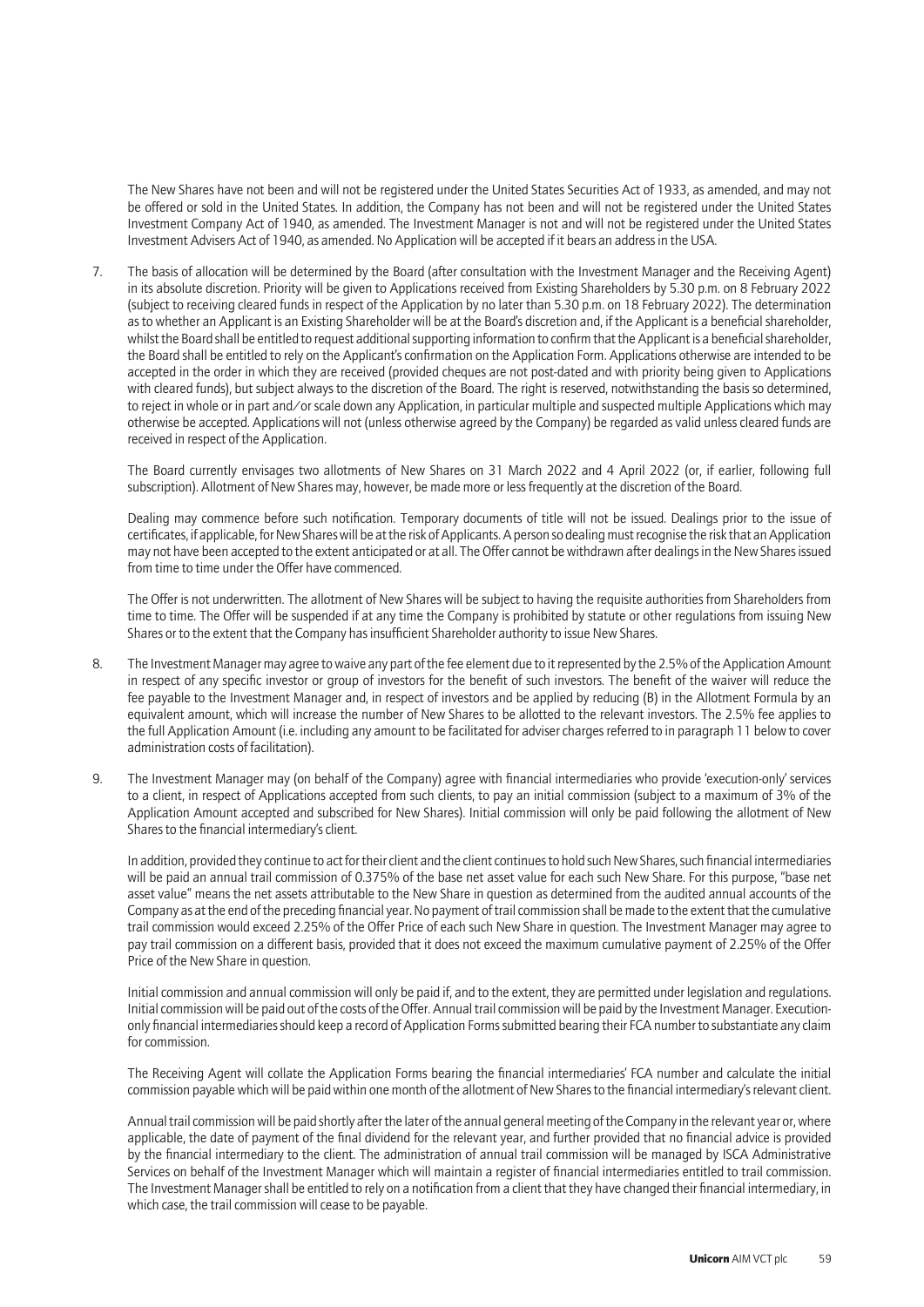Financial intermediaries may agree to waive initial commission in respect of an Application. If this is the case then the amount of commission taken into account in calculating your bespoke Offer Price for New Shares under the Allotment Formula will be reduced to the extent that such commission has been waived, thereby increasing the number of New Shares which will be issued under the Offer. If the maximum amount to be waived stated on the Application Form would be greater than 3% of the Application Amount accepted, the amount of the commission to be waived will be reduced to 3.0%.

10. Applicants and 'execution-only' financial intermediaries should note that trail commission will not be payable if the relevant financial intermediary subsequently gives advice in respect of a holding. Either the Company, the Investment Manager and ISCA Administrative Services must be immediately notified that trail commission payments should cease. It is the responsibility of the investor and the financial intermediary to notify the Company if advice is given and payments for this (or for any other reason) must cease (though the Company also reserves the right to cease payments if it believes advice may have been given or for any other reason in its absolute discretion).

In respect of existing trail commission arrangements to financial intermediaries, such payments will continue (to the extent permitted under legislation and regulations), but not if subsequent financial advice in respect of the holding is given. As a result, should an existing Shareholder decide to seek financial advice from their existing 'execution-only' financial intermediary in respect of participating in the Offer, any trail commission which is currently being paid to that financial intermediary in respect of an existing holding by that Shareholder in the Company must cease and either the Company, the Investment Manager or ISCA Administrative Services should be notified accordingly (though the Company also reserves the right to cease payments if it believes advice may have been given or for any other reason in its absolute discretion).

11. Where an Application Form is submitted by an Applicant or on an Applicant's behalf by a financial intermediary who has provided advice in respect of the Application, the Company can, through the Receiving Agent, facilitate the payment of any initial adviser charges (in whole or part) agreed between the Applicant and the financial intermediary. Ongoing adviser charges will need to be settled directly by the Applicant to their financial intermediary.

The maximum amount that will be facilitated in respect of initial adviser charges is an amount equal to 4.5% of the Application Amount accepted. Any additional initial adviser charges in excess of this amount will need to be settled directly by Applicant to their financial intermediary. Initial adviser charges will only be paid following the allotment of New Shares to the financial intermediary's client.

If the Applicant and the financial intermediary agree that a charge is to be facilitated, the Application Form must be completed (including the financial intermediary declaration) by the financial intermediary to confirm (i) that the facilitation amount has been agreed and (ii) that the financial intermediary has read and agrees to be bound by the terms and conditions of the Offer. The charging of VAT on an initial adviser charge is the sole responsibility of the financial intermediary. Should any facilitated charge undertaken by the Company exclude the payment of any such VAT, the Applicant will, at all times, remain solely responsible to make up such VAT deficit (if any) to the financial intermediary. If the maximum amount to be facilitated stated on the Application Form would be greater than 4.5% of the Application Amount accepted, the amount of the initial adviser charge to be facilitated will be reduced.

The maximum amount of initial adviser charges stated above that will be facilitated should not be taken as implying an appropriate level of initial adviser charges.

- 12. The Company further reserves the right to make the Offer available via one or more investment platforms (subject to information being received in respect of any Applicant and the intended underlying beneficial holder of New Shares as may be requested by or on behalf of the Company) and subject to paragraph 5 above.
- 13. The Company, the Investment Manager and the Receiving Agent respect an Applicant's privacy and are committed to protecting his or their personal information. If an Applicant would like to find out more about how the Company, the Investment Manager and the Receiving Agent use and look after personal information, please refer to their privacy notices, which can be found at:
	- The Company: https://www.unicornaimvct.co.uk/investor-area/unicorn-aim-vct/privacy-policy
	- The Investment Manager: https://www.unicornam.com/wp-content/uploads/UAM-Privacy-Policy.pdf
	- The City Partnership (UK) Limited: https://www.city.uk.com/privacy.html

You have certain rights in relation to your personal information, including the right to receive a copy of the information that is held about you. For more details, please see the privacy notices referred to above.

14. The Company may make non-material amendments to these terms and conditions for the purpose of expedient processing of Applications.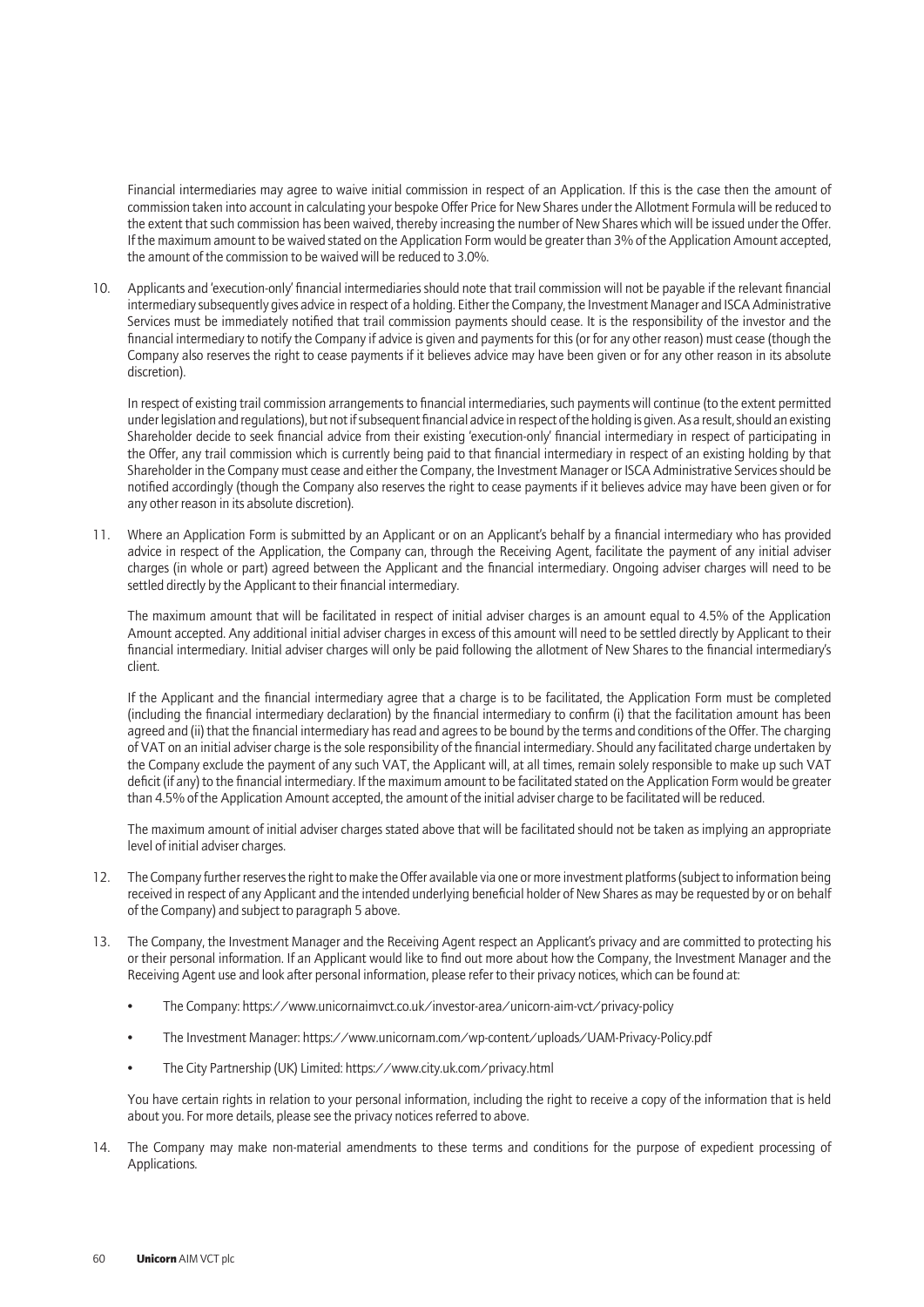#### Application Procedures

Applications may only be made by completing and submitting the online Application Form (please refer to the instructions at https:// www.unicornaimvct.co.uk/offer or contact the receiving agent, The City Partnership (UK) Limited on 01484 240 910 or by email at ra@city.uk.com).

The Offer opens on 24 January 2022 and will close for Applications at 5.30 p.m. on 31 March 2022 (or, if earlier, as soon as the Offer is fully subscribed or otherwise at the Board's discretion). The Board currently envisages two allotments of New Shares on 10 March 2022 and 4 April 2022 (or, if earlier, following full subscription). Allotment of New Shares may, however, be made more or less frequently at the discretion of the Board.

Priority will be given to Applications under the Offer received from Existing Shareholders by 5.30 p.m. on 8 February 2022. Eligibility for the Existing Shareholder Priority Period will be subject to receiving cleared funds by no later than 5.30 p.m. on 18 February 2022. Applications under the Offer will otherwise normally be accepted on a first come, first served basis (provided cheques are not post-dated and with priority being given to Applications with cleared funds), subject always to the discretion of the Board.

Applications submitted (in particular with payment by way of a cheque) should allow at least three Business Days for funds to clear following receipt to ensure the Receiving Agent is in receipt of cleared funds prior to the Offer being closed.

#### Notes on how to complete the Application Form

#### Section 1 – Applicant Details

Insert your full name, date of birth, National Insurance number, telephone number, email address (if you have one), current address, previous address (if you've been at your current address for less than three years), and non-UK tax residency details. Telephone numbers will only be used in case of a query with regard to your Application.

We are legally required to collect information about the tax residency and classifications of new Shareholders which may be shared with HMRC.

It is very important that you complete this section clearly and accurately, as the Receiving Agent will send an email acknowledgement to you at the email address shown in this section.

Please indicate whether you are an existing Shareholder in the Company and provide your Shareholder Investor Code/CIN. This can be found on your existing Share certificate, on a recent dividend confirmation or via the Unicorn Investor Hub. The Registrar will also use your Shareholder Investor Code/CIN or other personal details to identify whether you are an existing Shareholder and, where identifiable, add your New Shares to your existing holding account designation.

If your Application is received by 5.30 p.m. on 8 February 2022, your Shareholder Investor Code/CIN or other personal details will be used to identify and/or confirm whether you are an Existing Shareholder to whom the Existing Shareholder Priority Period should apply. If you are a beneficial shareholder you may be asked for additional supporting information for confirmation.

You must be the intended beneficial owner of the New Shares (please do not use a nominee name as this may jeopardise your entitlement to VCT tax reliefs). If you would like your New Shares to be issued directly to a nominee and/or into CREST, please also complete Section 3.

If your Application is successful, your name and address as stated in this section will be entered onto the Company's register of members and printed on the tax and share certificates.

#### Section 2 – Financial Intermediary

Please tick the relevant box (only one) to confirm if a financial Intermediary is associated with your Application.

#### Section 3 – Application Amount

Insert the amount of money which you wish to invest. Your Application must be for a minimum of £3,000.

Income tax relief is available on the Investment Amount (ie the Application Amount less any initial adviser charge to be facilitated). The maximum investment on which tax reliefs on investments in Venture Capital Trusts is available is £200,000 in any tax year.

The Finance Act 2014 which came into force with effect from 6 April 2014 restricts the availability of income tax relief on a subscription for shares in a VCT issued after 5 April 2014 where it is 'linked' to a sale of shares in the same VCT or if an investor subscribes for shares in a VCT within six months before or after selling any shares in that same VCT. Please refer to the Prospectus for further details.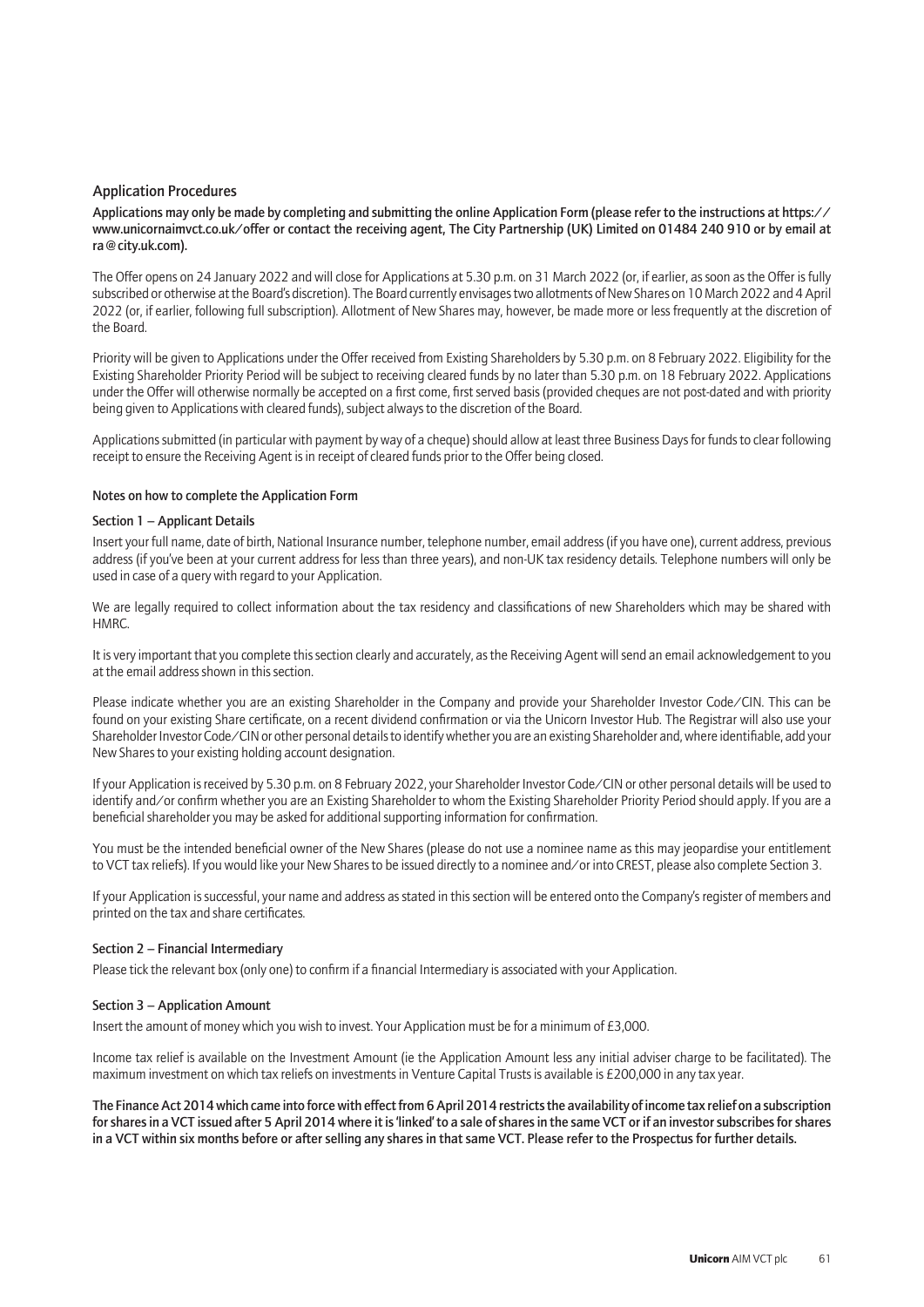#### Section 4 – Shareholding Preferences

Please indicate how you would like to receive Shareholder communications.

If you would like any New Shares for which your Application is accepted to be allotted to your nominee (CREST or otherwise), please provide the nominee details in the relevant boxes.

#### Section 5 – Dividends

#### If you would like your New Shares issued to your nominee, please do NOT complete this section. Please contact your nominee regarding your dividend options.

In respect of any dividends which may be paid by the Company on the New Shares you can elect to receive dividends by way of a bank transfer (the Company only pays dividend via bank transfers to reduce its carbon footprint) or elect to participate in the Dividend Reinvestment Scheme.

If you wish to participate in the Dividend Reinvestment Scheme, having first read and understood the full terms and conditions which are available at https://unicornaimvct.co.uk/dividend-reinvestment-scheme, then please tick the appropriate box.

Alternatively, to elect to receive dividends by way of a bank transfer please tick the appropriate box and provide your bank details.

Dividends paid directly into your account will be paid in cleared funds on the dividend payment date. Your bank or building society statement will identify details of the dividends as well as the dates and amounts paid.

If you are an existing shareholder in the Company, the above preference will be applied to all shares held under the shareholding account to which the New Shares are added. If you have previously elected to participate in the Dividend Reinvestment Scheme but the election above is to receive dividends by way of cash payment, this Application will constitute a notice served as at the date the New Shares are issued to withdraw from the Dividend Reinvestment Scheme (and your participation in the Dividend Reinvestment Scheme will continue in the meantime). If your Application is rejected, a separate notice will need to be sent to the Company's registrars to withdraw from that Dividend Reinvestment Scheme.

#### Section 6 – Payment

Payment can be made by electronic transfer (to the Bank of Scotland plc account details of which are set out below and on the Application Form), cheque or banker's draft. Your payment must relate solely to this Application and be for the total Application Amount in Section 3 (i.e., including any adviser charge for facilitation in Section 9). Please tick the relevant box in Section 6 to confirm the method of payment. Monies should, save as set out below, be made from an account in the sole or joint name of the Applicant. Application monies from a corporate account will not, unless otherwise agreed, be accepted.

Bank Transfers should be made to:

| Bank name:      | The Bank of Scotland plc              |
|-----------------|---------------------------------------|
| Account name:   | City-Unicorn AIM VCT Offer-Segregated |
| Account number: | 21225763                              |
| Sort Code:      | 80-22-60                              |

To pay by cheque or banker's draft, please send the cheque or banker's draft to the Receiving Agent at the address provided below and on the Application Form. The cheque should made payable to 'City-Unicorn AIM VCT Offer-Segregated' and crossed 'A/C Payee only'. Cheques may be presented for payment on receipt - Application Forms accompanied by a post-dated cheque will not be accepted. Cheques/banker's drafts should be sent to (recorded delivery is recommended):

Unicorn AIM VCT Offer The City Partnership (UK) Limited The Mending Rooms Park Valley Mills Meltham Road Huddersfield HD4 7BH

Receipt of your Application Form will be acknowledged by the Receiving Agent by email. Further, you will also receive confirmation of receipt of payment from the Receiving Agent once the monies have been matched to your Application.

Unless your nominee, financial intermediary, or investment platform has pre-agreed alternative arrangements with the Receiving Agent, your electronic transfer, cheque or banker's draft must be drawn in sterling from an account with a United Kingdom regulated credit or electronic money institution which is in the sole or joint name of the Applicant and must bear, if a cheque, the appropriate sort code in the top right-hand corner.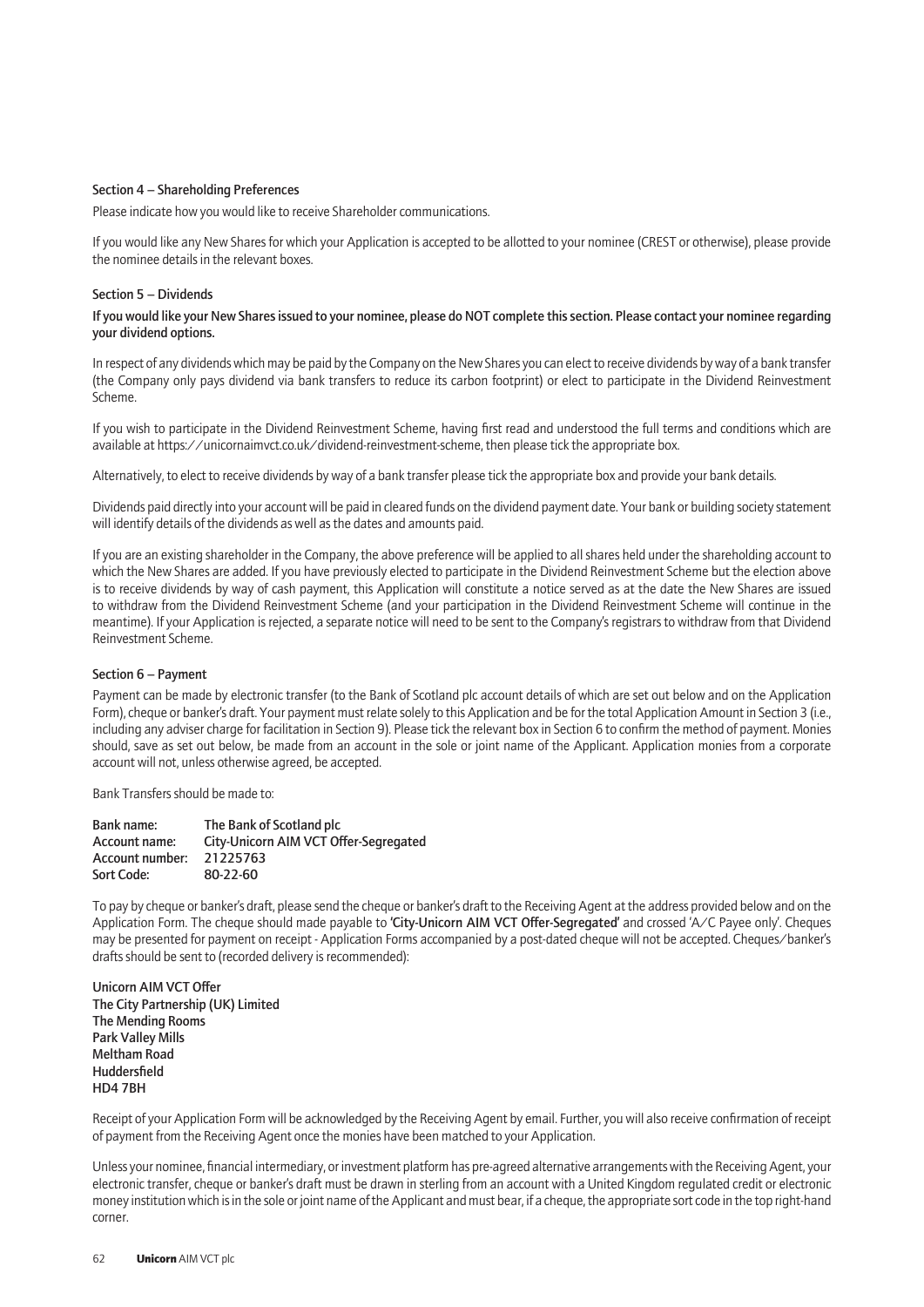Your payment, whether via electronic transfer or cheque/banker's draft, must also include a reference comprising your initials (all forenames that you have provided) and telephone number provided in Section 1 (alphanumeric, no spaces) which matches the information provided in Section 1. Please enter this reference in the payment reference field on the electronic transfer payment instruction or on the back of the cheque

For example, the payment from Ms Jane Mary Bloggs with telephone number 0123 456 7891, should have a reference of JMB01234567891.

Regardless of your payment method, please provide the details of the remitting bank account to allow the Receiving Agent to match, reconcile, and confirm receipt of your monies. Verification of your bank account also forms part of the Company's checks under the Money Laundering Regulations.

The Company and/or the Receiving Agent cannot take responsibility for correctly identifying payments without a reference nor where a payment has been received but without an accompanying Application Form. The right is reserved to reject any Application in respect of which the Applicant's electronic transfer, cheque or banker's draft has not been cleared on first presentation. Any monies will be returned by a Bacs credit to the remitting account, at the risk of the persons entitled thereto.

#### Section 7 – Declaration

You must print your name and date the Application Form in Section 7. By signing and dating the Application Form you confirm the declarations set out in Section 7.

If this section of the Application Form is not completed, the Receiving Agent will not be able to process your Application and your Application monies will be returned to you.

#### Section 8 – Financial Intermediary Details

Financial intermediaries must give in Section 8 the name and FCA number of the network firm to which they are associated (if applicable), the name and the FCA number of their firm, the firm's full address, the individual adviser's/intermediary's name, FCA number (or equivalent), partner reference (if applicable), email address, administrative contact name and telephone number. The right is reserved to reject any Application or withhold any payment of fees or commission if the Company is not, at its sole discretion, satisfied that the financial intermediary is authorised or is unable to identify the financial intermediary based on information provided.

#### Section 9 – Financial Intermediary Remuneration

Intermediaries must complete (A) or (B) (not both).

#### (A) Initial Adviser Charge

Please tick box (A) if you have provided financial advice to your client and have agreed on an initial adviser charge (nil or otherwise) which complies with COBS 6.1A. The Company may facilitate an initial adviser charge of up to 4.5% of the Application Amount stated in Section 3. Please enter the adviser charge for facilitation in the box provided.

If you do not want the Company to facilitate payment of the adviser charge, or you have made alternative arrangements, please enter '0' if NIL.

The charging of VAT on an initial adviser charge is the sole responsibility of the financial adviser. Should any charge facilitated by the Company not include the payment of any such VAT, the investor will, at all times, remain solely responsible to make up such VAT deficit (if any) to the financial adviser.

#### (B) Initial Commission

Please tick box (B) if you have acted on an 'execution-only' basis in respect of your client.

Initial commission may be waived (a maximum of 3% of the total Application Amount) for the benefit of your client. Please insert the amount of initial commission you wish to be waived in the box provided (please enter '0' if NIL).

Please confirm the bank account into which any adviser charge or initial commission payments associated with the Application should be paid by Bacs.

Should you wish the Receiving Agent to carry a reference against any payment associated with the Application, please provide it in the box provided.

If you would like your firm's finance department to receive a copy of a statement detailing the payment(s) due to your firm, please provide the relevant email address in the box provided.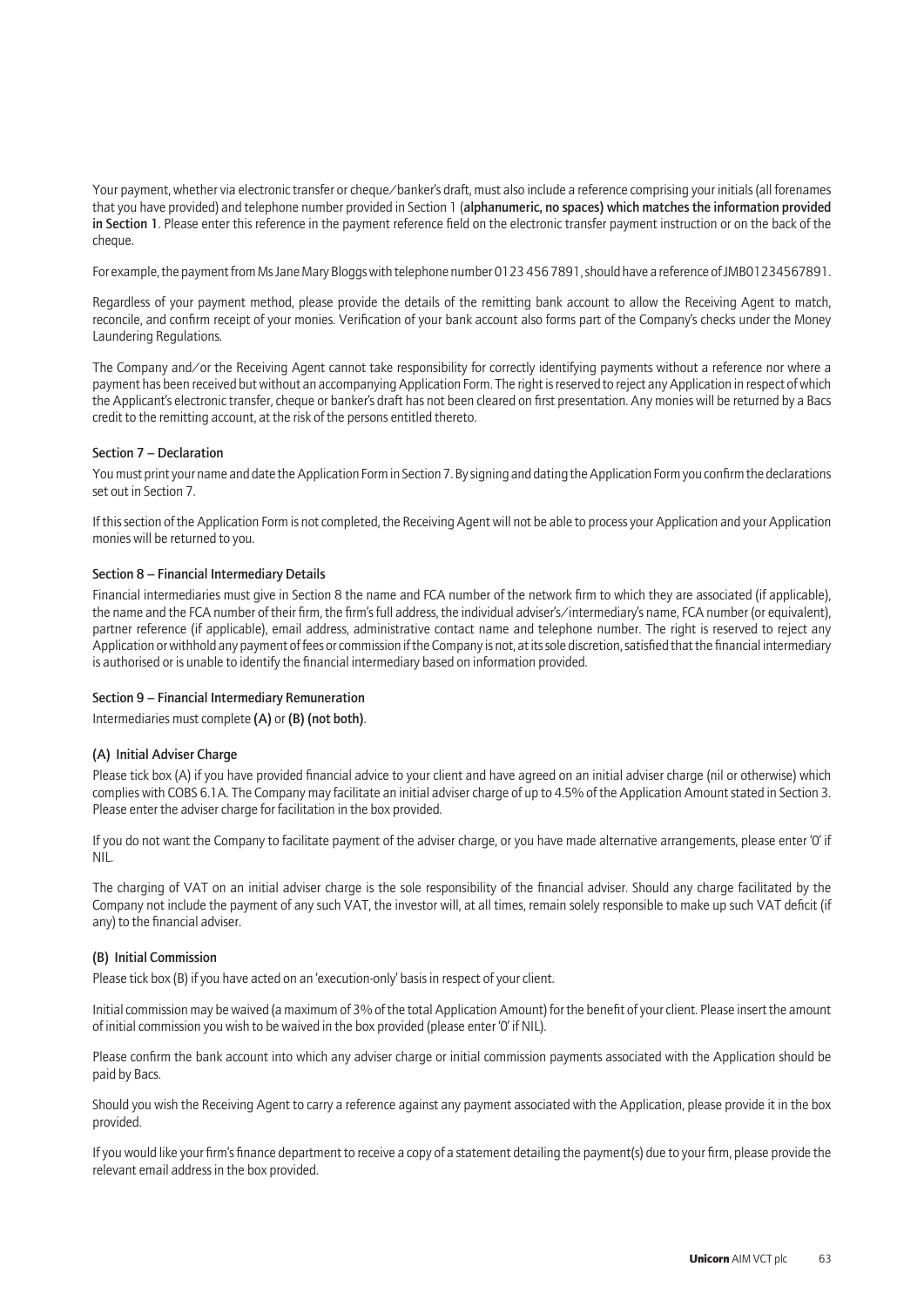#### Section 10 – Financial Intermediary Declaration

An individual with the authority to sign on behalf of the financial intermediary firm detailed in Section 8 should print and date the Application Form in Section 10. By signing and dating the Application Form you, on behalf of the financial intermediary, confirm the declarations set out in Section 10.

If this section of the Application Form is not completed, the Receiving Agent may not be able to process the Application (and Application monies will be returned to your client).

#### Money Laundering Notice

In accordance with the Money Laundering Regulations, the identity of all Applicants must be verified before New Shares can be allotted. This is a routine step associated with the Application process and ensures that (i) Applicants are who they say they are; and (ii) Application monies have not been acquired illegally and there is no attempt to use the Company and/or the Receiving Agent as part of criminal activity.

#### Please note that New Shares cannot be allotted if the Receiving Agent is unable to verify the Applicant's identity, and the Application may ultimately be treated as invalid, and Application monies returned.

For Applications made via a financial intermediary, the financial intermediary should complete verification of the Applicant. By signing the Application Form, the financial intermediary confirms that they have applied customer due diligence measures on a risk sensitive basis in respect of the Application to the standard required by the ML Regulations within the guidance for the UK financial sector issued by the Joint Money Laundering Steering Group. If the Company, Unicorn AM and/or the Receiving Agent request additional information in connection with the financial intermediary's due diligence, they will provide it within two Business Days of receiving the request.

For direct Applications which are above the British Pound Sterling equivalent of €15,000 (for single or linked Applications), the Receiving Agent will use the Applicant's personal information from the Application Form to verify their identity through Veriphy, a specialist AML compliance solution provider. Veriphy's AML checks include identity and UK address validation as well as integral mortality, departure, sanction, and politically exposed person searches. Veriphy's checks have no impact on an Applicant's credit score or their ability to obtain credit.

In the small number of cases where Veriphy is unable to verify the Applicant's identity sufficiently, the Receiving Agent will need the Applicant to supply evidence of their identity and will contact the Applicant (or their financial intermediary if applicable) to request copies of the relevant documents (typically, an original or certified copy of a passport or driving licence, as well as a recent bank statement or utility bill) and explain how those should be provided. Please note that failure to provide satisfactory evidence following such a request may result in a delay in processing an Application or, at the point of the Offer closing to Applications, the Application being treated as invalid and Application monies returned.

Note: The Company and/or the Receiving Agent may, in their absolute discretion, and regardless of the Application Amount and/or the involvement of a financial intermediary, require identity verification.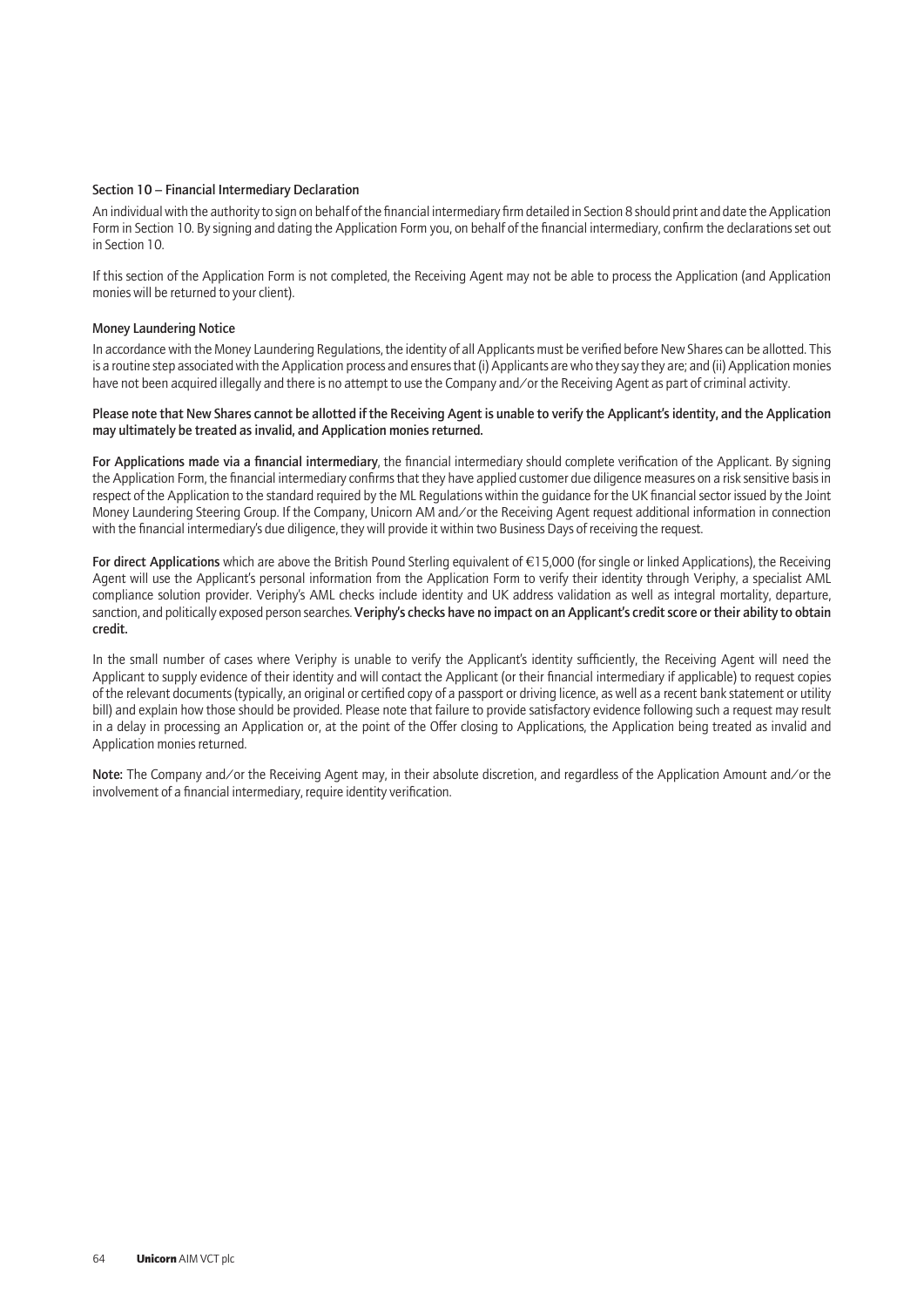### Corporate Information

#### **Directors**

Timothy David Woodcock (Chair) Maria Charlotta Ginman-Horrell Jeremy John Hamer Jocelin Montague St John Harris (all of the registered office)

Company Number 04266437

#### Investment Manager

Unicorn Asset Management Limited First Floor Office Preacher's Court The Charterhouse Charterhouse Square London EC1M 6AU

#### Company Secretary and Administrator

ISCA Administration Services Limited Suite 8 Bridge House Courtenay Street Newton Abbot TQ12 2QS

#### **Solicitors**

Shakespeare Martineau LLP 60 Gracechurch Street London EC3V 0HR

### Sponsor and Stockbroker

Panmure Gordon (UK) Limited One New Change London EC4M 9AF

#### Auditors

BDO LLP 55 Baker Street London W1U 7EU

\* This website does not form part of the Prospectus unless that information is incorporated by reference.

#### Registered Office

Suite 8, Bridge House Courtenay Street Newton Abbot TQ12 2QS

Telephone: 01392 487056 Email: info@unicornam.com Website: www.unicornaimvct.co.uk\*

#### Receiving Agent and

**Registrars** The City Partnership (UK) Limited The Mending Rooms Park Valley Mills Meltham Road Huddersfield HD4 7BH

#### Bankers

National Westminster Bank plc City of London Office PO Box 12264 1 Princes Street London EC2R 8PB

#### **Distributor**

LGBR Capital London Limited 10 Throgmorton Avenue London EC2N 2DL

#### Custodian

The Bank of New York Mellon One Canada Square London E14 5AL